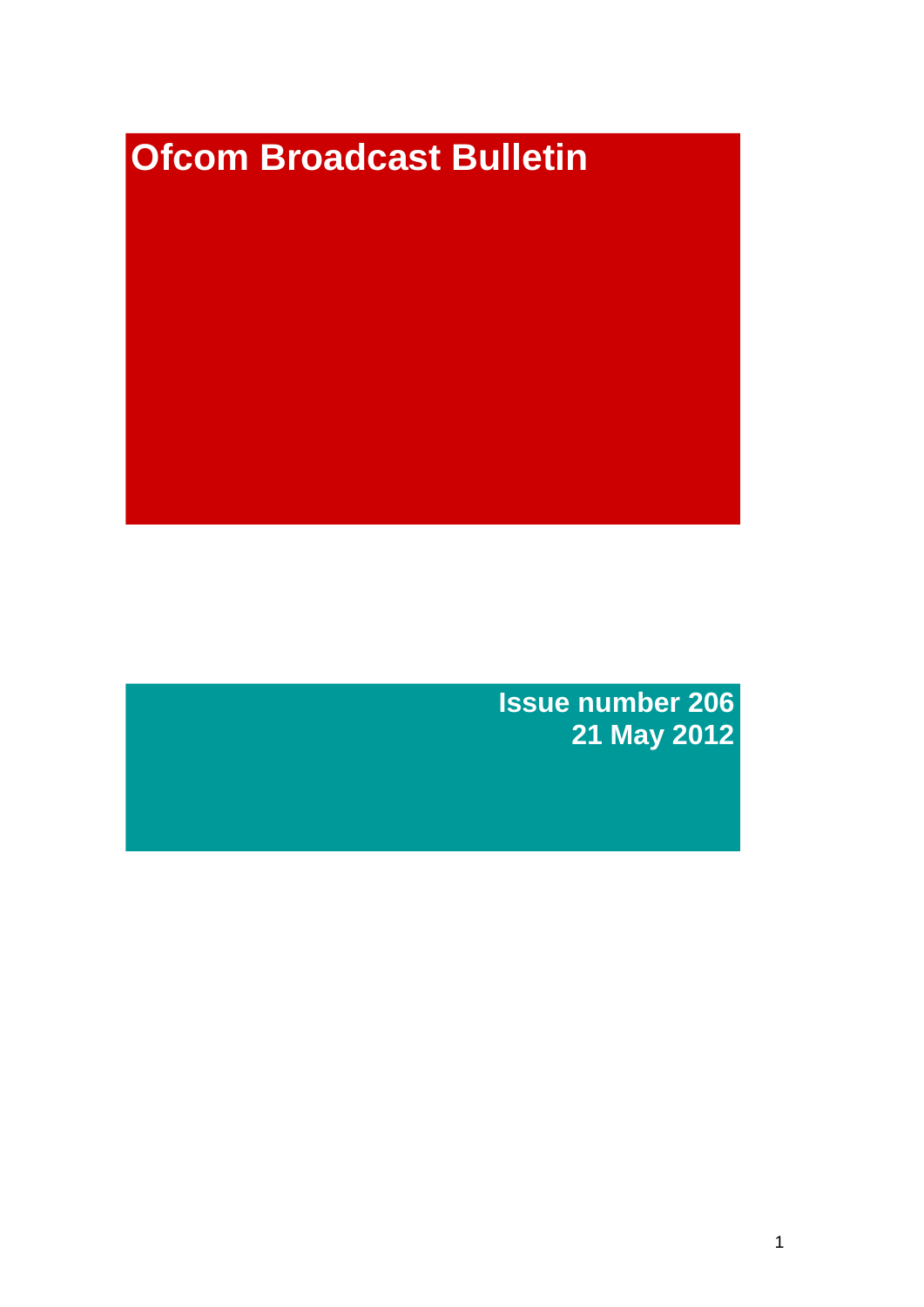# **Contents**

| Introduction                                                                                                                                                             | 4              |
|--------------------------------------------------------------------------------------------------------------------------------------------------------------------------|----------------|
| <b>Notice of Sanction</b>                                                                                                                                                |                |
| <b>Various programmes</b><br>Aden Live, 27 to 29 October 2010 and<br>15 to 16 November 2010                                                                              | 5              |
| <b>Standards cases</b>                                                                                                                                                   |                |
| <u>In Breach</u>                                                                                                                                                         |                |
| <b>News</b><br>IBC Tamil, 5 January 2012, 15:00                                                                                                                          | $\overline{7}$ |
| <b>Nitro Circus</b><br>Extreme Sports Channel, 13 March 2012, 15:30                                                                                                      | 12             |
| <b>Smart on Sunday</b><br>XFM London, 4 March 2012, 14:33                                                                                                                | 14             |
| <b>Advertisement for The Royal Hotel, Cuillin FM</b><br>and Skye Liberal Democrats<br>Cuillin FM, 30 January to 10 February 2012, various times                          | 18             |
| <b>Transitions Adaptive Lenses' sponsorship of</b><br><b>Channel 4 Travel Programming</b><br>Channel 4 and More4, 1 February 2012 to present,<br>various dates and times | 22             |
| La Sienne's sponsorship of Jorbozeh II<br>GEM TV, 1 February 2012, 19:00                                                                                                 | 26             |
| Resolved                                                                                                                                                                 |                |
| <b>ITV News and Weather</b><br>ITV1, 26 February 2012, 13:30                                                                                                             | 29             |
| <b>Broadcast Licence Condition cases</b>                                                                                                                                 |                |
| <b>Community radio station compliance reports</b><br>Various                                                                                                             | 32             |
| <b>Advertising Scheduling cases</b>                                                                                                                                      |                |
| In Breach                                                                                                                                                                |                |
|                                                                                                                                                                          |                |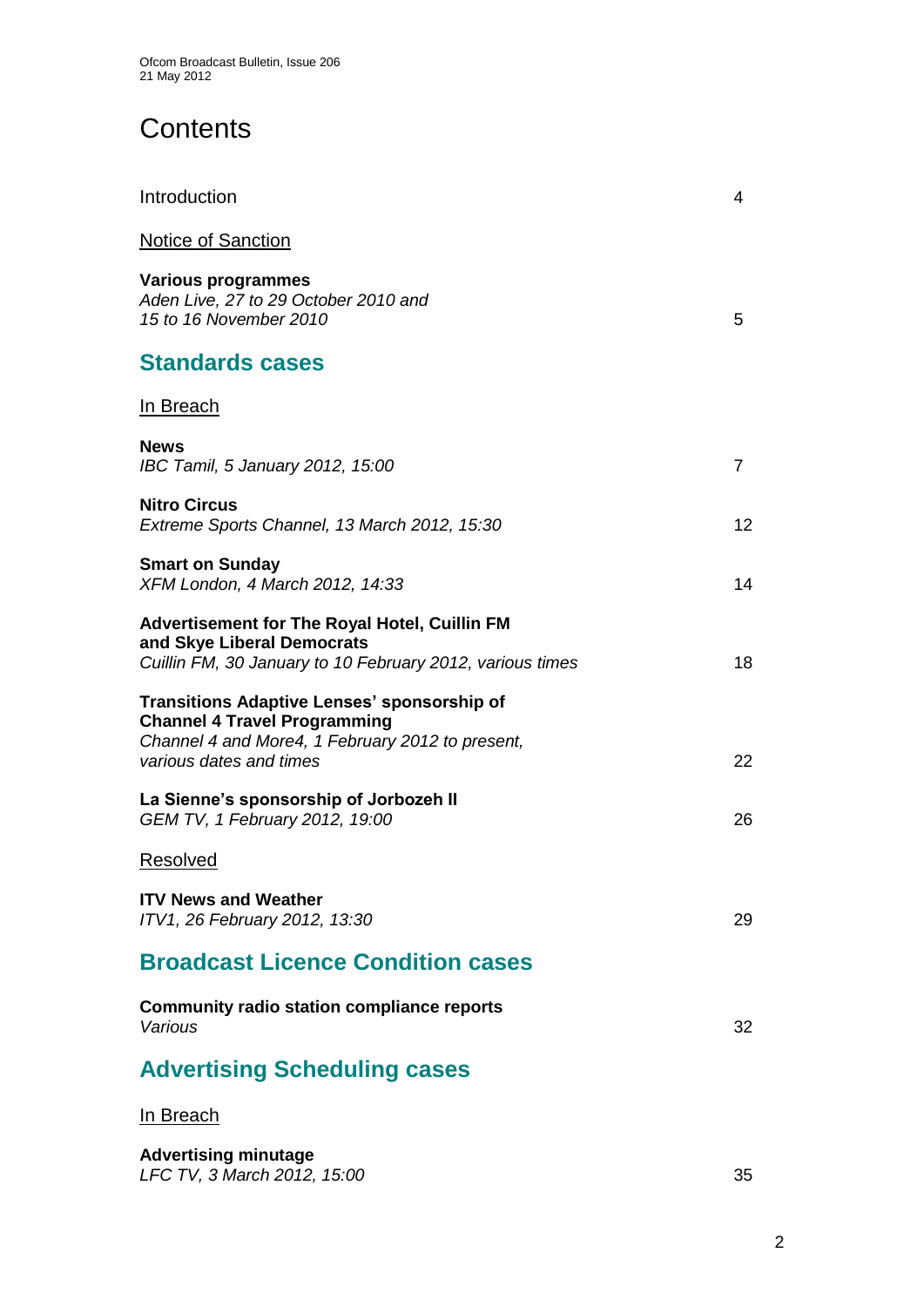### **Breach findings table**

| Code on the Scheduling of Television Advertising |  |
|--------------------------------------------------|--|
| compliance reports                               |  |

# **Fairness and Privacy cases**

## Upheld in Part

| <b>Complaint by Ms Daisy Borrett-Renn</b><br>The Candy Bar Girls, Channel 5, 14 July 2011                                                  | 38 |
|--------------------------------------------------------------------------------------------------------------------------------------------|----|
| Not Upheld                                                                                                                                 |    |
| <b>Complaint by Ms Sarah Lanchester on her own behalf</b><br>and on behalf of Alpha Oak Flooring<br>and Joinery Limited and Mr David Jones |    |
| The Ferret, ITV1 Wales, 28 November 2011                                                                                                   | 53 |
| <b>Complaint by Mr Julian Gaze</b><br>Selkirk News, BBC Radio Scotland, 26 January 2012                                                    | 69 |
| <b>Other Programmes Not in Breach</b>                                                                                                      | 72 |
| <b>Complaints Assessed, Not Investigated</b>                                                                                               | 73 |
| <b>Investigations List</b>                                                                                                                 | 78 |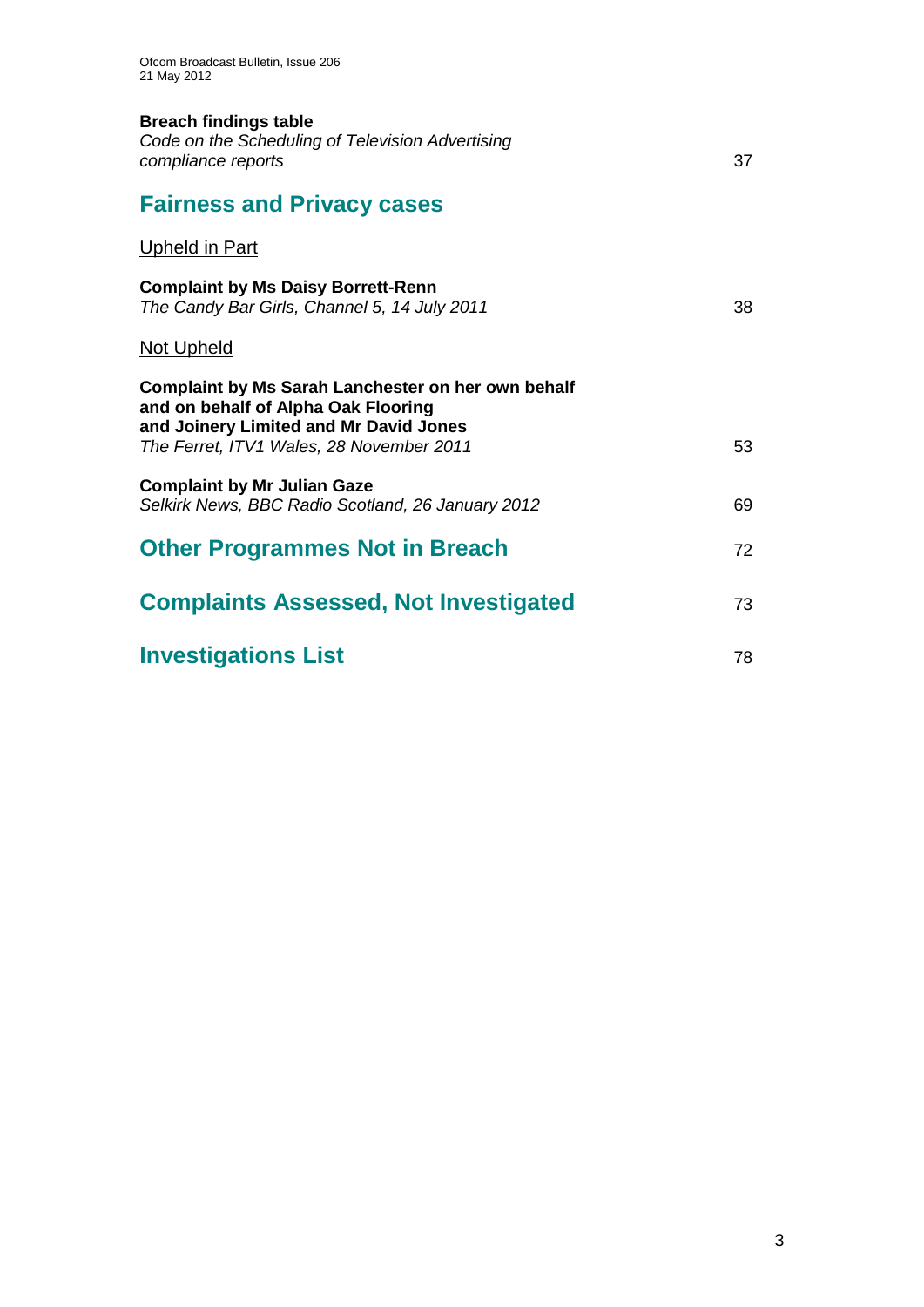# **Introduction**

Under the Communications Act 2003, Ofcom has a duty to set standards for broadcast content as appear to it best calculated to secure the standards objectives<sup>1</sup>, Ofcom must include these standards in a code or codes. These are listed below.

The Broadcast Bulletin reports on the outcome of investigations into alleged breaches of those Ofcom codes, as well as licence conditions with which broadcasters regulated by Ofcom are required to comply. These include:

- a) Ofcom"s Broadcasting Code ("the Code"), which, can be found at: [http://stakeholders.ofcom.org.uk/broadcasting/broadcast-codes/broadcast-code/.](http://stakeholders.ofcom.org.uk/broadcasting/broadcast-codes/broadcast-code/)
- b) the Code on the Scheduling of Television Advertising ("COSTA") which contains rules on how much advertising and teleshopping may be scheduled in programmes, how many breaks are allowed and when they may be taken. COSTA can be found at: [http://stakeholders.ofcom.org.uk/broadcasting/broadcast-codes/advert-code/.](http://stakeholders.ofcom.org.uk/broadcasting/broadcast-codes/advert-code/)

c) certain sections of the BCAP Code: the UK Code of Broadcast Advertising, which relate to those areas of the BCAP Code for which Ofcom retains regulatory responsibility. These include:

- the prohibition on "political" advertising;
- sponsorship and product placement on television (see Rules 9.13, 9.16 and 9.17 of the Code) and all commercial communications in radio programming (see Rules 10.6 to 10.8 of the Code);
- "participation TV" advertising. This includes long-form advertising predicated on premium rate telephone services – most notably chat (including "adult" chat), "psychic" readings and dedicated quiz TV (Call TV quiz services). Ofcom is also responsible for regulating gambling, dating and "message board' material where these are broadcast as advertising<sup>2</sup>.

The BCAP Code is at: [www.bcap.org.uk/The-Codes/BCAP-Code.aspx](http://www.bcap.org.uk/The-Codes/BCAP-Code.aspx)

d) other licence conditions which broadcasters must comply with, such as requirements to pay fees and submit information which enables Ofcom to carry out its statutory duties. Further information on television and radio licences can be found at:<http://licensing.ofcom.org.uk/tv-broadcast-licences/> and [http://licensing.ofcom.org.uk/radio-broadcast-licensing/.](http://licensing.ofcom.org.uk/radio-broadcast-licensing/)

Other codes and requirements may also apply to broadcasters, depending on their circumstances. These include the Code on Television Access Services (which sets out how much subtitling, signing and audio description relevant licensees must provide), the Code on Electronic Programme Guides, the Code on Listed Events, and the Cross Promotion Code. Links to all these codes can be found at: <http://stakeholders.ofcom.org.uk/broadcasting/broadcast-codes/>

It is Ofcom"s policy to describe fully the content in television and radio programmes that is subject to broadcast investigations. Some of the language and descriptions used in Ofcom"s Broadcast Bulletin may therefore cause offence.

1

 $1$  The relevant legislation is set out in detail in Annex 1 of the Code.

 $2$  BCAP and ASA continue to regulate conventional teleshopping content and spot advertising for these types of services where it is permitted. Ofcom remains responsible for statutory sanctions in all advertising cases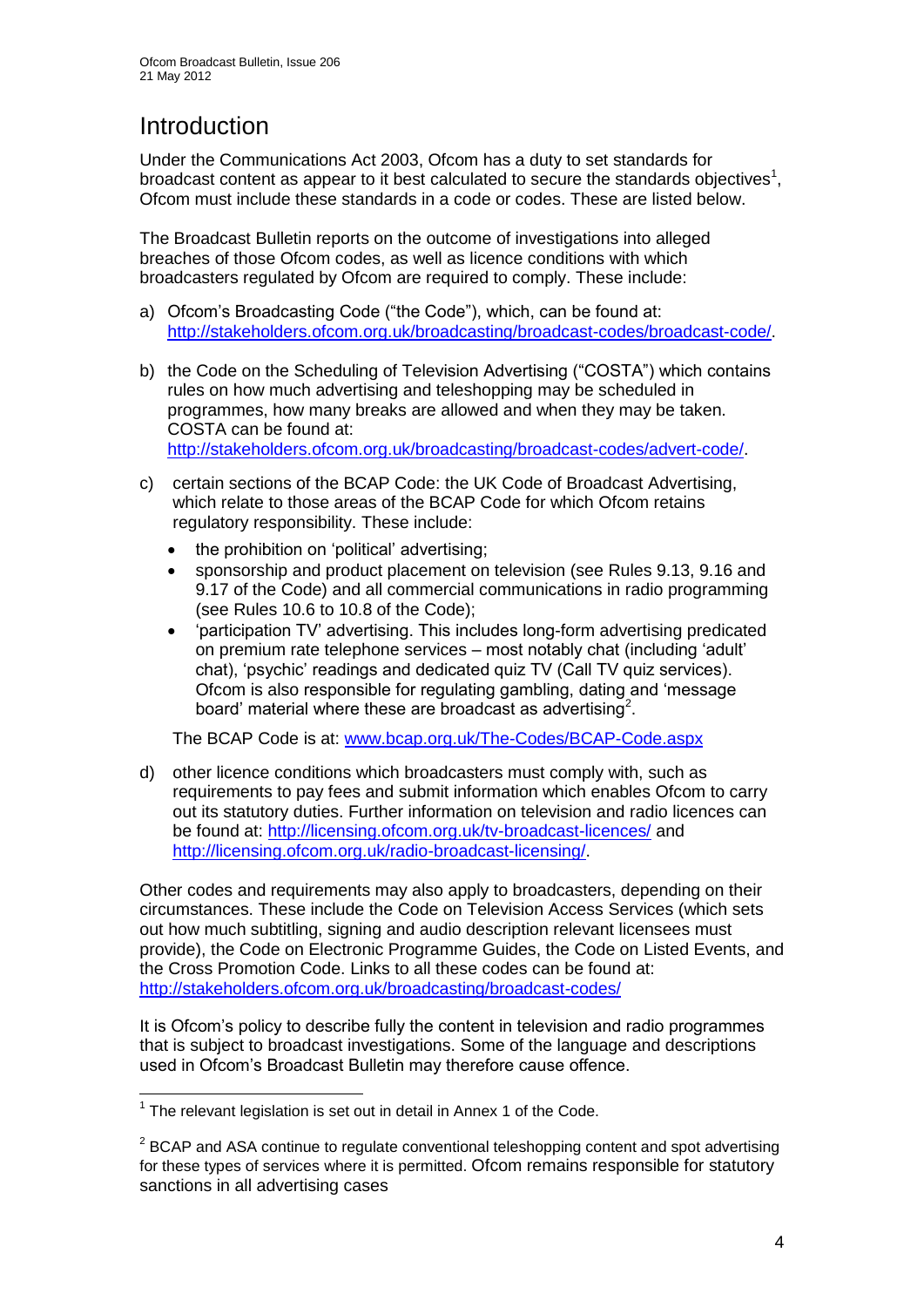# **Notice of Sanction**

### **Various programmes**

*Aden Live, 27 to 29 October 2010 and 15 to 16 November 2010*

#### **Introduction**

Aden Live is a general entertainment service broadcast in Arabic. It can be received in the Middle East and some parts of Europe by satellite, but it is not on the Sky Electronic Programme Guide and cannot be received in the UK on normal satellite equipment. The service is aimed at the people of South Yemen and includes programmes based on news, political views, South Yemeni culture and entertainment. The licence for Aden Live is held by Dama (Liverpool) Limited ("the Licensee").

#### **Summary of Decision**

1

In Ofcom's finding published on 10 October 2011 in Broadcast Bulletin 191<sup>1</sup>, Ofcom concluded that:

- the content and views expressed were almost entirely in support of the Southern Movement and the independence of South Yemen, and critical of the Government of Yemen, its policies and its actions. Ofcom also found that the views of the Government of Yemen, its supporters and supporters of a unified Yemen, as providers of alternative significant views, were not presented or referred to with due weight in the illustrative content or in the material broadcast as a whole;
- the views and opinions of the Licensee on the contemporaneous political situation in Yemen, including the policies and actions of the Government of Yemen (that is on a matter of major political controversy and a major matter relating to current public policy) were expressed in the output of the channel; and
- parts of the content condoned and in some cases glorified: people dying in support of the southern cause; revolt against the government; and the carrying of weapons. In Ofcom"s view, given the context in this case, such content can reasonably be considered material which condones or glamorises violent or dangerous behaviour. Given that the Licensee directs its broadcasts predominantly to a South Yemeni audience, many of whose members are likely to support the Southern Movement and oppose the Government of Yemen, Ofcom concluded that the content could reasonably be considered as material likely to encourage others to copy violent or dangerous behaviour.

This broadcast material breached the following rules of the Code:

Rule 2.4: Programmes must not include material (whether in individual programmes or in programmes taken together) which, taking into account the context, condones or glamorises violent, dangerous or seriously antisocial behaviour and is likely to encourage others to copy such behaviour.

<sup>1</sup> <http://stakeholders.ofcom.org.uk/enforcement/broadcast-bulletins/obb191/>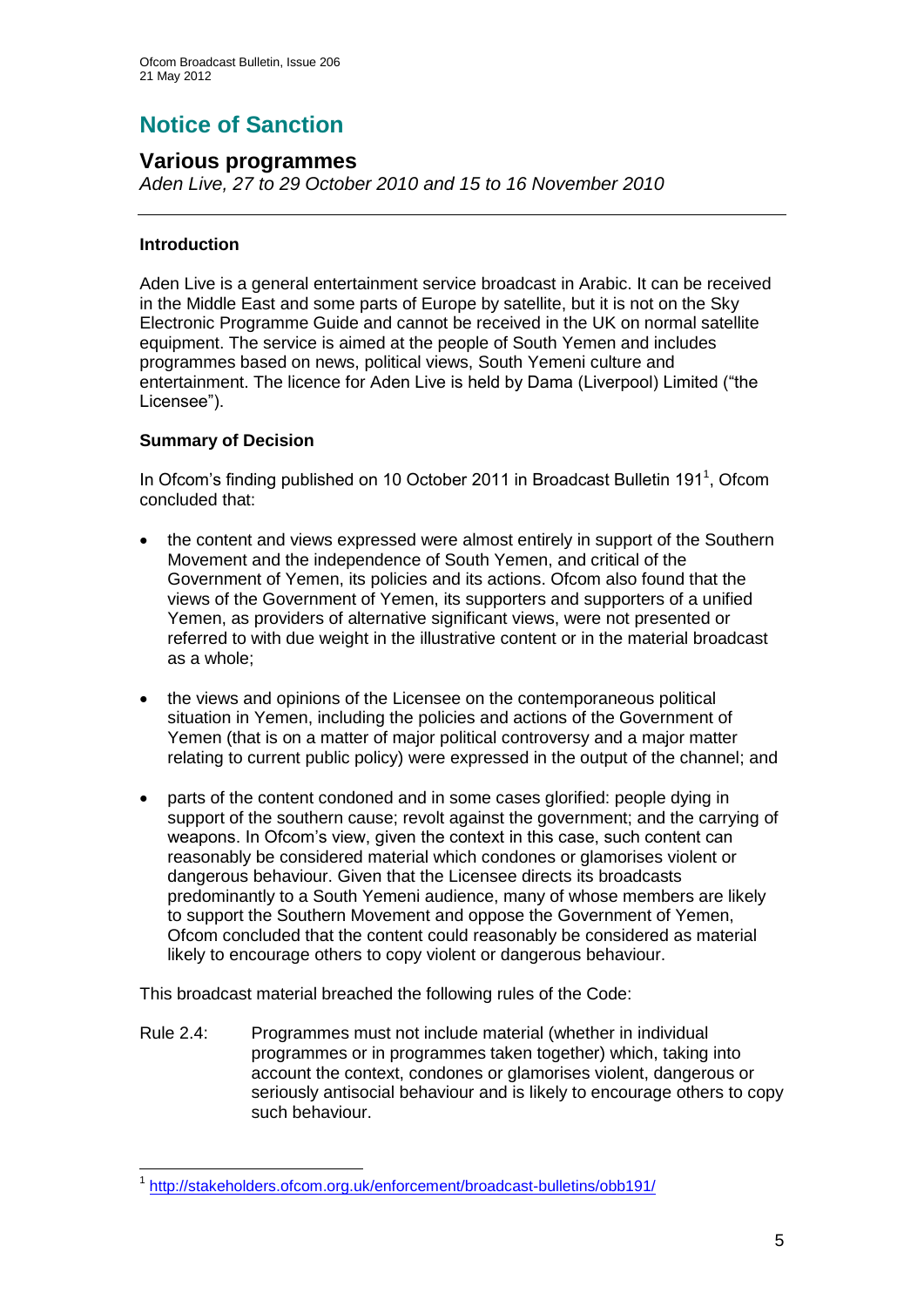- Rule 5.4: Programmes...must exclude all expressions of the views and opinions of the person providing the service on matters of political and industrial controversy and matters relating to current public policy (unless that person is speaking in a legislative forum or in a court of law). Views and opinions relating to the provision of programme services are also excluded from this requirement.
- Rule 5.11: In addition to the rules above [Rules 5.1 to 5.10 of the Code inclusive], due impartiality must be preserved on matters of major political and industrial controversy and major matters relating to current public policy by the person providing a service...in each programme or in clearly linked and timely programmes.
- Rule 5.12: In dealing with matters of major political and industrial controversy and major matters relating to current public policy an appropriately wide range of significant views must be included and given due weight in each programme or in clearly linked and timely programmes. Views and facts must not be misrepresented.

Ofcom decided that the Code breaches were so serious that a financial penalty should be imposed in accordance with Ofcom"s Procedures for the consideration of statutory sanctions.

In accordance with Ofcom"s Penalty Guidelines, Ofcom decided it was appropriate and proportionate in the circumstances to impose a financial penalty of **£10,000** on Dama (Liverpool) Limited in respect of the Code breaches (payable to HM Paymaster General).

In addition, Ofcom directed the Licensee to broadcast a statement of Ofcom"s findings, on a date and in a form to be determined by Ofcom.

The full adjudication is available at:

[http://stakeholders.ofcom.org.uk/binaries/enforcement/content-sanctions](http://stakeholders.ofcom.org.uk/binaries/enforcement/content-sanctions-adjudications/Aden_Live_sanctions_decisio1.pdf)[adjudications/Aden\\_Live\\_sanctions\\_decisio1.pdf](http://stakeholders.ofcom.org.uk/binaries/enforcement/content-sanctions-adjudications/Aden_Live_sanctions_decisio1.pdf)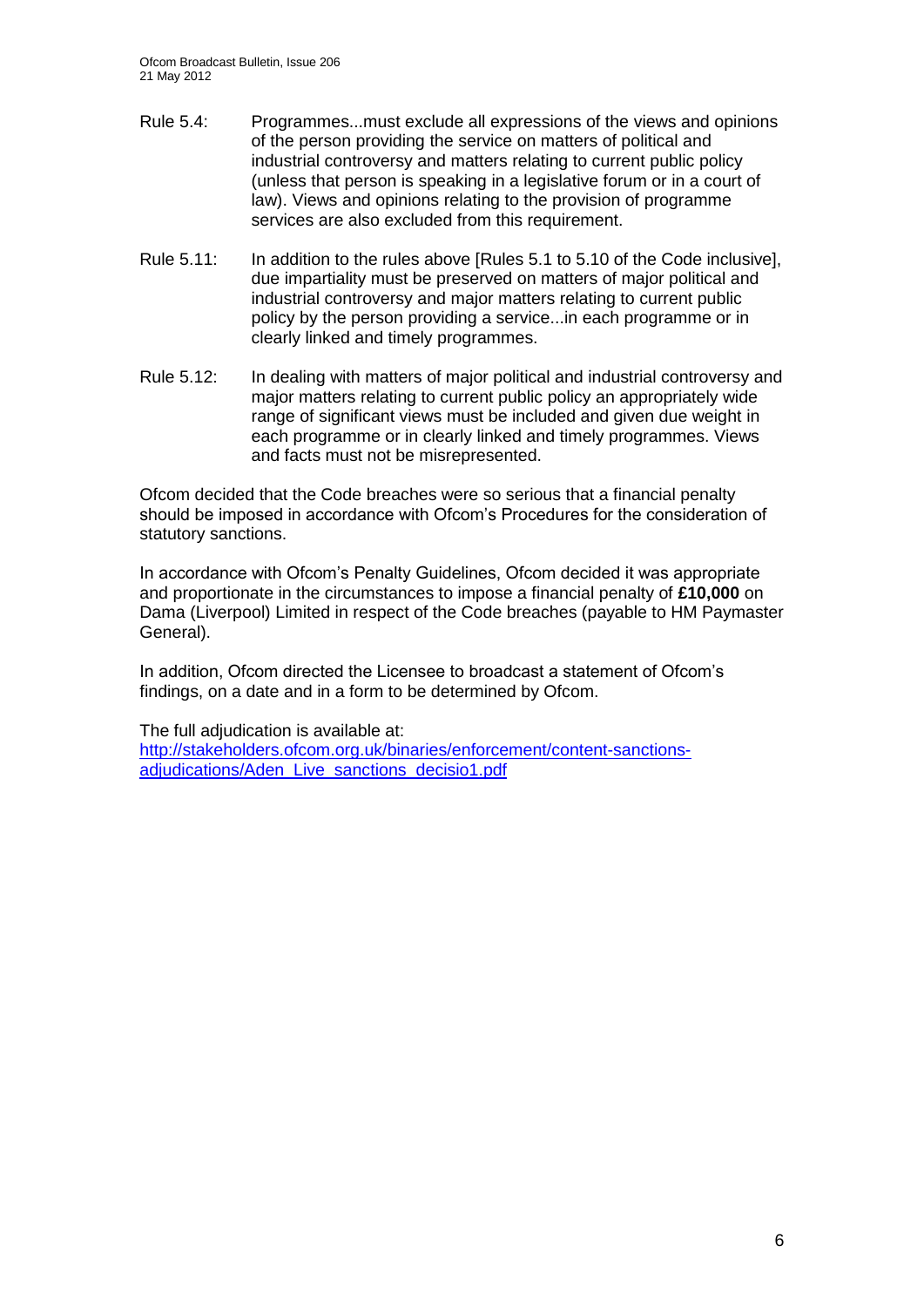# **Standards cases**

## **In Breach**

#### **News**

*IBC Tamil, 5 January 2012, 15:00* 

#### **Introduction**

IBC Tamil is a digital radio service broadcast on terrestrial and satellite platforms and aimed at the Tamil community in the UK. The licence for IBC Tamil is held by Sathy Media Limited ("Sathy Media" or "the Licensee").

Ofcom received a complaint in relation to a news item in the above programme from a Tamil journalist, who writes under the name "Athirvuk Kannan'. The complainant said this news programme had: included various statements that unfairly criticised his journalism; and, alleged that he was a supporter of the Sri Lankan Government and associated with another individual, "Karuna", who was allegedly acting in the interests of the Sri Lankan Government.

Ofcom reviewed the news bulletin in question, which was broadcast in Tamil. Ofcom commissioned an independent translation and transcript of the output. Ofcom noted that the leading news headline read out by the presenter said that:

*"It has been made public that the Domain Athirvu* [a website] *and an anonymous* [news]*paper known as Karuppu are being run by stooges of the Sri Lankan Government."*

Having read out the other news headlines, the presenter then read out an extended news report about the alleged activities and views of Athirvuk Kannan. This had a duration of just under five minutes. We noted that the news report included various statements that were critical in particular of Athirvuk Kannan. We noted the following from the transcript:

"*It has been made known to the public that the Domain Athirvu* [a website] *and an anonymous* [news]*paper called Karuppu are being run by stooges of the Sri Lankan Government. Misinformation is being given to our Tamil people by a traitor known as Athirvuk Kannan who is operating the Athirvu domain. The affinities between this traitor* [and]*... Karuna, a lackey of Sri Lankan government have been made known to the public with proof*. *For the past few days, they have written on the Athirvu website, denigrating our national* [Tamil] *leader".* 

....

"*Even though this Athirvuk Kannan had made a lot of efforts to create divisions among our Tamil people, they have not been effective. Some of them are important as follows:*

*Firstly, as soon as the transnational government was formed, even though a slew of efforts were taken in conjunction with a regional representative known as Ithayasanthiran, to create a division within this transnational government, those efforts were outmanoeuvred by the IBC Radio. They had taken a lot of efforts against the IBC Tamil. They were filled with deception saying that the IBC had only as few as one hundred listeners.*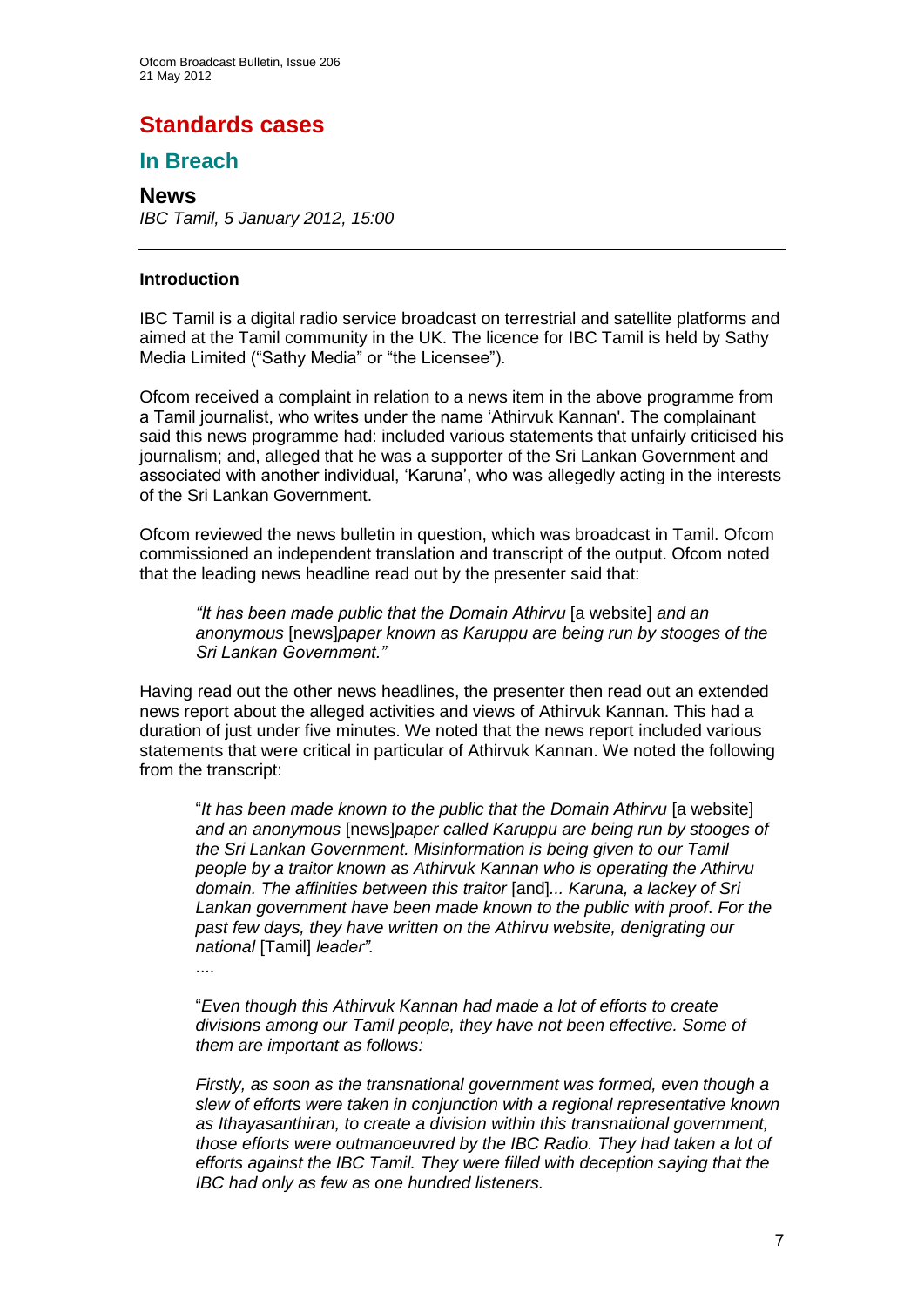*Secondly, they threw people into confusion by organising the heroes" day* [a day of celebration for some Tamils] *in many parts and thereby claiming that they were the followers of the national leader. This they did with a view to having people confused and creating an illusion for them to appear as nationalists.*

*Athirvuk Kannan"s treacherous activity had not materialised, even though they had done everything they could to characterise as traitors all those who have been taking pains to support this liberation struggle* [i.e. of certain Tamils in Sri Lanka against the Sri Lankan government] *and to take the war crimes<sup>1</sup> to the attention of the world and thereby cause the perpetrators to be punished; this they did, while knowing as to what wrong they were doing on behalf of the Sri Lankan government and pretending to have no knowledge of any wrong*  doing, in return for the money they had received from the [Sri Lankan] *government. All these have been crushed by the IBC Tamil Radio.* 

*Athirvuk Kannan, proprietor of the Athirvu website and Ithayasanthiran, a regionalist with the intention of foisting the concept of regionalism on people, are members of the Association of International Tamil Journalists; who are these people? What are their real names? Are they genuine journalists? Many questions like these are being raised to the IBC Tamil by people. Either the President or Secretary of the Association of International Tamil Journalists should please undertake to make known to people the real names of these people"*

*....*

"*We have received proofs that the newspaper Karuppu and the website Athirvu are both run by this traitor, Kannan. We will make them known to people when we have an opportunity. Questions continue to come from people about this person.*"

Ofcom considered the material raised issues warranting investigation under Rule 5.1 of the Code, which states:

"News, in whatever form, must be reported with due accuracy and presented with due impartiality".

We therefore sought the Licensee's comments as to how this material complied with this rule.

#### **Response**

1

Sathy Media said that it was "very sorry and apologise[d]...for the errors made" and gave assurances "that these will not happen again". The Licensee said that having reviewed the news report in question it "understood that there [had] been mistakes made" and that "the comments that were made should not have been made on the news programme as it may have been construed as personal comment from the news team, which would be wrong, as the news...must comply with Rule 5.1 of the Code".

 $1$  Alleged to have been committed by the Sri Lankan government against Tamils when government forces defeated the terrorist organisation, the Liberation Tigers of Tamil Eelam (also known as the Tamil Tigers) in 2009.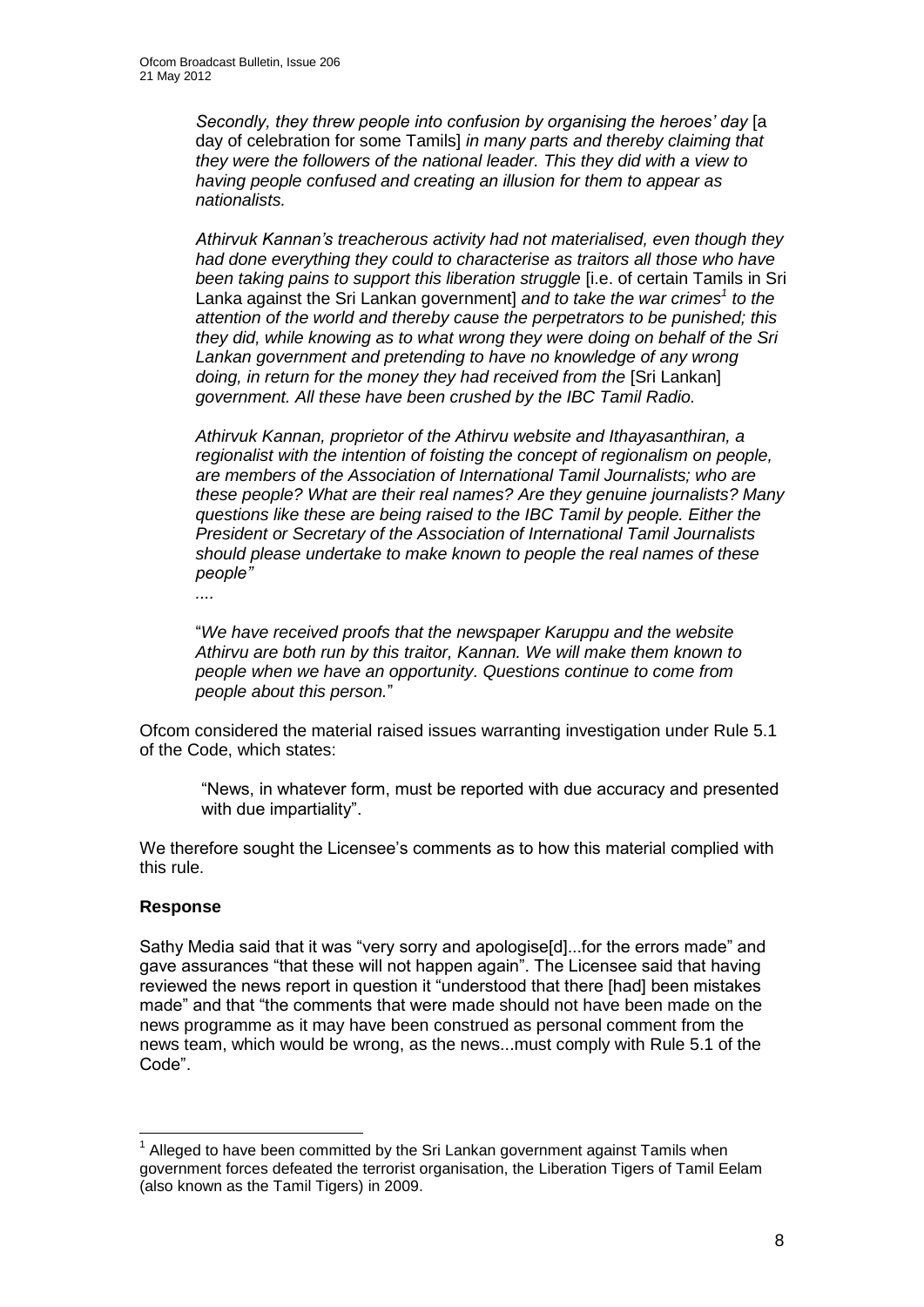The Licensee stated its belief that the news report in this case was broadcast "as this particular website Athirvu, and paper Karuppu...were anonymous and [were] generally opinioned by the public to be misguiding and damaging. It was therefore decided rightly or wrongly that it was within the public"s interest to comment on the above on the news programme". Sathy Media said that it had met with IBC Tamil"s news team and had stressed the importance of complying with Rule 5.1 at all times.

The Licensee added that the Karuppu newspaper "now no longer exists" and the Athirvu website "no longer makes the sort of comments it made before" and Sathy Media stated its belief that "we could move forward and improve the radio station given what we have learnt so far".

In conclusion, the Licensee expressed its hope that in future it would "broadcast the news in accordance with Rule 5.1 of the Code".

#### **Decision**

Under the Communications Act 2003, Ofcom has a duty to ensure that news included in television and radio services is presented with due impartiality. This duty is reflected in Rule 5.1 of the Code which states that: "News, in whatever form, must be reported with due accuracy and presented with due impartiality".

When applying the requirement to report news with due accuracy and preserve due impartiality in news, Ofcom must take into account the broadcaster"s and audience"s right to freedom of expression. This is set out in Article 10 of the European Convention on Human Rights. Article 10 provides for the right of freedom of expression, which encompasses the right to hold opinions and to receive and impart information and ideas without unnecessary interference by public authority.

Article 10 is also clear, however, that the exercise of these freedoms, since it carries with it duties and responsibilities, may be subject to such formalities, conditions, restrictions or penalties as are prescribed by law and are necessary in a democratic society as well as for the protection of the reputation or the rights of others. The requirement for news to be reported with due accuracy and presented with due impartiality reflects these considerations and necessarily obliges broadcasters to ensure appropriate balance in presenting news so that, for example, neither side of a controversy is unduly favoured.

The requirement in Rule 5.1 that news is reported with due accuracy and presented with due impartiality applies potentially to any issue covered in a news programme where there is more than one viewpoint, and not just matters of political or industrial controversy and matters relating to current public policy. In judging whether due accuracy has been used and due impartiality preserved in any particular case, the Code makes clear that the term "due" means adequate or appropriate to the subject matter. In the context of "due impartiality" in particular, "due impartiality" does not mean an equal division of time has to be given to every view, or that every argument and every facet of the argument has to be represented. Due impartiality may be preserved in a number of ways and it is an editorial decision for the broadcaster as to how it ensures due impartiality is maintained.

Therefore, in considering the issues raised under Rule 5.1 by this case Ofcom has had regard to how the matter was presented, including whether - and if so, to what extent - differing viewpoints were reflected.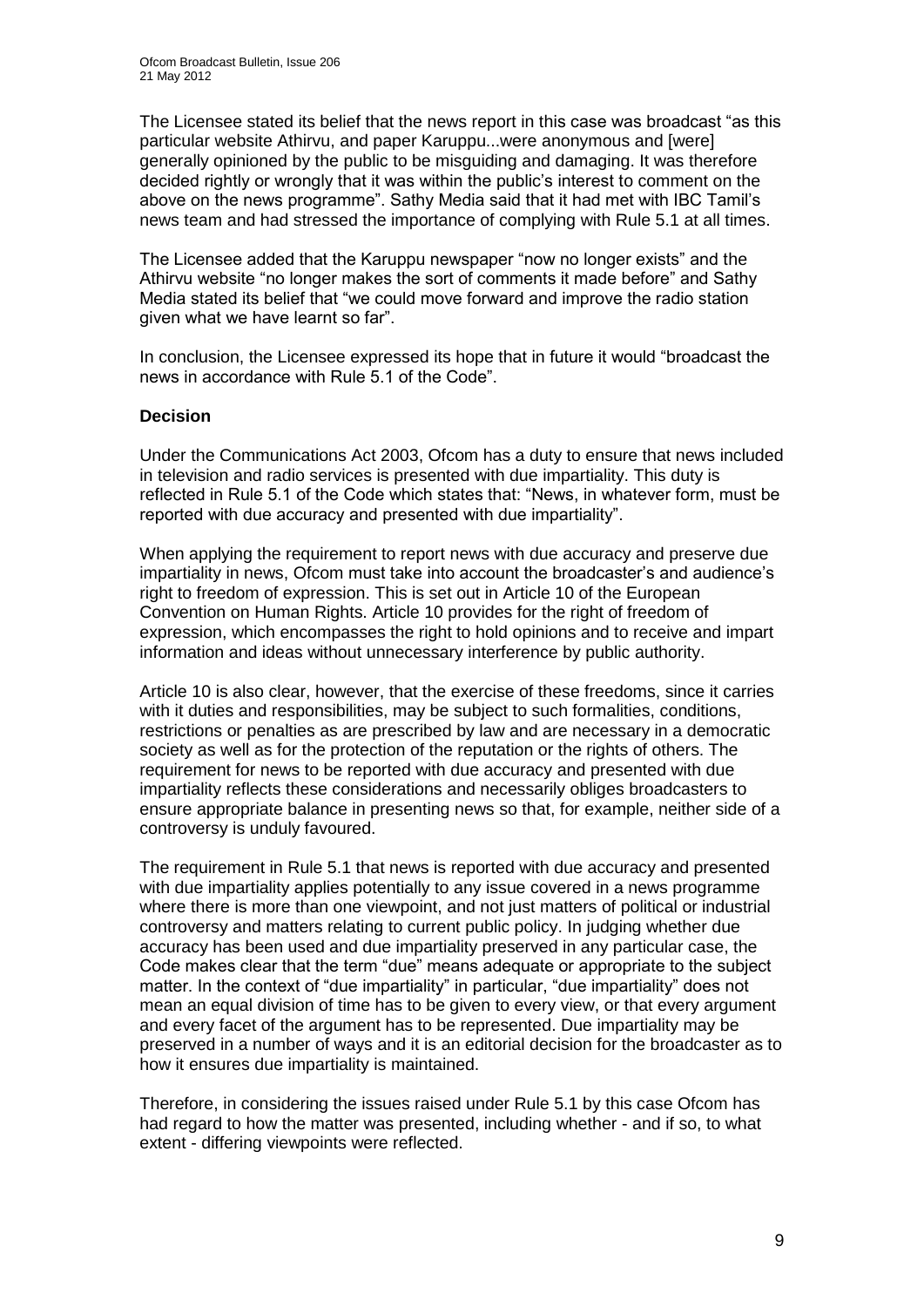We recognise that this case dealt with a news item relating to criticisms of a particular journalist, Kannan Athirvu, and in addition the "Athirvu" website, and the "Karuppu" newspaper. The Code does not prohibit news from including views critical of individuals or institutions provided that any views that are included are reported with due accuracy and presented with due impartiality. The central issue for Ofcom in this case therefore is an assessment of the manner in which the criticisms of Kannan Athirvu made in the news item were presented.

In this case, Ofcom noted that the news report about the alleged activities and views of Athirvuk Kannan lasted almost five minutes and was wholly critical. The news item variously described the journalist Athirvuk Kannan as: a "*stooge...of the Sri Lankan Government"*; a *"traitor"*; carrying out "*treacherous activity"*; and behaving "*like an ignorant person".* In addition, Athirvuk Kannan was also described as "*denigrating*  [the Tamil] *national leader"* and "*creat*[ing] *divisions among our Tamil people".* We considered that these highly critical statements about Athirvuk Kannan were clearly controversial and on which there would be more than one viewpoint – not least that of Athirvuk Kannan.

In assessing whether any particular news item has been reported with due accuracy and presented with due impartiality, we take into account all relevant facts in the case, including: the nature of the coverage; and whether there are varying viewpoints on a news story and - if so - how a particular viewpoint, or viewpoints, on a news item could be or are reflected within news programming.

At no point did the report reflect Athirvuk Kannan"s viewpoint on the significant allegations being made against him, nor did it even suggest that he had at any point been asked to comment. In reaching a decision in this case, we have also taken into account the Licensee's admission and apology for the "mistakes made" in this report and "that these will not happen again".

We also took into account the various representations made by Sathy Media. We noted that the Licensee characterised the news report in question as being "personal comment from the news team" and had arisen because "this particular website Athirvu, and paper Karuppu...were anonymous and [were] generally opinioned by the public to be misguiding and damaging. It was therefore decided rightly or wrongly that it was within the public"s interest to comment on the above on the news programme". However, licensees must always ensure that news items are reported with due accuracy and presented with due impartiality in accordance with Rule 5.1 of the Code. This is essential: irrespective of the personal views of reporters or other editorial staff on the matters that are being reported in news programming; whether or not comments being reported on are anonymous; or, irrespective of perceived public views on the matters that are being reported in news programming.

Ofcom therefore concluded that, in the circumstances of this case, the news was not reported with due accuracy and presented with due impartiality.

In line with the broadcaster"s and audience"s right to freedom of expression, Ofcom underlines that the broadcasting of highly critical comments by particular individuals of others is not, in itself, a breach of Rule 5.1 and the obligations to report news with due accuracy and present it with on due impartiality. It is an editorial matter for the broadcaster as to how it complies with these requirements.

Given the above, we concluded that in the specific circumstances of this case the Licensee did not take appropriate steps to ensure the story concerning Athirvuk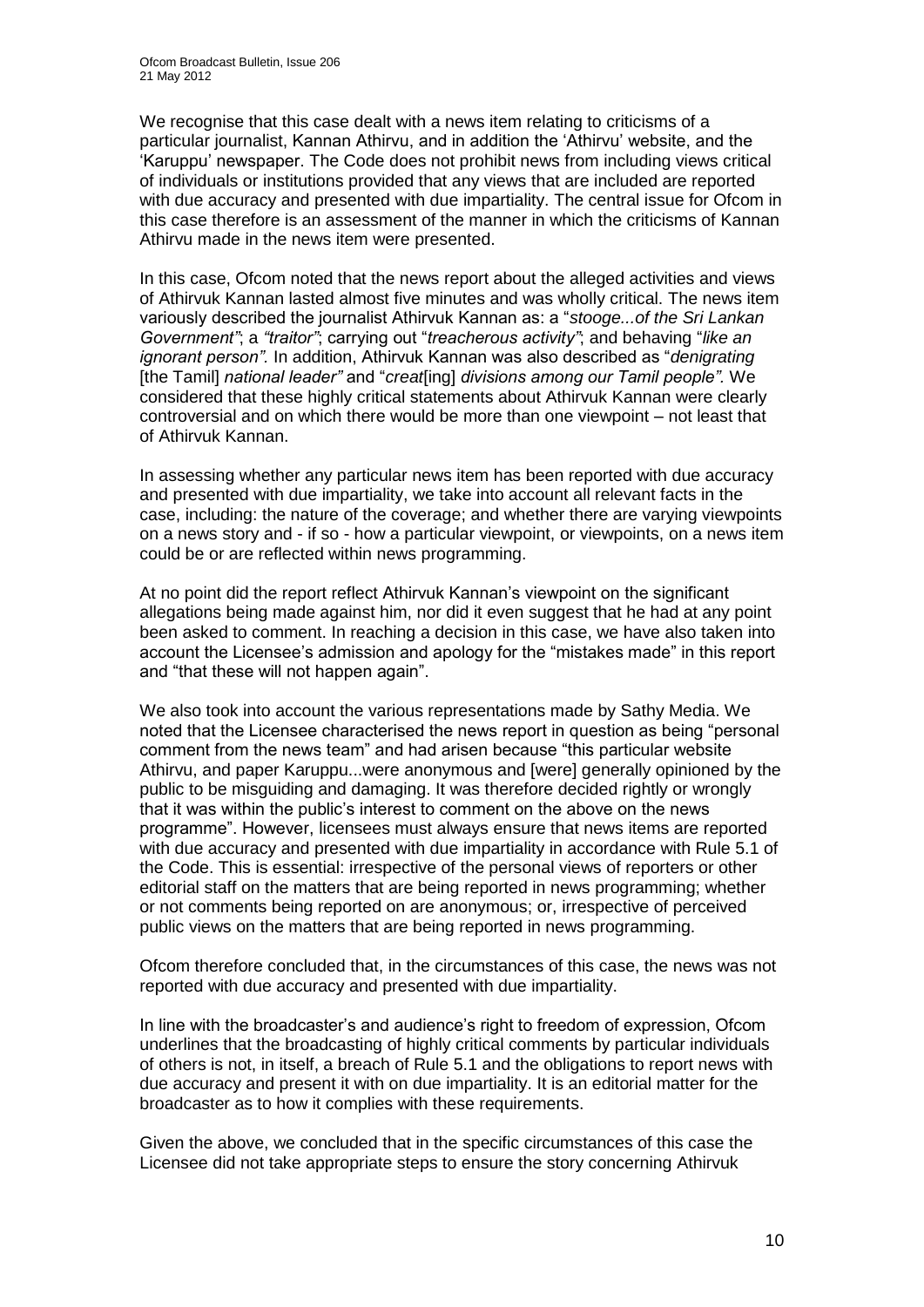Kannan was reported with due accuracy and presented with due impartiality. Ofcom has therefore found the material to be in breach of Rule 5.1 of the Code.

Ofcom remains concerned about Sathy Media"s compliance arrangements in relation to IBC Tamil. We noted that in its representations, the Licensee appeared to be unaware of the actions of, and compliance procedures being followed by, the IBC Tamil news team.

This raised concerns about the effectiveness of Sathy Media"s editorial control over IBC Tamil"s output. Ofcom therefore reminds Sathy Media that, as the Licensee, it is responsible for ensuring all its output complies with the Code.

**Breach of Rule 5.1**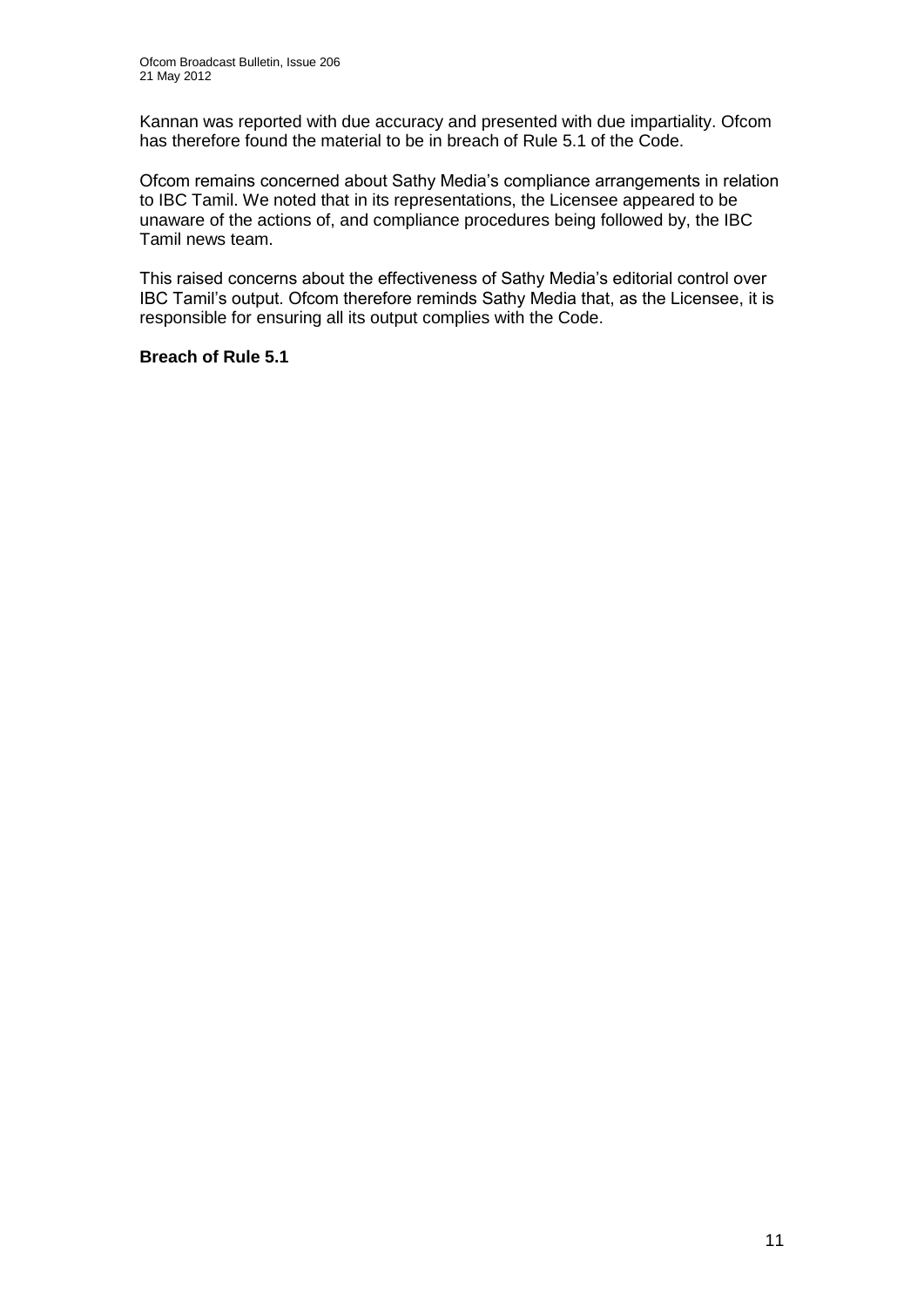# **In Breach**

## **Nitro Circus**

*Extreme Sports Channel, 13 March 2012, 15:30*

#### **Introduction**

*Nitro Circus* is an American fly-on-the-wall documentary series featuring groups of people performing original and dangerous stunts. The licence for Extreme Sports Channel is held by Zonemedia Broadcasting Limited ("Zonemedia" or "the Licensee").

A complainant alerted Ofcom to the broadcast of offensive language in this programme. During this episode, a man was heard to say *"that was fucking awesome"* after taking part in a waterskiing stunt.

Ofcom considered the material raised issues warranting investigation under Rule 1.14 of the Code, which states:

"The most offensive language must not be broadcast before the watershed...".

We therefore sought comments from the Licensee as to how the material complied with this Code rule.

#### **Response**

The Licensee provided comments concerning the 13 March broadcast when responding formally to Ofcom about the broadcast of exactly the same programme on the same channel previously on 8 February 2012<sup>1</sup>. Zonemedia explained that following the incident on 8 February 2012, the Content Manager issued instructions for the programme containing the offensive language to be removed from the scheduling system until further notice. However, the Content Management Assistant did not follow these instructions and the episode remained in the system and was broadcast again in the same form on 13 March 2012. The Licensee said the Content Management Assistant responsible was serving their resignation notice period at the time of the second broadcast and left the company the following day.

#### **Decision**

1

Under the Communications Act 2003, Ofcom has a statutory duty to set standards for broadcast content as appear to it best calculated to secure the standards objectives, one of which is that "persons under the age of eighteen are protected". This objective is reflected in Section One of the Code.

Rule 1.14 of the Code states unequivocally that "the most offensive language must not be broadcast before the watershed...". Ofcom research on offensive language<sup>2</sup> notes that the word "fuck" and similar words are considered by audiences to be

 $1$  See Rule 1.14 breach finding recorded against Zonemedia published on 8 May 2012 in Broadcast Bulletin 205 [\(http://stakeholders.ofcom.org.uk/enforcement/broadcast](http://stakeholders.ofcom.org.uk/enforcement/broadcast-bulletins/obb205)[bulletins/obb205\)](http://stakeholders.ofcom.org.uk/enforcement/broadcast-bulletins/obb205)

 $2$  Audience attitudes towards offensive language on television and radio, August 2010 [\(http://stakeholders.ofcom.org.uk/binaries/research/tv-research/offensive-lang.pdf\)](http://stakeholders.ofcom.org.uk/binaries/research/tv-research/offensive-lang.pdf)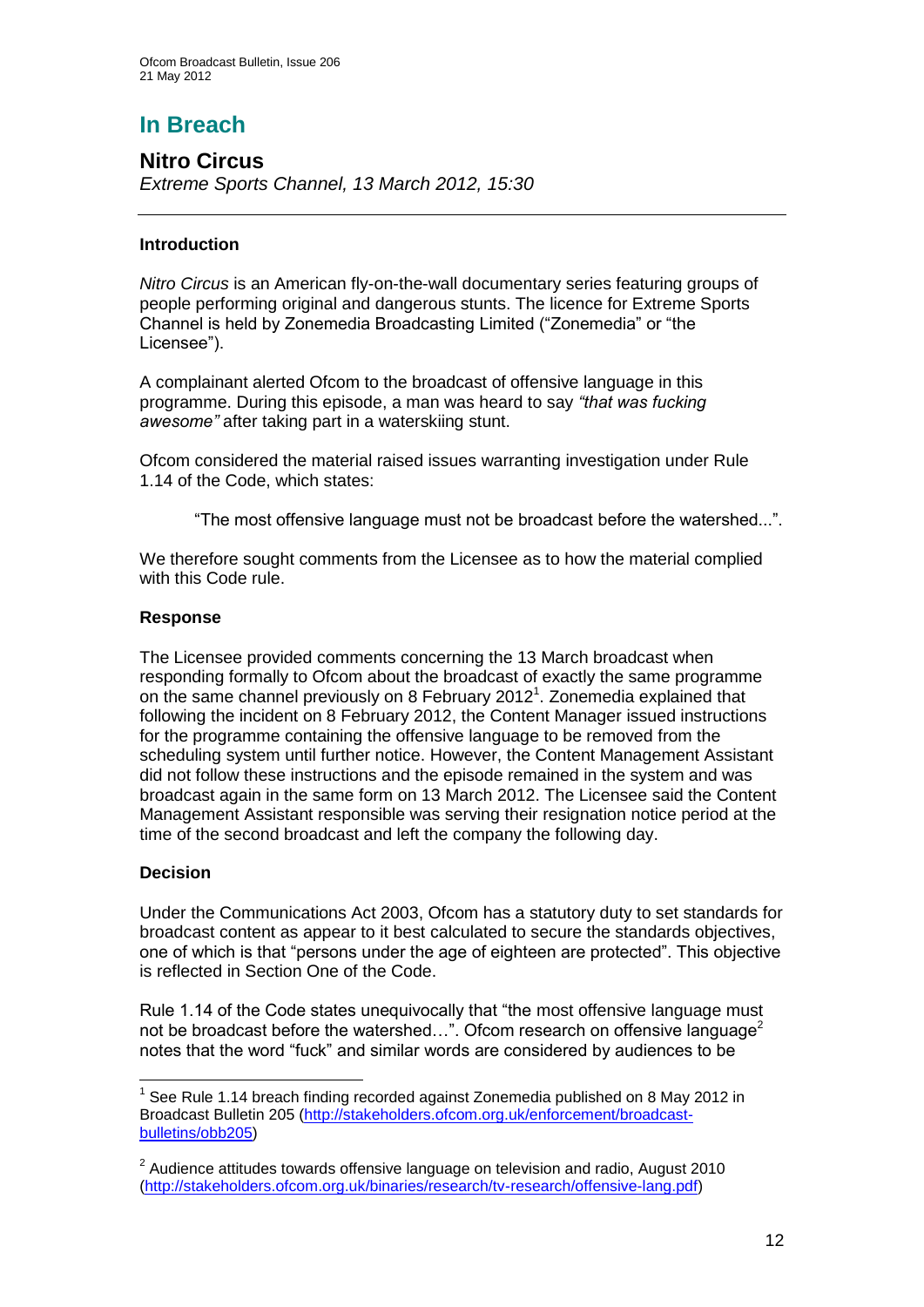amongst the most offensive language. The use of the word "fucking" in this programme broadcast before the watershed was therefore a clear breach of Rule 1.14.

While recognising the unusual circumstances that resulted in this second breach, Ofcom is concerned that having been alerted to the broadcast of the offensive language by Ofcom in February, the Licensee allowed the episode to be transmitted again the following month. Ofcom therefore puts the Licensee on notice that it will consider further regulatory action in the event of a recurrence.

#### **Breach of Rule 1.14**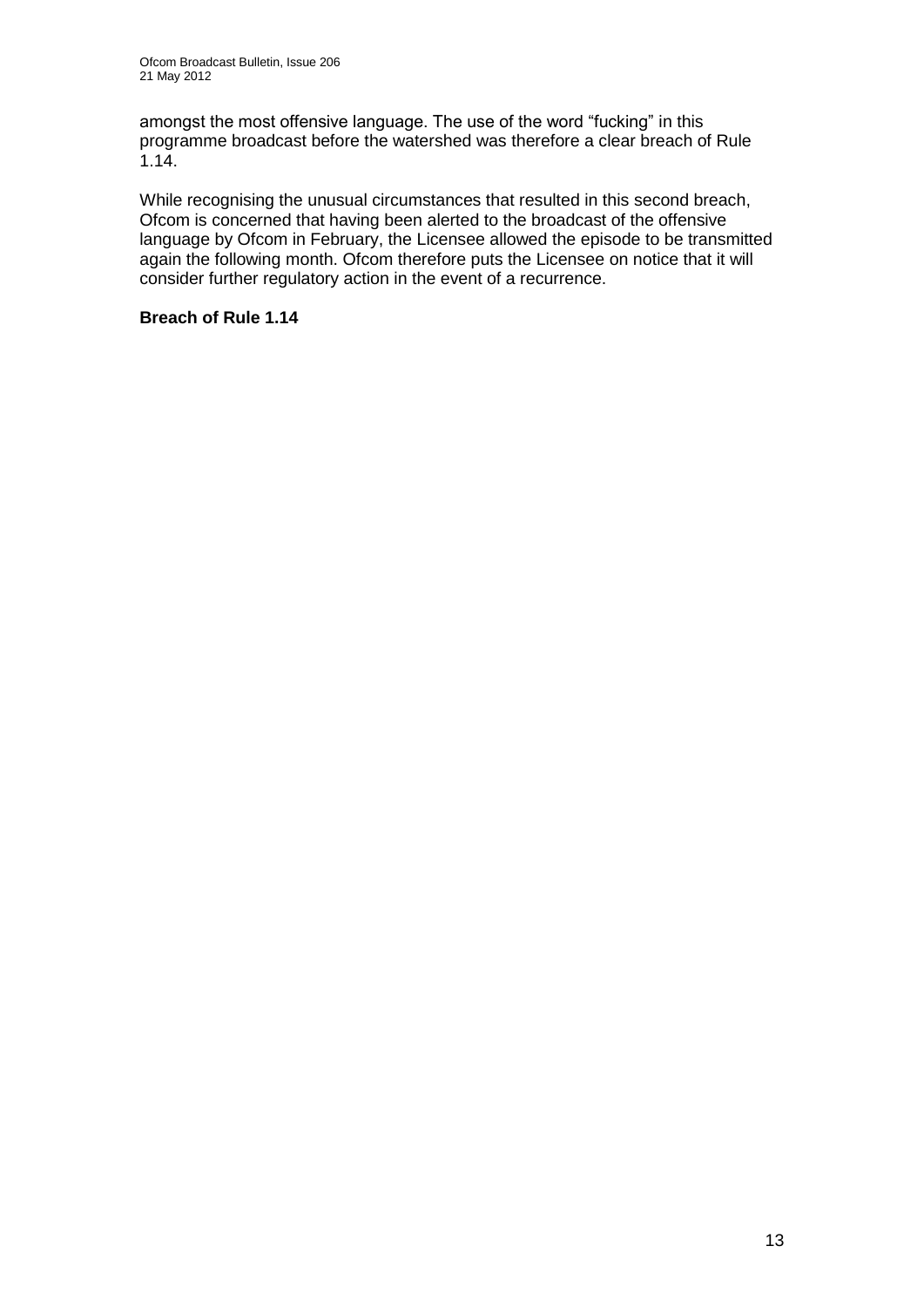# **In Breach**

## **Smart on Sunday**

*XFM London, 4 March 2012, 14:33*

#### **Introduction**

XFM London is a radio station owned and operated by Global Radio UK Ltd ("Global Radio" or "the Licensee"). The service is targeted at 15 to 34 year-old listeners, and provides "alternative rock" output.

A complainant alerted Ofcom to the use of the word "motherfucker" in the broadcast of the track *Broke Up the Family* by the band Milk in the early afternoon of Sunday, 4 March 2012.

On assessing the material Ofcom noted the appearance of the word "motherfucker" in the final chorus of the track. At the end of the next song the presenter gave the following apology:

*"Apologies for any bad language you might have heard in that Milk track, it caught our delicate ears off guard too".* 

Ofcom considered the material raised issues warranting investigation under Rules 1.14 and 2.3 of the Code:

- Rule 1.14: "The most offensive language must not be broadcast...when children are particularly likely to be listening (in the case of radio)."
- Rule 2.3: "In applying generally accepted standards broadcasters must ensure that material which may cause offence is justified by the context...".

Ofcom therefore requested comments from the Licensee about how the programme material complied with these rules.

#### **Response**

The Licensee said that the record label provided the track by Milk which was broadcast on 4 March 2012 labelled as a "clean radio edit", and that the offending word is delivered in the last line of the last chorus in this version of the track.

Global Radio explained that in the week prior to the broadcast, Milk appeared at XFM on 26 February 2012 to perform a live acoustic version of the track, and then on 28 February 2012 for a recording session with XFM"s in-house producer. During these two performances Milk did not repeat the last chorus nor the last line which contained the offensive word.

The Licensee said its policy is not to broadcast any music track that has not been checked beforehand. In this case, while a member of staff at XFM had listened to the track before broadcast, they had removed their headphones before the final chorus was repeated. The member of staff had not realised that the version sent by the record label had the final chorus repeated, including the offensive language.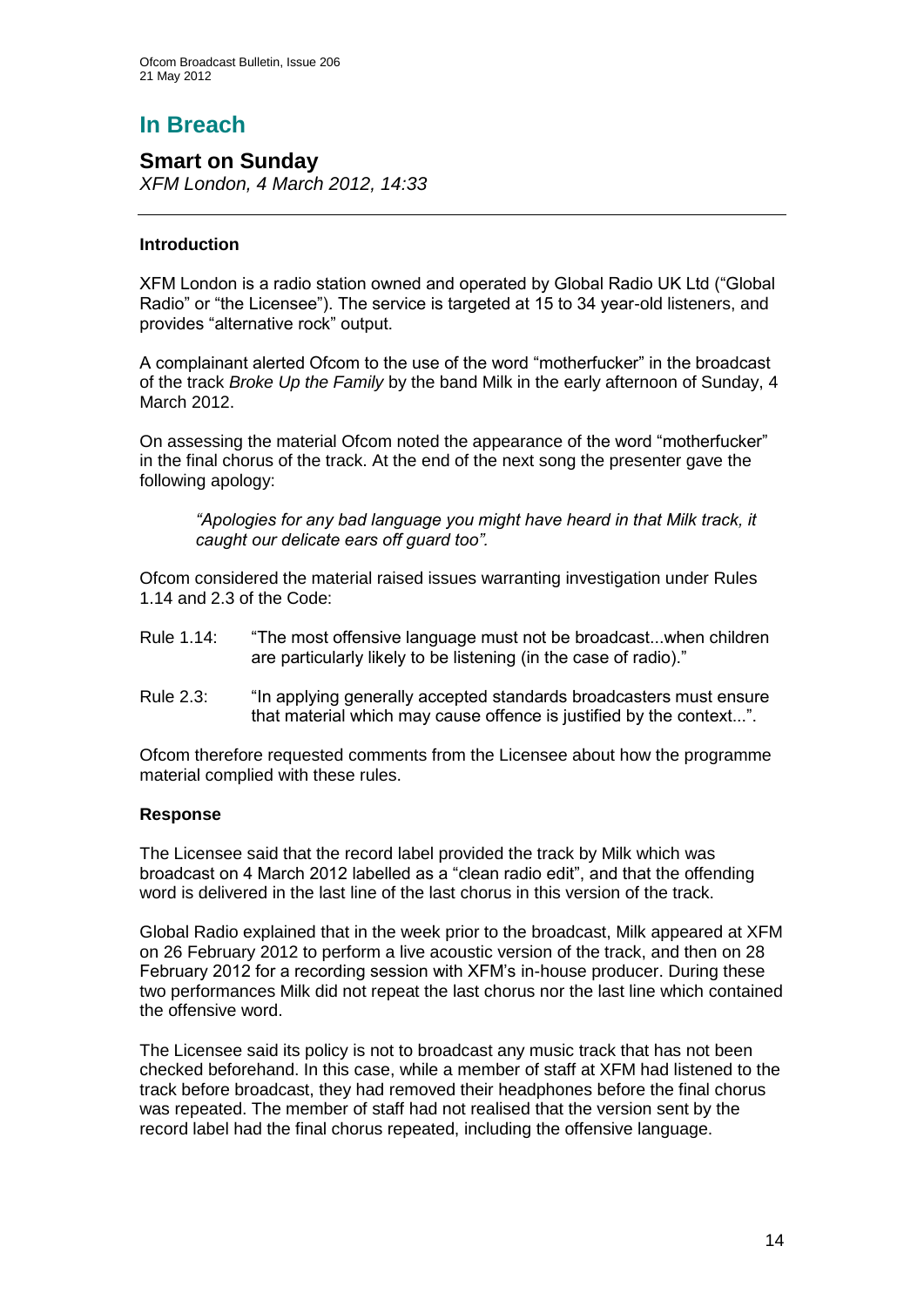Global Radio said that while the track provided by the record label should have been listened to in its entirety before broadcast, there was no expectation that the final chorus would be repeated, and that it would contain such language, nor that there would be such language in a track clearly labelled by a record label as "clean radio edit".

The Licensee acknowledged that the broadcast of this strong language was inappropriate for this time, and this was why the presenter made an on-air apology at the next available opportunity. The Licensee confirmed it had reminded station staff of the importance of diligence when checking tracks for compliance purposes. It had also corresponded with the record label to ensure it labels tracks correctly in the future.

The Licensee referred to Ofcom guidance on offensive language on radio, $1$  from which it understood there was a general principle that children are considered to be particularly likely to be listening between 6am and 7pm at weekends.

The Licensee explained that, from its research, the listening patterns of children and young people on XFM are quite different from other more generalist stations. For example, people under 18 are four to five times more likely to be listening to XFM at 10pm on a Tuesday than they are to be listening between 2pm and 3pm on a Sunday. It said that the listening figures for XFM showed the percentage of listeners under 18 years old between 6am and 7pm on a Sunday is just under 11 per cent. For this particular show – from midday until 3pm – eight per cent of listeners are under 18 years old, and in the hour in which the word was broadcast, the percentage of undereighteens listening is just under three per cent.

Global Radio acknowledged Ofcom guidance about times when children are considered to be particularly likely to be listening, however it pointed out that the guidance also states that, "for the purpose of determining when children are particularly likely to be listening, Ofcom will take account of all relevant information available to it".

The Licensee considered that XFM"s character as a specialist music station, and the resulting departure from traditional peak times for under-18 listening, should take precedence over a general principle developed from listening patterns across the industry as a whole, and drawn from stations with largely different listening patterns. Having examined both Rule 1.14 and all associated guidance, the Licensee did not believe that at 2.30pm on a Sunday afternoon children are particularly likely to be listening to XFM, and it therefore do not believe there was a breach of Rule 1.14 of the Code.

#### **Decision**

1

Under the Communications Act 2003, Ofcom has a duty to set standards for broadcast content as appear to it best calculated to secure the standards objectives, including that "persons under the age of eighteen are protected" and that "generally accepted standards" are applied so as to provide adequate protection for members of the public from the inclusion of offensive and harmful material. These objectives are reflected in Sections One and Two of the Code.

 $1$  Ofcom Guidance – Offensive language on radio, December 2011 [\(http://stakeholders.ofcom.org.uk/binaries/broadcast/guidance/831193/offensive](http://stakeholders.ofcom.org.uk/binaries/broadcast/guidance/831193/offensive-language.pdf)[language.pdf\)](http://stakeholders.ofcom.org.uk/binaries/broadcast/guidance/831193/offensive-language.pdf)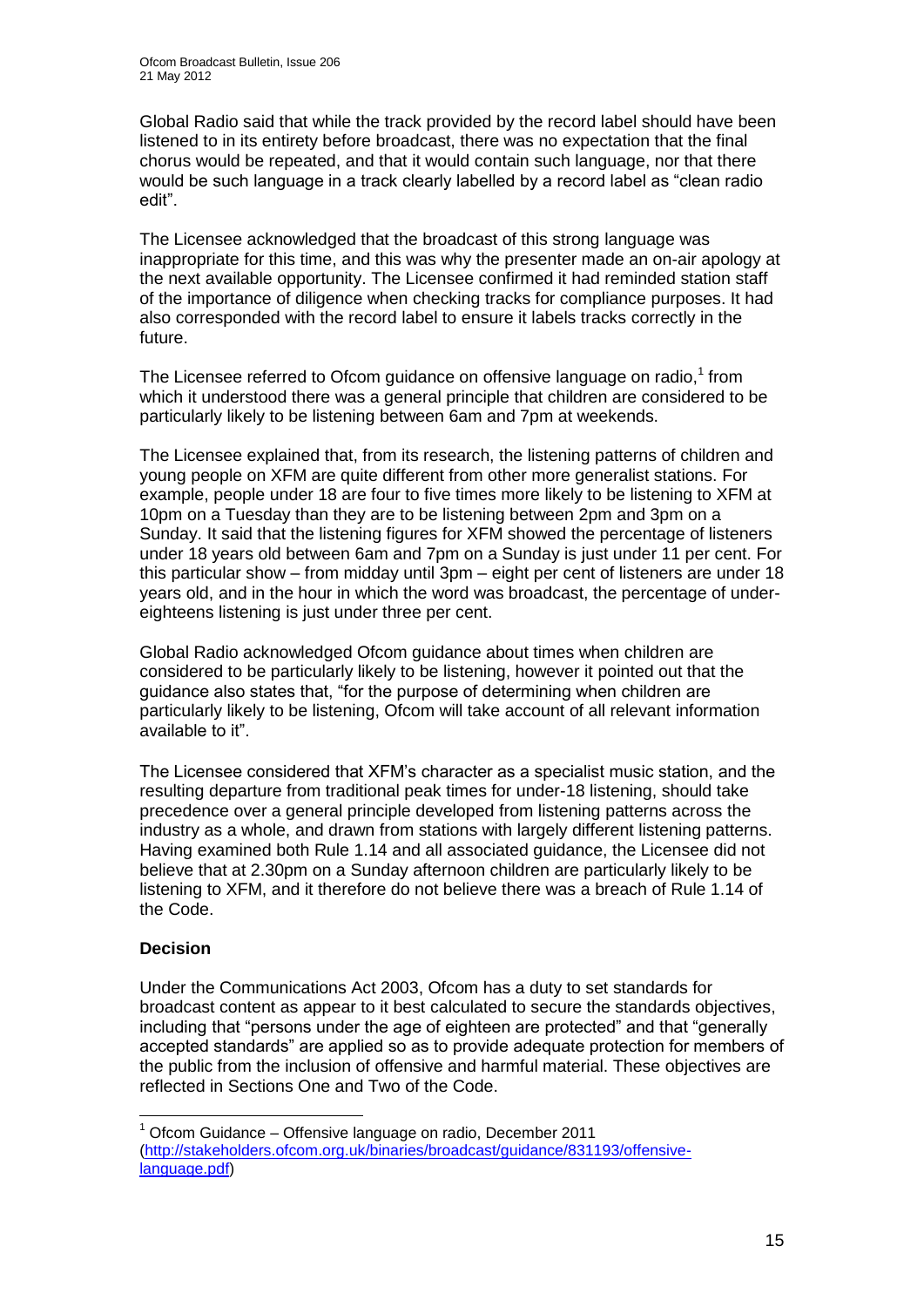#### Rule 1.14

Rule 1.14 states that the most offensive language must not be broadcast on radio when children are particularly likely to be listening. Ofcom research on offensive language<sup>2</sup> clearly notes that the word "fuck" and other variations of this word are considered by audiences to be among the most offensive language.

The Code states that the phrase "when children are particularly likely to be listening" particularly refers to "the school run and breakfast time, but might include other times". Ofcom's guidance on offensive language in radio $3$  states that:

"For the purpose of determining when children are particularly likely to be listening, Ofcom will take account of all relevant information available to it. However, based on Ofcom"s analysis of audience listening data, and previous Ofcom decisions, radio broadcasters should have particular regard to broadcasting content at the following times:...

between 06:00 and 19:00 at weekends all year around...".

Ofcom noted the various points the Licensee made to suggest that Sunday afternoon on XFM London was not a time when children were particularly likely to be listening. However, in our view an average figure of eight per cent of under-eighteens listening to a radio show is a significant potential child audience, and given the time of broadcast (early Sunday afternoon) we also consider there was a clear potential for children to be in the audience.

The broadcast of the most offensive language on a Sunday afternoon was therefore in breach of Rule 1.14 of the Code.

#### Rule 2.3

Rule 2.3 requires broadcasters to ensure that the broadcast of potentially offensive material must be justified by the context. Ofcom therefore considered first whether the language in this song was potentially offensive; and, if so, whether the offence was justified by the context. Context includes for example: the editorial content of the programme, the service on which it is broadcast, the time of broadcast and the likely size and composition of the potential audience and the likely expectation of the audience.

As stated above, Ofcom"s research on offensive language indicates that the word "motherfucker" is considered by audiences to be among the most offensive language. Therefore, Ofcom considered that the use of the word clearly had the potential to cause offence to the audience.

Ofcom went on to assess the context. We note that our guidance on offensive language in radio states (regarding Rule 2.3) that: "Ofcom"s 2010 audience research found that in general, listeners do not expect to hear strong language during the day on radio, regardless of whether children would likely to be listening to the station or programme in question ... . In reaching any decision about compliance with the Code, Ofcom will take into account the likely audience expectations of a particular radio

 2 Audience attitudes towards offensive language on television and radio, August 2010 [\(http://stakeholders.ofcom.org.uk/binaries/research/tv-research/offensive-lang.pdf\)](http://stakeholders.ofcom.org.uk/binaries/research/tv-research/offensive-lang.pdf).

<sup>&</sup>lt;sup>3</sup> See footnote 1 above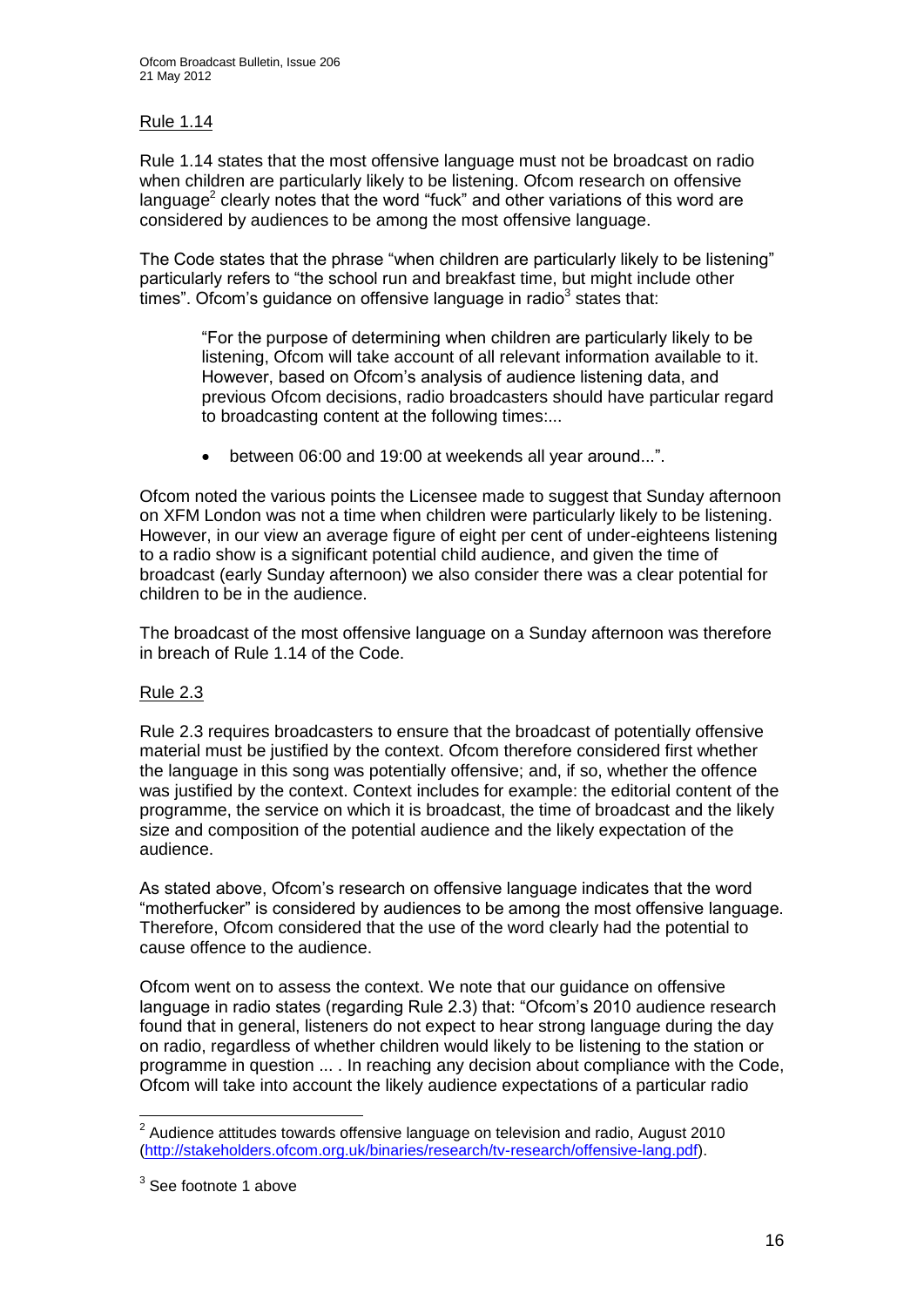station at the time of broadcast." In our opinion the majority of listeners to XFM London early on a Sunday afternoon do not expect programmes to contain the most offensive language. The broadcast of this language was therefore not justified by the context.

We noted that the Licensee acknowledged that the broadcast on XFM London of this example of the most offensive language on a Sunday afternoon was inappropriate and that the presenter made an on-air apology as soon as convenient. We have also taken into account all the background circumstances that led to the track being played as explained by Global Radio. Nonetheless, this was a clear example of lack of diligence in the application of compliance procedures leading to the broadcast of the most offensive language at a time when children were particularly likely to be listening, and a failure to apply generally accepted standards.

The broadcast of this material was therefore in breach of Rule 2.3 of the Code.

#### **Breaches of Rules 1.14 and 2.3**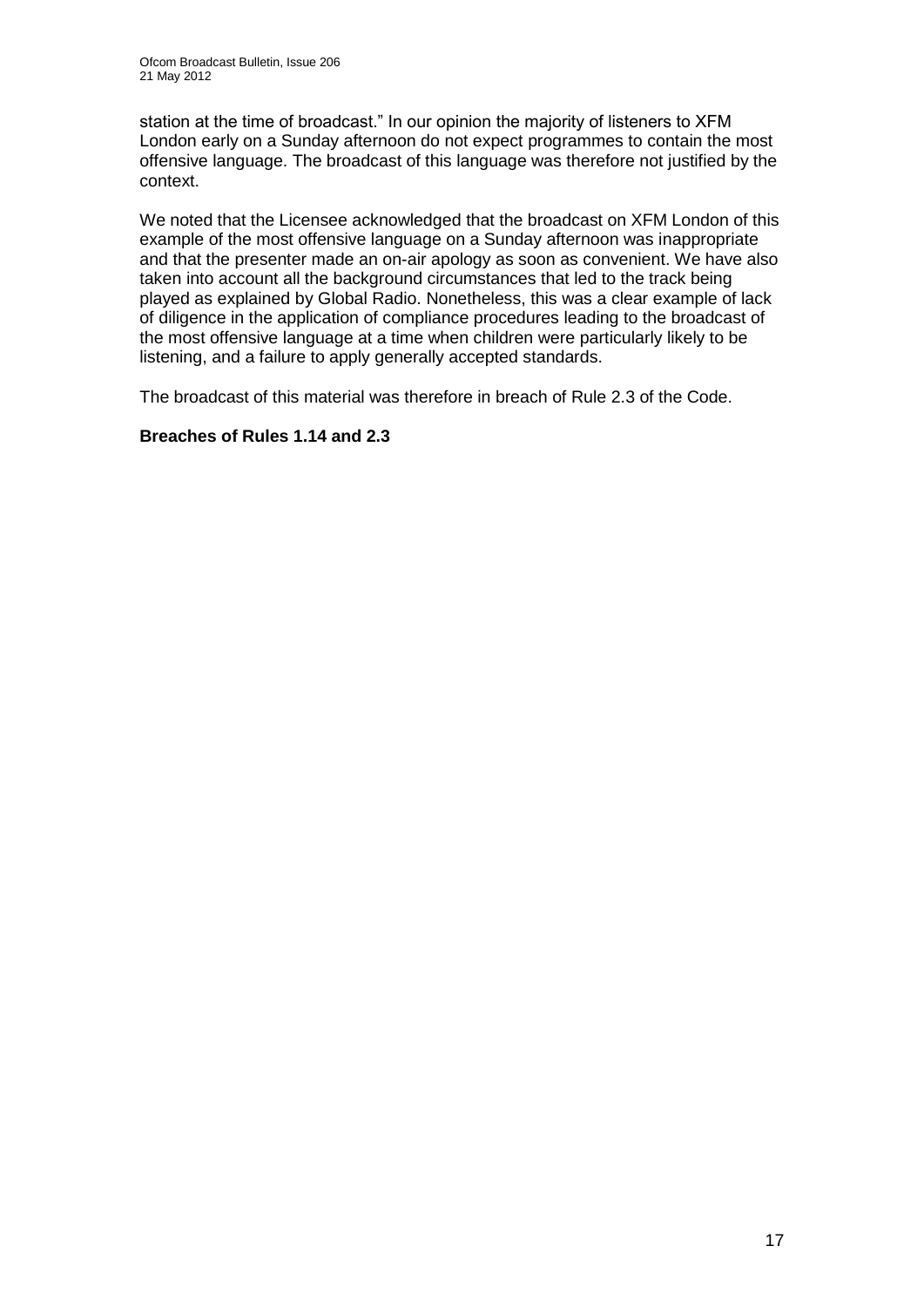# **In Breach**

## **Advertisement for The Royal Hotel, Cuillin FM and Skye Liberal Democrats**

*Cuillin FM, 30 January to 10 February 2012, various times*

#### **Introduction**

Cuillin FM is a local commercial radio station broadcasting a service in English and Gaelic for listeners in Lochalsh and the Isle of Skye. The licence for Cuillin FM is held by Cuillin FM Ltd ("Cuillin" or "the Licensee").

A listener contacted Ofcom, as he was concerned by the broadcast of an advertisement that he considered "a fundraiser for a political party."

The advertisement promoted the details of a *"steak and bingo night"*, which was to take place on 11 February 2012 at *"The Royal Hotel, Portree, with Cuillin FM and Skye Liberal Democrats"* . It was broadcast 24 times across eight of the 12 days leading up to the event.

Cuillin confirmed to Ofcom that the Liberal Democrat Party was "financially benefiting" from the event, as were The Royal Hotel and Cuillin FM.

Ofcom has a statutory duty, under section 319(2)(g) of the Communications Act 2003 ("the Act"), to secure the standards objective "that advertising that contravenes the prohibition on political advertising set out in section 321(2) is not included in television or radio services."

Political advertising is prohibited on radio and television under the terms of sections  $321(2)$  and  $321(3)$  of the Act and Rule 7.2 of the BCAP Code<sup>1</sup>.

For most matters, the BCAP Code is enforced by the Advertising Standards Authority ("ASA"). However, Ofcom remains responsible, under the terms of a Memorandum of Understanding between Ofcom and the ASA, for enforcing the rules on "political" advertising.

In this instance, Ofcom considered that the material raised issues warranting investigation under the following rules from Section 7 (Political and controversial matters) of the BCAP Code:

Rule 7.1, which states:

"Radio Central Copy Clearance – Radio broadcasters must seek central clearance for advertisements that might fall under this section on the grounds of either the advertiser"s objectives or the content of the advertisement"<sup>2</sup>; and

<sup>1</sup>  $1$  The UK Code of Broadcast Advertising, available at: [http://bcap.org.uk/The-Codes/BCAP-Code.aspx.](http://bcap.org.uk/The-Codes/BCAP-Code.aspx)

<sup>&</sup>lt;sup>2</sup> The Radio Advertising Clearance Centre [\(http://www.racc.co.uk\)](http://www.racc.co.uk/) provides central copy clearance to radio broadcasters. In this instance, the RACC confirmed to Ofcom that no approval for the advertisement had been sought in this instance.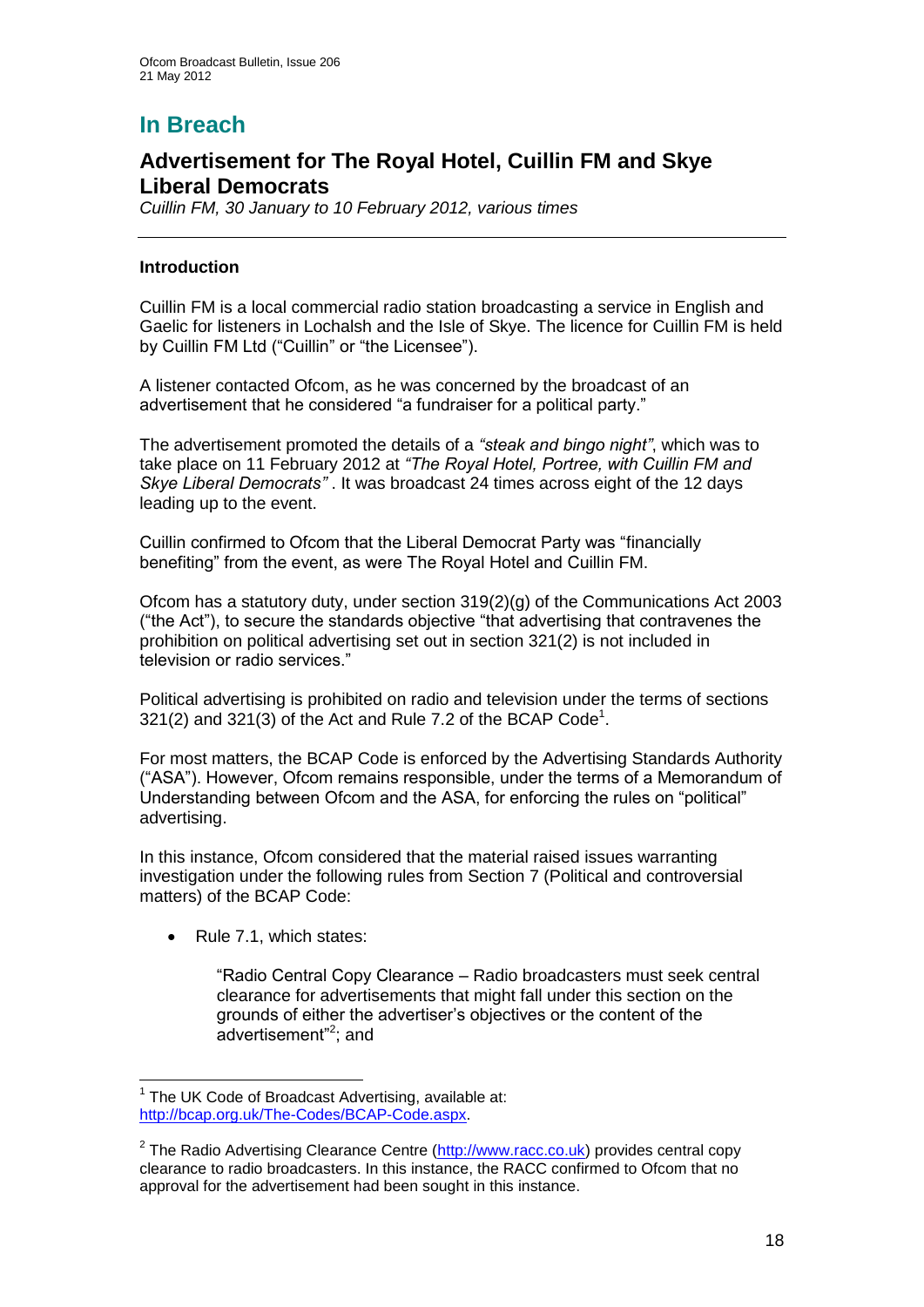Rule 7.2, which states, among other things:

"Advertising that contravenes the prohibition on political advertising set out below must not be included in television or radio services;

- 7.2.1 An advertisement contravenes the prohibition on political advertising if it is:
	- (a) an advertisement which is inserted by or on behalf of a body whose objects are wholly or mainly of a political nature;
	- (b) an advertisement which is directed towards a political end...
- 7.2.2 For the purposes of this section objects of a political nature and political ends include each of the following:
	- (a) influencing the outcome of elections or referendums, whether in the United Kingdom or elsewhere:
	- (b) bringing about changes of the law in the whole or a part of the United Kingdom or elsewhere, or otherwise influencing the legislative process in any country or territory;
	- (c) influencing the policies or decisions of local, regional or national governments, whether in the United Kingdom or elsewhere;
	- (d) influencing the policies or decisions of persons on whom public functions are conferred by or under the law of the United Kingdom or of a country or territory outside the United Kingdom;
	- (e) influencing the policies or decisions of persons on whom functions are conferred by or under international agreements;
	- (f) influencing public opinion on a matter which, in the United Kingdom, is a matter of public controversy;
	- (g) promoting the interests of a party or other group of persons organised, in the United Kingdom or elsewhere, for political ends."

Ofcom therefore asked the Licensee for its comments, and for the comments of the advertisers, on how the advertisement had complied with the above rules.

#### **Response**

Cuillin, which also responded on behalf of all the advertisers, said that, following a meeting of the local Liberal Democrat Party, the station had been asked if it would use its bingo software to hold a bingo night. Having agreed, The Royal Hotel was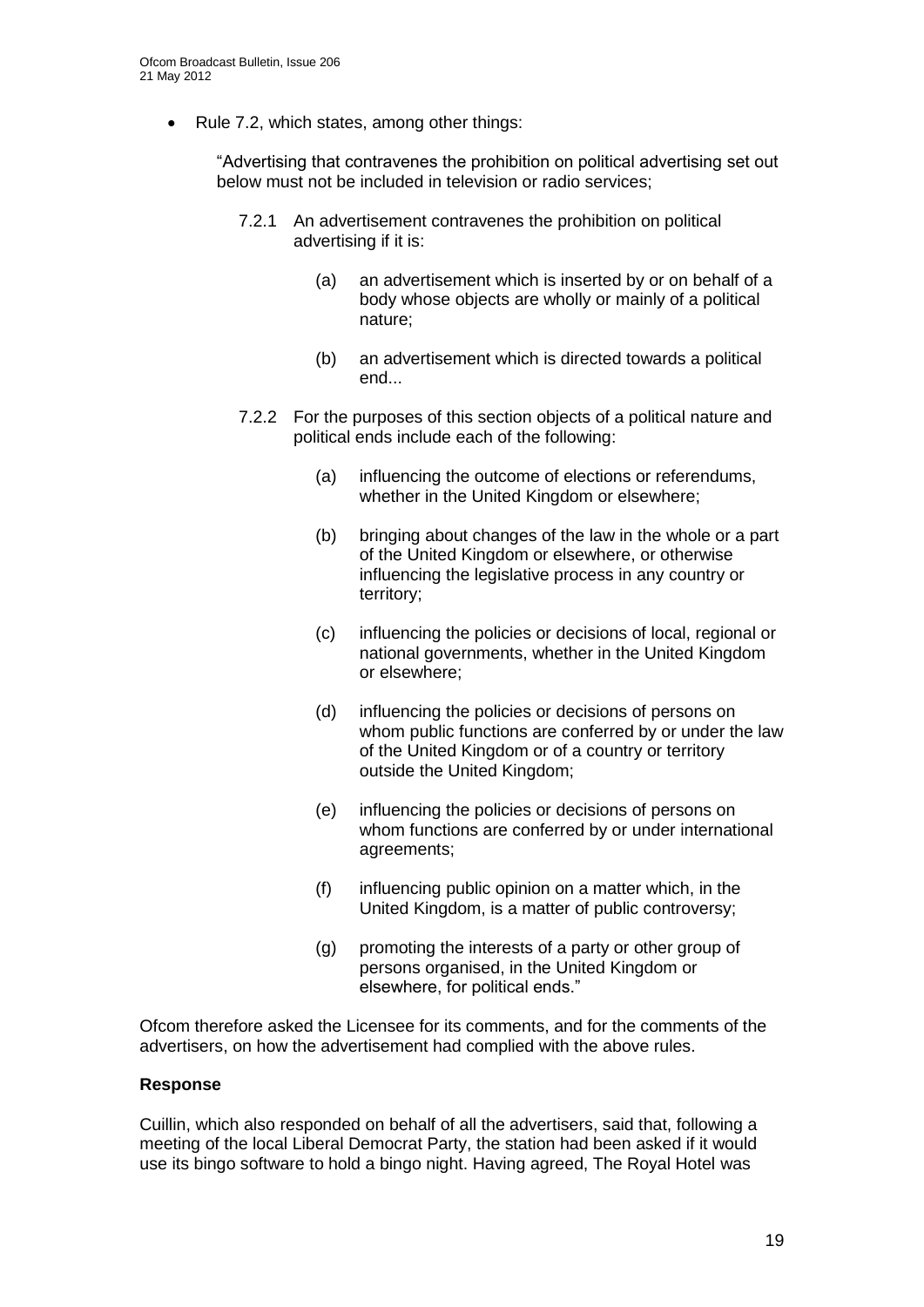then approached as a venue. It agreed not only to be the venue for the event but also to run one of its regular promotional steak nights on the same evening.

The Licensee noted that in the advertisement "there was no attempt to promote any political view other than the brief mention of the Liberal Democrats at the beginning of the advert...". However, it accepted that its volunteer advertising manager "made a serious mistake which should not have happened". It said that it realised, with hindsight, that "by including the Liberal Democrats in the advert", for what Cuillin had considered was "intended to be more of a fun night rather than a major fund raising evening", the advertisement was in breach of the BCAP Code. Further, the Licensee accepted that central copy clearance of the advertisement should have been sought prior to broadcast.

Cuillin apologised and assured us it had "set a procedure in place that all future adverts produced by the station will be checked by a director and [its] member of staff to ensure that no further breach of the Ofcom regulations will occur."

#### **Decision**

Under the Act, Ofcom has a statutory duty to set standards for broadcast content as appear to it best calculated to secure certain standards objectives, one of which is "that advertising that contravenes the prohibition on political advertising set out in section 321(2) is not included in television or radio services."

Section 321(2) and section 321(3) – which provides an inclusive, non-exhaustive list of examples of what "political nature" and "political ends" include under Section 321(2) – are replicated at paragraphs 7.2.2 and 7.2.1 of BCAP Code Rule 7.2, from which the material relevant in this instance is quoted in the "Introduction", above.

Further, to assist Ofcom"s radio licensees" compliance in this area, Rule 7.1 requires that, prior to broadcast, they seek central copy clearance of advertisements that may fall under Section 7 (Political and controversial matters) of the BCAP Code.

#### Central Copy Clearance

Radio broadcasters must seek central copy clearance of "special category" advertisements from the Radio Advertising Clearance Centre (RACC)<sup>3</sup>. "Matters of public controversy including matters of a political or industrial nature" comprise such a category. Any advertisement that refers to a political party may fall under Section 7 (Political and controversial matters) of the BCAP Code. Cuillin admitted that it had not sought central clearance in this instance prior to broadcasting the advertisement. The Licensee therefore failed to seek central copy clearance of an advertisement that may fall under Section 7, in breach of Rule 7.1 of the BCAP Code.

#### Content of the advertisement

Ofcom noted that Cuillin considered the material broadcast had breached the BCAP Code "by including the Liberal Democrats in the advert." However, referring to a political party in an advertisement may not in itself breach Rule 7.2 of the BCAP Code (e.g. if it consists of a passing reference to a political party in a broadcast advertisement for a newspaper). In this case, however, Ofcom considered that Rule 7.2 was breached in the following two ways:

 3 Full details of "special category" advertisements can be found in Section 1 (Compliance) of the BCAP Code, at:

http://bcap.org.uk/The-Codes/BCAP-Code/BCAP-Code-Item.aspx?q=Test\_General Sections\_01 Compliance#c446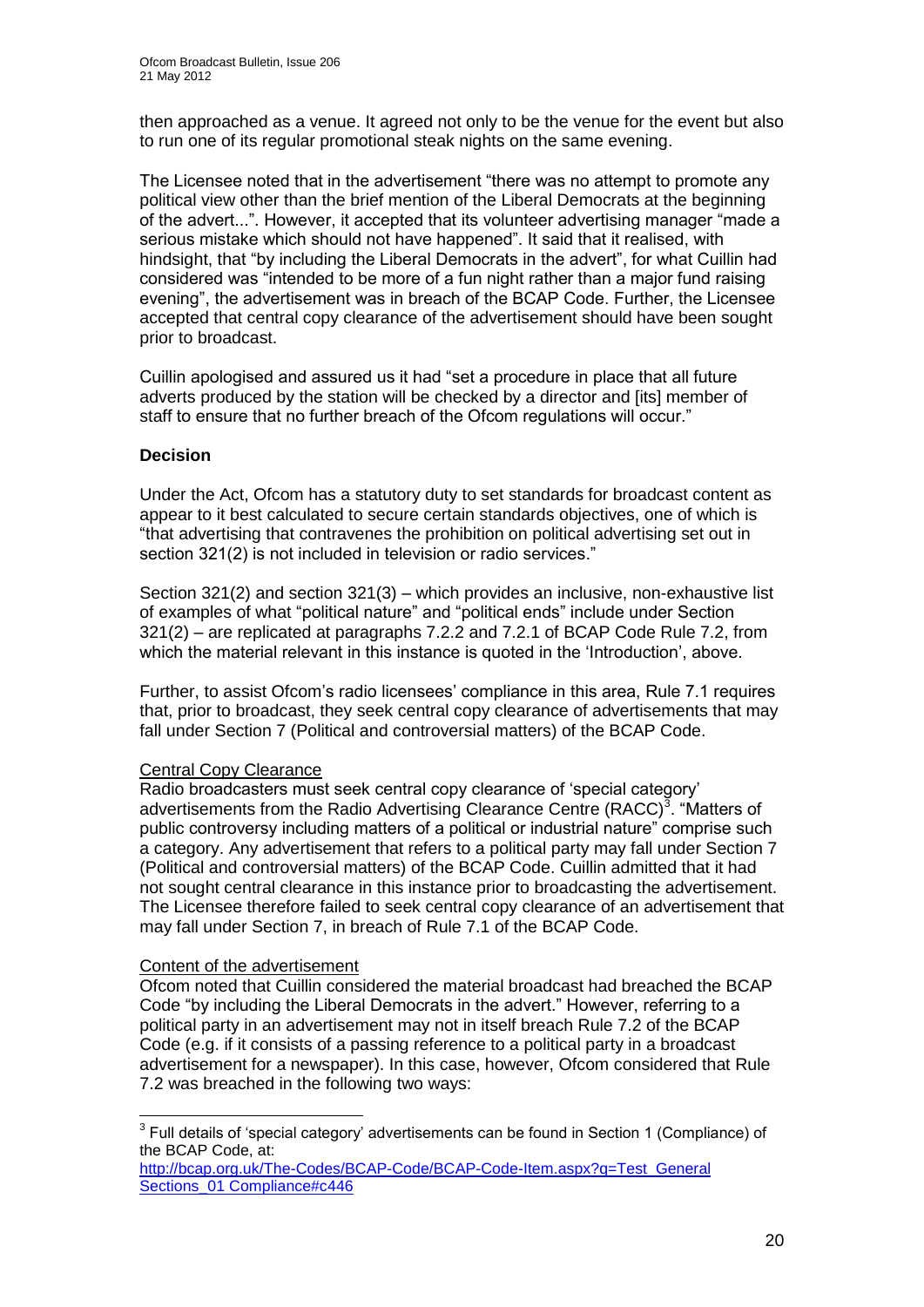#### The advert was inserted by or on behalf of a political party

The advertisement for a *"steak and bingo night"* was placed by The Royal Hotel, Cuillin FM and Skye Liberal Democrats. As a UK political party, the Liberal Democrats is "a body whose objects are wholly or mainly of a political nature" (where "political nature" includes any of (a) to (g), in paragraph  $7.2.2$  of BCAP Code Rule  $7.2$ – see "Introduction", above).

Since one of the three entities that placed the advertisement was Skye Liberal Democrats, the advertisement was in breach of Rule 7.2 of the BCAP Code, which prohibits, among other things, "an advertisement which is inserted by or on behalf of a body whose objects are wholly or mainly of a political nature."

#### The advert promoted a fund raising event for a political party

The advertisement promoted a social event that was held, in part, to raise funds for Skye Liberal Democrats. It was therefore "directed towards a political end", where "political end" includes "promoting the interests of a party ... in the United Kingdom ... for political ends" (i.e. sub-paragraph (g) in paragraph 7.2.2 of BCAP Code Rule 7.2 – see "Introduction", above).

The advertisement was therefore in breach of Rule 7.2 of the BCAP Code, which prohibits, among other things, "an advertisement which is directed towards a political end."

Ofcom notes the Licensee"s apology and welcomes the action it has taken to ensure future compliance. We do not expect any further breaches of Rule 7.2 of the BCAP Code by Cuillin.

#### **Breaches of Rules 7.1 and 7.2 of the BCAP Code**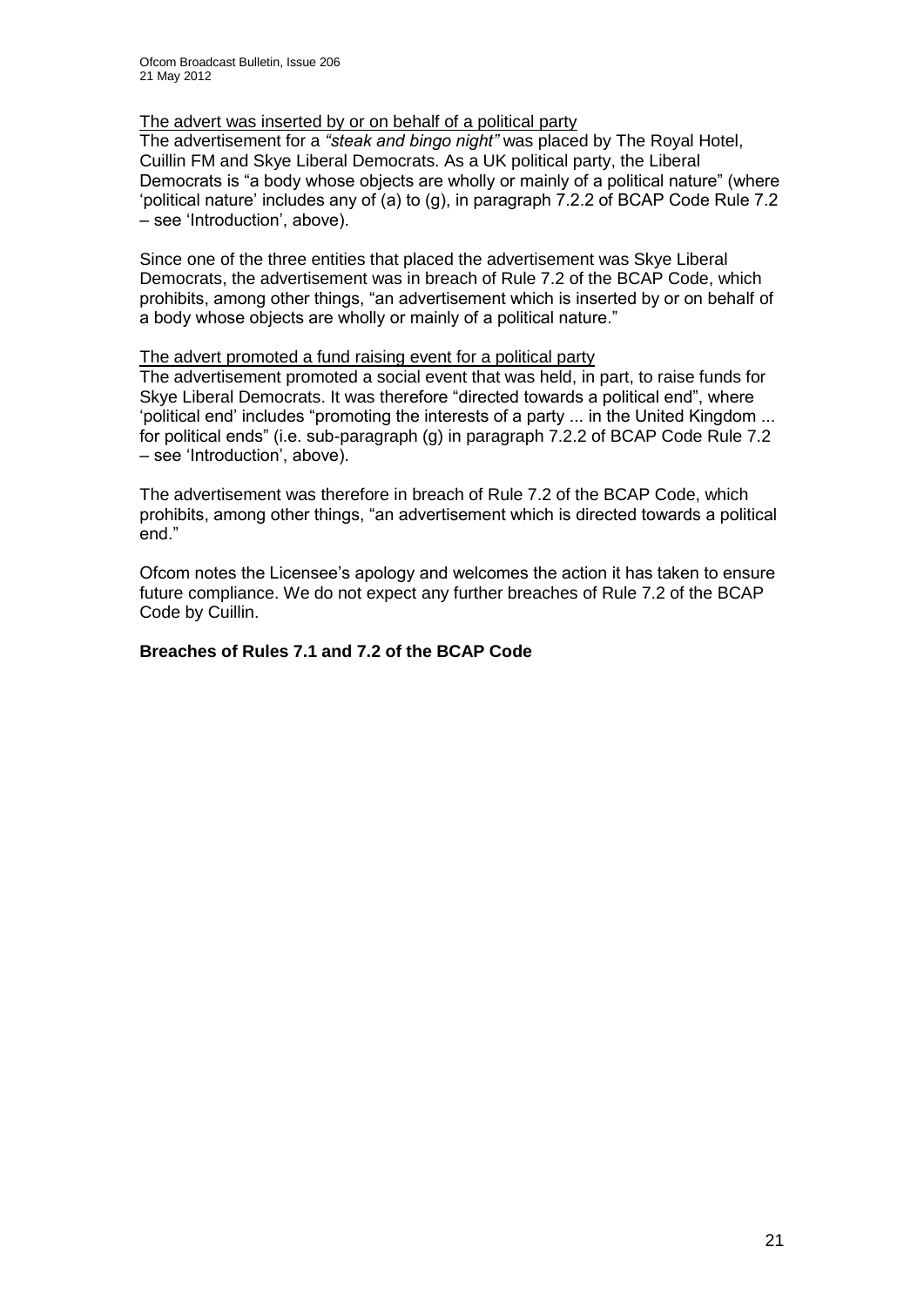# **In Breach**

## **Transitions Adaptive Lenses' sponsorship of Channel 4 Travel Programming**

*Channel 4 and More4, 1 February 2012 to present, various dates and times*

#### **Introduction**

Channel 4"s travel programming consisting of the series: *A Place in the Sun*; *A Place in the Sun Home and Away*; *Four in a Bed*; *Three in a Bed*; *Coach Trip*; and *Our Man In*, is sponsored by Transitions Adaptive Lenses. These are lenses for glasses which darken as light levels increase.

A complainant alerted Ofcom to the sponsorship credits, one of which consisted of the following:

| Image:          | A woman wearing glasses standing on a rooftop looking out over a<br>sunny city skyline. A hand turns a dial to make the scene slightly<br>darker.  |  |  |
|-----------------|----------------------------------------------------------------------------------------------------------------------------------------------------|--|--|
| Voiceover:      | "Discover the world in the best light."                                                                                                            |  |  |
| Image:          | Two glasses lenses on a background of a blue sky, turning from<br>transparent to dark when a hand turns a dial.                                    |  |  |
| On-screen text: | "Transitions Adaptive Lenses"                                                                                                                      |  |  |
| Voiceover:      | "Transitions Adaptive Lenses adjust to changing light."                                                                                            |  |  |
| Image:          | A man dressed in smart clothes and wearing glasses walking<br>through a city in the sun. A hand turns a dial to make the scene<br>slightly darker. |  |  |
| Voiceover:      | "Giving you a better view on the world."                                                                                                           |  |  |
| Image:          | A man dressed in casual clothes and wearing glasses walking<br>through a corn field.                                                               |  |  |
| Voiceover:      | "Discover and enjoy Coach Trip sponsored by Transitions<br>Adaptive Lenses."                                                                       |  |  |
| Image:          | Two glasses lenses on a background of a blue sky turning from<br>transparent to dark.                                                              |  |  |
| On-screen text: | "Sponsored by Transitions Adaptive Lenses. Transitions.com"                                                                                        |  |  |

Ofcom considered the material raised issues warranting investigation under Rule 9.22(a) of the Code which states:

"Sponsorship credits broadcast around sponsored programmes must not contain advertising messages or calls to action. Credits must not encourage the purchase or rental of the products or services of the sponsor or a third party. The focus of the credit must be the sponsorship arrangement itself.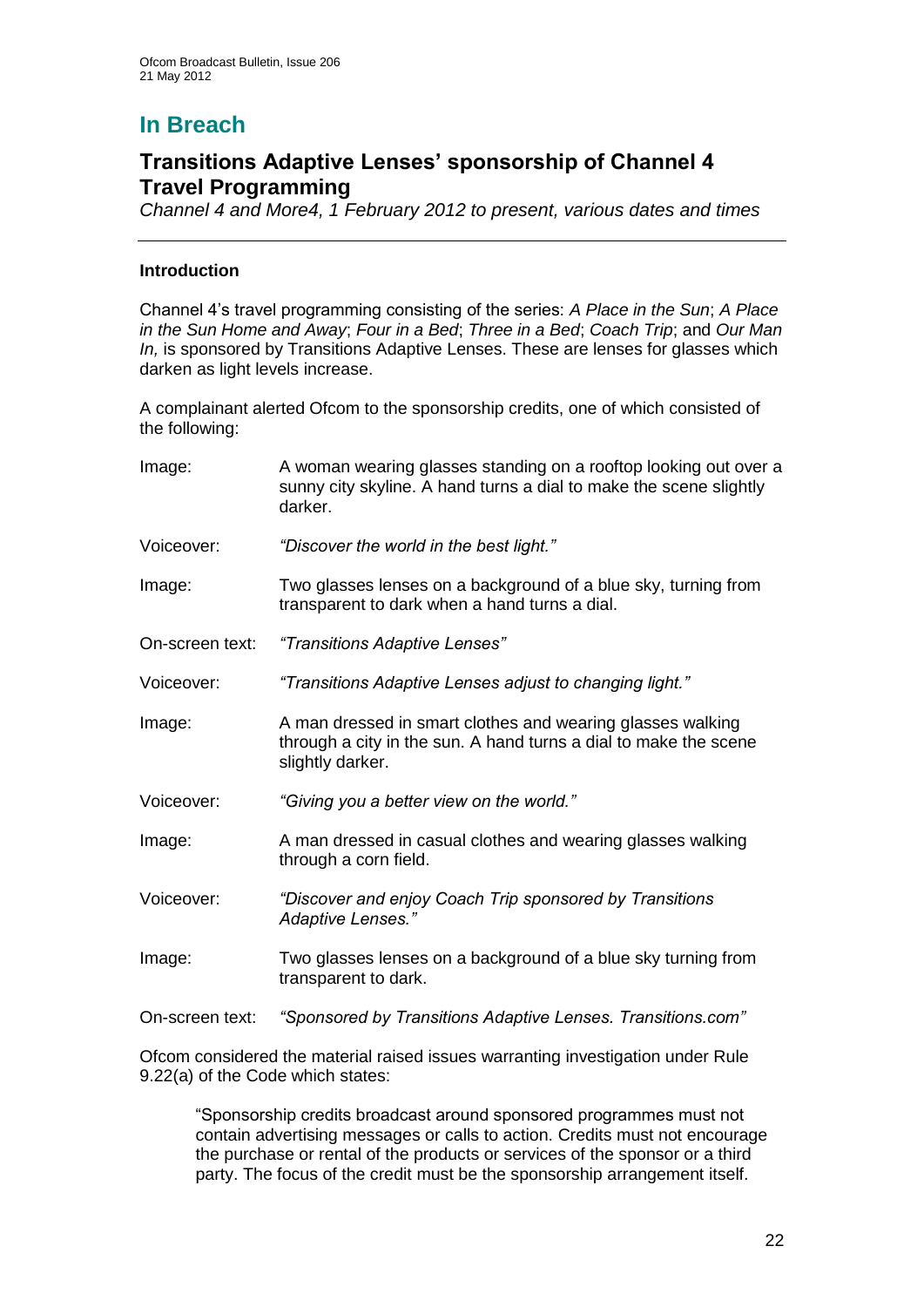Such credits may include explicit reference to the sponsor's products, services or trade marks for the sole purpose of helping to identify the sponsor and/or the sponsorship arrangement."

We therefore asked Channel 4 (or "the Licensee") for its comments on how the sponsorship credit, particularly the line: *"Transitions Adaptive Lenses adjust to changing light giving you a better view on the world"*, complied with Rule 9.22(a).

#### **Response**

Channel 4 said that it had ensured that the primary focus of the sponsorship credit was the sponsorship arrangement. It stated that the references to the sponsor"s product were brief, helped to identify the sponsor and "amplified the link between the programme and sponsor." Channel 4 referred to the fact that at the end of the credit a full-screen graphic clearly stated: *"Sponsored by Transitions Adaptive Lenses. Transitions.com".*

The Licensee submitted that the credit did not contain detailed descriptions, references to positive attributes, claims (particularly those capable of objective substantiation), calls to action or price messaging about the sponsor's product.

Channel 4 explained that the credit was "set in the context of discovering new and exciting parts of the world." It referred to the images of a woman in the sun dreaming of escaping the city and a man in the city and then walking through fields exploring new surroundings. The Licensee continued in its view that this visual link to travel themes helped to ensure the focus of the credits was on the sponsorship arrangement itself, by making what Channel 4 considered to be "a clear thematic connection with the programmes, and not a focus on the sponsor"s products."

In addition, Channel 4 submitted that the voiceover *"Discover the world in the best*  light", "...giving you a better view on the world" and "Discover and enjoy [programme title] *sponsored by Transitions Adaptive Lenses",* helped to link the credits to the programme "by using language to bring out the sense of discovery and travel."

With regards to the line: *"Transitions Adaptive Lenses adjust to changing light. Giving you a better view on the world",* Channel 4 explained that the first sentence identifies the sponsor and contains a brief description of the product as permitted by Rule 9.22(a). It continued that the second sentence "seeks to create a link to the programme which is sponsored." In addition, the Licensee stated that there was a clear one second pause between the two sentences, "in order to emphasise the distinction of one being a mere description of the product and the other a linking line to the programme."

#### **Decision**

Under the Communications Act 2003, Ofcom has a statutory duty to set standards for broadcast content as appear to it best calculated to secure the standards objectives, one of which is that "the international obligations of the United Kingdom with respect to advertising included in television and radio services are complied with".

The EU Audiovisual Media Services (AVMS) Directive limits the amount of advertising a broadcaster can transmit and requires that advertising is kept distinct Ofcom from other parts of the programme service. Sponsorship credits are treated as part of the sponsored content and do not count towards the amount of airtime a broadcaster is allowed to use for advertising. To prevent credits effectively becoming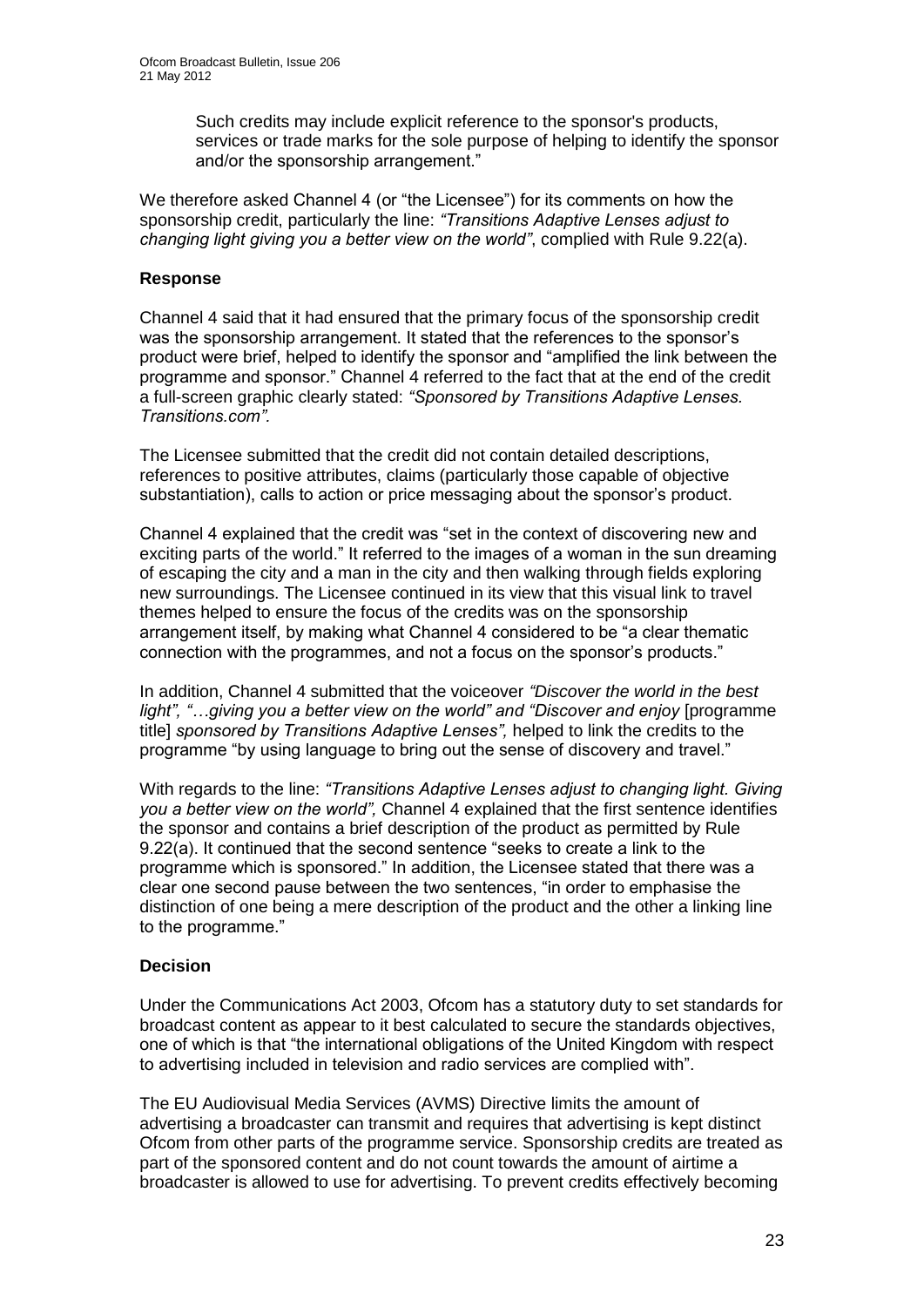advertisements, and therefore increasing the amount of advertising transmitted, broadcasters are required to ensure that sponsorship credits do not contain advertising messages.

Rule 9.22(a) of the Code therefore requires that sponsorship credits broadcast around sponsored programmes must not contain advertising messages or calls to action, and that credits must not encourage the purchase or rental of the products or services of the sponsor or a third party.

Ofcom acknowledged that, in accordance with its guidance<sup>1</sup>, Channel 4 had sought, through the use of language such as "*Discover the world in the best light"* and *"Giving you a better view on the world",* as well as through imagery, to identify the sponsorship arrangement by creating a thematic link between the sponsor and the programme, i.e. discovering a new way of viewing the world through Transitions Adaptive Lenses as well as through travel.

However, Ofcom considered that the imagery of a woman looking over city skyline, a man walking through a city and a man walking through a cornfield did not serve to create a particularly strong link with the travel programming being sponsored. Furthermore Ofcom noted the images in question featured in the sponsor's spot advertising campaign in which they did not appear to be linked to the theme of travel.

Further, simply because a sponsorship credit has, or could be argued to have, a thematic link to the programme(s) it is sponsoring, does not necessarily prevent it from also amounting to an advertising message or claim about the sponsor or its products.

Ofcom noted the voiceover: *"Transitions Adaptive Lenses adjust to changing light. Giving you a better view on the world".* We agreed with Channel 4 that *"Transitions Adaptive Lenses adjust to changing light"* was a brief description of the sponsor"s product. However, we considered it unlikely that viewers would have understood the one second pause between the first and second sentences to indicate that the second sentence was a reference to the link between the sponsor and the programme. Instead, Ofcom considered that, in combination with the brief description of the sponsor"s product, viewers were more likely to understand the sentence *"giving you a better view on the world"* to be a reference to the positive attributes of that product. Ofcom considered this reference to be an advertising message which is not permitted in sponsorship credits.

Furthermore, we noted that, while the end of the credit did contain a reference to the sponsored programme in voiceover and a reference to the sponsorship arrangement in text, these references did not appear until about 11 seconds into the approximately 15 second credit.

Ofcom took into account what it considered to be the relatively weak thematic link between the sponsorship credit and the sponsored programme and arrangement, as set out above. We also took into account the late references to the sponsored programme and arrangement, and the inclusion of the advertising message *"giving you a better view on the world".* Ofcom concluded that the sponsorship arrangement was not the focus of this credit.

<sup>1</sup>  $1$  See Guidance to Rule 9.22(a) available at <http://stakeholders.ofcom.org.uk/binaries/broadcast/guidance/831193/section9.pdf>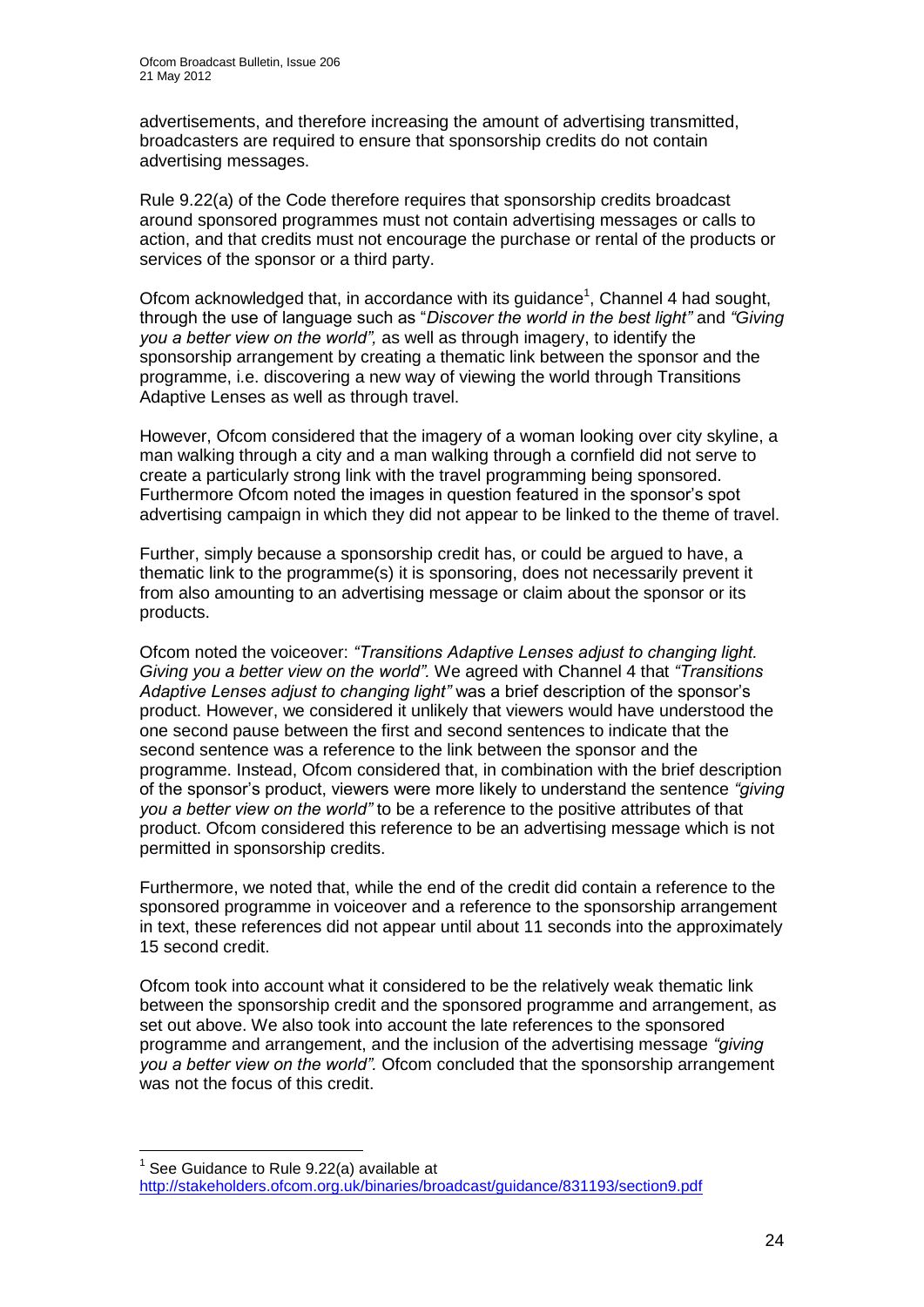The credit was therefore in breach of Rule 9.22(a).

## **Breach of Rule 9.22(a)**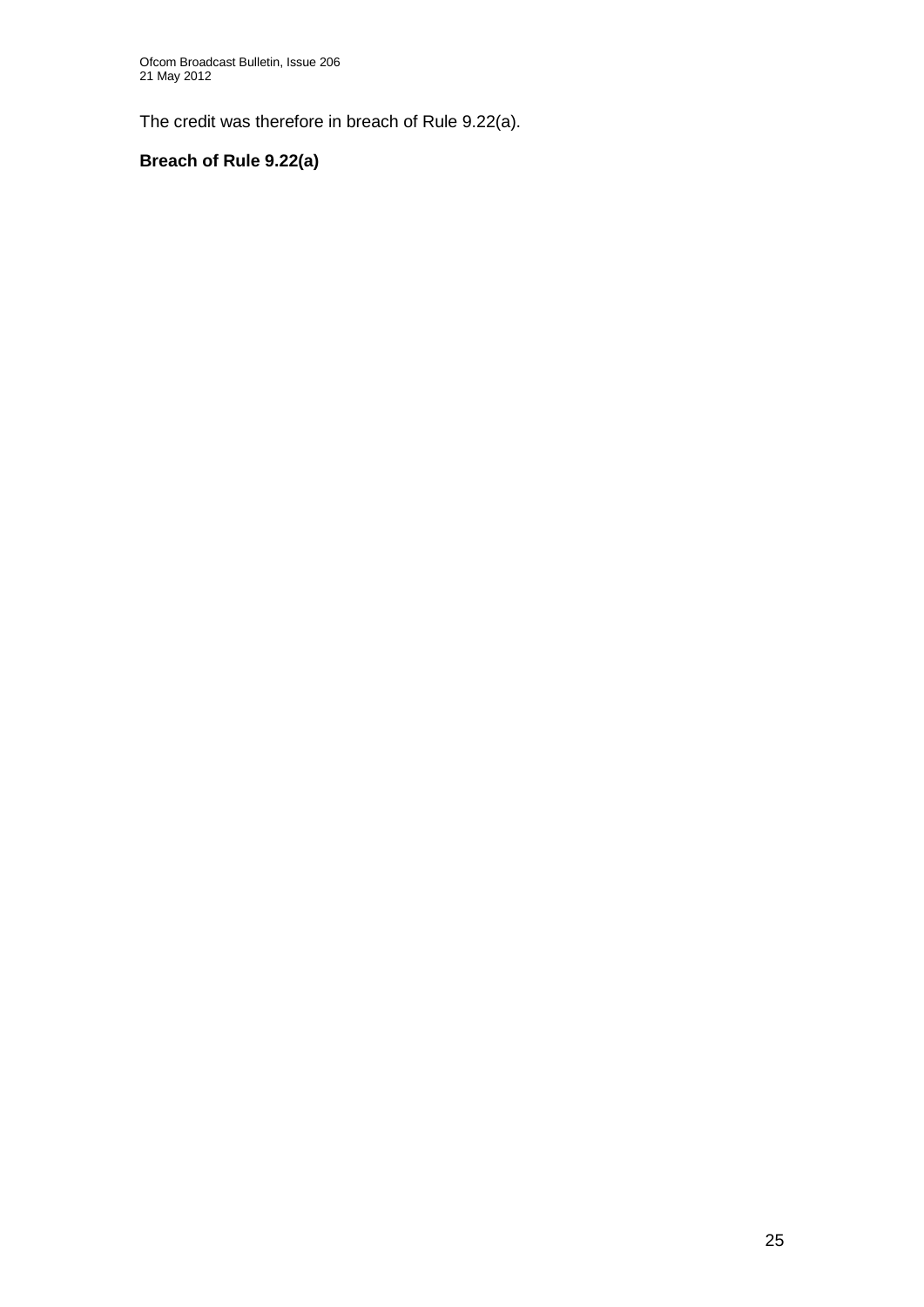# **In Breach**

## **La Sienne's sponsorship of Jorbozeh II**

*GEM TV, 1 February 2012, 19:00*

#### **Introduction**

Gem TV is a Farsi (Iranian) language channel broadcasting via the Hotbird 6 satellite. The channel can be received in Europe and the Middle East. *Jorbozeh II* was a programme about psychology which was sponsored by La Sienne skincare.

During routine monitoring, Ofcom noted that the sponsorship credit for La Sienne appeared between the opening credits of the programme and the programme itself.

The credit consisted of the following:

| Image:          | A woman's face                                                                                                             |  |
|-----------------|----------------------------------------------------------------------------------------------------------------------------|--|
| On-screen text: | "FACE MAKEUP"                                                                                                              |  |
| Voiceover:      | "According to beauty experts in the United States"                                                                         |  |
| Image:          | A woman's face                                                                                                             |  |
| On-screen text: | "SKINCARE"                                                                                                                 |  |
| Voiceover:      | "La Sienne is one of the best ways to treat lines and for<br>combating aging"                                              |  |
| Image:          | A woman's face                                                                                                             |  |
| Voiceover:      | "With the use of skin, beauty, and"                                                                                        |  |
| On-screen text: | "ANTI-AGING"                                                                                                               |  |
| Voiceover:      | "health creams of La Sienne, you can experience youth<br>and feel refreshed."                                              |  |
| Image:          | A woman's face and upper body                                                                                              |  |
| On-screen text: | "LIPSTICK"                                                                                                                 |  |
| Voiceover:      | "The phone number for ordering and acceptance of<br>franchise opportunities throughout the world is [telephone<br>number]" |  |
| Image:          | A woman's face                                                                                                             |  |
| On-screen text: | "EYE MAKEUP"                                                                                                               |  |
| Voiceover:      | "La Sienne made in the USA"                                                                                                |  |
| On-screen text: | "LA SIENNE"                                                                                                                |  |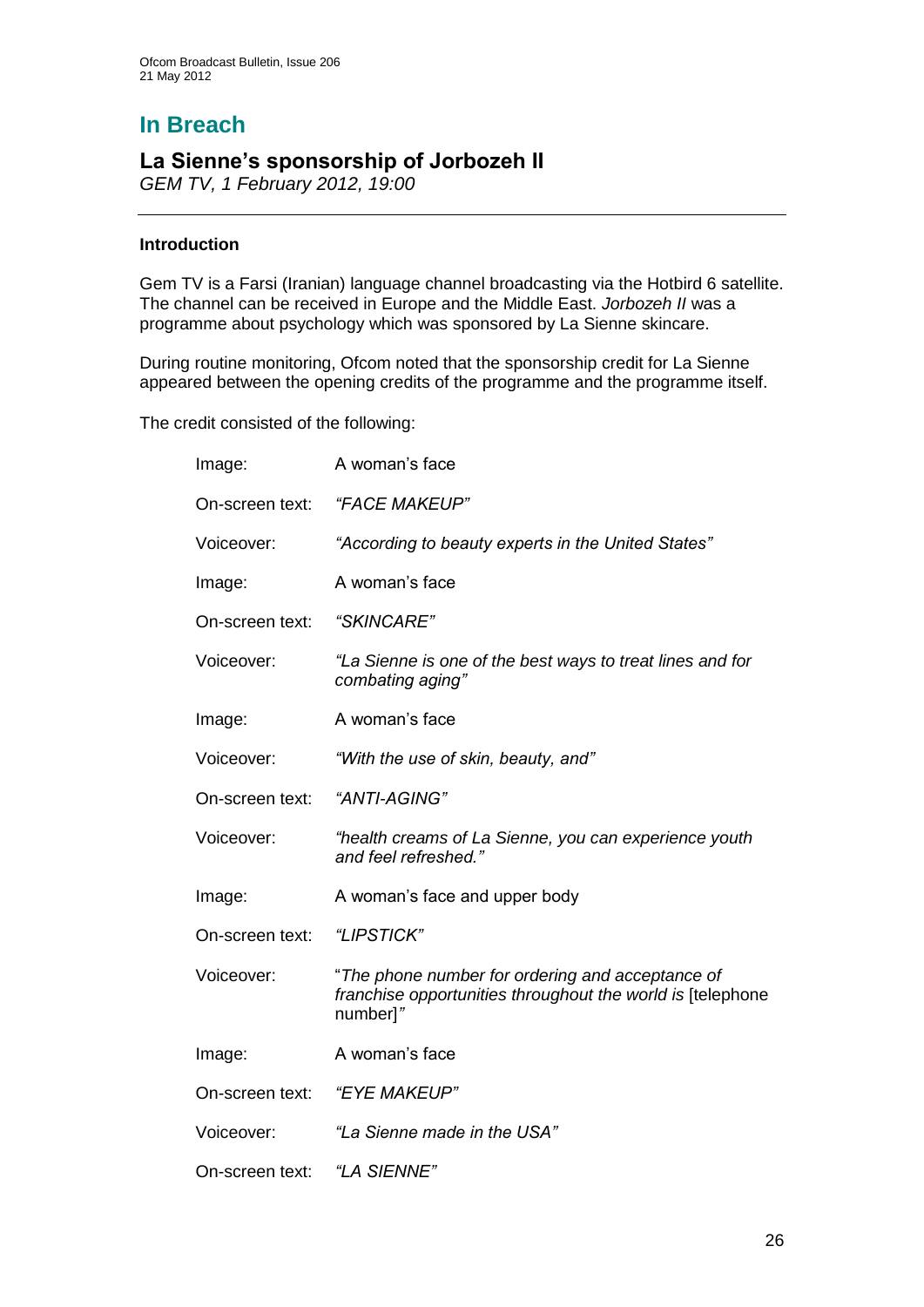La Sienne"s telephone number and website address appeared at the bottom of the screen throughout the credit.

At the beginning of the programme, and after the sponsorship credit, we noted that the female presenter stated: *"Jorbozeh, a presentation programme by La Sienne."*

Ofcom considered the material raised issues warranting investigation under the following Code rules:

- Rule 9.19: "Sponsorship must be clearly identified by means of sponsorship credits. These must make clear:
	- a) The identity of the sponsor by reference to its name or trade mark; and
	- b) The association between the sponsor and the sponsored content."
- Rule 9.22(a): "Sponsorship credits broadcast around sponsored programmes must not contain advertising messages or calls to action. Credits must not encourage the purchase or rental of the products or services of the sponsor or a third party. The focus of the credit must be the sponsorship arrangement itself. Such credits may include explicit reference to the sponsor"s products, services or trade marks for the sole purpose of helping to identify the sponsor and/or the sponsorship arrangement."

We therefore asked the licensee General Entertainment & Music Limited ("GEM Ltd" or "Licensee") for its comments on how the material complied with Rules 9.19 and 9.22(a).

#### **Response**

GEM Ltd"s response confirmed that this piece of content was intended to be a sponsorship credit. The Licensee told Ofcom that it was "working to mention [these] rules [to its staff]", and was identifying any other sponsorship credits which raised issues in relations to Ofcom"s rules. GEM Ltd also said that it would comply its sponsorship credits more carefully in future.

#### **Decision**

Under the Communications Act 2003, Ofcom has a statutory duty to set standards for broadcast content as appear to it best calculated to secure the standards objectives, one of which is that "the international obligations of the United Kingdom with respect to advertising included in television and radio services are complied with". The rules in Section Nine of the Code, among others, reflect this objective.

#### Rule 9.19

The EU Audiovisual Media Services (AVMS) Directive requires that viewers be clearly informed of sponsorship arrangements.

Rule 9.19 of the Code therefore requires that sponsorship is clearly identified by means of sponsorship credits, which must make clear the identity of the sponsor and the association between the sponsor and the sponsored content.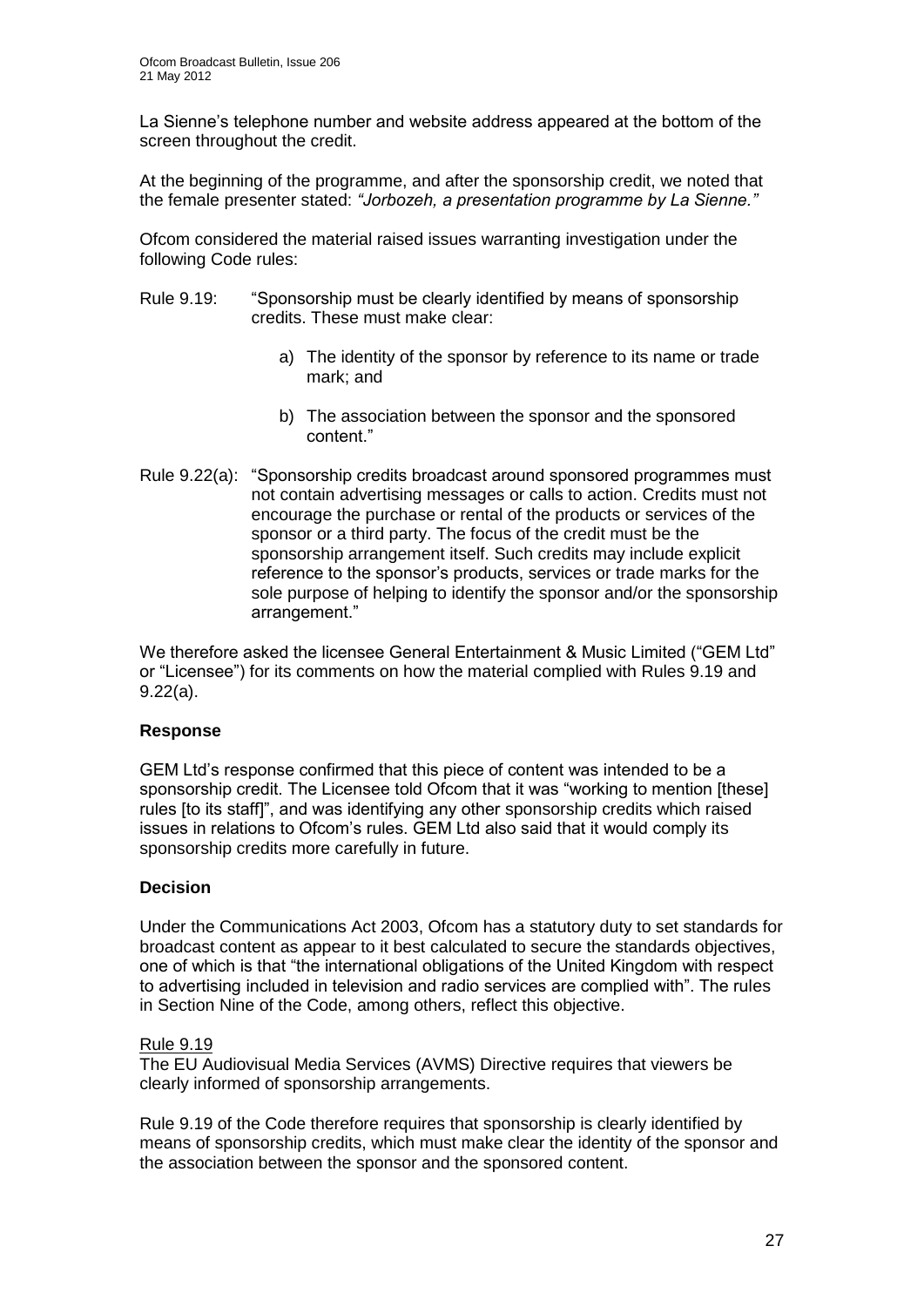While the identity of the sponsor was clear from the sponsorship credit, no reference was made to the sponsorship arrangement during the opening credit. Instead, the presenter stated in the opening line to the programme: *"Jorbozeh, a presentation programme by La Sienne."* As the sponsorship arrangement was not clearly identified in the opening sponsorship credit, the credit was in breach of Rule 9.19.

#### Rule 9.22(a)

The AVMS Directive limits the amount of advertising a broadcaster can transmit and requires that advertising is distinguishable from other parts of the programme service. Sponsorship credits are treated as part of the sponsored content and do not count towards the amount of airtime a broadcaster is allowed to use for advertising. To prevent credits effectively becoming advertisements, and therefore increasing the amount of advertising transmitted, broadcasters are required to ensure that sponsorship credits do not contain advertising messages.

Rule 9.22(a) of the Code therefore requires that sponsorship credits broadcast around sponsored programmes must not contain advertising messages or calls to action, and that credits must not encourage the purchase or rental of the products or services of the sponsor or a third party.

The sponsorship credit in question stated: "*According to beauty experts in the United States La Sienne is one of the best ways to treat lines and for combating aging", and "With the use of skin, beauty, and health creams of La Sienne, you can experience youth and feel refreshed"* accompanied by the on-screen text: *"ANTI-AGING"*. These statements clearly contained advertising claims which were capable of objective substantiation.

The sponsorship credit also included the following call to action to contact the sponsor both to buy the product and to pursue a franchise opportunity for its sale: *"The phone number for ordering and acceptance of franchise opportunities throughout the world is* [telephone number]*".*

Further, as no reference was made to the sponsorship arrangement during the credit, in Ofcom"s view, it was effectively an advertisement.

As this sponsorship credit contained advertising messages about the sponsor"s products, a call to action to contact the sponsor, and encouraged the purchase of the sponsor"s products, it was clearly in breach of Rule 9.22(a).

The breaches in this case demonstrate that this sponsorship credit was not subject to adequate compliance procedures. Ofcom will therefore monitor GEM TV to check its future compliance with the sponsorship rules.

#### **Breaches of Rules 9.19 and 9.22(a)**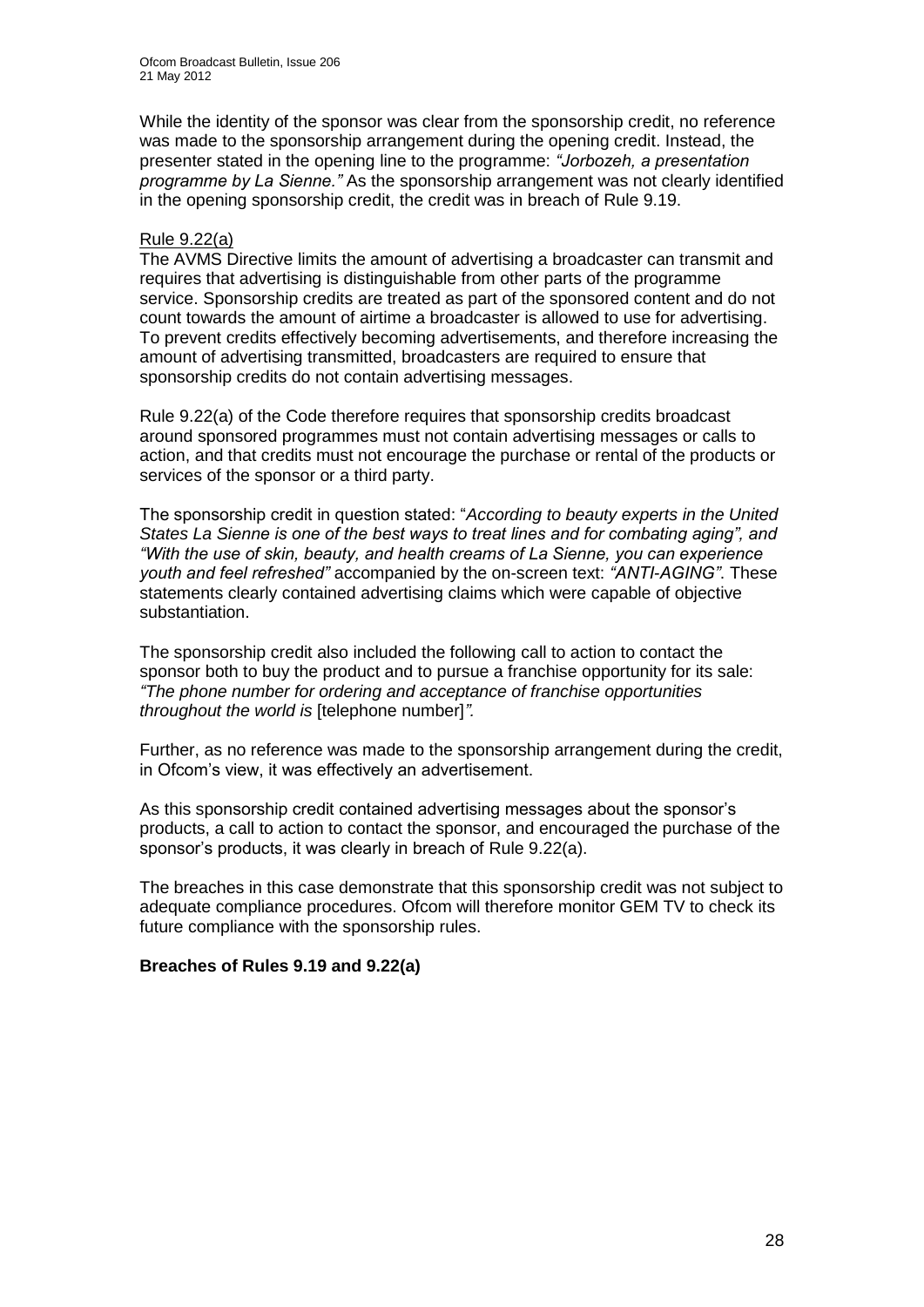# **Resolved**

## **ITV News and Weather**

*ITV1, 26 February 2012, 13:30*

#### **Introduction**

This news bulletin included an item on racism and homophobia in British football and reported on an anti-discrimination summit chaired by the Prime Minister at Downing Street that day about how to combat discrimination in the sport.

Four complainants alerted Ofcom to the reporter using the term "coloured" to describe some football players and coaches during this pre-recorded news item, indicating that they found it offensive.

During the item the reporter said in voiceover:

*"... Football has certainly come a long way since bananas were routinely thrown at coloured players. But one shameful statistic remains – only three of the 92 League clubs employ a black manager, and one of those Keith Curl, was only appointed at Notts County a few days ago. The Government are*  funding a scheme to promote more coloured coaches and are also tackling *the issue of homophobia in the sport".* 

Ofcom considered the material raised issues warranting investigation under Rule 2.3 of the Code, which states:

"In applying generally accepted standards broadcasters must ensure that material which may cause offence is justified by the context ... . Such material may include, but is not limited to, offensive language, ... discriminatory treatment or language...".

Ofcom asked ITV Broadcasting Limited ("ITV" or "the Licensee") on behalf of the ITV Network for ITV1 for its comments as to how this content complied with this rule.

#### **Response**

ITV said that the reporter"s use of the term "coloured" was "inappropriate and we do not defend its use. It was an editorial misjudgement and we apologise to those who were understandably offended by the use of this term".

The Licensee said that although this was a report completed against a tight deadline "we accept that this does not excuse the mistake being made ... and understand the careful selection of appropriate language around the issues of race". ITV explained that the report was reviewed prior to broadcast. However the reference was not identified, which was a result of "human error and editorial misjudgement – and is regretted". The Licensee said that "the reporter, producer and programme editor have all been made aware of the gravity of the error" and that the incident will feature in future newsroom compliance training.

ITV said that once the report was broadcast, the Licensee recognised very quickly that inappropriate language had been used and took swift action to mitigate the potential for further offence by: editing the reference from the news programme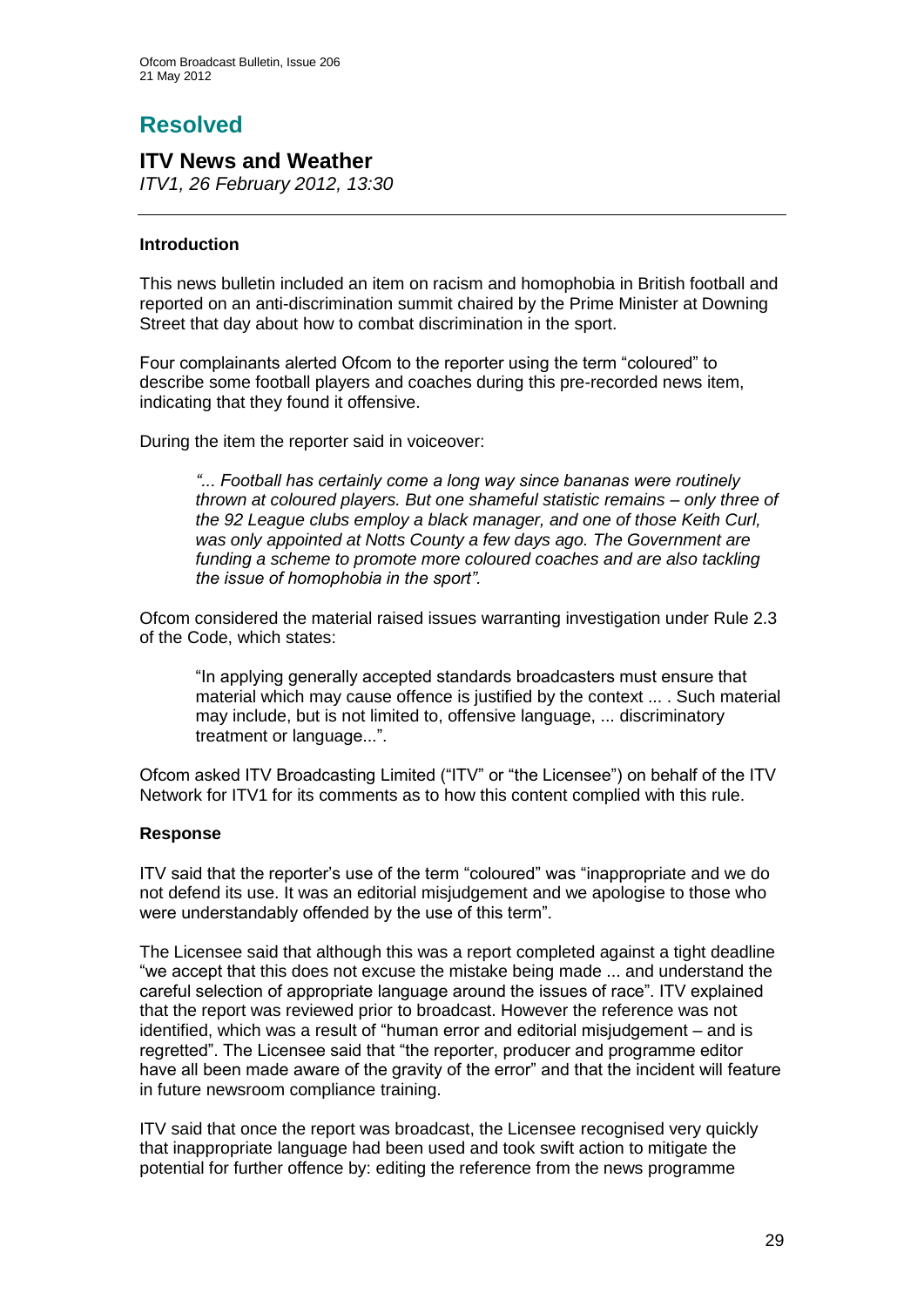scheduled on ITV1 +1; issued an apology that was distributed to the press that afternoon; published an apology on the ITV News Twitter account within the hour of the broadcast; and removed the report from the ITV News website. The Licensee said that approximately 20 viewers had contacted ITV News and ITV Viewer Services directly and apologies were made to all these complainants.

#### **Decision**

Under the Communications Act 2003, Ofcom has a duty to set standards for broadcast content as appear to it best calculated to secure the standards objectives, including that: "generally accepted standards are applied to the content of television and radio services so as to provide adequate protection for members of the public from the inclusion in such services of harmful and/or offensive material". This objective is reflected in Section Two of the Code.

Rule 2.3 of the Code requires that "in applying generally accepted standards broadcasters must ensure that material which may cause offence is justified by the context...".

In applying Rule 2.3, Ofcom must have regard to the need for standards to be applied "in the manner that best guarantees an appropriate level of freedom of expression". The Code is drafted in accordance with Article 10 of the European Convention of Human Rights, which sets out the right of a broadcaster to impart information and ideas and the right of the audience to receive them without unnecessary interference by public authority.

Ofcom recognises that the use of language changes over time and likewise the impact of offence it may cause will also be subject to change. However, broadcasters are required to ensure that potentially offensive material is justified by the context.

Ofcom first considered whether the material was capable of causing offence.

In this case we noted that the pre-recorded news report concerned: the issue of racism in British football; an anti-discrimination summit at Downing Street; and two recent high profile cases regarding racism and Premier League football players. Ofcom noted that on two occasions the reporter used the term "coloured" during this news item.

Ofcom noted that the on line Oxford English Dictionary has an entry for the word "coloured" as follows:

"**Coloured** *dated* or *offensive* wholly or partly of non-white descent. *South African* used as an ethnic label for people of mixed ethnic origin, including Khoisan, African, Malay, Chinese, and white: *there was a drive to recruit coloured, black, and Indian members.*" 1

Although the word "coloured" has various meanings, Ofcom understands that it is potentially offensive when used to describe certain individuals from ethnic minority groups because it fails to recognise adequately their specific differences and also has associations with racial segregation. Therefore in Ofcom"s view the use of the word twice in a news report was clearly capable of causing offence to viewers.

<sup>1</sup> 1 <http://oxforddictionaries.com/definition/coloured?q=coloured>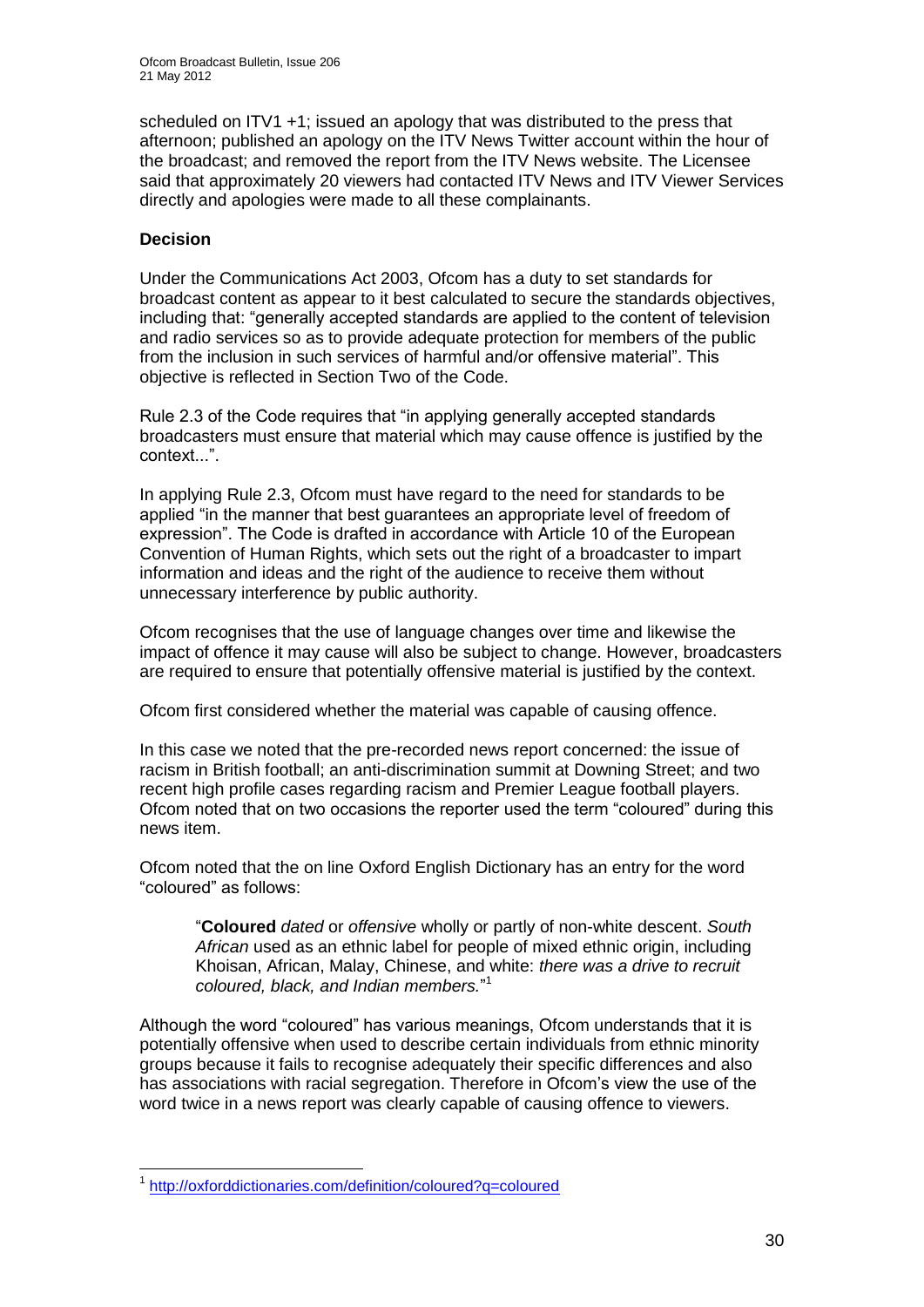We went on to consider whether the offensive language in this broadcast was justified by the context. We took into account factors such as the degree of offence caused, the likely expectations of the audience and the nature of the offensive content.

Ofcom first considered how the term was used. We noted that the reporter deliberately selected this word to refer to football players and coaches from various ethnic minority groups in the context of a report about racism in football. The illjudged use of this word twice in this context was therefore likely to have increased to some extent the degree of offence caused in this particular case. In Ofcom"s opinion, the comments made by the reporter also went beyond the likely expectations of the audience, particularly in view of the fact that the offensive term was deliberately included in a pre-recorded news report in one of ITV1"s main daily news bulletins. Taking into account the above factors Ofcom therefore concluded there was insufficient context to justify the potential offence caused to viewers and in this instance ITV did not apply generally accepted standards.

In this case the news item was subject to compliance checks prior to its broadcast but the offensive term was not identified due to "human error and editorial misiudgement".

However, we noted that ITV recognised the editorial mistake almost immediately after broadcast, and took swift and appropriate action to mitigate the potential for further offence by for example: editing the report prior to its repeat on the ITV1 +1 service and issuing apologies via the press, the social media site Twitter and to those viewers who contacted it directly.

On balance, and in light of the steps taken by ITV to mitigate this offence, Ofcom therefore considered the matter resolved.

#### **Resolved**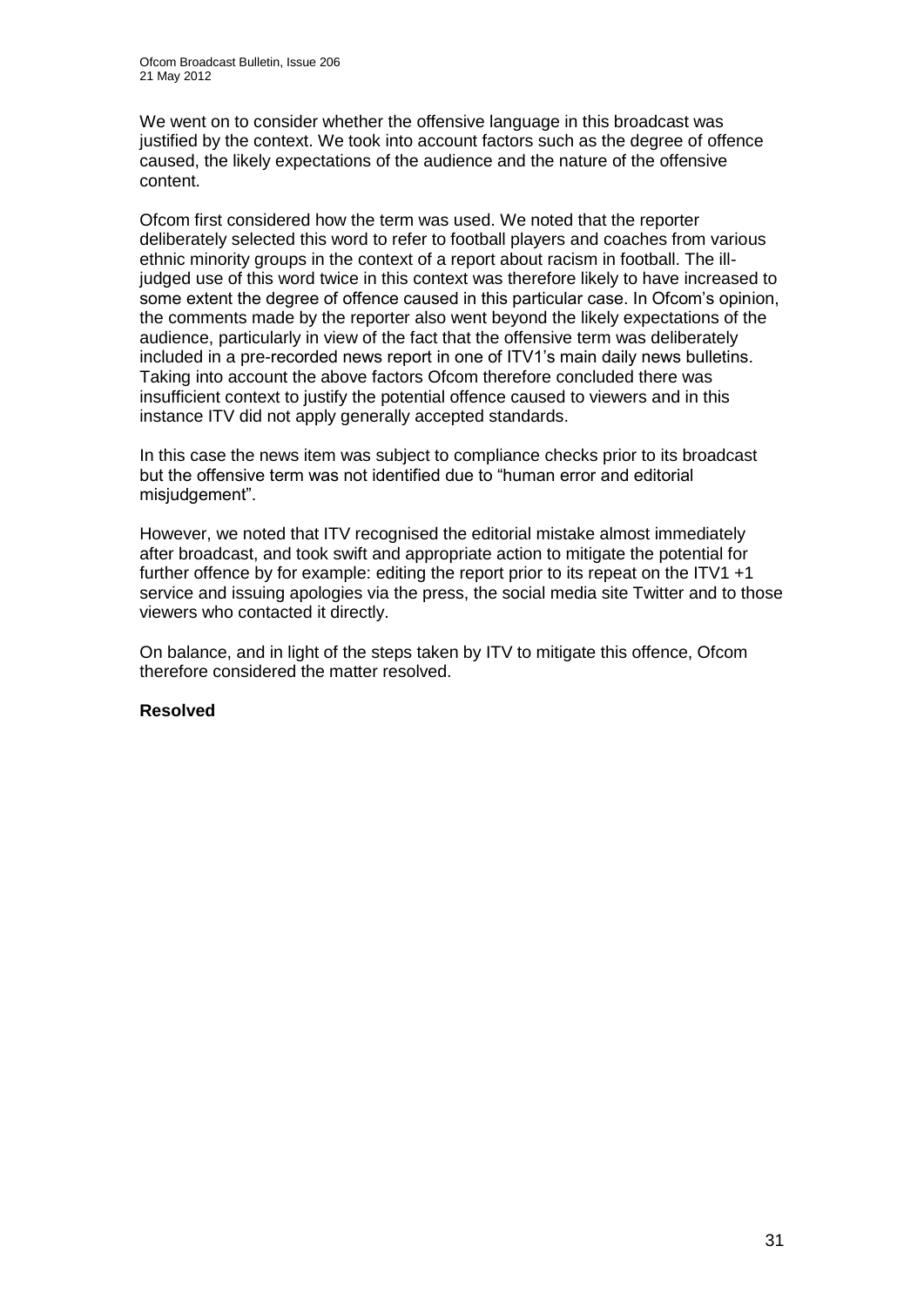## **Broadcast Licence Condition cases**

## **Community radio station compliance reports**

*Various*

Community radio stations are, under the terms of The Community Radio Order 2004 ("the Order"), defined as local radio stations provided primarily for the good of members of the public or for a particular community, rather than primarily for commercial reasons. They are also required to deliver social gain, operate on a notfor-profit basis, involve members of their target communities and be accountable to the communities they serve.

Any group applying for a community radio licence is required to set out how proposals as to how it will meet these various statutory requirements. If the group is awarded a licence, these proposals are then included in the licence so as to ensure their continued delivery. This part of a community radio station's licence is known as the 'key commitments'.

Given that each station's 'key commitments' are designed to ensure that the station continues to provide the service for which it has been licensed, it is of fundamental importance that Ofcom is able to monitor delivery of these 'key commitments'. Licensees are therefore required to submit an annual report setting out how they have been meeting their licence obligations.

In addition to the requirements set out above, there are also statutory restrictions on the funding of community radio stations (section 105(6) of the Broadcasting Act 1990, as modified by the Order). Specifically, no community radio station is allowed to generate more than 50% of its annual income from the sale of on-air advertising and sponsorship. In certain circumstances, some stations are not allowed to carry any paid for advertising or sponsorship.

It is also a characteristic of community radio services that any profit that is produced by providing the service is used "wholly and exclusively for securing or improving the future provision of the service, or for the delivery of social gain to members of the public or the community that the service is intended to serve" (clause 3(3) of the Order).

As with the 'key commitments', it is of fundamental importance for Ofcom to verify that a licensee is complying with its licence requirements relating to funding and licensees are therefore required to submit an annual report setting out how they have met their financial obligations.

The annual reports from stations also inform Ofcom"s own report on the sector, to be featured in the annual Communications Market Report and late submission of annual reports from individual stations impacts on this.

Failure by a licensee to submit an annual report when required represents a serious and fundamental breach of a community radio licence, as the absence of the information contained in the report means that Ofcom is unable properly to carry out its regulatory duties.

Licence condition 9(1) states: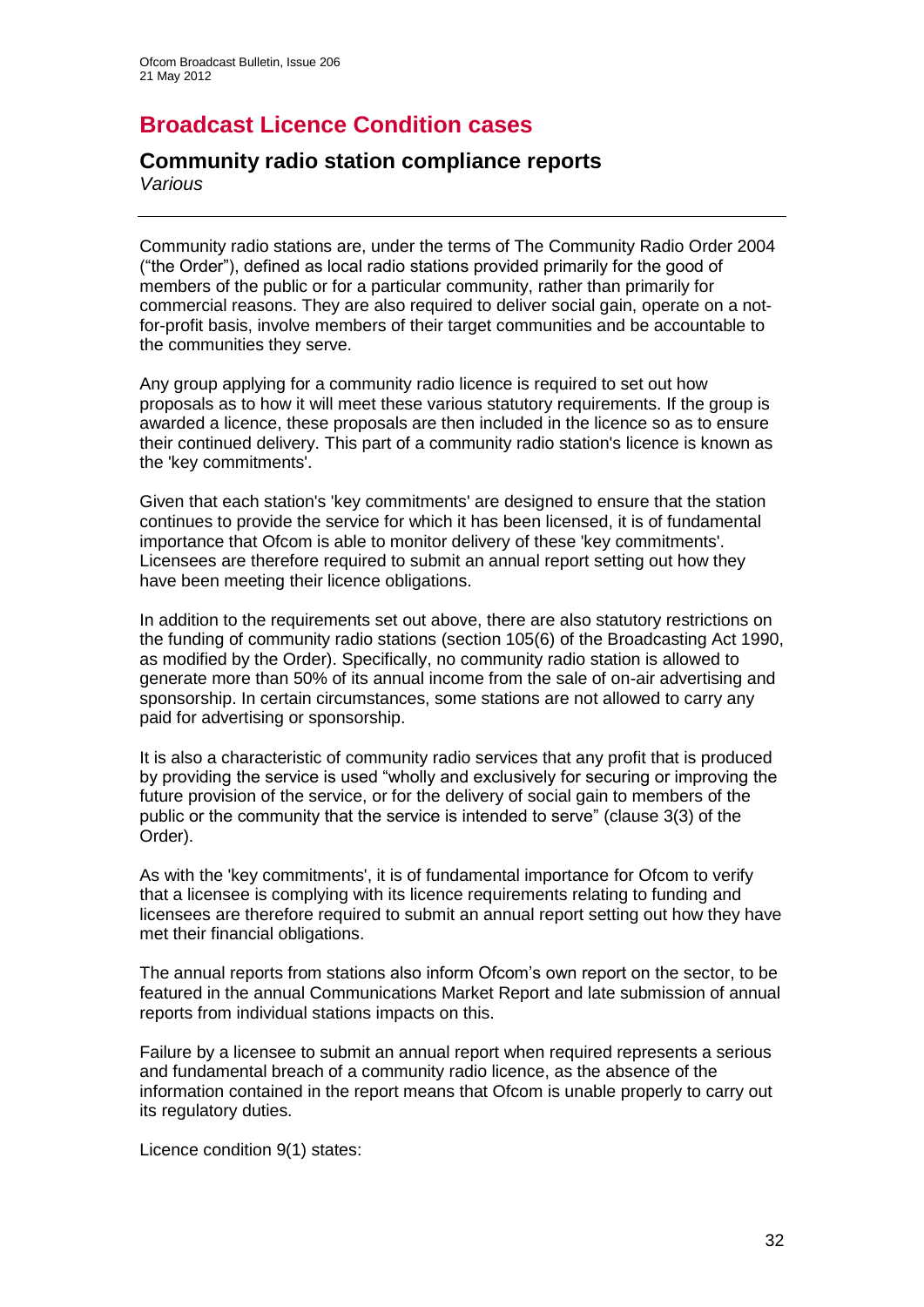- 9. General provision of information to Ofcom
- (1) The Licensee shall maintain records of and furnish to Ofcom in such manner and at such times as Ofcom may reasonably require such documents, accounts, estimates, returns, reports, notices or other information as Ofcom may require for the purpose of exercising the functions assigned to it by or under the 1990 Act, the 1996 Act or the Communications Act and in particular (but without prejudice to the generality of the foregoing):

(a) a declaration as to the Licensee"s corporate structure in such form and at such times as Ofcom shall specify;

(b) such information as Ofcom may reasonably require from time to time for the purposes of determining whether the Licensee is on any ground a disqualified person by virtue of any of the provisions in Section 143 (5) of the 1996 Act and/or Schedule 2 to the 1990 Act or whether the requirements imposed by or under Schedule 14 to the Communications Act are contravened in relation to the Licensee"s holding of the Licence;

(c) such information as Ofcom may reasonably require for the purposes of determining whether the Licensee is complying with the requirements of the Community Radio Order 2004 for each year of the Licensed Service;

(d) such information as Ofcom may reasonably require for the purposes of determining the extent to which the Licensee is providing the Licensed Service to meet the objectives and commitments specified in the Community Radio Order 2004; and

(e) the provision of information under this section may be provided to Ofcom in the form of an annual report which is to be made accessible to the general public.

## **In Breach**

The following station has failed to submit its annual report despite repeated requests for this information. The licensee has therefore been found **in breach** of their licence.

| <b>Station</b>               | Code and rule /<br>licence condition             | <b>Summary finding</b>                                                                                                                                                                                                                                                                                                                                                           |
|------------------------------|--------------------------------------------------|----------------------------------------------------------------------------------------------------------------------------------------------------------------------------------------------------------------------------------------------------------------------------------------------------------------------------------------------------------------------------------|
| 104.7<br>Rossendale<br>Radio | <b>Community Radio</b><br>licence condition 9(1) | The licensee, Agapao International, did not<br>submit its annual financial report by the date<br>required (30 March 2012). (An extension<br>was given to 16 April 2012, at which point<br>the key commitment report was received.)<br>Finding: In breach, in relation to the finance<br>report. Licence has since been surrendered<br>and so no further action to be considered. |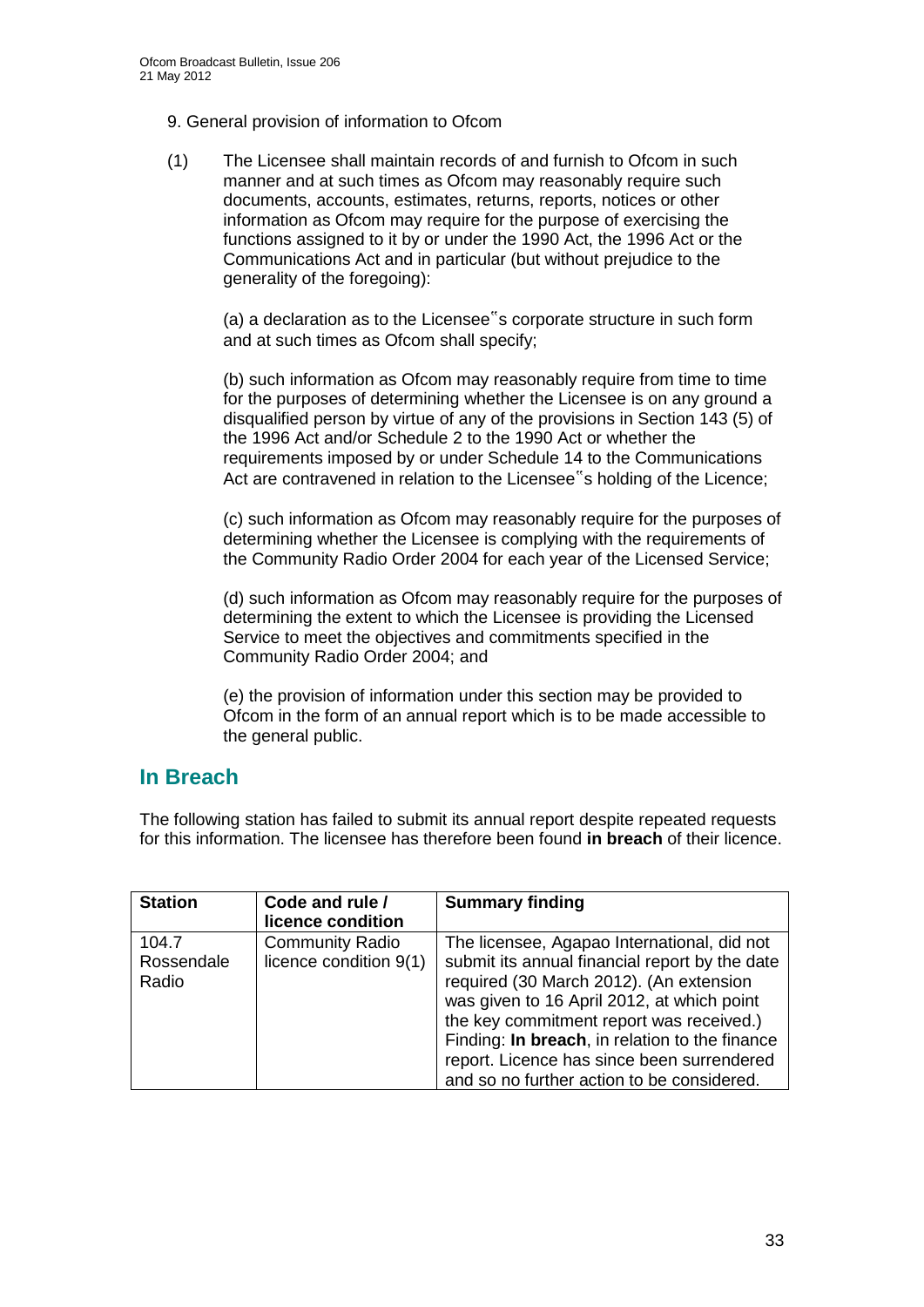# **Resolved**

The following licensees failed to submit either one or both parts of their annual reports (key commitments and finance sections) in accordance with the original deadline, but have subsequently submitted late reports. For these licensees we therefore consider the matter **resolved**.

| <b>Station</b>           | Code and rule /<br>licence condition             | <b>Summary finding</b> |
|--------------------------|--------------------------------------------------|------------------------|
| Alive Radio              | <b>Community Radio</b><br>licence condition 9(1) | <b>Resolved</b>        |
| Radio JCom,<br>Leeds     | <b>Community Radio</b><br>licence condition 9(1) | <b>Resolved</b>        |
| Voice of<br>Africa Radio | <b>Community Radio</b><br>licence condition 9(1) | <b>Resolved</b>        |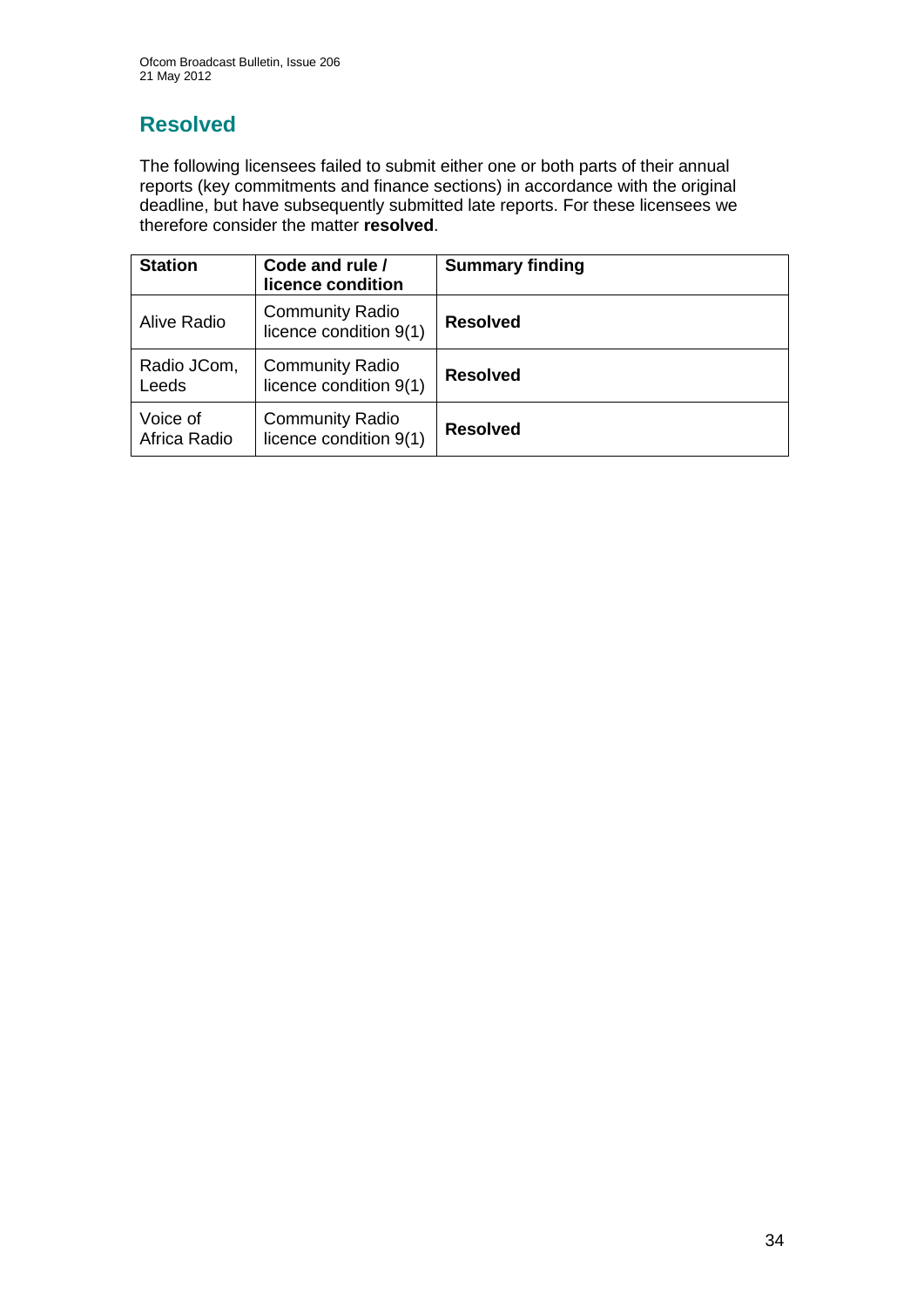# **Advertising Scheduling cases**

## **In Breach**

## **Advertising minutage**

*LFC TV, 3 March 2012, 15:00*

#### **Introduction**

Rule 4 of the Code on the Scheduling of Television Advertising ("COSTA") states: "time devoted to television advertising and teleshopping spots on any channel in any one hour must not exceed 12 minutes."

During monitoring of licensees' compliance with COSTA, Ofcom noted that on 3 March 2012 LFC TV transmitted 1 minute and 23 seconds more advertising than the amount permitted in a single clock hour.

Ofcom therefore sought comments from Liverpool Football Club & Athletic Grounds Limited ("the Licensee"), the licence holder for LFC TV under Rule 4 of COSTA.

#### **Response**

The Licensee explained that the overrun was a result of human error and a member of staff not following the correct procedures rather than a technical malfunction or inadequate reporting measures.

The Licensee added that it was committed to COSTA compliance, that it would be introducing new improved procedures and an automated system to eradicate playout issues and system failures, and that it had allocated extra staff for monitoring compliance.

The Licensee said it would be very willing to reduce the permitted hourly allowance to make-up for the overrun and would be happy "to deduct additional minutage to readdress the balance".

#### **Decision**

Under the Communications Act 2003, Ofcom has a statutory duty to set standards for broadcast content which it considers are best calculated to secure a number of standards objectives. One of these objectives is that "the international obligations of the United Kingdom with respect to advertising included in television and radio services are complied with".

Articles 20 and 23 of the EU Audiovisual Media Services (AVMS) Directive set out strict limits on the amount and scheduling of television advertising. Ofcom has transposed these requirements by means of key rules in COSTA. Ofcom undertakes routine monitoring of its licensees" compliance with COSTA.

In this case, Ofcom found that the amount of advertising broadcast by LFC TV was in breach of Rule 4 of COSTA.

This compliance failure follows previous breaches recorded by Ofcom covering a series of minutage overruns on LFC TV, as follows: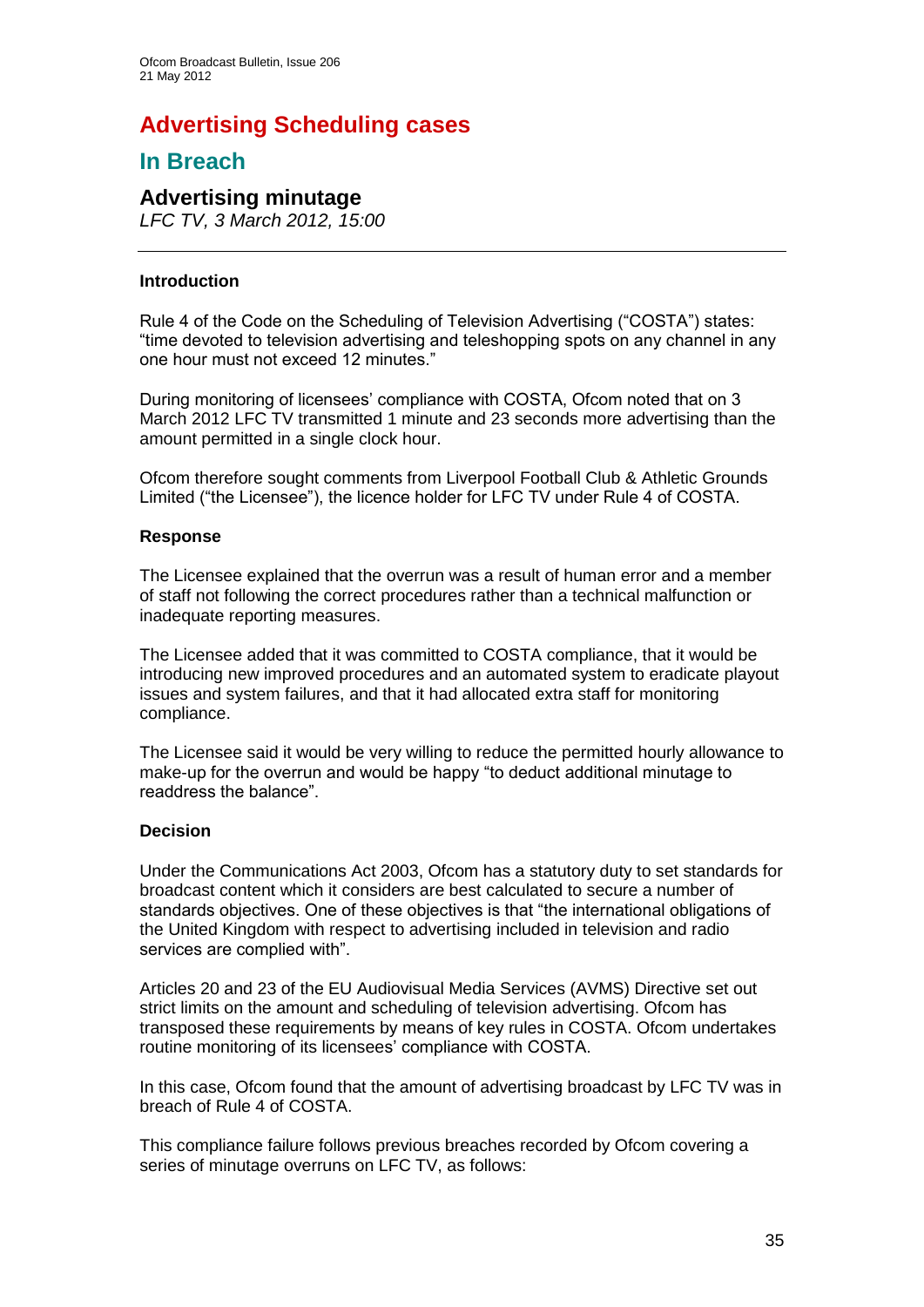- $\bullet$  in Broadcast Bulletin 199<sup>1</sup>, we recorded three breaches of Rule 4 of COSTA;
- $\bullet$  in Broadcast Bulletin 192<sup>2</sup>, we recorded two breaches of Rule 4;
- $\bullet$  in Broadcast Bulletin 169<sup>3</sup>, one breach of Rule 4 was recorded; and
- $\bullet$  in Broadcast Bulletin 162<sup>4</sup>, one breach of Rule 4 was recorded.

In those cases, the Licensee had provided assurances to Ofcom that, following compliance failures at the time, it had since implemented improved procedures to minimise the risk of a recurrence.

We note the Licensee's willingness to reduce its minutage in recognition of this latest overrun and its latest assurances about its improved procedures and a new system to assist with its COSTA compliance. However, Ofcom is particularly concerned that despite previous repeated assurances by LFC TV, its revised procedures have not proved sufficiently robust to prevent a further breach of Rule 4 of COSTA. Ofcom is therefore putting the Licensee on notice that we will proceed to consider further regulatory action in the event of future incidents of this nature.

#### **Breach of Rule 4 of COSTA**

1

<sup>1</sup> [http://stakeholders.ofcom.org.uk/binaries/enforcement/broadcast](http://stakeholders.ofcom.org.uk/binaries/enforcement/broadcast-bulletins/obb199/obb199.pdf)[bulletins/obb199/obb199.pdf](http://stakeholders.ofcom.org.uk/binaries/enforcement/broadcast-bulletins/obb199/obb199.pdf)

<sup>&</sup>lt;sup>2</sup> [http://stakeholders.ofcom.org.uk/binaries/enforcement/broadcast](http://stakeholders.ofcom.org.uk/binaries/enforcement/broadcast-bulletins/obb192/obb192.pdf)[bulletins/obb192/obb192.pdf](http://stakeholders.ofcom.org.uk/binaries/enforcement/broadcast-bulletins/obb192/obb192.pdf)

<sup>3</sup> [http://stakeholders.ofcom.org.uk/binaries/enforcement/broadcast](http://stakeholders.ofcom.org.uk/binaries/enforcement/broadcast-bulletins/obb169/issue169.pdf)[bulletins/obb169/issue169.pdf](http://stakeholders.ofcom.org.uk/binaries/enforcement/broadcast-bulletins/obb169/issue169.pdf)

<sup>4</sup> [http://stakeholders.ofcom.org.uk/binaries/enforcement/broadcast](http://stakeholders.ofcom.org.uk/binaries/enforcement/broadcast-bulletins/obb162/issue162.pdf)[bulletins/obb162/issue162.pdf](http://stakeholders.ofcom.org.uk/binaries/enforcement/broadcast-bulletins/obb162/issue162.pdf)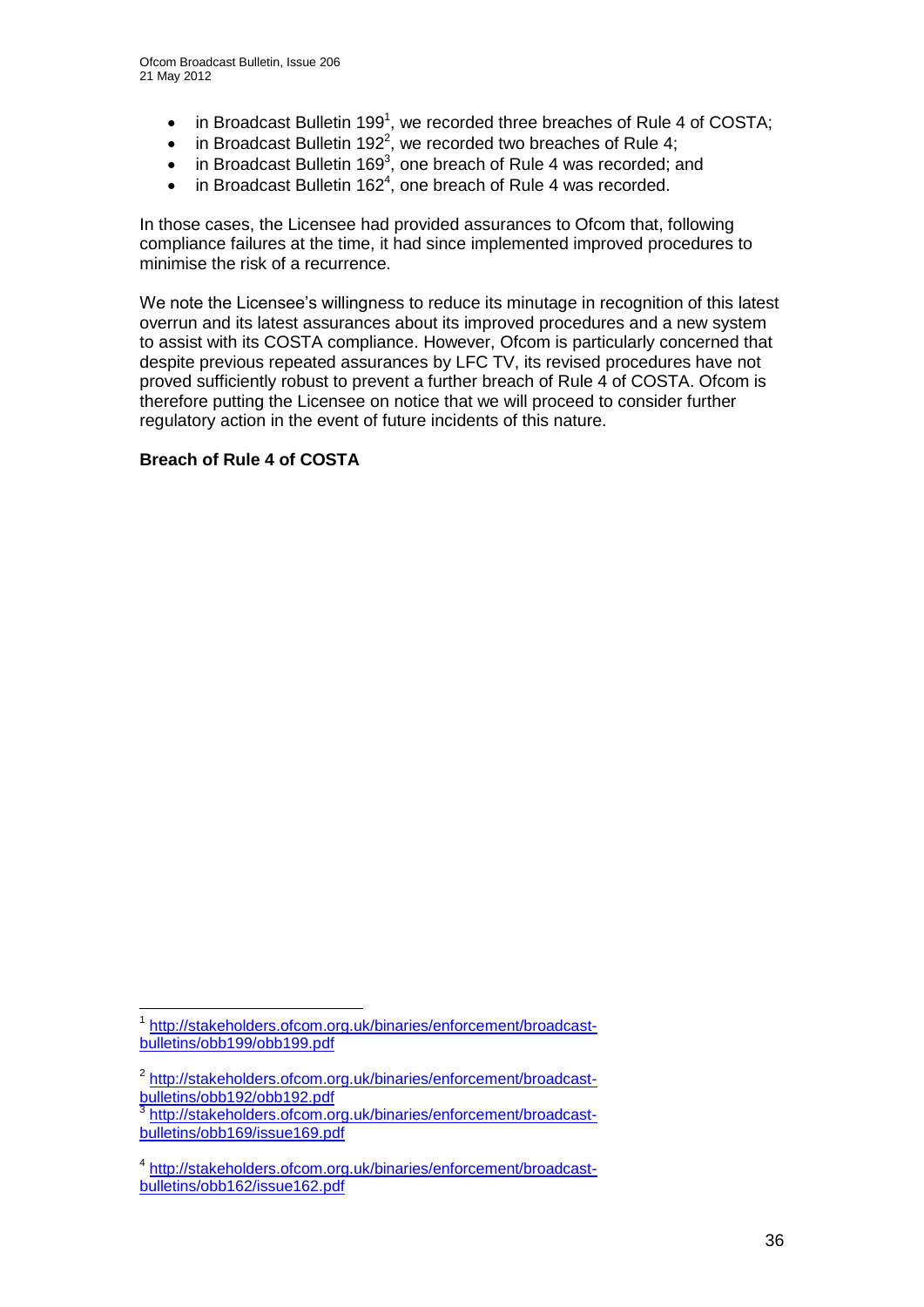# **In Breach**

### **Breach findings table**

*Code on the Scheduling of Television Advertising compliance reports*

Rule 4 of the Code on the Scheduling of Television Advertising ("COSTA") states:

"... time devoted to television advertising and teleshopping spots on any channel must not exceed 12 minutes."

| <b>Channel</b>   | <b>Transmission</b><br>date and time         | Code and<br>rule /<br>licence<br>condition | <b>Summary finding</b>                                                                                                                                                                                                  |
|------------------|----------------------------------------------|--------------------------------------------|-------------------------------------------------------------------------------------------------------------------------------------------------------------------------------------------------------------------------|
| <b>MTVN HD</b>   | 23 and 24 February<br>2012                   | <b>COSTA</b><br>Rule 4                     | Ofcom noted, during monitoring,<br>that the amount of advertising<br>exceeded the permitted hourly<br>allowance by 30, 32 and 139<br>seconds on the transmission<br>dates specified.<br><b>Finding: Breach</b>          |
| <b>Star Plus</b> | 15 January and 15<br>February 2012,<br>14:00 | <b>COSTA</b><br>Rule 4                     | Ofcom noted, during monitoring,<br>that the amount of advertising<br>exceeded the permitted hourly<br>allowance by 100 and 38 seconds<br>respectively on the transmission<br>dates specified.<br><b>Finding: Breach</b> |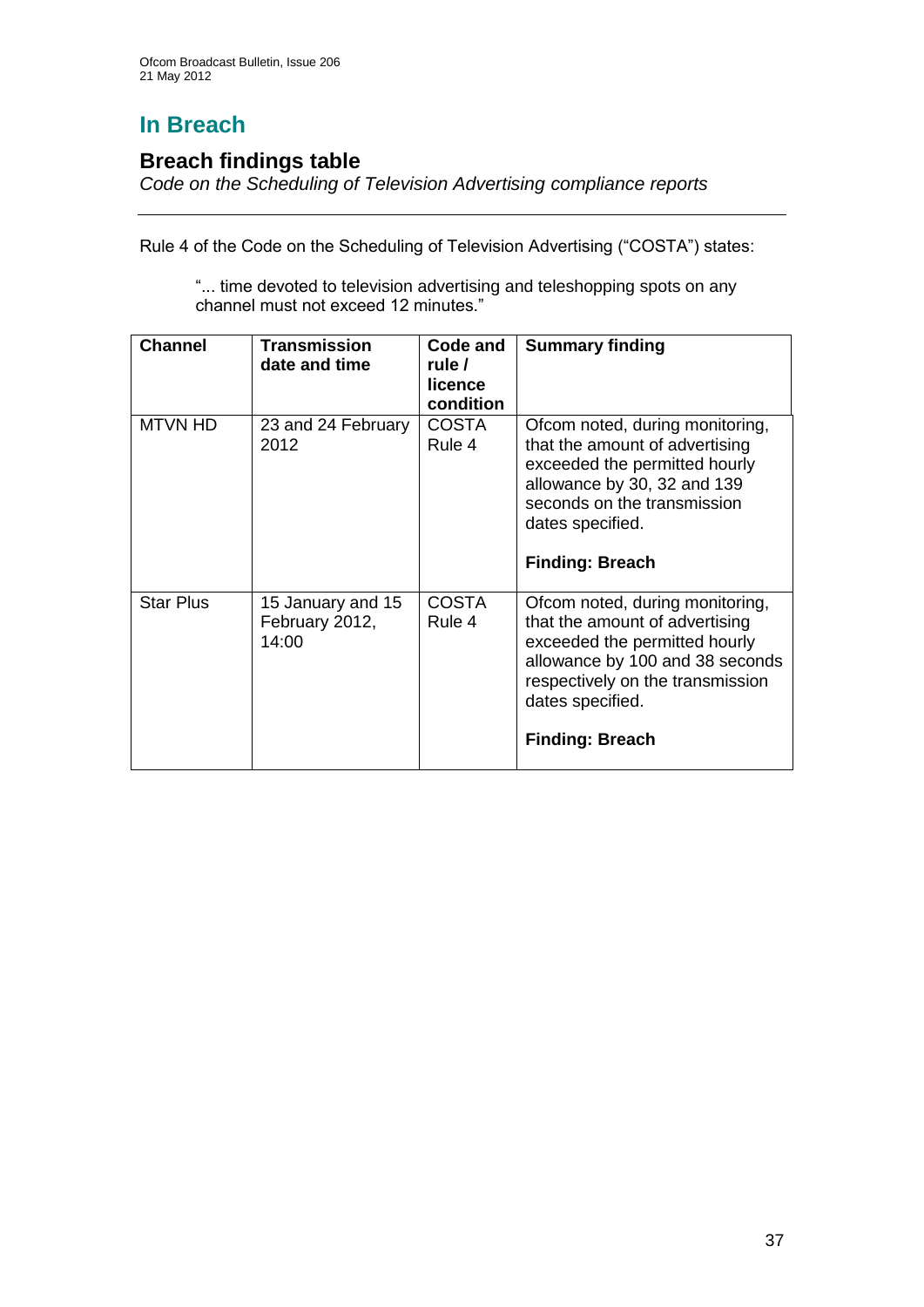## **Fairness and Privacy Cases**

## **Upheld in Part**

### **Complaint by Ms Daisy Borrett-Renn**

*The Candy Bar Girls, Channel 5, 14 July 2011* 

**Summary**: Ofcom has upheld in part this complaint of unjust or unfair treatment and unwarranted infringement of privacy made by Ms Daisy Borrett-Renn.

Channel 5 broadcast an episode of the observational documentary series *The Candy Bar Girls* on 14 July 2011. One of the contributors to the programme was Ms Borrett-Renn, who was shown getting ready to attend a party at a nightclub and later arguing with her girlfriend, Ms Jo Davis, outside the party.

Following the broadcast of the programme, Ms Borrett-Renn complained to Ofcom that she was treated unjustly or unfairly in the programme as broadcast and that her privacy was unwarrantably infringed in connection with the obtaining of material included in the programme and in the broadcast of the programme.

In summary, Ofcom found as follows:

- Material facts were not presented, disregarded or omitted in a way that was unfair to Ms Borrett-Renn, in that the programme did not state or suggest that Ms Borrett-Renn and Ms Davis were living together.
- There was evidence that the programme makers had provided Ms Borrett-Renn with an assurance that footage filmed after she had requested some space from filming, would not be broadcast in the programme. However, the broadcast of some of that footage did not lead to any unfairness in the programme as broadcast.
- The programme makers obtained informed consent from Ms Borrett-Renn to participate in the programme and provided her with an accurate description of the nature of the programme, which did not materially change from the making to the broadcast of the programme.
- Ms Borrett-Renn did not have a legitimate expectation of privacy at any point in relation to the filming which took place because she had provided programme makers with her informed consent to be filmed.
- Ms Borrett-Renn did have a legitimate expectation of privacy that footage filmed outside a nightclub (after she had asked the camera crew for "some space") would not then be broadcast. This is because Ofcom found evidence that an assurance had been given by programme makers that material filmed after she had made this request would not feature in the programme. Ms Borrett-Renn"s privacy was unwarrantably infringed as a result of the inclusion of a section of this footage in the programme as broadcast.

#### **Introduction**

On 14 July 2011, Channel 5 broadcast an episode of the reality television series entitled *The Candy Bar Girls,* which follows the lives of staff members and regular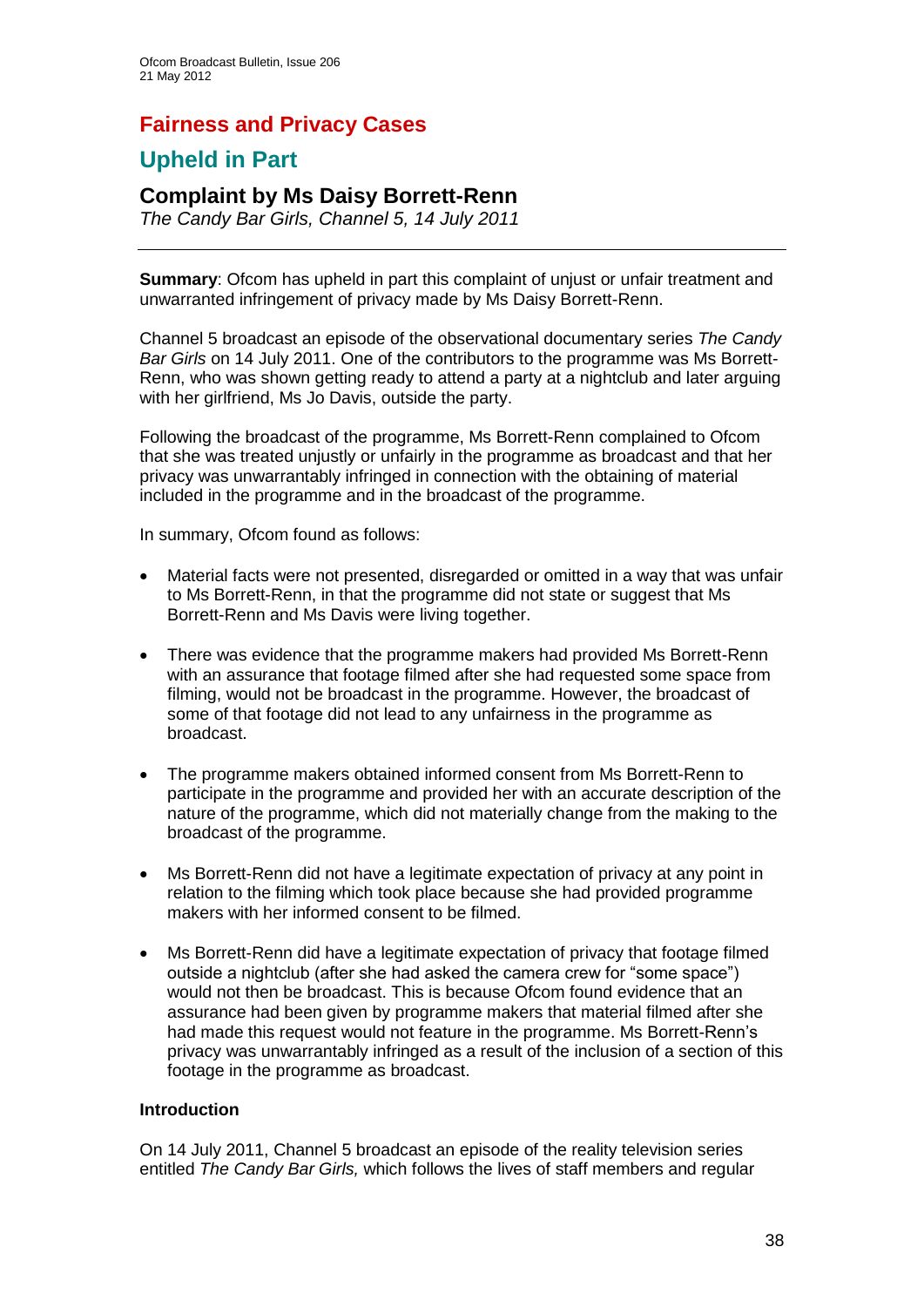customers at the Candy Bar, a lesbian bar in central London. Each episode featured different customers and staff members of the Candy Bar.

The programme started with an introduction to the Candy Bar which was described by the narrator as follows:

*"The Candy Bar, London"s famous lesbian bar. Sitting in the heart of London, hundreds of women hang out at this popular bar every night"*.

This was accompanied by footage of women standing at the bar and included Ms Borrett-Renn, who said: *"it"s a whole new world"*.

The narrator explained that Ms Jo Davis was now "*seeing*" Ms Borrett-Renn a "*30 year old barrister from London*" and that Ms Davis stated that they had met "*through the Candy Bar*". Ms Borrett-Renn was shown in the kitchen of Ms Davis" flat, as Ms Davis was getting ready for her job as a DJ at the Candy Bar. Footage of Ms Borrett-Renn dancing and having drinks with Ms Davis was also shown.

The programme stated that Ms Davis" flat had been burgled and her laptop had been stolen. Ms Borrett-Renn was shown in the flat, along with Ms Davis' flatmate, sympathising with Ms Davis and advising her on how to deal with the situation.

Later in the programme Ms Borrett-Renn was shown with some friends, preparing to attend a fetish party. Footage of the party, which was held at the Pussy Control nightclub ("the nightclub"), was featured. Ms Davis had initially stated that she would not be able to attend the party, but later was shown arriving. The narrator stated that while Ms Borrett-Renn appeared to be enjoying herself, Ms Davis was feeling "*neglected"*. Ms Borrett-Renn and Ms Davis were then shown arguing in an area outside the nightclub and Ms Borrett-Renn appeared, at one point, to be crying.

Following the broadcast of the programme, Ms Borrett-Renn complained to Ofcom that she was treated unjustly or unfairly in the programme as broadcast and that her privacy was unwarrantably infringed in connection with the obtaining of material included in the programme and in the programme as broadcast.

#### **Summary of the complaint and the broadcaster's response**

#### Unjust or unfair treatment

In summary, Ms Borrett-Renn complained that she was treated unjustly or unfairly in the programme as broadcast in that:

a) Material facts were presented, disregarded or omitted in a way that was unfair to Ms Borrett-Renn. In particular, Ms Borrett-Renn said that the programme had described her as living with Ms Davis when, in fact, they had only been dating for a few weeks.

In response, Channel 5 said that although the programme did show Ms Borrett-Renn at Ms Davis" flat on a number of occasions, the programme did not at any point describe Ms Borrett-Renn as "living with" Ms Davis.

b) Covert footage of Ms Borrett-Renn was broadcast, despite assurances being given to her by the programme makers that she would not feature in the programme due to concerns over her health.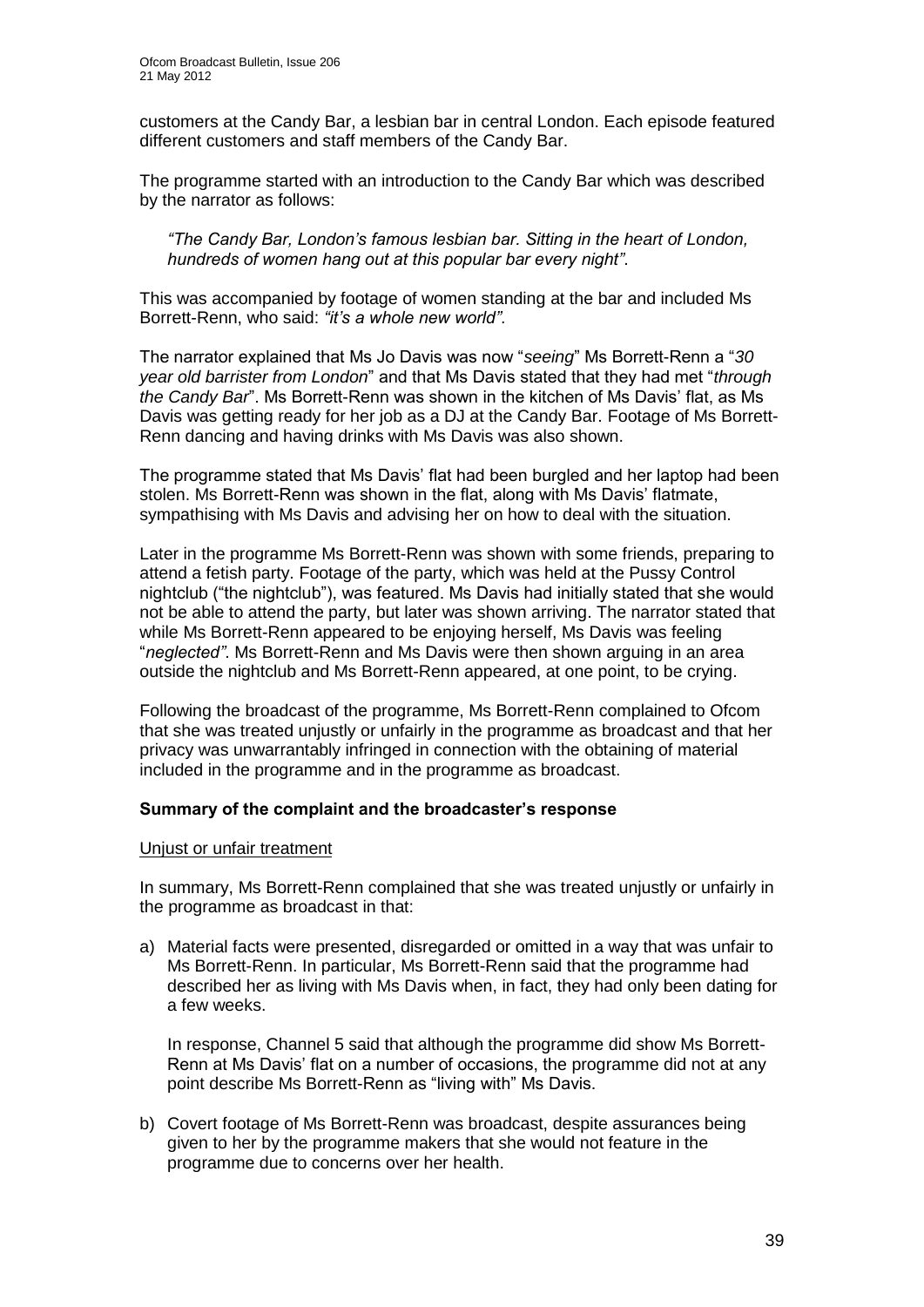In response, Channel 5 said that Ms Borrett-Renn had provided informed consent to be filmed for the series. In addition, it said that Ms Borrett-Renn had provided the programme makers with details of her daily movements which she thought they may wish to film.

In relation to the complainant's reference to "covert footage", Channel 5 said that none of the footage included in the programme was filmed surreptitiously or covertly. In relation to the footage that was filmed in the courtyard area of the nightclub, Channel 5 said that all the footage included in the programme was filmed by programme makers at close range. Channel 5 said that it would have been clear to Ms Davis and Ms Borrett-Renn that they were being filmed both on account of the close proximity of the camera crew and because the camera had a very bright light attachment that shone on them.

With respect to Ms Borrett-Renn"s complaint that assurances were given to her that she would not appear in the programme, Channel 5 said that no such assurances were given to Ms Borrett-Renn.

Channel 5 said that text messages between Ms Borrett-Renn and the programme makers (copies of which were provided to Ofcom) showed that she was enthusiastic about the programme. However, Channel 5 said that later on in the programme making process, Ms Borrett-Renn informed the programme makers that she was experiencing back pain and that she was under stress. At this point, the programme makers agreed that they would not specifically film her anymore, although there may have been some scenes filmed at the Candy Bar in which Ms Borrett-Renn appeared in the background because she happened to be present. Channel 5 said that both the series producer and the location producer discussed with Ms Borrett-Renn, in detail, what footage would and would not be included in the programme as broadcast. At no stage did the programme makers say to Ms Borrett-Renn that no footage of her would appear in the programme.

Channel 5 also said that Ms Borrett-Renn had failed to turn up to pre-arranged filming on a few occasions and that the programme makers had, therefore, decided to stop approaching her to arrange filming times on the assumption that she no longer wished to be a part of the programme. However, Ms Borrett-Renn continued to contact the programme makers, stating that this was not a correct assumption for them to make and that she did want to be a part of the programme. Channel 5 said that the location producer then tried several times to telephone Ms Borrett-Renn to clarify the situation, but she did not pick up or return the calls. When the series producer did manage to speak to Ms Borrett-Renn, he clarified with her which scenes that featured her would be included in the final version of the programme. Channel 5 said that the scenes included in the programme were those as discussed with Ms Borrett-Renn on those occasions. Channel 5 added that a few weeks after the filming Ms Borrett-Renn attended the Candy Bar launch party and was happy to be filmed talking to the camera.

Channel 5 also provided copies of correspondence between Ms Borrett-Renn and the legal department of the programme makers. In a letter to the complainant dated 7 July 2011, the legal department stated:

"After having filmed you, you made us aware that your back was causing you pain and that you were under some stress. At that point, we agreed that we would not specifically film with you any more...We stopped filming with you (as referred to above) because of your health issues. We also did reassure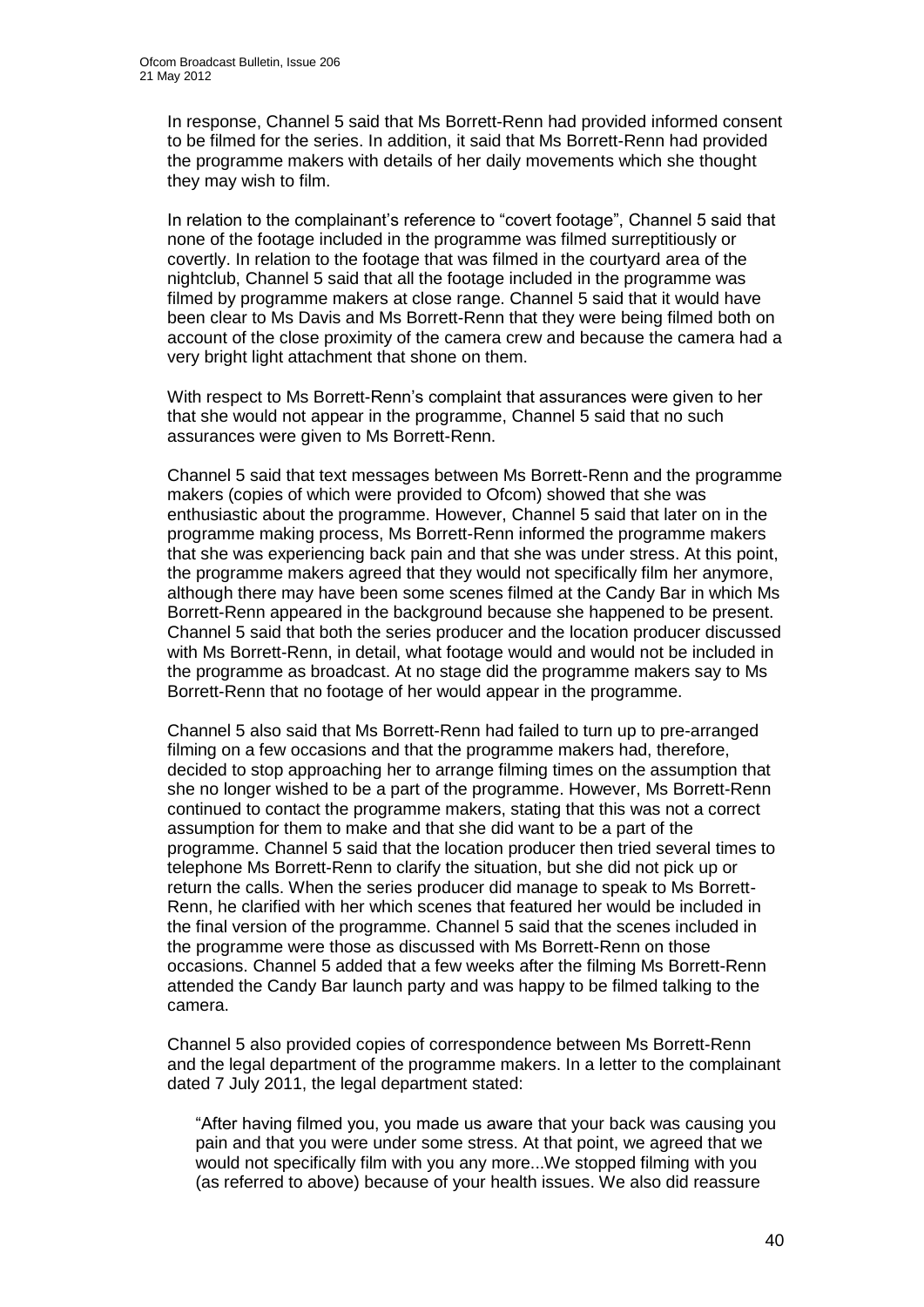you that no footage which was filmed after the point at which you requested some space after the argument filmed at Pussy Control would be included in the programme. We discussed with you, in detail, exactly what footage would and wouldn"t be included in the final programme. At no stage did we say that no footage of you would appear in the programme".

By way of further response, Channel 5 stated that this letter did not give any assurances to Ms Borrett-Renn, who in any event did not receive the letter and therefore could not as a result be in receipt of any assurance. Channel 5 said that separately the Series Producer had had various conversations with Ms Borrett-Renn in which he promised her that certain footage filmed of her would not be included in the programme and all these assurances were honoured by the Series Producer.

c) The programme makers did not obtain informed consent from Ms Borrett-Renn. In particular, Ms Borrett-Renn said that the programme was originally pitched to Ms Borrett-Renn as being a positive and accurate documentary portraying the lives of successful lesbians in London. In fact, she said that the programme as broadcast was very different from what was originally pitched to her. Ms Borrett-Renn also said that she had asked whether there was any link to the Candy Bar, but that this was denied by the programme makers.

By way of background, Ms Borrett-Renn said that if she had known that the entire series would be focused around the Candy Bar, she would not have agreed to take part in the programme.

In re*s*ponse, Channel 5 said that the series was, and always had been, planned as an observational documentary about the lives of lesbians in London, using the Candy Bar as a backdrop. It said that there had been no significant change of editorial content or direction during the course of production. Channel 5 also said that the release form which Ms Borrett-Renn had signed contained the working title of the project and an accurate description of the series, which also correlated with a verbal description which the programme makers had given to Ms Borrett-Renn. Channel 5 said that Ms Borrett-Renn had attended a sample screening of the series, during which the nature of it would have been clear to her. However, Ms Borrett-Renn did not contact the programme makers or Channel 5 at that stage to indicate that she had any reservations about the series. Channel 5 said that the first time Ms Borrett-Renn contacted the programme makers to express her reservations was when she saw a promotional trailer for the series broadcast on Channel 5.

#### Unwarranted infringement of privacy

In summary, Ms Borrett-Renn complained that her privacy was unwarrantably infringed in connection with the obtaining of material included in the programme in that:

d) Ms Borrett-Renn was filmed outside the nightclub without her knowledge and in spite of the fact that she had asked not to be filmed. In particular, Ms Borrett-Renn said that she only became aware that she had been filmed when Ms Davis told her later on that evening.

In response, Channel 5 said that Ms Borrett-Renn had provided the programme makers with her informed consent to participate in the series and that she did not withdraw her consent at any point. It said that it was clear from the unedited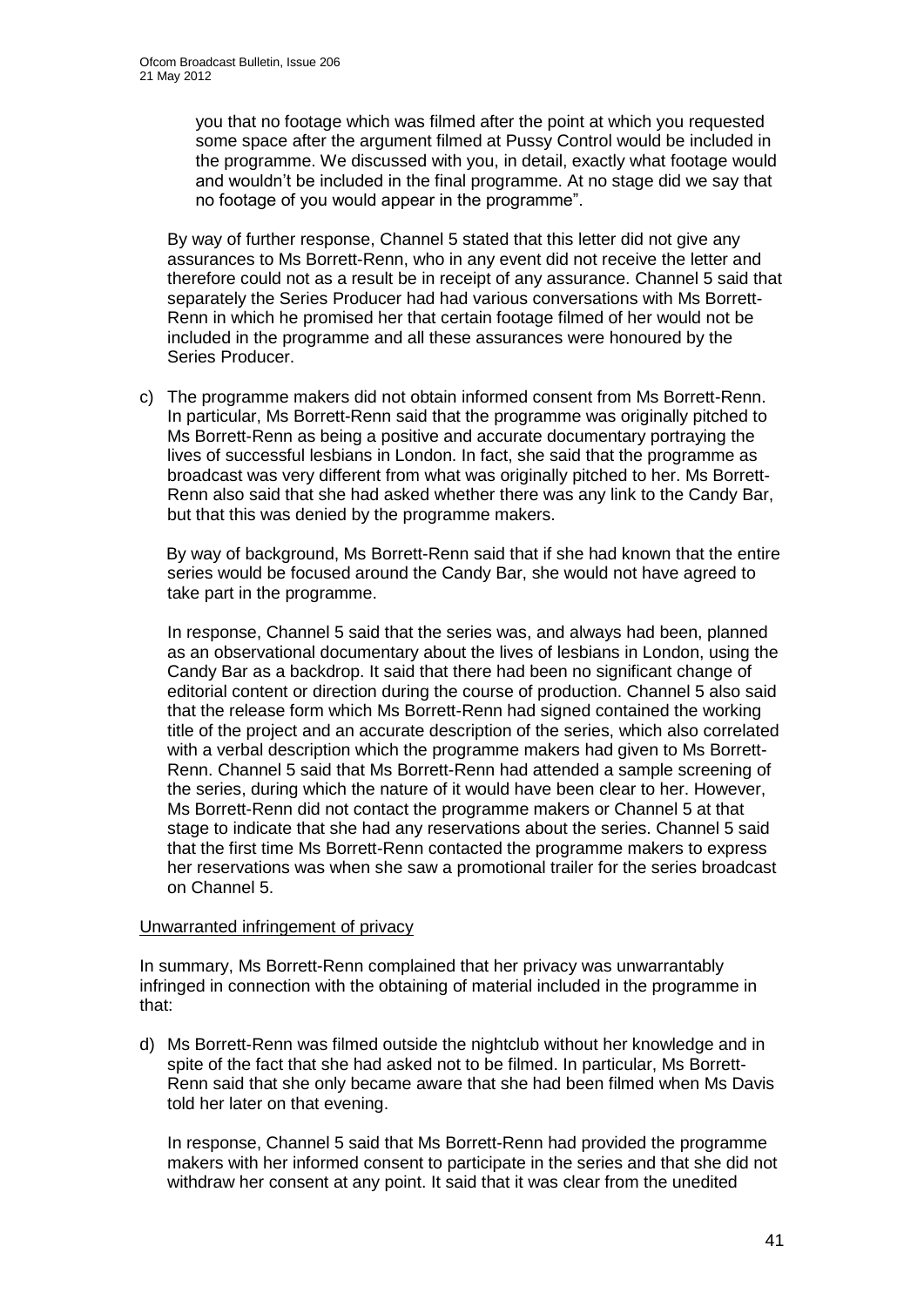footage that Ms Borrett-Renn was happy to be filmed by the programme makers while she prepared for the fetish party at the nightclub and for them to film her there. When Ms Borrett-Renn and Ms Davis started arguing outside the nightclub, Channel 5 said that it was clear that they were both aware that they were being filmed because the camera was close to them and the large light attached to the camera was shining on them. It said that at the point where Ms Borrett-Renn became visibly upset, the programme makers continued to film her, but at a slight distance (as she had not asked for filming to stop). However, as the camera crew began to move closer to Ms Borrett-Renn and Ms Davis, it was inconceivable that Ms Borrett-Renn would not have been aware that she was being filmed because of the camera"s bright light and the fact that the camera was facing her.

Channel 5 said that it did not consider that Ms Borrett-Renn had a legitimate expectation of privacy in the circumstances. However, it said that if she did have a legitimate expectation of privacy, then any infringement was warranted by the programme makers right to freedom of expression and to film without being unduly constrained.

In summary, Ms Borrett-Renn complained that her privacy was unwarrantably infringed in the programme as broadcast in that:

e) Covert footage of Ms Borrett-Renn was broadcast in the programme.

In response, Channel 5 said that the programme did not include any surreptitiously or covertly filmed footage of Ms Borrett-Renn. Further, as stated in its response at heads b) and d) above, Ms Borrett-Renn had provided the programme makers with her informed consent to participate in the series. Channel 5 added that Ms Borrett-Renn had invited the programme makers to film her and had spoken directly to the camera on a number of occasions and was fully aware that she was being filmed. Therefore, Channel 5 said that it did not consider that Ms Borrett-Renn had a legitimate expectation of privacy.

#### **Decision**

Ofcom"s statutory duties include the application, in the case of all television and radio services, of standards which provide adequate protection to members of the public and all other persons from unjust or unfair treatment and unwarranted infringement of privacy in, or in connection with the obtaining of material included in, programmes in such services.

Where there appears to have been unfairness in the making of the programme, this will only result in a finding of unfairness, if Ofcom finds that it has resulted in unfairness to the complainant in the programme as broadcast.

In carrying out its duties, Ofcom has regard to the need to secure that the application of these standards is in the manner that best guarantees an appropriate level of freedom of expression. Ofcom is also obliged to have regard, in all cases, to the principles under which regulatory activities should be transparent, accountable, proportionate and consistent and targeted only at cases in which action is needed.

In reaching its Decision, Ofcom carefully considered all the relevant material provided by both parties. This included a recording of the programme as broadcast and transcript, both parties" written submissions. It also viewed the unedited footage of Ms Borrett-Renn"s contribution to the programme.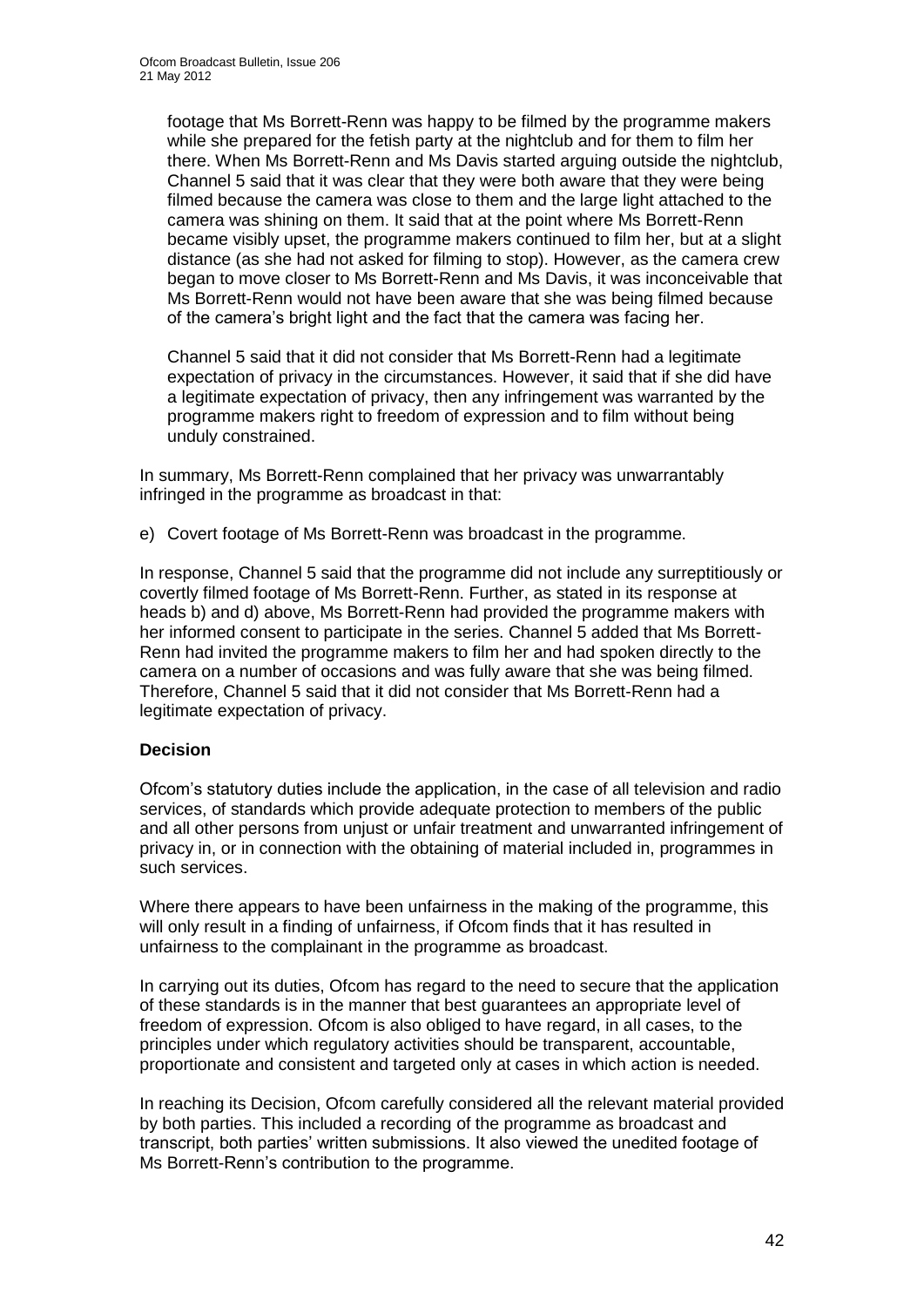When considering complaints of unjust or unfair treatment, Ofcom has regard to whether the broadcaster"s actions ensured that the programme as broadcast avoided unjust or unfair treatment of individuals and organisations, as set out in Rule 7.1 of Ofcom"s Broadcasting Code ("the Code"). Ofcom had regard to this Rule when reaching its decision on the individual heads of complaint detailed below.

a) Ofcom first considered the complaint that material facts were presented, disregarded or omitted in a way that was unfair to Ms Borrett-Renn. In particular, Ms Borrett-Renn said that the programme had described her as living with Ms Davis when, in fact, they had only been dating for a few weeks.

In considering this part of the complaint, Ofcom had regard to Practice 7.9 the Code, which states that before broadcasting a factual programme, including programmes examining past events, broadcasters should take reasonable care to satisfy themselves that material facts have not been presented in a way that is unfair to an individual or organisation.

Ofcom noted that Ms Borrett-Renn was first introduced in the programme as Ms Davis" "*new girlfriend Daisy*" and that she was shown in the kitchen of Ms Davis" flat while Ms Davis was getting ready to go to work at the Candy Bar. Footage of Ms Davis and Ms Borrett-Renn at the Candy Bar was then shown and the narrator then stated "*It"s morning in North London and Jo is up early after a night of DJ"ing*".

Ofcom noted that Ms Davis was shown in the programme speaking about the fact that she needed to buy some new clothes for her work experience at a primary school and Ms Borrett-Renn was shown in the bedroom of Ms Davis" flat talking to the camera about Ms Davis" new career choice. Ms Borrett-Renn was then shown with her coat on, wishing Ms Davis luck. Ofcom considered that from this footage, viewers may have formed the impression from this scene that Ms Borrett-Renn had stayed the night with Ms Davis or, possibly, that they were living together.

However, later in the programme, Ofcom noted the following commentary:

"*Over in north London things are not so rosy. Jo"s flatmate, Simon, has just broken the news to her* [i.e. Ms Davis] *that they"ve been burgled"*.

Ofcom considered that in the absence of any reference to Ms Borrett-Renn in this statement, it was likely that viewers would have understood that Ms Davis was living in the flat with her "*flatmate Simon*", rather than living with Ms Borrett-Renn.

Later in the programme, Ofcom noted that Ms Borrett-Renn was shown in a house which the programme described as being located in "*south London*" with a group of her friends, getting ready to go out. It appeared to Ofcom that viewers might have formed the view that this was Ms Borrett-Renn"s home because it was different from the flat that was seen earlier in the programme and was referred to as being in "south London".

Taking all the above factors into account, Ofcom considered that the programme did not, at any point, state that Ms Davis and Ms Borrett-Renn were "living together". Moreover, there was nothing in the programme which could be reasonably regarded as confirming, conclusively, Ms Borrett-Renn"s and Ms Davis" living arrangements. In any event, it was not clear to Ofcom how any description of them "living together" could have caused any unfairness to Ms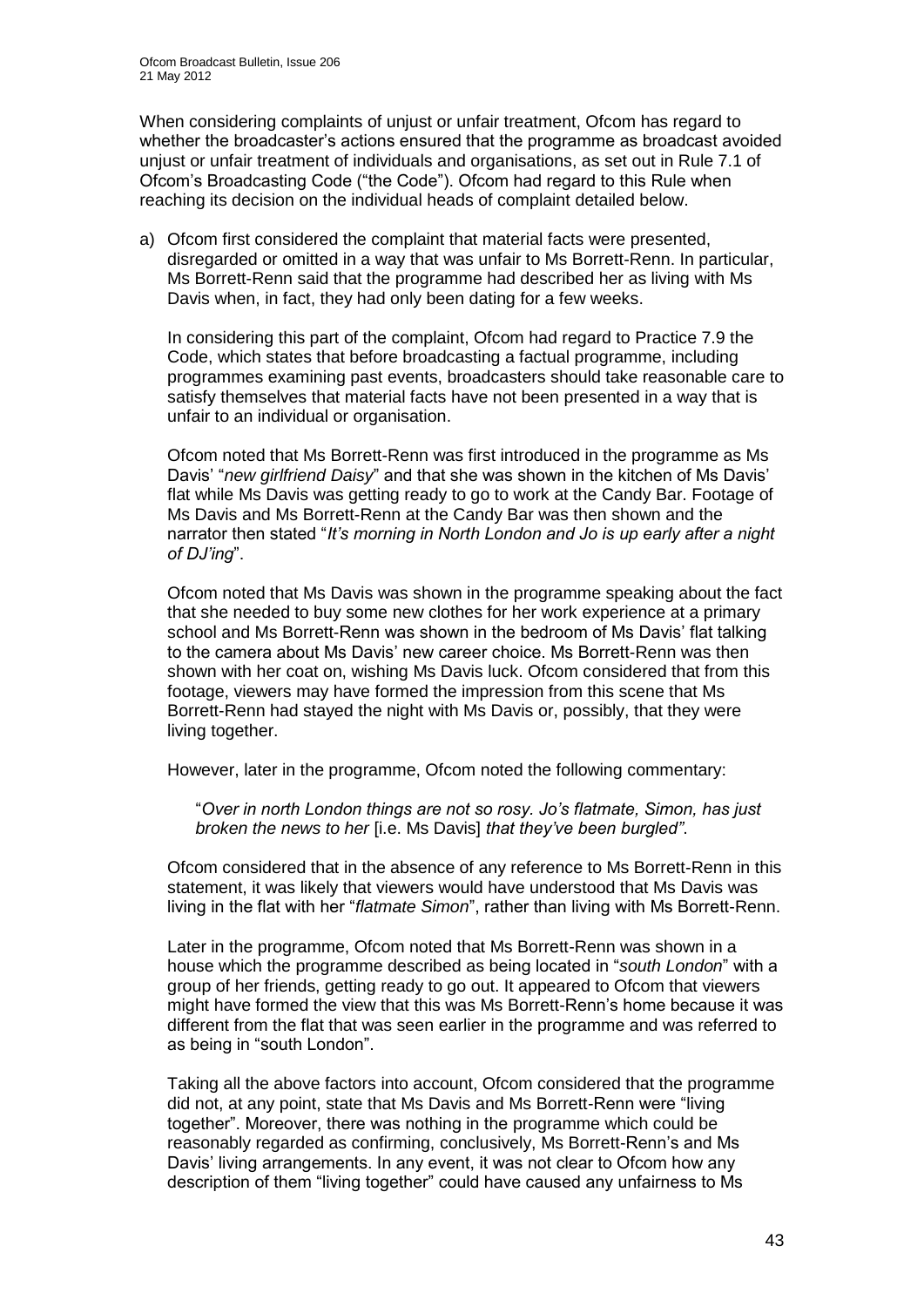Borrett-Renn. Ofcom concluded that the programme"s presentation of Ms Borrett-Renn"s and Ms Davis" living arrangements was unlikely to have materially or adversely affected viewers understanding of Ms Borrett-Renn in a manner that was unfair. It also considered that the broadcaster had taken reasonable care to satisfy itself that the programmes did not present, disregard or omit material facts in a way that resulted in unfairness to Ms Borrett-Renn.

Ofcom therefore found no unfairness to Ms Borrett-Renn in this respect.

b) Ofcom next considered the complaint that covert footage of Ms Borrett-Renn was broadcast in the programme despite assurances being given to her by the programme makers that she would not feature in the programme due to concerns over her health.

In considering this part of the complaint, Ofcom had regard to Practice 7.7 of the Code which states that assurances given to contributors, for example relating to the content of a programme, confidentiality or anonymity should normally be honoured.

Ofcom first noted that Ms Borrett-Renn"s complaint referred to the broadcast of covert footage. For the reasons given in head d) of the Decision below, Ofcom has not found that any filming that was undertaken was covert. However, Ofcom went on to consider what, if any assurances were given to Ms Borrett-Renn in relation to footage that was broadcast and, if so, whether such assurances were honoured and whether or not the inclusion of that footage resulted in any unfairness to Ms Borrett-Renn.

Ofcom went on to consider whether there was any unfairness to Ms Borrett-Renn as a result of a failure on the part of the programme makers to honour any assurances made to her.

Ofcom noted that the programme was an observational documentary which followed various contributors, including Ms Borrett-Renn, who was introduced as Ms Davis "*new girlfriend*". Ms Borrett-Renn was shown getting ready to attend an event at a nightclub and chatting with her friends about what to expect. Ms Borrett-Renn was later featured at the club and then having an argument with Ms Davis outside the club.

As part of our investigation, Ofcom carefully reviewed all the unedited footage filmed by the programme makers. This footage showed that at one point during the filming outside the nightclub, Ms Borrett-Renn went to find Ms Davis and that the camera had followed her. On finding Ms Davis, Ms Borrett-Renn had turned to the camera, visibly upset and asked "*Can I just have....*" before walking away from the camera towards Ms Davis. Ofcom noted that a voice was heard responding: "*you can have a minute if you want with me, babe*". Ofcom inferred from the context that these words were spoken by one of the programme makers. Ms Borrett-Renn was then filmed, from a slight distance, speaking to Ms Davis, with her back to the camera. Filming of both Ms Borrett-Renn and Ms Davis having an argument about their relationship continued. Ofcom noted that while the argument took place, the camera slowly moved to position itself so that it faced Ms Borrett-Renn and a large microphone could be seen to edge closer towards the two women.

Ofcom noted that in a letter to the programme makers" legal department, dated 3 July 2011, Ms Borrett-Renn made the following statements: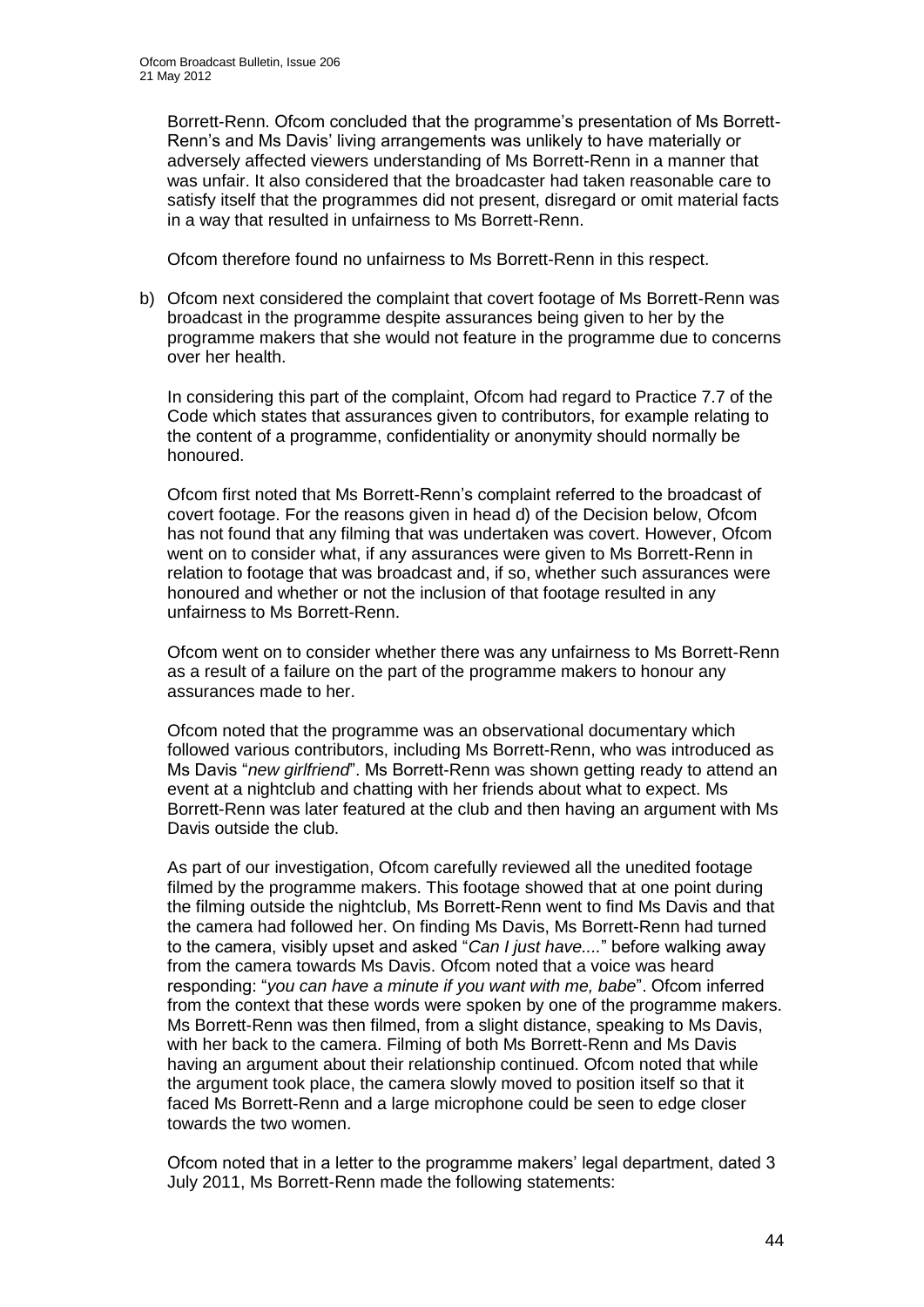"Soon after the filming commenced it became clear to the crew that I was not well enough to be involved in the programme. I had informed Sarah Burton (the producer of the programme) of all my personal circumstances and my health problems the first day I saw her during the burglary filming, and explained all these issues at some length...I was informed that I was not going to be used in the programme because I was not well enough and separately by the (producer) that the company had a duty of care to me in the circumstances".

Ofcom also noted the response, dated 7 July 2011, in which the legal department said:

"After having filmed you, you made us aware that your back was causing you pain and that you were under some stress. At that point, we agreed that we would not specifically film with you any more...We stopped filming with you (as referred to above) because of your health issues. We also did reassure you that no footage which was filmed after the point at which you requested some space after the argument filmed at Pussy Control would be included in the programme. We discussed with you, in detail, exactly what footage would and wouldn"t be included in the final programme. At no stage did we say that no footage of you would appear in the programme".

Ofcom observed that there was a dispute between the parties in relation to what would be shown in the programme and, if any assurances were given, what they related to. Ofcom was not provided with any evidence which could assist it in determining this point conclusively. However, in addition to the correspondence above, Ofcom was provided by Channel 5 with copies of text messages between Ms Borrett-Renn and the programme makers. It noted that the text messages mainly concerned filming arrangements and suggestions as to filming locations and times. Having reviewed all the text messages provided to it, Ofcom noted that at no point did Ms Borrett-Renn indicate to the programme makers that she would not be able to take part in the filming due to ill health or any other reason, or that she was being caused any stress by being filmed.

As further discussed in heads d) and e) of the Decision, Ms Borrett-Renn did ask for some space from filming and Ofcom was satisfied that the programme makers letter of 7 July 2011, provided evidence of an assurance already given by the programme makers to Ms Borrett-Renn that footage filmed after she requested some space, would not be broadcast. However, as stated in head e) of the Decision, some of this material was broadcast nevertheless, in the programme.

Therefore, Ofcom went on to consider whether any unfairness resulted to Ms Borrett-Renn from the broadcast of this material.

Ofcom noted from the unedited footage that a section which was filmed after she had requested some space from filming, was subsequently broadcast in the programme:

Ms Davis: *"So I came here to have fun I came here in a good mood I came here at whatever time in the morning, despite the fact that I have to get up in a few hours time and be a sensible teacher. I came here as Little Jo really excited to have fun with you and you ignored me.*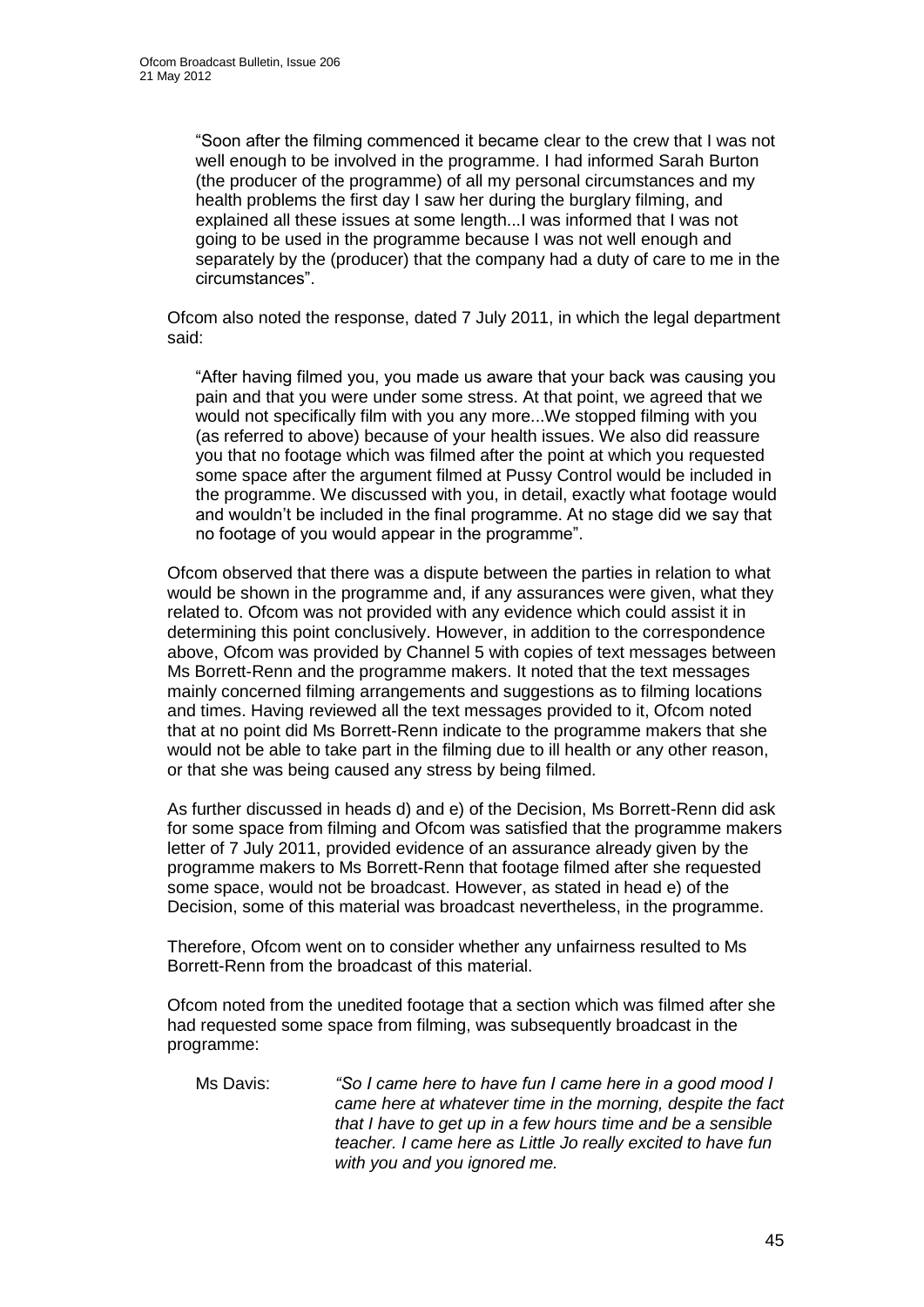Ms Borrett-Renn: *It doesn"t have to be this hard.*

| Ms Davis: | But it always is.                                                       |
|-----------|-------------------------------------------------------------------------|
|           | Ms Borrett-Renn: So what that's your conclusion you're walking away?    |
| Ms Davis: | I'm looking after myself.                                               |
|           | Ms Borrett-Renn: That seems to be exactly what you're doing.            |
| Ms Davis: | I need to 'cos everyone else just wants to take the piss out<br>of me". |

Ofcom noted that directly after the above segment was broadcast, Ms Borrett-Renn was shown upset and facing the camera directly and said the following:

Ms Borrett-Renn: *"I"m really sorry*.

Friend: *Don"t apologise, you two need to talk*.

Ms Borrett-Renn: *She won"t talk to me …she won"t talk to me…I really don"t know what to do".*

Ofcom considered that the argument between Ms Borrett-Renn and Ms Davies set out above was a continuation of an argument they had had earlier in footage broadcast in the nightclub. Although Ofcom acknowledged that Ms Borrett-Renn appeared to be more upset in this later footage, we did not consider that broadcasting the above footage materially affected viewers" opinion in a way that was unfair to Ms Borrett-Renn. Therefore the broadcast of this footage did not, in Ofcom"s opinion, lead to any unfairness in the programme as broadcast.

Ofcom therefore found no unfairness to Ms Borrett-Renn in this respect.

c) Ofcom went on to consider the complaint that Ms Borrett-Renn"s informed consent was not obtained by the programme makers.

In considering this head of complaint, Ofcom considered whether the programme makers" actions ensured that they were fair in their dealings with Ms Borrett-Renn as a potential contributor to the programme, as outlined in Practice 7.2 of the Code. In particular, Ofcom considered whether Ms Borrett-Renn gave her informed consent to participate in the programme, as outlined in Practice 7.3 of the Code. Practice 7.3 which states that in order for potential contributors to a programme to be able to make an informed decision about whether to take part, they should be given sufficient information about: the programme's nature and purpose; their likely contribution; the areas of questioning and, wherever possible, the nature of other likely contributions; and, any changes to the programme that might affect their decision to contribute.

The programme makers provided Ofcom with the contributor release form signed by Ms Borrett-Renn. Ofcom noted that the release form contained a working title of "Candy Girls" and gave the following description of the programme:

"A major six part observational documentary series for Channel Five, which will be transmitted at 10:00pm every week this Easter. The series focuses on the lives of young women in London, as they go about their everyday lives, at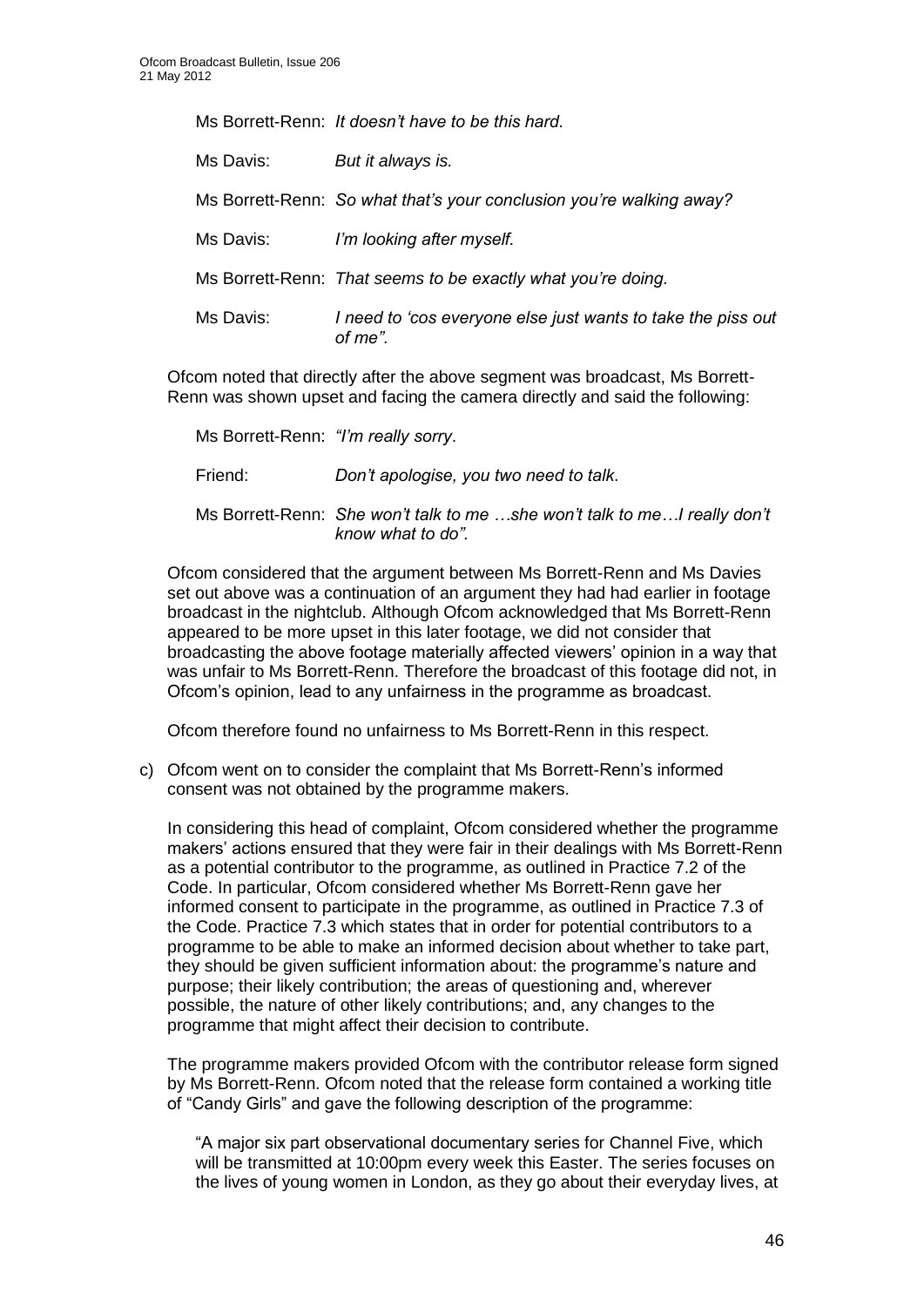work, at home and following their various hobbies. We also see how today"s young people relax, especially in the clubs at the heart of the capital. We"ll feature the iconic Candy Bar as it undergoes major refurbishment and subsequent re-launch...All of the women featured in the show will have some kind of connection both to each other and to the Candy Bar. The bar will act as a kind of hub around which the characters gravitate, but we will also be following them in their everyday lives".

Ofcom considered whether the description of the programme that was given in both the release form signed by Ms Borrett-Renn and the concept of the programme that was set out in the treatment accurately reflected the programme as broadcast. Ofcom noted that the programme featured contributors who spoke about their relationships and the various challenges they faced both personally and professionally. The programme also showed them socialising in various locations, one of which was the Candy Bar. In this respect, Ofcom considered that both the treatment and the release form accurately reflected the programme as broadcast.

Ofcom noted both from the unedited footage and the programme as broadcast that Ms Borrett-Renn participated in a manner which demonstrated that she understood the nature and format of the programme. In particular, it appeared to Ofcom that Ms Borrett-Renn was content being filmed with a number of friends as she got ready to attend a fetish party at a club and that she willingly participated by speaking openly to the camera about attending the party. Ofcom therefore considered that Ms Borrett-Renn was aware of the likely nature of her contribution to the programme as broadcast. Ofcom also observed from the unedited footage that what was filmed did not materially differ from what was broadcast and, in Ofcom"s view, it was not edited in a way that caused any unfairness to Ms Borrett-Renn.

Ofcom took into account that the release form only displayed the working title "Candy Girls" and did not state the final title of the programme *"Candy Bar Girls"*. However, Ofcom recognised that the release form had made a specific reference to the Candy Bar and had highlighted that the "clubs at the heart of the capital" would feature significantly in the programmes. Ofcom also considered text messages between Ms Borrett-Renn and the programme makers which demonstrated that Ms Borrett-Renn took an active part in the programme making process. In particular, Ofcom noted that in one text message exchange Ms Borrett-Renn had told the programme makers that she would be going to the Candy Bar and had asked the programme makers if they wanted to film her there. Ofcom considered that it was reasonably clear from these text messages and from her general acquiescence during filming that Ms Borrett-Renn was aware of the type of filming taking place and that footage was likely to feature in the broadcast version of the programme. Ofcom therefore considered that the change of title from "Candy Girls" to "Candy Bar Girls" was not a significant change which would render Ms Borrett-Renn"s original consent invalid.

Taking all the above factors into account, Ofcom considered that Ms Borrett-Renn had been given sufficient information about the nature and purpose of the programme and that this did not change as the programme developed or in the programme as broadcast. Ofcom also considered that Ms Borrett-Renn had been aware of the kind of contribution she would be expected to make and that she had willingly and actively taken part in the making of the programme. Therefore, Ofcom concluded that that it was reasonable for the programme makers and the broadcaster to have believed that the consent provided by Ms Borrett-Renn was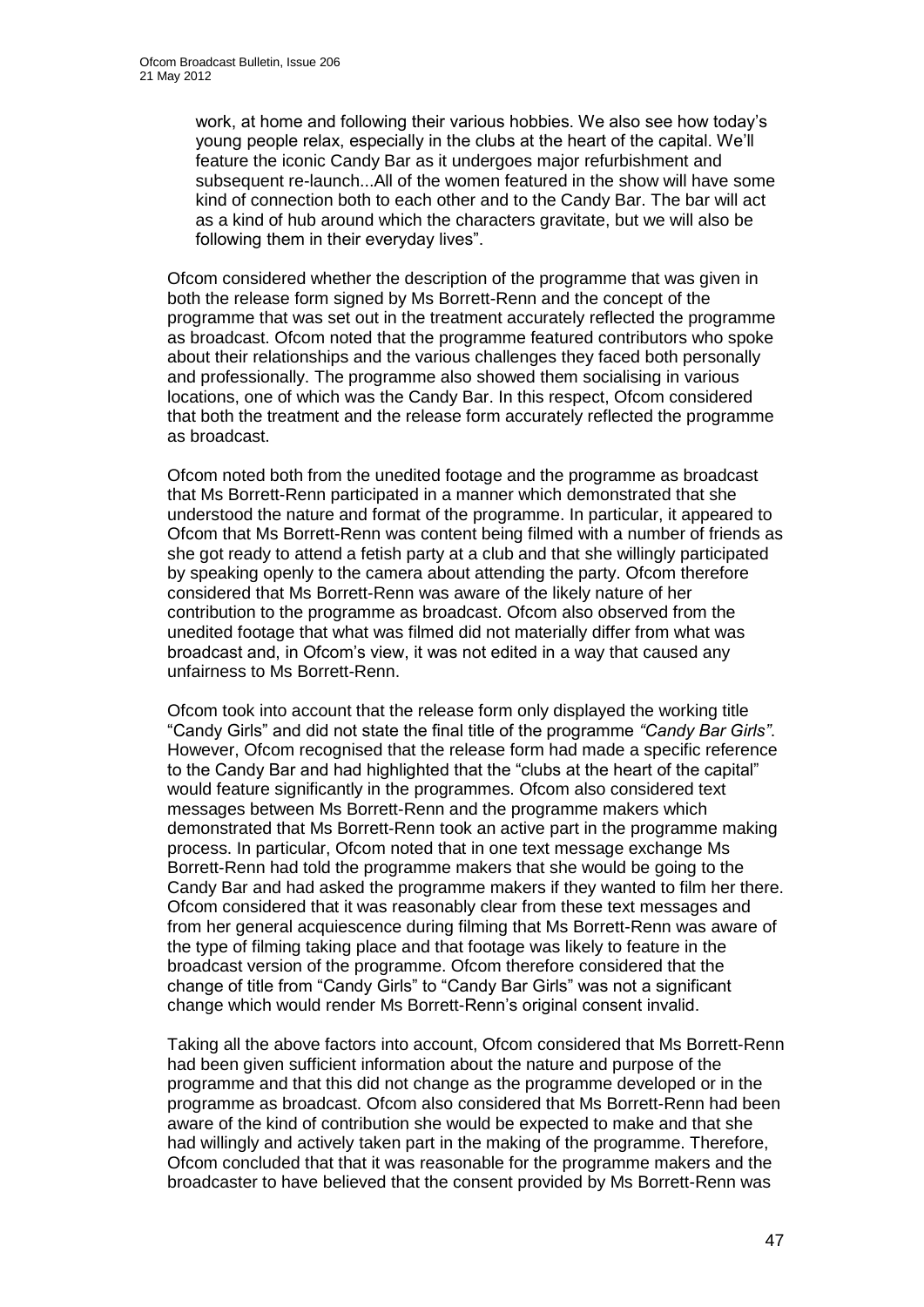"informed consent" and that, in the absence of any material changes to the programme or her contribution, that consent remained valid.

Ofcom therefore found no unfairness to Ms Borrett-Renn in this respect.

#### Unwarranted infringement of privacy

In Ofcom's view, the individual's right to privacy has to be balanced against the competing rights of the broadcasters to freedom of expression. Neither right as such has precedence over the other and where there is a conflict between the two, it is necessary to intensely focus on the comparative importance of the specific rights. Any justification for interfering with or restricting each right must be taken into account and any interference or restriction must be proportionate.

This is reflected in how Ofcom applies Rule 8.1 of the Code which states that any infringement of privacy in programmes, or in connection with obtaining material included in programmes, must be warranted.

d) Ofcom considered the complaint that Ms Borrett-Renn"s privacy was unwarrantably infringed in connection with the obtaining of material included in the programme in that she was filmed outside the club without her knowledge and in spite of the fact that she had asked not to be filmed.

In considering this part of the complaint, Ofcom had regard to Practice 8.5 of the Code, which states that any infringement of privacy in the making of the programme should be with the person"s and/or organisation"s consent or be otherwise warranted.

Ofcom first noted that Ms Borrett-Renn complained that material of her was obtained covertly. Surreptitious filming is defined in the Code as "the use of long lenses or recording devices, as well as leaving an unattended camera or recording device on private property without the full and informed consent of the occupiers or their agent. It may also include recording telephone conversations without the knowledge of the other party, or deliberately continuing a recording when the other party thinks that it has come to an end". Ofcom considered that although, as set out in head b), there were points in the filming in which Ms Borrett-Renn may not have been explicitly aware that she was being filmed, the filming did take place openly and therefore did not fall into the definition of surreptitious filming.

In considering whether or not Ms Borrett-Renn"s privacy was unwarrantably infringed in connection with the obtaining of material included in the programme, Ofcom considered whether Ms Borrett-Renn could have had a legitimate expectation of privacy in the particular circumstances in which she was filmed.

Having carefully watched the unedited footage of the disagreement between Ms Borrett-Renn and Ms Davis at the Pussy Control nightclub, Ofcom noted that Ms Borrett-Renn was filmed initially with her back to the camera and that Ms Davis appeared to be aware of the filming as she was facing the camera. Ofcom also noted that there were other people coming in and out of the nightclub. Ofcom observed from the footage that the camera had a bright white light attached to it and that it was shining on Ms Borrett-Renn and Ms Davis. There was a bright red light, which seemed to be emanating from the nightclub building itself and which was also shining on them.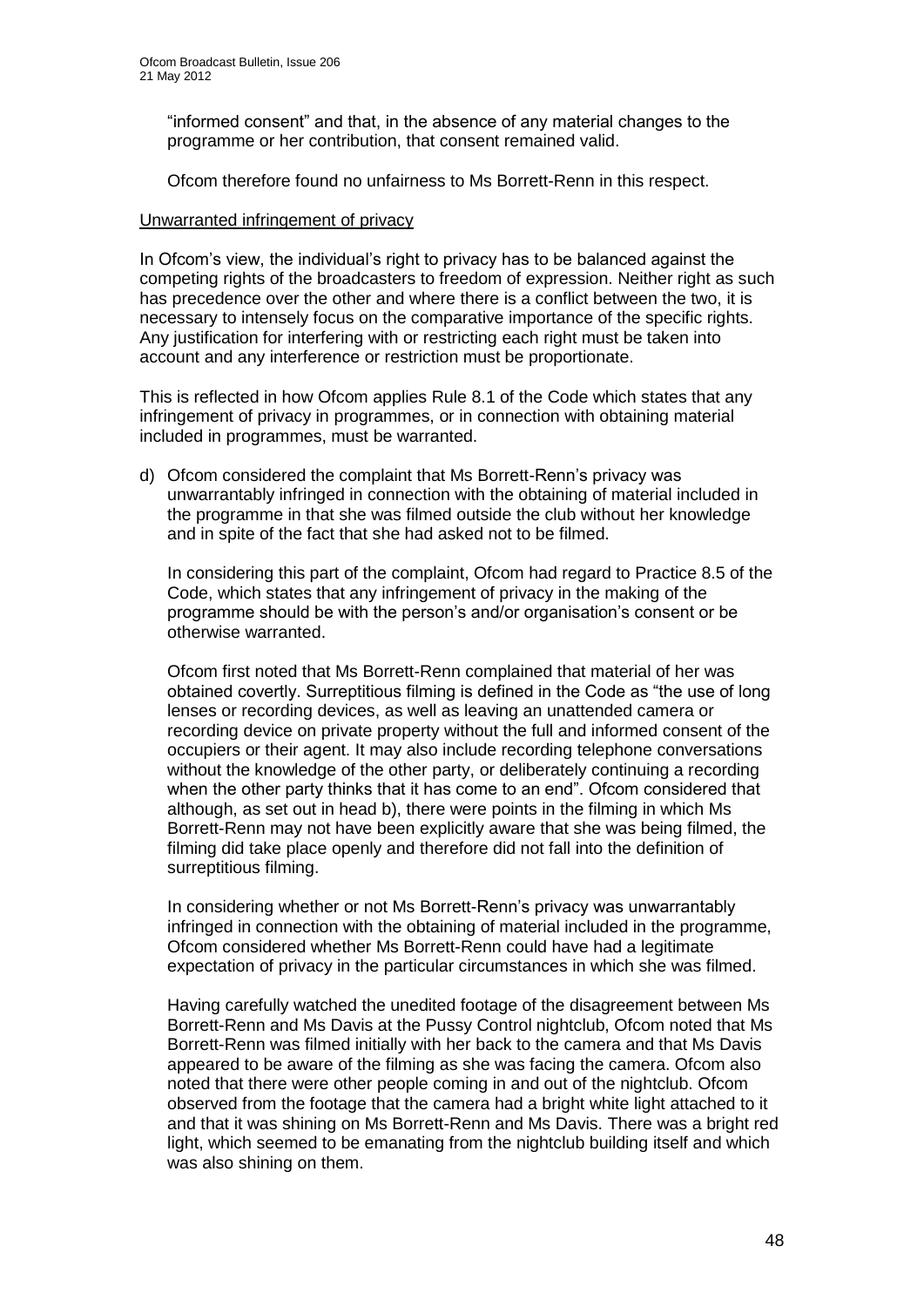Ofcom noted that the camera appeared to zoom in on Ms Borrett-Renn and Ms Davis as they continued their discussion, still with Ms Borrett-Renn"s back to the camera. At one point, the white light began to shine directly onto Ms Davis" face and then onto Ms Borrett-Renn"s face, then, as Ms Borrett-Renn moved away from Ms Davis, a large microphone also came into focus and the camera appeared to move closer towards Ms Borrett-Renn. Given these circumstances Ofcom considered that it was likely that Ms Borrett-Renn was aware that she was being filmed at this point. Ofcom also observed that Ms Borrett-Renn and Ms Davis stood in a place where a number of people were in close proximity and considered that they could have seen what was being filmed. Ofcom also had regard to its Decision under head c) above that Ms Borrett-Renn had given her informed consent to the filming and was aware that the programme makers were filming her and others in the nightclub.

As already pointed out above, at one point during the filming outside the nightclub, Ms Borrett-Renn went to find Ms Davis and the camera had followed her. On finding Ms Davis, Ms Borrett-Renn had turned to the camera, visibly upset and asked "*Can I just have....*" before walking away from the camera towards Ms Davis. Ofcom noted that a voice was heard responding: "you can have a minute if you want with me, babe". Ofcom inferred that these words were spoken by one of the programme makers. Ms Borrett-Renn was then filmed, from a slight distance, speaking to Ms Davis, again with her back to the camera. Filming of both Ms Borrett-Renn and Ms Davis having an argument about their relationship continued. Ofcom noted that while the argument took place, the camera slowly moved to position itself so that it faced Ms Borrett-Renn and a large microphone could be seen to edge closer towards the two women.

Taking all the above into account, Ofcom considered that during filming of Ms Borrett-Renn she had become more upset and therefore the situation had become more sensitive. However, it was not clear from her comment that she was asking for the filming to stop. As noted above, the filming continued after this point, but at a slight distance. This appeared to confirm that the programme makers understood the sensitivity of the situation but not that Ms Borrett-Renn had asked them to stop filming.

Ofcom had regard to the informed consent that Ms Borrett-Renn had provided to the programme makers (as set out above in the Decision at head c) above) and considered that she was aware that she could be filmed in such circumstances (the programme was described in the release form as being focussed on "the lives of young women in London as they go about their everyday lives, at work, at home and following their various hobbies"). Ofcom took the view that Ms Borrett-Renn was aware of the type of contribution she was going to be making and therefore what was likely to be filmed.

Further, Ofcom observed that before the filming at the nightclub commenced, Ms Borrett-Renn had spoken directly to the camera about her relationship with Ms Davies and had mentioned that Ms Davis was expecting Ms Borrett-Renn to text her every 10 minutes when she was at the club. Consequently, Ofcom considered that Ms Borrett-Renn had consented to speak about her relationship while being filmed and that what was filmed fell within the scope of the description provided in the release form that Ms Borrett-Renn had signed. In Ofcom"s view what was filmed later on at the club was not so different as to cast doubt upon Ms Borrett-Renn"s consent or to give rise to a legitimate expectation of privacy.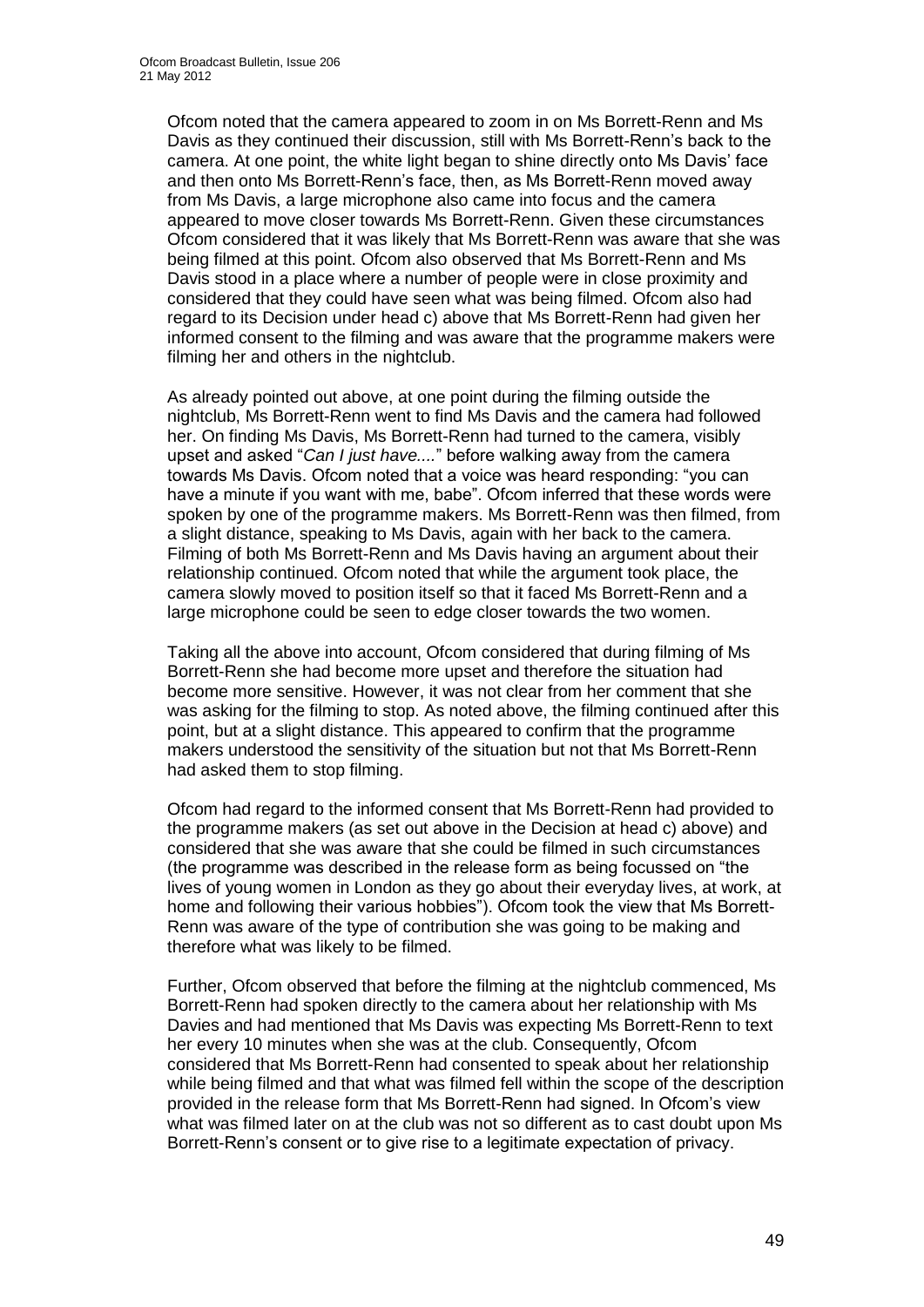Taking all the above into consideration, Ofcom did not consider that Ms Borrett-Renn had a legitimate expectation of privacy in relation to the filming described above. Ofcom also considered that the programme makers had complied with Practice 8.5 of the code by obtaining Ms Borrett-Renn"s consent for the filming which took place.

Having formed the decision that Ms Borrett-Renn did not have a legitimate expectation of privacy in the obtaining of the material in the circumstances, Ofcom did not go on to consider whether any infringement of privacy was warranted.

Therefore Ofcom found that Ms Borrett-Renn did not have a legitimate expectation of privacy in connection with obtaining material included in the programme.

e) Ofcom next considered Ms Borrett-Renn"s complaint that her privacy was unwarrantably infringed in the programme as broadcast in that covert footage of Ms Borrett-Renn was broadcast in the programme.

In considering this part of the complaint Ofcom had regard to Practice 8.6 of the Code if the broadcast of a programme would infringe the privacy of a person or organisation, consent should be obtained before the relevant material is broadcast, unless the infringement of privacy is warranted.

Ofcom again noted that Ms Borrett-Renn"s complaint referred to "covert footage" being broadcast. However, for the reasons set out above in the Decision under head d) above Ofcom did not consider that any footage filmed was surreptitiously or covertly.

In considering whether Ms Borrett-Renn"s privacy was unwarrantably infringed in the programme as broadcast, Ofcom first considered the extent to which she could have had a legitimate expectation of privacy in relation to the broadcast of footage of herself.

Ofcom noted the following exchange between Ms Borrett-Renn and Ms Davis that was included in the programme as broadcast:

- Ms Davis: *"So I came here to have fun I came here in a good mood I came here at whatever time in the morning, despite the fact that I have to get up in a few hours time and be a sensible teacher. I came here as Little Jo really excited to have fun with you and you ignored me.*
- Ms Borrett-Renn: *It doesn"t have to be this hard.*
- Ms Davis: *But it always is.*
- Ms Borrett-Renn: *So what that"s your conclusion you"re walking away?*
- Ms Davis: *I"m looking after myself.*

Ms Borrett-Renn: *That seems to be exactly what you"re doing.*

Ms Davis: *I need to "cos everyone else just wants to take the piss out of me".*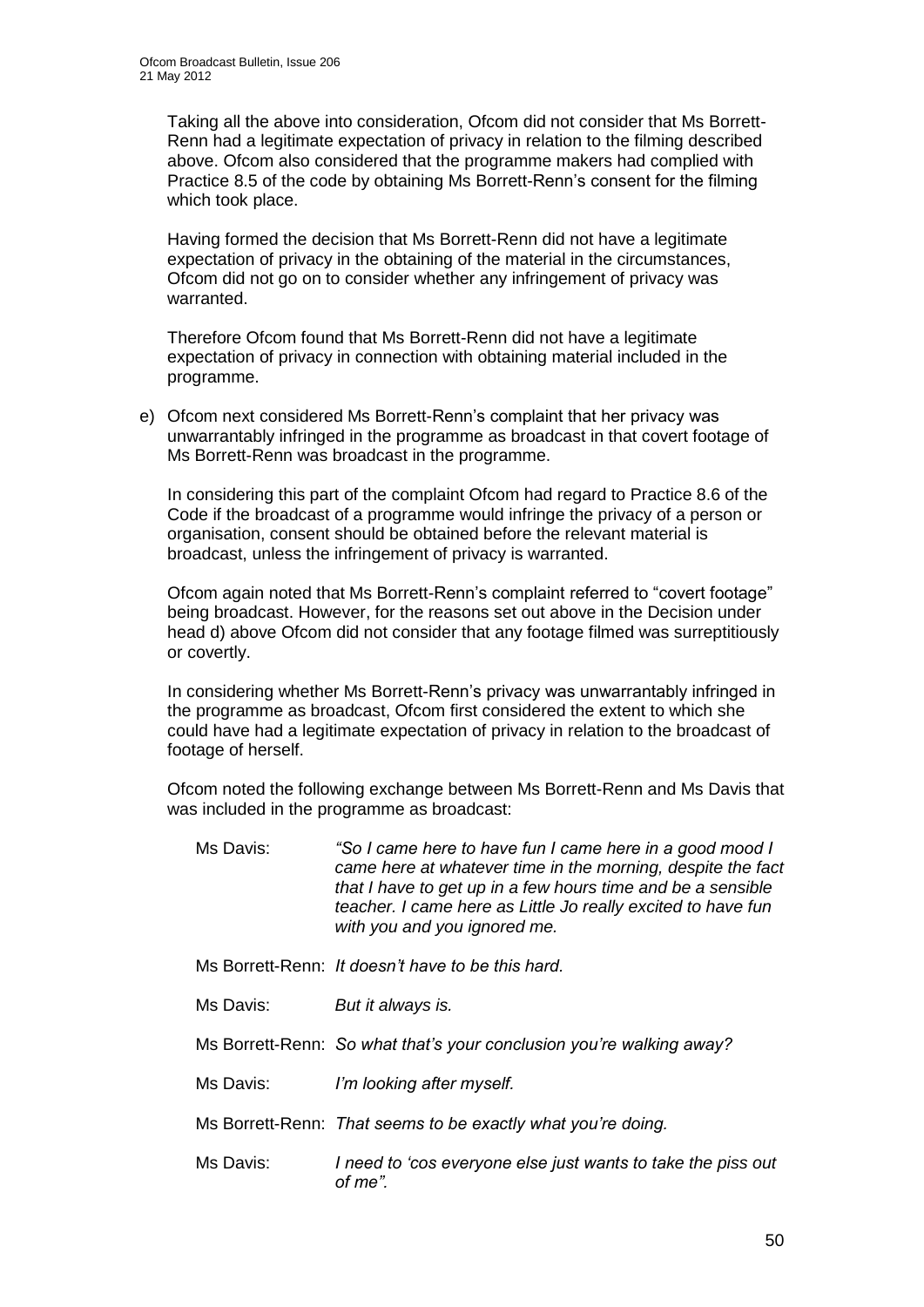Ofcom noted that directly after the above segment was broadcast, Ms Borrett-Renn was shown upset and facing the camera directly and said the following:

Ms Borrett-Renn: *"I"m really sorry.* Friend: *Don"t apologise, you two need to talk.* Ms Borrett-Renn: *She won"t talk to me …she won"t talk to me…I really don"t know what to do".*

Ofcom noted that it was clear from the footage broadcast that Ms Borrett-Renn was upset. Ofcom noted that Ms Renn had sent a letter to the programme makers dated 3 July 2011, which stated as follows:

"On 29 June 2011 footage [a trailer for the programme] of me was aired on Channel 5 without my consent. This has caused me considerable distress and I require your confirmation, by return that no further footage containing my image will be aired on Channel 5 or any channels associated with it over the internet. This letter further confirms in writing, that I have withdrawn permission to use all and any footage, covertly obtained or otherwise, of me".

Ofcom observed the response from the programme makers to Ms Borrett-Renn"s letter above, dated 7 July 2011, and in particular noted the following:

"We stopped filming with you because of your health issues. We also did reassure you that no footage which was filmed **after the point at which you requested some space after the argument filmed at Pussy Control would be included in the programme** [emphasis added by Ofcom]. We discussed with you, in detail, exactly what footage would and wouldn"t be included in the final programme. At no stage did we say that no footage of you would appear in the programme".

The highlighted wording above in this letter was in Ofcom"s opinion to some extent ambiguous. However, it did indicate to Ofcom that the programme makers had agreed not to show material of the argument between the complainant and Ms Davis outside the nightclub filmed after Ms Borrett-Renn indicated she wanted "some space". Ofcom noted however that the broadcast version of the programme did in fact include the portion of filming which took place after Ms Borrett-Renn became visibly upset and requested "some space", as described in head d) above. By way of further response, Channel 5 stated that Ms Borrett-Renn had not received the letter dated 7 July 2011 and that even if such an assurance had been contained in the letter (which Channel 5 denied), she was not in receipt of any such assurance. However, Ofcom took the view that the letter provided confirmation of matters already discussed and therefore this did not, as Channel 5 submitted, negate the fact that an assurance had already been provided to Ms Borrett-Renn. Ofcom was therefore satisfied that the letter provided evidence of an assurance already given by the programme makers to Ms Borrett-Renn and of what the assurance related to.

Although the footage in question was a continuation of an argument which had already been broadcast, emotions were heightened and Ms Borrett-Renn had become visibly upset. The emotional sensitivity of this particular footage was underlined by the fact that Ms Borrett-Renn requested "some space" from the filming. Ofcom considered that the more sensitive nature of this footage together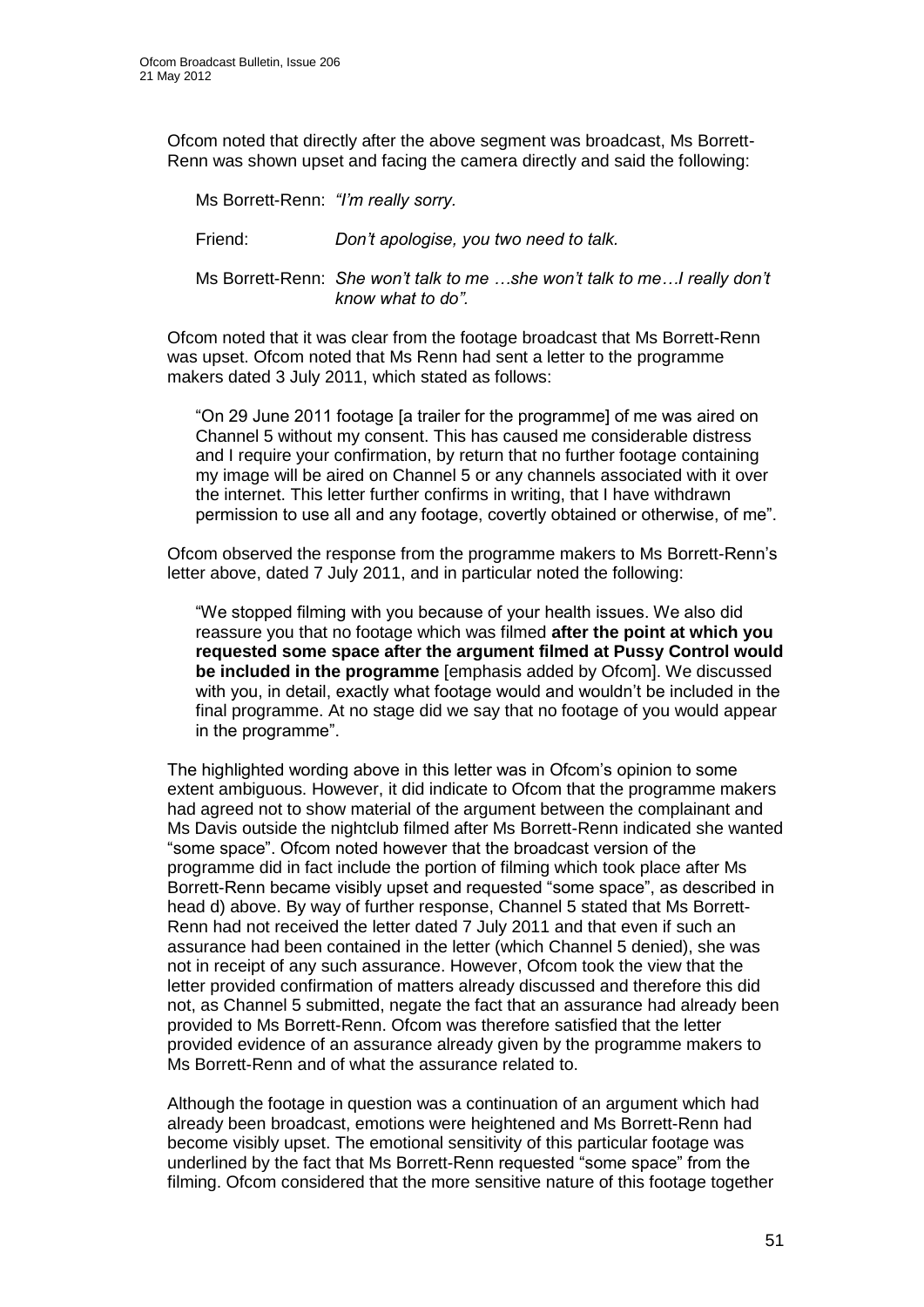with the evidence of an assurance from the programme makers that this particular footage would not be broadcast gave rise to a legitimate expectation of privacy in relation to the inclusion of this material in the programme as broadcast**.** 

Having found that Ms Borrett-Renn had a legitimate expectation of privacy in relation to that specific section of filming which was broadcast in the programme, Ofcom went on to consider whether it was warranted to include it in the programme. The programme was an observational documentary series following the lives of "young women in London, as they go about their everyday lives, at work, at home and following their various hobbies." Part of the programme was focussed on the contributors" relationships which, ordinarily, and in the absence of any informed consent being provided, would have attracted a legitimate expectation of privacy because they concern personal relationships which by their nature are private. Ofcom noted that Channel 5 did not in their response advance any justification (apart from a broadcaster"s general right to freedom of expression) as to why it was warranted in the public interest to show this more sensitive material. For these reasons, Ofcom concluded that there was no justification for including the specific footage of the argument outside the nightclub in the broadcast version of the programme.

Ofcom found that there was an unwarranted infringement of privacy in relation to the broadcast of this section of footage in the programme.

**Accordingly, Ofcom's Decision is that Ms Borrett-Renn's complaints of unfair treatment and unwarranted infringement of privacy in connection with the obtaining of material included in the programme should not be upheld and that her complaint of unwarranted infringement of privacy in the programme as broadcast should be upheld.**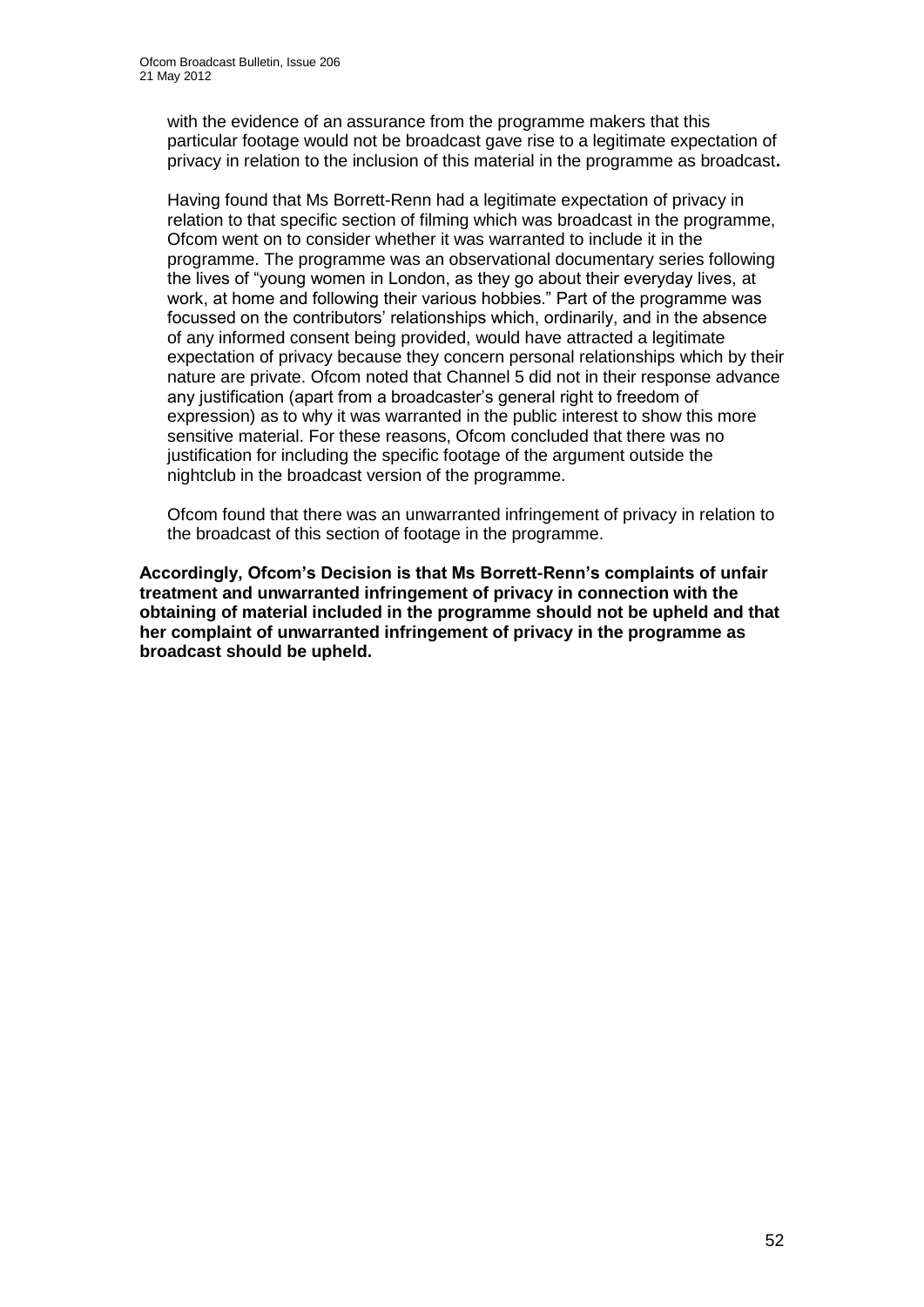# **Not Upheld**

### **Complaint by Ms Sarah Lanchester on her own behalf and on behalf of Alpha Oak Flooring and Joinery Limited and Mr David Jones**

*The Ferret, ITV1 Wales, 28 November 2011*

**Summary:** Ofcom has not upheld this complaint of unjust and unfair treatment made by Ms Sarah Lanchester on her own behalf and on behalf of Alpha Oak Flooring and Joinery Limited and Mr David Jones.

The programme included a report about oak joinery fitted by Mr David Jones, who is a director of Alpha Oak Flooring and Joinery Limited ("Alpha Oak"), in the home of Mr Richard Woodward and his wife, Mrs Sarah Woodward. It included footage of an interview with Ms Sarah Lanchester, the manager of Alpha Oak, who is also Mr Jones" fiancée.

Ms Lanchester complained to Ofcom that she, Alpha Oak and Mr Jones were treated unjustly or unfairly in the programme as broadcast.

In summary Ofcom found that:

- The programme did not result in unfairness to Alpha Oak in that the report implied a direct connection between it and the work carried out at Mr and Mrs Woodward"s house.
- Mr Jones was not treated unfairly in the programme as broadcast in that the programme makers took reasonable care in presenting the material facts in relation to the allegations made about Mr Jones in the report and, although Mr Jones" decided not to respond personally to the opportunity offered to reply to the allegations made about him, the programme included the responses which Ms Lanchester gave to criticisms included in the programme on Mr Jones" behalf.
- Ms Lanchester was not treated unfairly in the programme as broadcast with regard to either the way in which her involvement, and that of Alpha Oak, with the work carried out at Mr and Mrs Woodward"s property was presented, or the inclusion of the information that she sometimes used the surname Jones.

#### **Introduction**

On 28 November 2011, ITV1 Wales broadcast an edition of its consumer affairs programme *The Ferret*. This edition featured a report about oak joinery fitted by Mr David Jones, a director of Alpha Oak Flooring and Joinery Limited, ("Alpha Oak"), in a newly built house owned by Mr Richard Woodward and his wife, Mrs Sarah Woodward.

The programme"s presenter interviewed Mr and Mrs Woodward at their new home, where they showed the presenter the oak joinery which they had had fitted and expressed their dissatisfaction with it. At the beginning of the report, the presenter explained that the couple *"were keen to use local craftsman and were delighted to find a firm called Alpha Oak Flooring and Joinery who had a showroom nearby in Llanddarog"*. He also said that when they visited the showroom of Alpha Oak they saw examples of Mr Jones" work. The presenter said too that *"the company*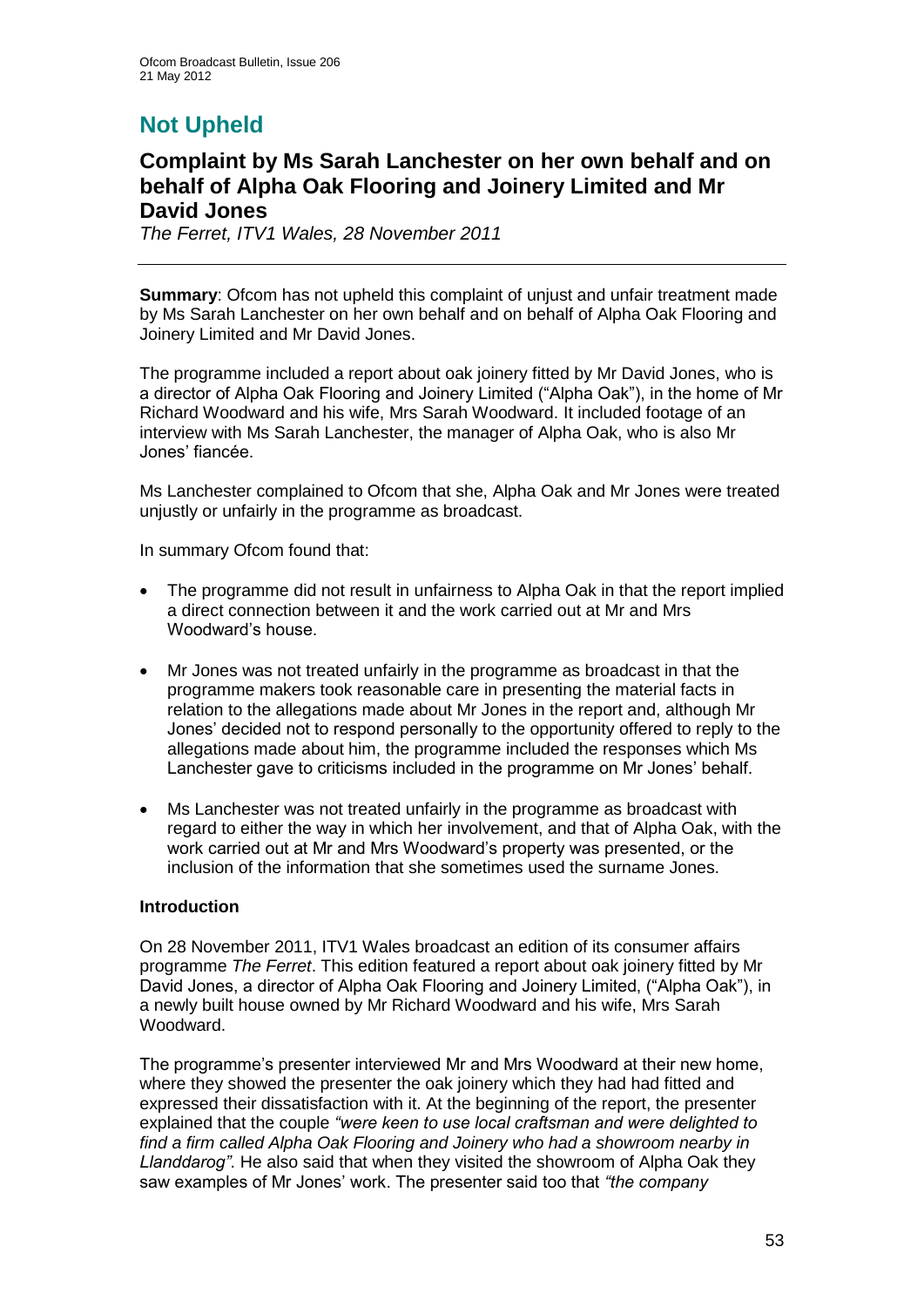*recommended joiner, David Jones"*; and, *"all the money went to David Jones and Son"*.

The presenter said that the work had started the autumn prior to the broadcast of the programme (i.e. autumn 2010) but that Mr and Mrs Woodward *"became uneasy about progress* [and] *in July* [2011]*, when Sarah saw the workmanship on the porch, she snapped and told David Jones to leave"*.

During the report, Mrs Woodward said that the Building Regulations Department of Carmarthen County Council, which had inspected the property, informed her that the windows and doors *"are one, non-compliant with building regs and two, not fit for purpose"*. When asked what was wrong with the house by the presenter she responded by saying: *"What"s right with it? It"s atrocious, the glazing is horrific, the joints are leaking, there"s nothing right with it..."*. Mrs Woodward also said that she had got *"£23,000 worth of firewood"*.

In addition, Mrs Woodward said that *"Mr Jones has not been a very nice man to deal with. He has been quite abusive and communications have broken down with him"*. She added that:

*"He said he wanted another £7,000 out of us because I broke the contract when I said he was no longer welcome here when I highlighted the mess with the porch.*  [He] *was abusive to me and said he could get into my house and remove anything he liked whenever he wanted to".*

This section of the report included footage of mastic tape and expanding foam which had been applied to the joints and edges of parts of the woodwork.

Later in the programme, the presenter was shown standing by the entrance sign to the Alpha Oak showroom. Fields and a farm house with a group of farm buildings were visible behind the presenter as he stood by the Alpha Oak sign. Some of the footage included in the programme showed closer views of the farm building in which the Alpha Oak showroom was located. During this section of the programme, the presenter said:

*"David Jones is one of three directors of Alpha Oak Flooring and Joinery Limited. The company website says it supplies and fits, among other things, oak doors, oak staircases and oak flooring. It also has a recommended joiner team offering bespoke windows, porches and furniture. But we"ve been told that director David Jones undertook the project as David Jones and Son. Alpha Oak manager, Sarah Lanchester, who is David Jones" fiancée, said "Alpha Oak did not supply or install any of the joinery at the Woodwards" property". So just to be clear: Alpha Oak is a retail flooring and joinery company; David Jones is a director and examples of his work are on show here;* [and] *Sarah Lanchester, who also uses the name Jones, agrees she did work in the Woodwards" house but in her capacity as David Jones" fiancée. Mr Jones has confirmed to us he is part of Alpha Oak, but this job had nothing to do with them".* 

The programme also showed footage of an interview which Ms Lanchester gave to the presenter on Mr Jones' behalf.

Following the broadcast of the programme, Ms Lanchester, the manager of Alpha Oak complained to Ofcom that she, Alpha Oak and Mr Jones were treated unjustly or unfairly in the programme as broadcast.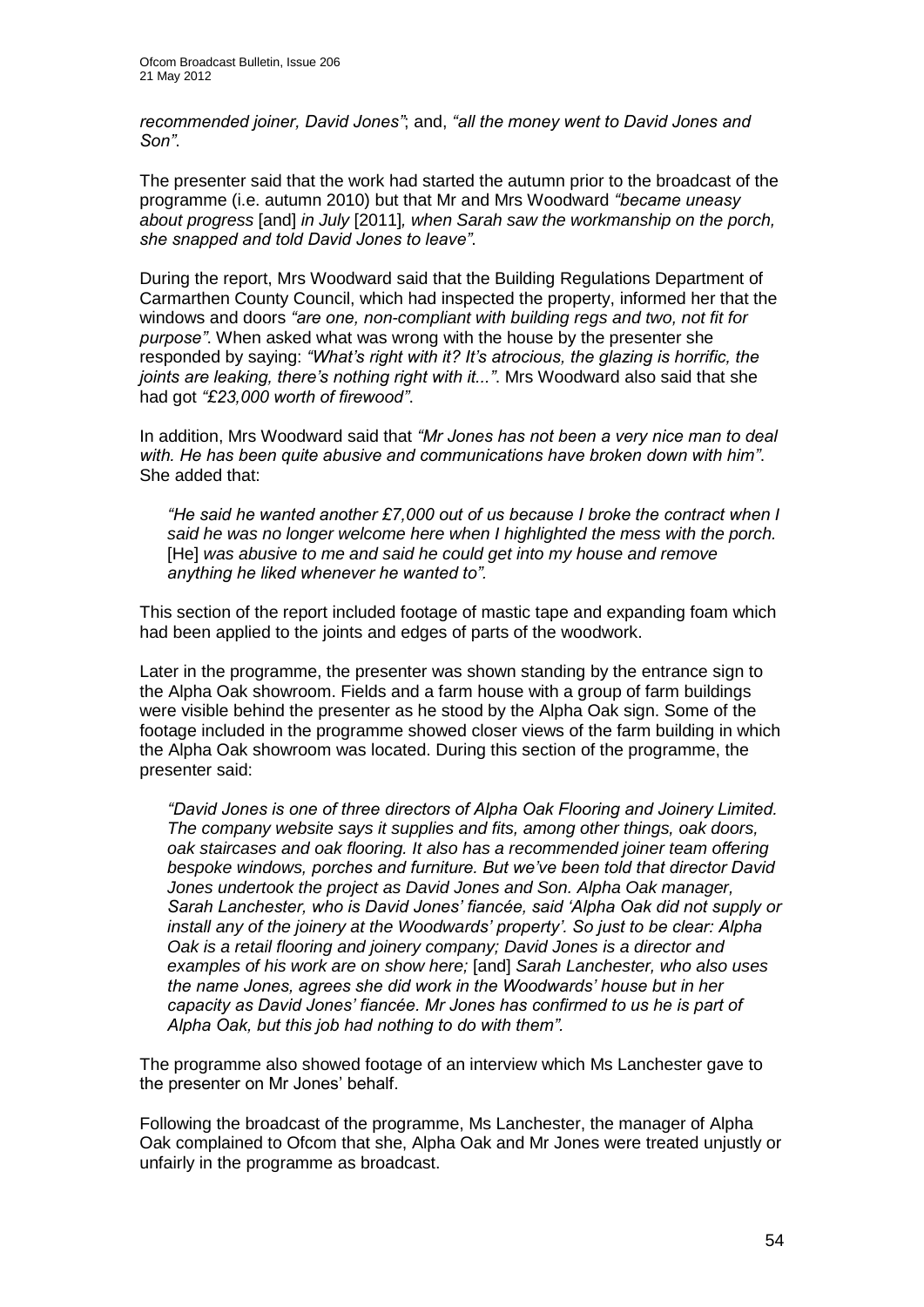#### **Summary of the complaint and broadcaster's response**

In summary, Ms Lanchester complained that Alpha Oak was treated unjustly or unfairly in the programme as broadcast in that:

a) Alpha Oak was unfairly portrayed in that the report implied a direct connection between it and the work carried out at Mr and Mrs Woodward"s house (notably by showing the Alpha Oak showroom) despite the fact that the programme makers were informed by Alpha Oak that all the joinery at Mr and Mrs Woodward"s house was supplied by Mr Jones and that their complaints about the work should be directed to him alone.

In response, ITV said that there was a connection between Alpha Oak and Mr Jones. The presenter described this connection in the programme by explaining that Mr and Mrs Woodward were put in touch with Mr Jones by Alpha Oak when they visited the showroom and that the recommendation to use Mr Jones came from Alpha Oak. ITV also said that the programme made clear: Mr Jones" and Ms Lanchester"s roles at Alpha Oak (Mr Jones was a founding director of Alpha Oak and Ms Lanchester was its manager); the relationship between all the parties concerned; and, Alpha Oak"s position regarding Mr and Mrs Woodward"s complaints about the oak joinery fitted in their home by Mr Jones.

The broadcaster quoted from the transcript of the report to support its position on these matters. In particular, it noted that the presenter said:

*"Sarah Lanchester, who is David Jones" fiancée said Alpha Oak did not supply or install any of the joinery at the Woodward"s property"*;

and

1

*"Mr Jones has confirmed to us that he is part of Alpha Oak but this job had nothing to do with them".*

ITV also said that the programme makers directed all queries to Mr Jones via his fiancée, Ms Lanchester, only after they were asked to do so.

In summary, Ms Lanchester complained that Mr Jones was treated unjustly or unfairly in the programme as broadcast in that:

- b) Mr David Jones was unfairly portrayed in that:
- i) The report included unsupported allegations of threats made by Mr Jones and unsupported comments by Mr and Mrs Woodward about the quality of the joinery which he had provided.

Ms Lanchester added that correspondence between Mr Jones" and Mr and Mrs Woodward"s solicitors (which was supplied to the programme makers six days prior to the broadcast) showed that Mr and Mrs Woodward did not tell Mr Jones that they were dissatisfied with the standard of the work he had carried out (notably on the porch), but gave an entirely different reason for their request that he leave the site $1$ .

 $<sup>1</sup>$  Ofcom noted that the Mr and Mrs Woodward's solicitor's letter specifically referred to in this</sup> part of the complaint indicates that Mr and Mrs Woodward considered that: Mr Jones had not supplied them with all the materials for which they had paid; a lot of the work was unfinished;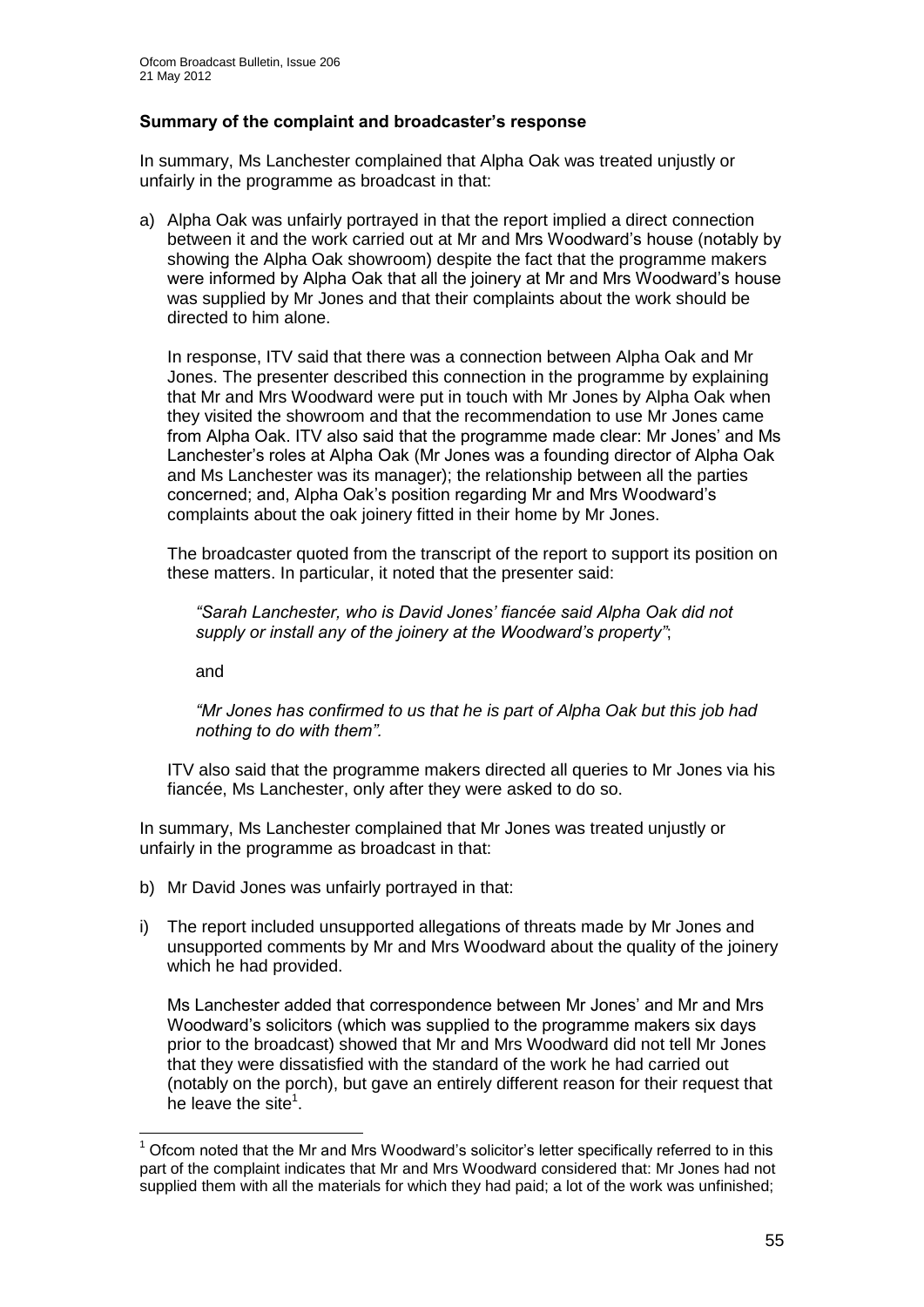In response, ITV acknowledged that the programme made allegations of wrongdoing, incompetence or other significant allegations against Mr Jones and said that it had given Mr Jones a timely and appropriate opportunity to respond to these allegations.

ITV said that the producer of the programme sent an email to Mr Jones on 17 November 2011 (a copy of which was supplied to Ofcom) in which she invited Mr Jones to respond to the claim that he had been "abusive, [had] sent threatening texts to Mrs Woodward and told her that you have the keys to her home and can come in and take things out at any time". The broadcaster also said that neither Ms Lanchester nor Mr Jones responded to this particular allegation so the producer raised it again with Ms Lanchester during a telephone conversation the producer had with the complainant. ITV said that Ms Lanchester admitted that relations between Mr Jones and Mr and Mrs Woodward had broken down, but made no further comment on the matter either during her telephone conversation with the producer or in her subsequent interview with the programme's presenter. ITV also said that although Mr Jones decided not to respond to this allegation, he was given an opportunity to do so and therefore the programme did not result in unfairness to him.

The broadcaster also explained that the email of 17 November 2011 gave Mr Jones an appropriate and timely opportunity to respond to Mr and Mrs Woodward"s claims about the quality of the work carried out by Mr Jones and that these matters were also raised again during the interview which Ms Lanchester gave to the programme on behalf of Mr Jones.

ITV said that Ms Lanchester"s response to criticisms of the quality of the joinery was included in the programme in that she was shown saying:

*"There was no complaint whatsoever with David"s* [Mr Jones"] *workmanship as the job was going along. The problems that arose were due to delays in the project, there were issues on both sides"*.

The broadcaster also said that during her interview, Ms Lanchester admitted that some of the work, notably the beading on the porch which was carried out by one of David"s employees was a *"bodged job… was very badly put in…* [and] *there is no way we would accept that standard of workmanship".* ITV added that this response was fairly represented in the programme.

ii) Footage of the joinery in Mr and Mrs Woodward"s house showed that mastic tape and expanding foam had been applied to it liberally. However, dated pictures of the joinery show that neither were present at the time of installation.

ITV said that the footage of the mastic tape and expanding foam did not result in an unfair portrayal of Mr Jones. It added that Mr Jones was provided with an opportunity to respond to this point both in the email of 17 November 2011 and via the interview with Ms Lanchester and that his response (that he wanted to get back and finish the work in a proper and professional manner in order to protect the works already carried out) was fairly represented in the report through the inclusion Ms Lanchester"s response on his behalf.

1

and, in their view, Mr Jones had "made excuse after excuse for his delay in dealing with matters [and had] become obstructive".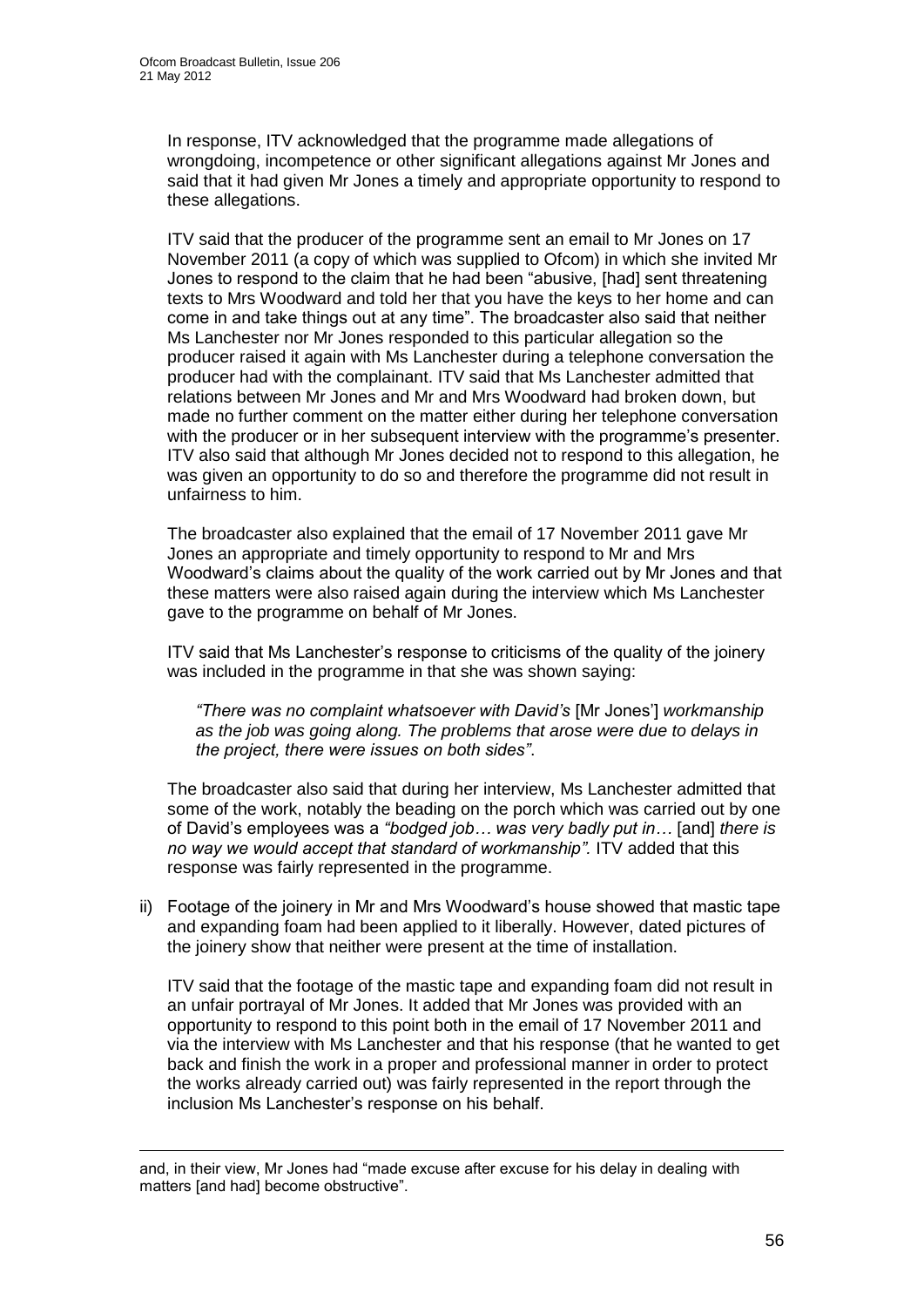iii) Mrs Woodward claimed that Mr Jones demanded £7,000 for breach of contract. However, a letter (from Mr Jones" solicitor to Mr and Mrs Woodward"s solicitor) showed that he considered that there was £4,700 outstanding with regard to the staged payments to be made to him by Mr and Mrs Woodward.

ITV said that in the programme Mrs Woodward stated that: *"he* [Mr Jones] *said that he wanted another £7,000 out of us because we broke the contract".* It said that this was not a reference to the solicitor"s letter mentioned above, but instead referred to one of many other exchanges between the parties and clearly demonstrated Mr Jones" view that he was the wronged party and that Mr and Mrs Woodward had not fulfilled their side of the contract in that they had not paid him all the monies he believed that he was due.

The broadcaster also said that Ms Lanchester commented on the matter of the money that Mr Jones thought he was still owed when she said: *"David issued a solicitor"s letter in July* [of] *which I have a copy here, and I have given you a copy of, explaining that he wanted to get back and finish, and I quote from here, "in a proper and professional manner in order to protect the works already carried out"*. *He also listed the monies that are still outstanding".*

ITV said that both parties hotly contested the details of this dispute, but that the programme could not, in the time available, explore every single aspect of those details. It said that, in her interview on Mr Jones" behalf, Ms Lanchester accepted the opportunity to respond to the issue regarding whether (and to what extent) Mr and Mrs Woodward owed any money to Mr Jones and the programme represented her response fairly.

In summary, Ms Lanchester complained that she and Alpha Oak were treated unjustly or unfairly in the programme as broadcast in that:

c) The report unfairly involved Ms Lanchester and Alpha Oak and focussed heavily on Ms Lanchester"s involvement in the work carried out by Mr Jones for Mr and Mrs Woodward.

By way of background, Ms Lanchester said that she had spoken to the programme"s presenter informally on Mr Jones" behalf. She added that the presenter was told that Mr Jones was not at the Alpha Oak showroom and did not work from there at any time, but the programme makers still chose to involve the showroom in the programme. Ms Lanchester said that, by doing so, they put enormous pressure on her to appear in the programme. In particular, she said that they told her that "they would use the footage any way so it was in my interest to speak to them".

ITV said that Alpha Oak played a key role in the story as did Ms Lanchester, and in order to make clear to viewers why Ms Lanchester was invited to be interviewed, the programme took great care to explain the relationship between the three parties so as not to misrepresent or be unfair to any of them. The broadcaster said that at the time of filming Ms Lanchester was Mr Jones" fiancée and the manager of Alpha Oak, a company of which Mr Jones was a founding director. Furthermore, when asked by the programme"s producer in an email on 22 November 2011 if she had done some work in Mr and Mrs Woodward"s house, Ms Lanchester responded (again by email) that she occasionally assisted Mr Jones with his work as she had been a professional painter and decorator for ten years. ITV argued that the detailed explanation of Ms Lanchester"s and Mr Jones" roles in the story not only contextualised Mr and Mrs Woodward"s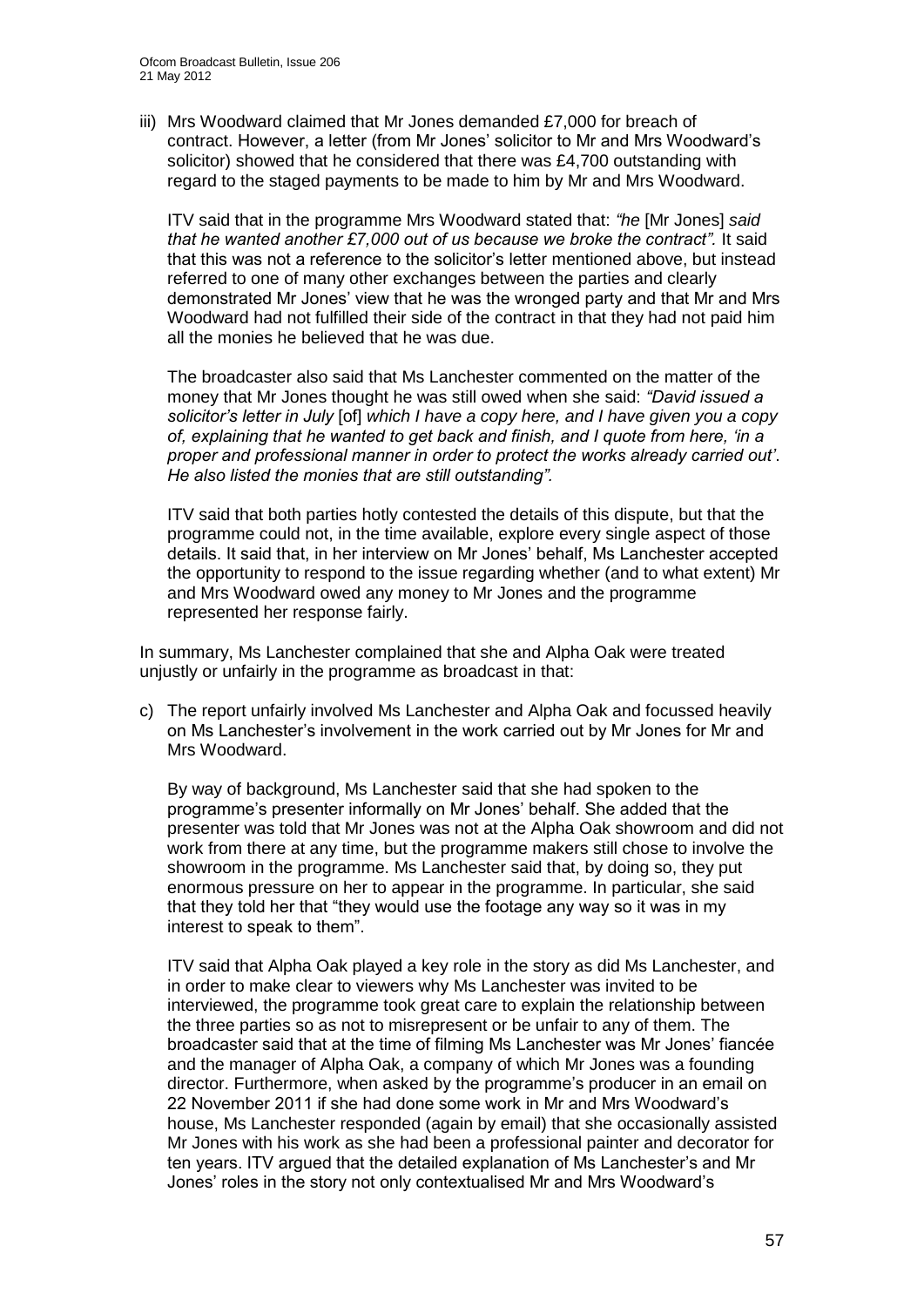relationship with Mr Jones, but also ensured that there was no unfairness to the parties.

ITV denied that Ms Lanchester was pressurised to take part in the interview. It said that the email of 17 November 2011 to Mr Jones invited him to take part in the interview and that it was also made clear to Ms Lanchester that an "off-air" response (i.e. either a written response or a verbal response which was not recorded) would be included as an alternative.

In summary, Ms Lanchester complained that she was treated unjustly or unfairly in the programme as broadcast in that:

d) The report suggested that Ms Lanchester had acted in a suspicious way because she used business cards with an alternative surname [i.e. Jones]. Ms Lanchester added that she had explained to the programme makers why she used an alternative surname on her business card, namely that she and Mr Jones had been planning to marry at the time she became the manager of Alpha Oak in 2009 and to avoid having to change her stationery later the same year she had had her cards printed in the name Sarah Jones. However, the wedding was postponed due to the serious illness of one of her close family members.

ITV said that the programme makers asked Ms Lanchester about her surname in the email of 22 November 2011 and that in response she had explained that she used the surname Jones in certain aspects of her life (namely her role in Alpha Oak) as she was Mr Jones" fiancée, but that given that their wedding plans had been postponed she occasionally used the surname Lanchester. The broadcaster added that the programme dealt with this issue by simply stating that Ms Lanchester was Mr Jones" fiancée and that she also occasionally uses the name Jones. ITV said that the programme highlighted Ms Lanchester's use of Mr Jones" surname to illustrate the connections between the parties. It argued that this did not suggest that Ms Lanchester had acted in a suspicious way or result in unfairness to her in that the programme had represented the material facts on this matter fairly by explaining who Ms Lanchester was.

#### **Decision**

Ofcom"s statutory duties include the application, in the case of all television and radio services, of standards which provide adequate protection to members of the public and all other persons from unjust or unfair treatment and unwarranted infringement of privacy in, or in connection with the obtaining of material included in, programmes in such services.

In carrying out its duties, Ofcom has regard to the need to secure that the application of these standards is in the manner that best guarantees an appropriate level of freedom of expression. Ofcom is also obliged to have regard, in all cases, to the principles under which regulatory activities should be transparent, accountable, proportionate and consistent and targeted only at cases in which action is needed.

In reaching its decision, Ofcom carefully considered all the relevant material provided by both parties. This included a recording of the programme as broadcast and transcript and both parties" written submissions (including pre-broadcast correspondence between the broadcaster and the complainants and clarification of the broadcaster"s initial response).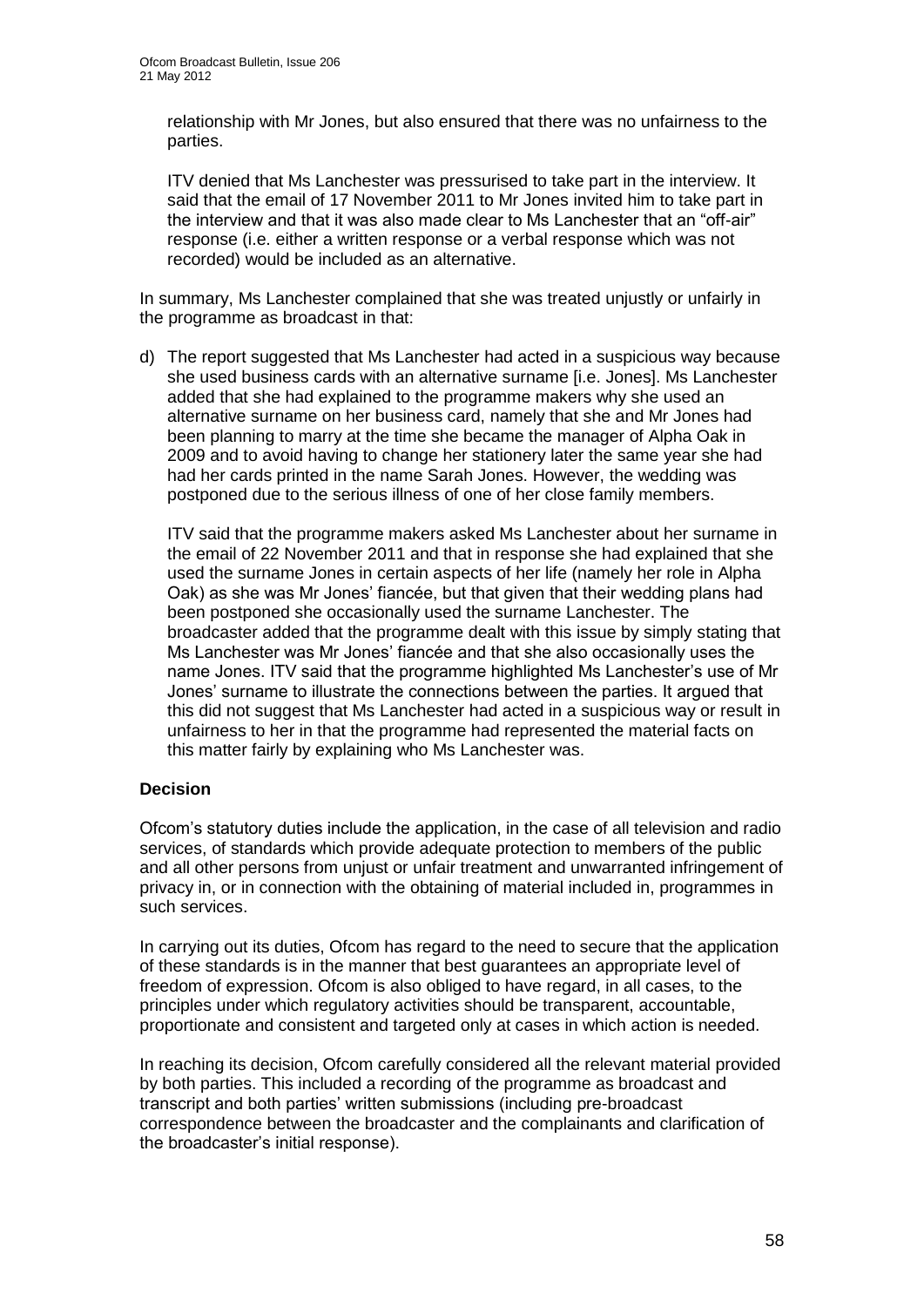When considering complaints of unjust or unfair treatment, Ofcom has regard to whether the broadcaster"s actions ensured that the programme as broadcast avoided unjust or unfair treatment of individuals and organisations, as set out in Rule 7.1 of Ofcom"s Broadcasting Code ("the Code"). Ofcom had regard to this Rule when reaching its decision on the individual heads of complaint detailed below.

a) Ofcom first considered the complaint that Alpha Oak was unfairly portrayed in that the report implied a direct connection between it and the work carried out at Mr and Mrs Woodward"s house (notably by showing the Alpha Oak showroom) despite the fact that the programme makers were informed by Alpha Oak that all the joinery at Mr and Mrs Woodward"s house was supplied by Mr Jones and that their complaints about the work should be directed to him alone.

In considering this part of the complaint, Ofcom had regard to Practice 7.9 which provides that before broadcasting a factual programme, broadcasters should take reasonable care to satisfy themselves that material facts have not been presented, disregarded or omitted in a way that is unfair to the individual or organisation, and that anyone whose omission could be unfair to an individual or organisation has been offered an opportunity to contribute.

Ofcom observed that at the beginning of the report, the programme"s presenter said that Mr and Mrs Woodward: *"were keen to use local craftsmen and were delighted to find a firm called Alpha Oak and Joinery Limited who had a showroom nearby in Llanddarog"*. Mrs Woodward was also shown explaining that she and her husband had visited the Alpha Oak showroom and that: *"the lady there had explained that their joiner was a very experienced gentleman* [with] *thirty years experience"*. This was followed by the presenter saying:

*"The couple say Alpha Oak recommended joiner David Jones. It was a big project but after seeing samples of his work they were happy to hire him. All the money went to David Jones and Son"*.

In addition, after describing the work which he and his wife had commissioned and how happy they were to have found a local firm, Mr Woodward was shown saying: *"unfortunately, as it went on with David Jones and Alpha Oak it just fell to pieces"*.

At the end of the first section of the report, in which Mr and Mrs Woodward"s claims about the work carried out on their property were set out, the presenter invited viewers to: *"join us later when we meet David Jones" fiancée and find out what she has to say on his behalf about the work"*.

Ofcom also observed that the second section of the report included footage which was filmed at the entrance to the private road leading to the Alpha Oak showroom. During this section of the programme the presenter said:

*"I"m at the entrance to the showroom just of the A38 outside Carmarthen where the Woodwards visited to see examples of David Jones" bespoke work and where they were recommended that he should do the work at their house. David Jones is one of three directors of Alpha Oak Flooring and Joinery Limited. The company website says it supplies and fits, among other things, oak doors, oak staircases and oak flooring. It also has a recommended joiner team offering bespoke windows, porches and furniture. But we"ve been told that director David Jones undertook the project as David Jones and Son. Alpha Oak manager, Sarah Lanchester, who is David Jones"*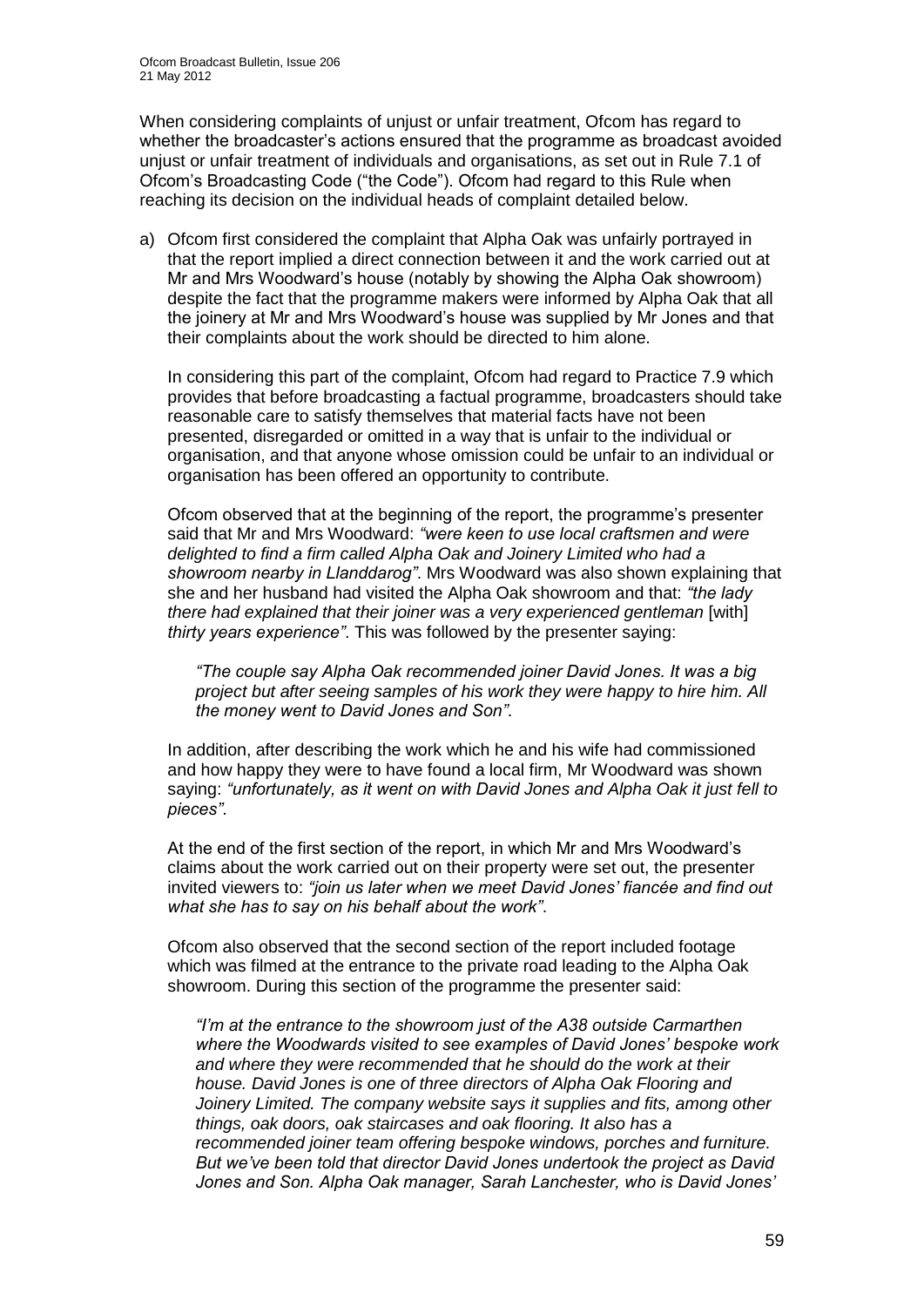1

*fiancée, said Alpha Oak "did not supply or install any of the joinery at the Woodwards" property". So just to be clear: Alpha Oak is a retail flooring and joinery company, David Jones is a director and examples of his work are on show here;* [and] *Sarah Lanchester, who also uses the name Jones, agrees she did work in the Woodward"s house but in her capacity as David Jones" fiancée. Mr Jones has confirmed to us he is part of Alpha Oak but this job had nothing to do with them".* 

The programme also included footage from a filmed interview with Ms Sarah Lanchester, whom it described as *"the manager of Alpha Oak, who was willing to talk on her fiancé David Jones" behalf".* In the interview she set out Mr Jones" response to the criticisms made in relation to the work on Mr and Mrs Woodward"s house.

In light of the above observations, Ofcom considered that viewers would have understood that Mr and Mrs Woodward had decided to employ the services of Mr Jones after seeing examples of his work at the Alpha Oak showroom and having him recommended by "the lady"<sup>2</sup> they saw at the showroom, and that Mr Jones was a director of Alpha Oak. However, Ofcom also considered that viewers would have understood that:

- Mr and Mrs Woodward paid a company called *"David Jones and Son"* for all the joinery work they had done at their house;
- Alpha Oak"s position was that it did not: *"supply or install any of the joinery at Mr and Mrs Woodward"s property"*;
- Ms Lanchester agreed to answer questions on Mr Jones' behalf;
- as well as being the manager of Alpha Oak, Ms Lanchester was Mr Jones" fiancé; and
- Ms Lanchester"s position was that any work she had carried out in Mr and Mrs Woodward"s house was done on the basis of her personal relationship with Mr Jones, rather than on the basis of her role at Alpha Oak.

In addition, Ofcom considered that the response Ms Lanchester was shown giving on Mr Jones" behalf to the questions put to her by the presenter during her on-camera interview made it clear to viewers that Mr Jones accepted responsibility for all the work that he had carried out or commissioned to be carried out at Mr and Mrs Woodward"s property.

Ofcom noted that Ms Lanchester did not dispute any of the information included in the programme as set out above, notably the manner in which Mr and Mrs Woodward secured Mr Jones" services and Mr Jones" directorship of Alpha Oak.

Taking account of all these factors, Ofcom concluded that the programme did indicate that there was a connection between Alpha Oak and the work carried out at Mr and Mrs Woodward"s house. However, the programme made clear: the precise nature of the relationships between Mr and Mrs Woodward and Mr Jones (and between Alpha Oak, Mr Jones and Ms Lanchester); and that Mr and Mrs Woodward paid all money for the oak joinery carried out in their house to *"David Jones and Son"* and that Alpha Oak"s position (as relayed by Ms Lanchester) was that it did not supply or install any of it. Given these factors, Ofcom considered that viewers would have been able to draw their own conclusions in relation to

 $2$  This individual is not named in the programme although Ofcom believes that most viewers would have assumed that the person referred to was likely to be Ms Lanchester.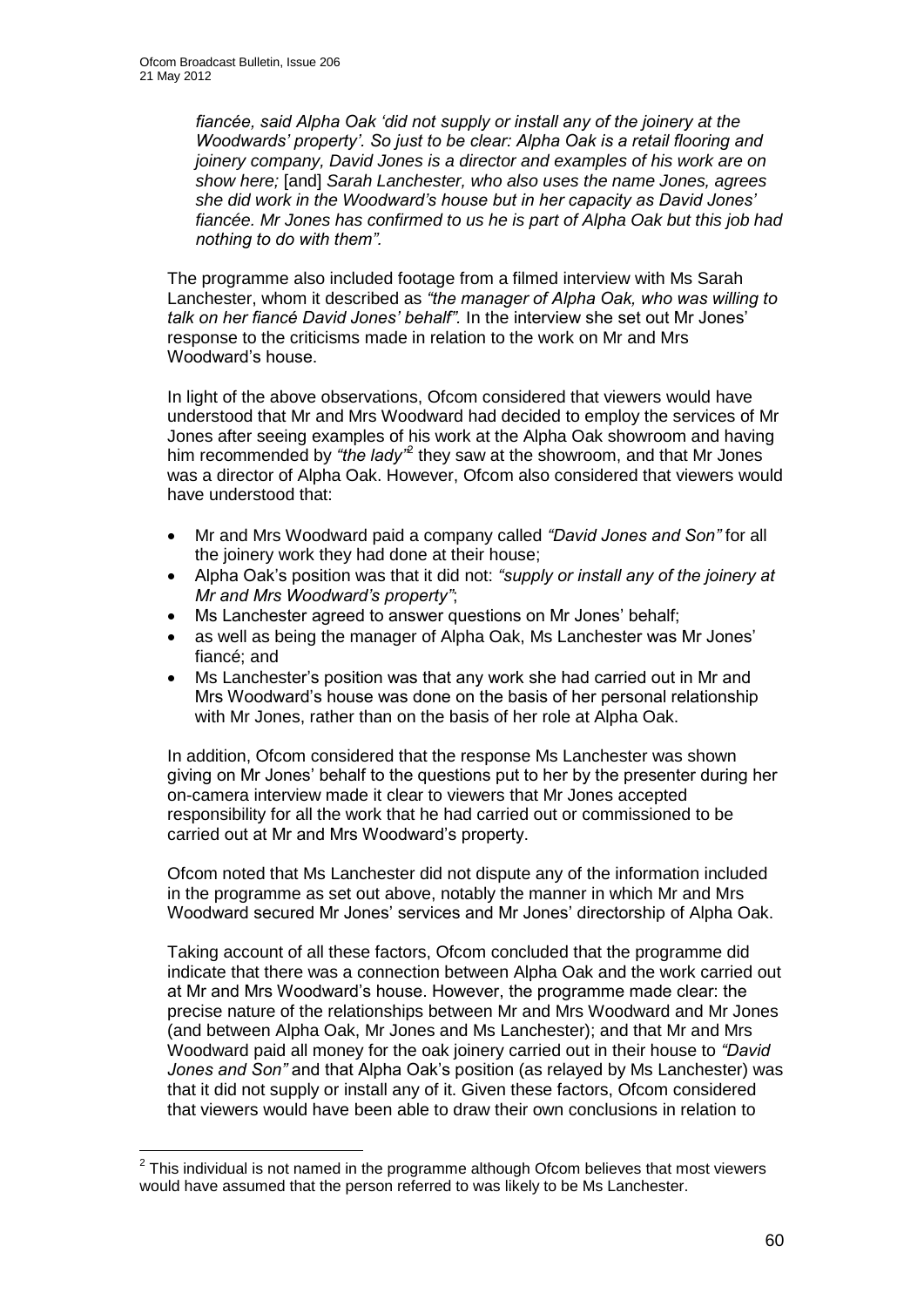any link between Alpha Oak and the work carried out at Mr and Mrs Woodward"s house.

Accordingly, Ofcom considered that the broadcaster had taken reasonable care to satisfy itself that the programme did not present, disregard or omit material facts in a way that resulted in unfairness to Alpha Oak and that the manner of its inclusion in the programme was unlikely to have materially and adversely affected viewers" understanding of it in a way that was unfair to it.

Ofcom therefore found that Alpha Oak was not portrayed unfairly in the programme as broadcast in this respect.

b) Ofcom then considered the complaint that Mr David Jones was unfairly portrayed.

In considering this part of the complaint, Ofcom again had regard to Practice 7.9 of the Code as set out in head a) above.

Ofcom assessed each element of the programme that Ms Lanchester complained had resulted in the unfair portrayal of Mr Jones.

i) The report included unsupported allegations of threats made by Mr Jones and unsupported comments by Mr and Mrs Woodward about the quality of the joinery which he had provided.

Ofcom noted that during the report the presenter said *"The work started in autumn last year* [2010]. *But Sarah and Richard* [Mr and Mrs Woodward] *became uneasy about progress* [and] *in July* [2011]*, when Sarah saw the workmanship on the porch, she snapped and told David Jones to leave"*. Immediately after this statement, Mrs Woodward said that the Building Regulations Department of Carmarthen County Council (which inspected the property after Mr Jones left) considered that *"the windows and doors etc are one, non-compliant with building regs. and two, not fit for purpose"*.

In response to a question from the presenter about what was wrong with the house, Mrs Woodward said: *"What"s right with it? It"s atrocious, the glazing is horrific, the joints are leaking, there's nothing right with it...* [We have got] *£23,000 worth of firewood"*.

The presenter also said that *"the couple* [Mr and Mrs Woodward] *are not happy with the quality of the work and the project is now on hold. After he was asked to leave relations with David Jones took a turn for the worse"*.

In addition, Mrs Woodward said:

*"Well Mr Jones hasn"t been a very nice man to deal with. He"s been quite abusive and communications have broken down with him"* and *"He said he wanted another £7,000 out of us because we broke then contract because I told him that he was no longer welcome here when I highlighted the mess with the porch and was abusive to me… he said that he could get into my house and remove anything he liked whenever he wanted to".*

The report also made clear that after this incident, Mr and Mrs Woodward had changed the locks to their house.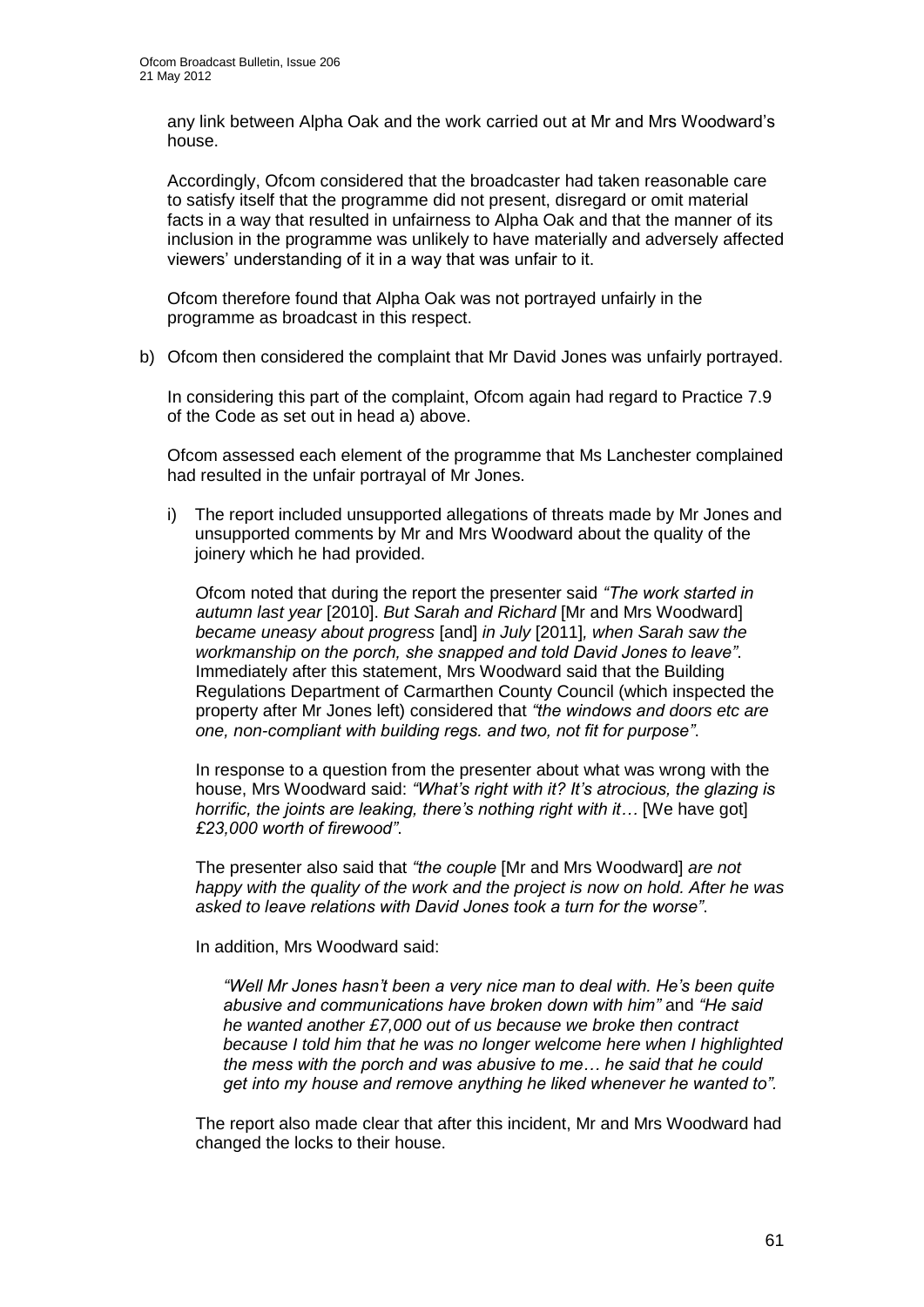In Ofcom"s opinion, viewers would have understood this section of the programme to have indicated that:

- Mr and Mrs Woodward had concerns about progress throughout the project;
- Mrs Woodward was not satisfied with the quality of workmanship on the porch when she saw it in July 2011 and consequently she asked Mr Jones to leave;
- Carmarthen County Council Building Regulations Department considered that the windows and doors were not compliant with building regulations and were not fit for purpose;
- Mr and Mrs Woodward were dissatisfied with all the joinery work carried out in their home and believed that they had paid for £23,000 of firewood (i.e. that their money had gone to waste);
- Mrs Woodward said Mr Jones asked for a further payment of £7,000 because he believed that she had broken the contract when she told him to leave the site because she was unhappy with his work; and,
- Mrs Woodward also said that Mr Jones became abusive to her and told her that: *"he could get into my house and remove anything he liked whenever he wanted to".*

Ofcom recognised that there was a dispute between the parties about these matters. However, it should be noted that Ofcom"s role is not to establish whether or not the claims made about Mr Jones and his work in the programme were true but rather to determine whether, in broadcasting any such claims, the programme makers took reasonable care not to present, disregard or omit material facts in a way that was unfair to him.

Ofcom observed that the sources of the claims made about Mr Jones were information supplied to the programme makers by Mr and Mrs Woodward (including the opinion of their architect and the findings of the Building Regulations Department of the local Council), and the presenter"s own inspection of the property, as well as two letters which passed between the parties' respective solicitors (provided to the programme makers by Ms Sarah Lanchester prior to the broadcast).

Ofcom considered that there was no reason for it to question the credibility of Mr and Mrs Woodward"s testimony regarding their contractual relationship and dealings with Mr Jones. Ofcom noted that there was relatively little documentary evidence relating to the contractual relationship and dispute between Mr and Mrs Woodward and Mr Jones. However, Ofcom also observed that, as well as Mr and Mrs Woodward"s account and the opinion of their architect, the programme makers could rely on the presenter"s inspection of the property and the opinion of the local Council regarding whether the work undertaken by Mr Jones met building regulations. Taking account of these factors, Ofcom considered that the programme makers had a reasonable basis on which to include the claims made about Mr Jones" work and his behaviour in the broadcast.

Ofcom noted that ITV acknowledged that the allegations made in the programme were of wrongdoing, incompetence or other significant allegations against Mr Jones. Ofcom noted too that the programme makers had sought, via an email dated 17 November 2011, a response to the allegations from Mr Jones, but that he did not respond. However, it observed that Ms Lanchester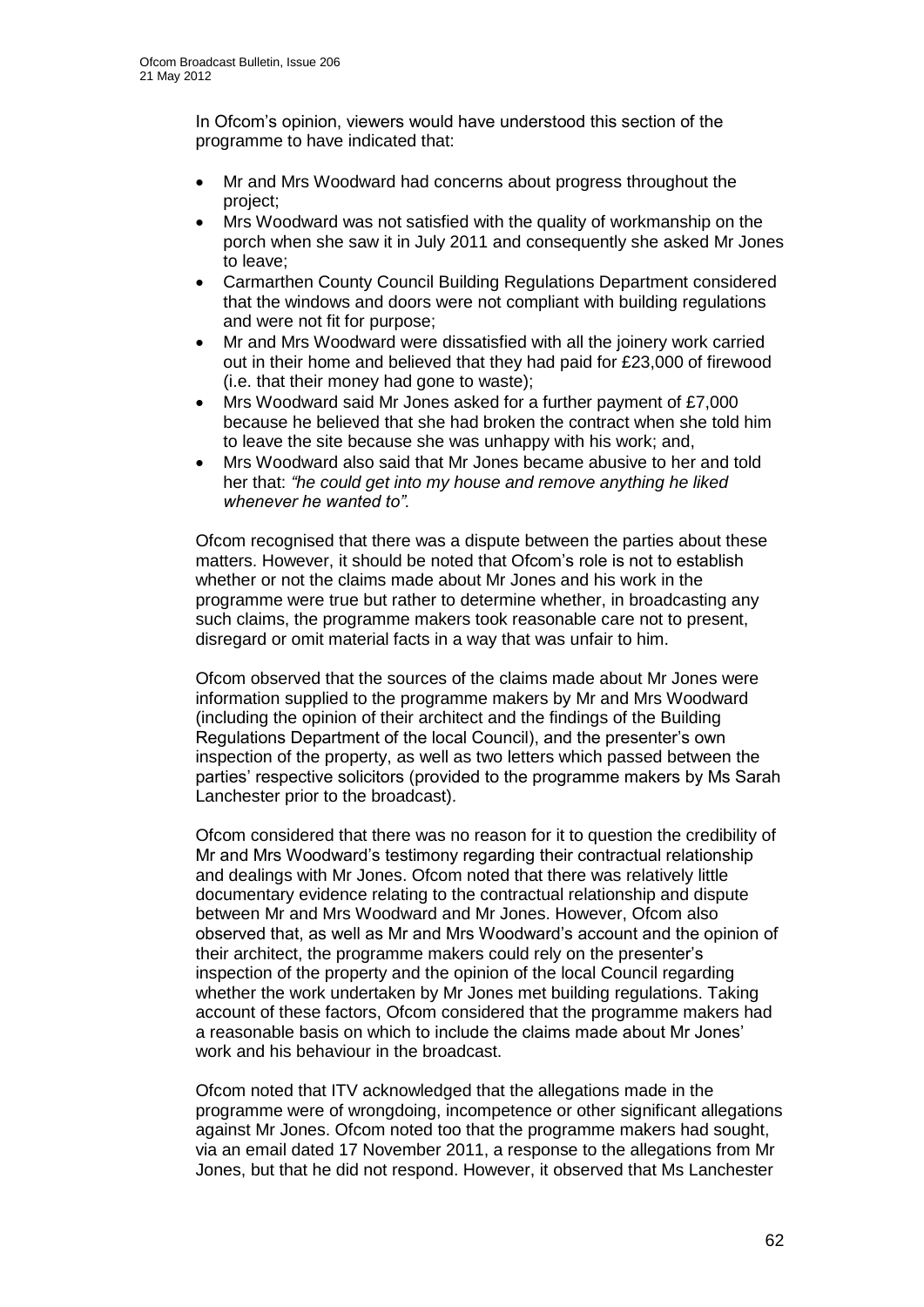contacted the programme makers and discussed the matters set out in the email sent to Mr Jones and that she subsequently gave an on-camera interview to the programme makers in which she addressed some of the allegations made in the programme. Some of this interview footage was included in the programme and covered a number of issues that had been raised about Mr Jones and the breakdown of his relationship with Mr and Mrs Woodward. In these circumstances, Ofcom took the view that the inclusion of interview footage with Ms Lanchester in the programme was likely to have left viewers in no material doubt that the allegations made against Mr Jones were disputed.

Ofcom recognised Ms Lanchester"s complaint that the correspondence between Mr Jones" and Mr and Mrs Woodward"s solicitors (which was supplied to the programme makers six days prior to the broadcast) showed that Mr and Mrs Woodward did not tell Mr Jones that they were dissatisfied with the standard of the work he had carried out (notably on the porch) but gave a different reason for their request that he leave the site. However, given that the programme made clear both Mr and Mrs Woodward"s position and, via Ms Lanchester"s interview, that of Mr Jones on this matter, Ofcom does not consider that the omission of this information contained in the relevant solicitor"s letter would have had a material impact on viewers opinions of Mr Jones in a way that was unfair to him.

Ofcom therefore found that Mr Jones was not treated unfairly in respect of the complaint that he was unfairly portrayed in that the report included unsupported allegations of threats made by Mr Jones and unsupported comments by Mr and Mrs Woodward about the quality of the joinery which he had provided.

ii) Footage of the joinery in Mr and Mrs Woodward"s house showed that mastic tape and expanding foam had been applied to it liberally. However, dated pictures of the joinery showed that neither were present at the time at the time of installation.

Ofcom noted that the report included close-up footage of both mastic tape and expanding foam which had been applied to some of the joints and edges of the woodwork in Mr and Mrs Woodward"s home. It noted too that in this section of the report Mrs Woodward could be heard saying: *"He* [Mr Jones] *said he wanted another £7,000 out of us because I broke the contract when I said he was no longer welcome here when I highlighted the mess with the porch…"*.

Later in the programme (during his interview with Ms Lanchester) the presenter said:

*"Mrs Woodward"s architect has described the external joinery as incomplete and not fit for purpose. He also says that the use of mastic and filler is unacceptable and defective, as is the bespoke porch. Local authority inspectors say the work does not comply with building regulations".*

Ofcom considered that viewers would have understood these sections of the programme to have implied that Mr Jones had applied both mastic tape and expanding foam to the joinery and that this was unacceptable. Ofcom recognised that there was a dispute between the parties regarding this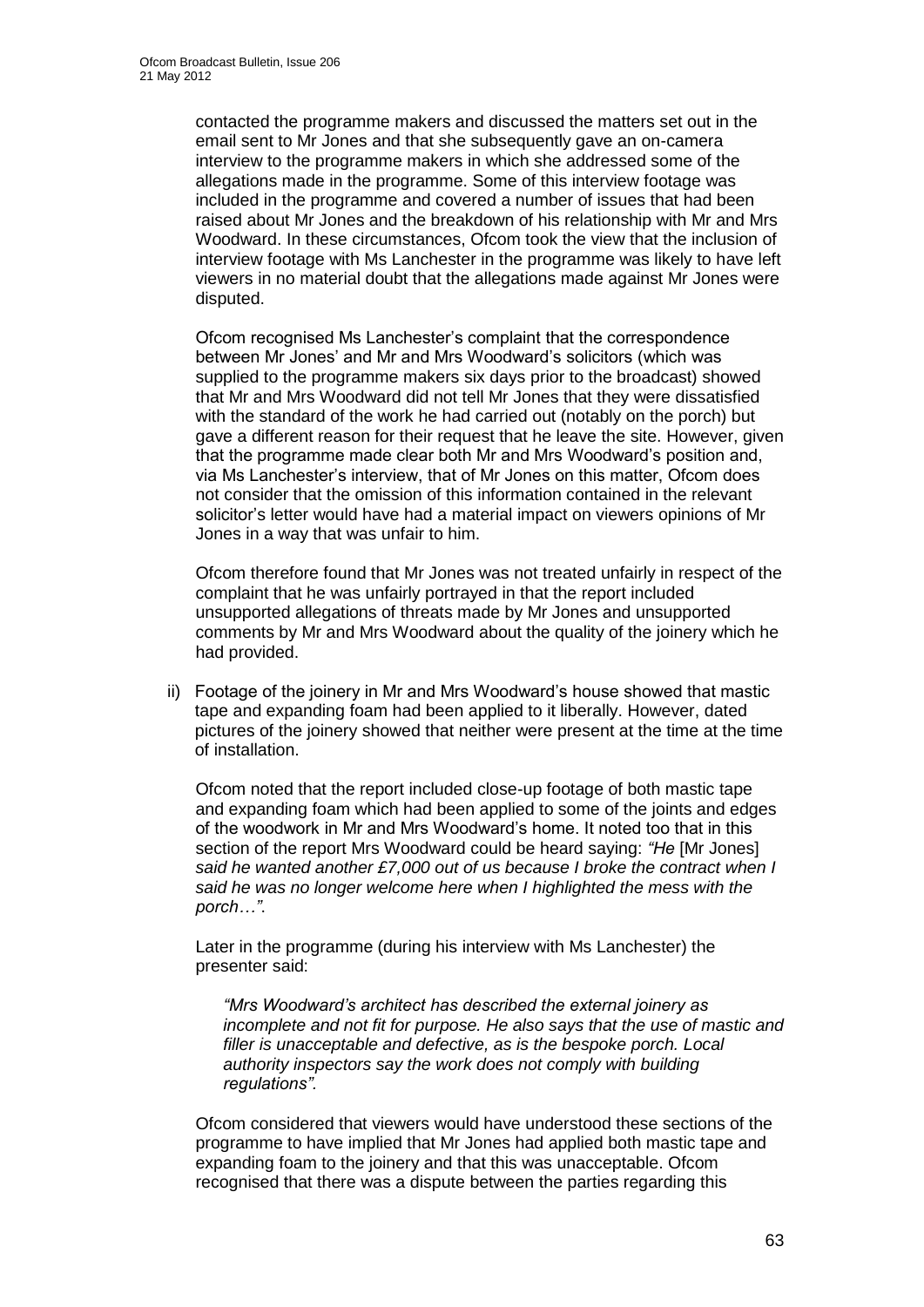matter. However, Ofcom"s role was not to determine whether or not the claims made about Mr Jones and the quality of his work in the programme were true. Rather, its role was to determine whether, in broadcasting such claims, the programme makers took reasonable care not to present, disregard or omit material facts in a way that was unfair to Mr Jones.

Nonetheless, Ofcom observed that the email the producer sent to Mr Jones on 17 November 2011, in which she asked for his response to the claims made by Mr and Mrs Woodward, stated that: "there are gaps between the bifold doors – which now have to be taped up. Many frames have huge splits bisecting them, there are strange joints on main beams and sealant has been applied in a haphazard fashion".

In Ofcom"s view, this statement could indicate that the mastic tape was applied to the bi-folding doors after Mr Jones left the site (i.e. that it was not applied by him). However, the programme made it clear to viewers that the tape had been applied because of the significant gap between the edges of the doors in question which had been fitted by Mr Jones. In light of this, Ofcom did not consider that this discrepancy would have had a material effect on viewers" perception of Mr Jones and the quality of his work.

Ofcom noted that the sources of the claim about the mastic and filler were the architect employed by Mr and Mrs Woodward, Mr and Mrs Woodward"s testimony, and the presenter"s own observation of mastic tape and filler which had been applied in a manner that disfigured the joinery beneath (images of which were subsequently included in the programme). Ofcom therefore considered the programme makers had a reasonable basis for including the claim in the programme.

Ofcom considered that this claim formed part of the allegation of wrongdoing and incompetence on the part of Mr Jones in the programme as broadcast. However, it noted that the inclusion of the statement about the use of tape and sealant within the 17 November 2011 email to Mr Jones (set out above) constituted a timely and appropriate opportunity for Mr Jones to respond to the claim that he had applied both mastic tape and filler to the joinery which was unacceptable. Ofcom recognised that although Mr Jones did not avail himself of this opportunity to respond, this matter was again raised in the interview which Ms Lanchester gave on behalf of Mr Jones and that the programme included the following response from Ms Lanchester to the architect"s description of the work (including the use of mastic and filler) and the position of the local building regulations department as put to her by the presenter:

*"David issued a solicitor"s letter in July* [of] *which I have a copy here, and I have given you a copy of, explaining that he wanted to get back and finish, and I quote from here, "in a proper and professional manner in order to protect the works already carried out". He also listed the monies that are still outstanding".*

In light of these observations, and Ofcom"s view that there was no reason for it to question the credibility of Mr and Mrs Woodward"s testimony, Ofcom considered that the programme makers took reasonable care with material facts in relation to the inclusion of the claim that use of mastic and filler by Mr Jones was unacceptable in this report; that while this claim amounted an allegation of incompetence Mr Jones was given an opportunity to respond to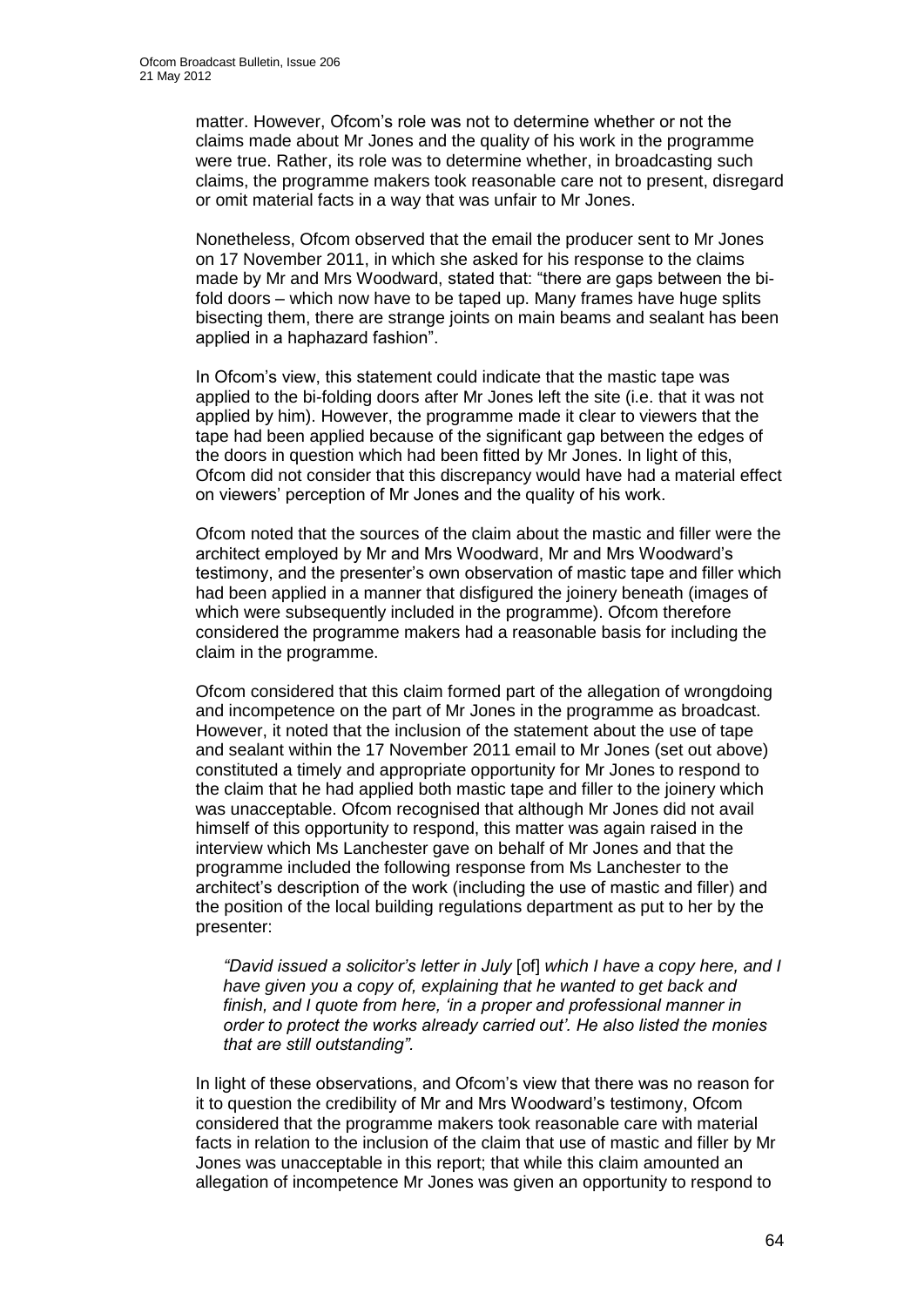it although he did not do so personally, the programme included the response which Ms Lanchester gave on his behalf, when this claim was raised (amongst several others) with her by the presenter, and that this response was general rather specific in nature.

Therefore, Ofcom found that Mr Jones was not treated unfairly in this respect.

iii) Mrs Woodward claimed that Mr Jones demanded £7,000 for breach of contract. However, a letter (from Mr Jones" solicitor to Mr and Mrs Woodward"s solicitor) showed that he considered that there was £4,700 outstanding with regard to the staged payments to be made to him by Mr and Mrs Woodward.

As set out at head b) ii) above, in the report Mrs Woodward claimed that Mr Jones had told her he wanted another £7,000 because she had broken the contact when she told him to leave because she was dissatisfied with the work he had carried out on the porch.

Ofcom recognised that there was a dispute between the parties on this matter. This is evidenced by the contrasting claims within the submissions made by the parties regarding whether, after he left the site, Mr Jones asked Mr and Mrs Woodward for £7,000 as compensation for breach of contract or £4,700 as an outstanding part of the staged payments which he believed he was owed by Mr and Mrs Woodward. However, as already noted, Ofcom"s role is not to determine whether or not Mr Jones acted as Mrs Woodward claims he did (i.e. in this instance demanded £7,000 for breach of contract after he was asked to leave) but whether in broadcasting any such claims, the programme makers took reasonable care not to present, disregard or omit material facts in a way that was unfair to him.

As already noted above, there was nothing to suggest that Mr and Mrs Woodward"s testimony regarding their own experience of their contractual relationship and dealings with Mr Jones was not credible. Therefore, in Ofcom"s view their testimony regarding the claim that Mr Jones demanded a further payment of £7,000 for breach of contract after he was asked to leave, provided the programme makers with a reasonable basis for the inclusion of this claim in the programme.

Nonetheless, Ofcom also considered that this claim amounted to an allegation of wrongdoing on the part of Mr Jones. However, it observed that although this specific claim was not included in the email of 17 November 2011 which the programme"s producer sent to Mr Jones, the matter of the monies which Mr Jones" believed he was owed was raised during the oncamera interview with Ms Lanchester. In addition, Ms Lanchester"s response to this point on behalf of Mr Jones (which was given alongside her response to several other points) was included in the programme as broadcast when she was shown saying that a letter from Mr Jones' solicitors in July 2011 *"listed the monies that are still outstanding"*.

In light of these observations, Ofcom concluded that the programme makers took reasonable care in presenting material facts in relation to the inclusion of the claim that Mr Jones demanded £7,000 from Mr and Mrs Woodward for breach of contract.

Therefore, Ofcom found that Mr Jones was not treated unfairly in this respect.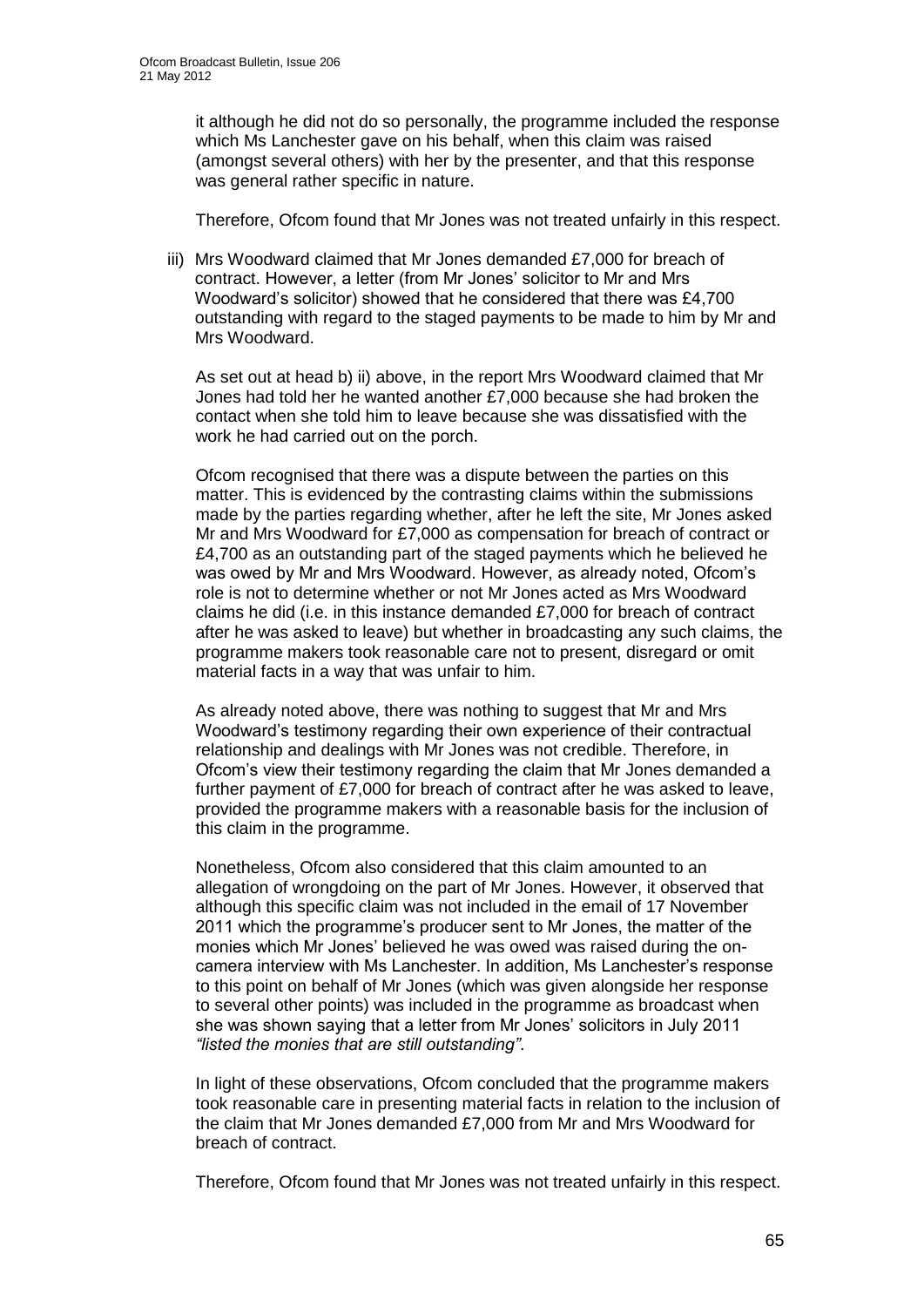c) Ofcom considered the complaint that the report unfairly involved Ms Lanchester and Alpha Oak and focussed heavily on Ms Lanchester"s involvement in the work carried out by Mr Jones for Mr and Mrs Woodward.

In considering this part of the complaint, Ofcom had regard to Practices 7.2 and 7.3 of the Code as well as Practice 7.9. Practice 7.2 states that broadcasters and programme makers should normally be fair in their dealings with potential contributors to programmes unless, exceptionally, it is justified to do otherwise and Practice 7.3 states that where a person is invited to make a contribution to a programme, they should normally be told about the nature and purpose of the programme and what kind of contribution they are expected to make.

ITV denied that Ms Lanchester was pressurised to take part in the filmed interview and said that the programme makers made it clear to her that an off-air response (i.e. either a written response or a verbal response which was not recorded for inclusion in the programme) would be included as an alternative. Ofcom took the view that, in the absence of further evidence, it could not know precisely what the programme makers had said to Ms Lanchester or what prompted her to give a filmed interview. However, Ofcom observed that prior to giving the interview, Ms Lanchester: had a telephone conversation with the programme"s producer about the nature of the programme and the claims which Mr and Mrs Woodward had made about Mr Jones; exchanged emails with the producer about the connections between Alpha Oak and Mr Jones and between herself and Mr Jones; and, clearly spoke to Mr Jones about how best to respond to the questions which the presenter would put to her during the filmed interview. Therefore, Ofcom considered that Ms Lanchester was fully aware of the nature of the programme and the claims it intended to make about Mr Jones" work and that as such the programme makers were fair in their dealings with her and, before she gave her an on-camera interview on behalf of Mr Jones, she was informed sufficiently about the nature and purpose of the programme and what kind of contribution she was expected to make.

Moreover, it is important to note that even if it appeared that there had been unfairness in the making of the programme, this would only result in a finding of unfairness, if Ofcom considered that it had resulted in unfairness to the complainant in the programme as broadcast.

With regard to the complaint of unfair treatment as a result of the way in which Ms Lanchester"s involvement, and/or that of Alpha Oak, in the work carried out by Mr Jones was presented in the programme as broadcast, Ofcom considered that, as set out at head a) above, the programme made clear the nature and extent of any connections between Ms Lanchester and Alpha Oak, Alpha Oak and Mr Jones, Ms Lanchester and Mr Jones and all three and Mr and Mrs Woodward. In addition, the programme made clear that Ms Lanchester took part in the oncamera interview on behalf of Mr Jones. The presenter also represented Ms Lanchester"s explanation of her link to some of the work carried out at the Woodwards" property (given within her email to the producer of 22 November 2011) by saying *"Sarah Lanchester, who also uses the name Jones, agrees that she did work at the Woodward"s house but in her capacity as David Jones" fiancée"*.

In light of this and its conclusions set out at head a) above, Ofcom considered that the programme makers took reasonable care with presenting material facts in relation to the portrayal of both Ms Lanchester and Alpha Oak and in particular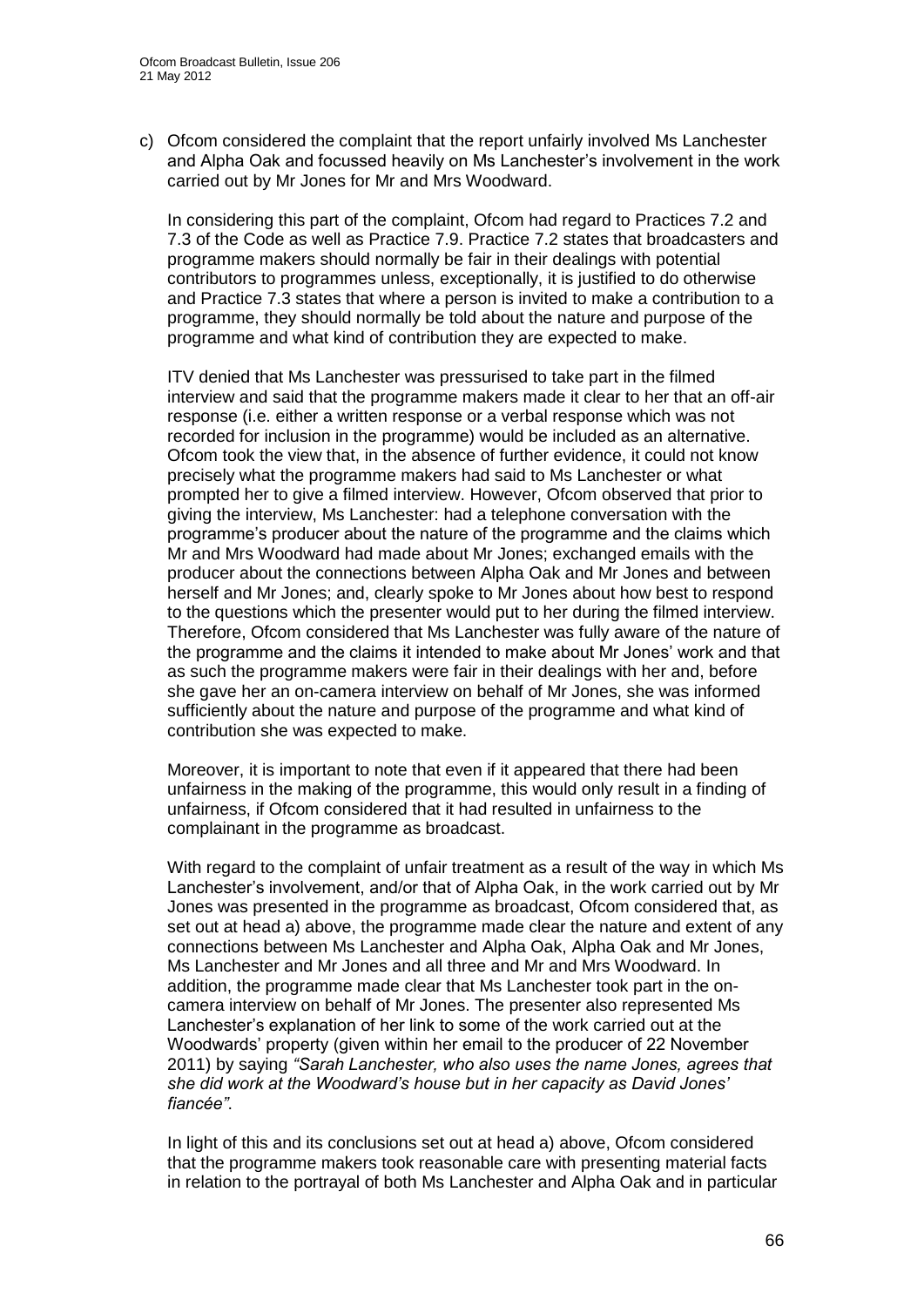with regard to Ms Lanchester's involvement in the work carried out by Mr Jones for Mr and Mrs Woodward.

Therefore, Ofcom found that Ms Lanchester was not treated unfairly in this respect.

d) Ofcom considered the complaint that the report suggested that Ms Lanchester had acted in a suspicious way because she used business cards with an alternative surname [i.e. Jones].

In considering this part of the complaint, Ofcom again had regard to Practice 7.9 of the Code.

As noted above, in the programme the presenter, who had just explained that Ms Lanchester was Mr Jones" fiancée, observed that Ms Lanchester *"also uses the name Jones..."*. No further comment was made in the programme about Ms Lanchester"s use of the surname Jones and, as set out at heads a) and b) iii) above, the programme made clear Ms Lanchester"s role at Alpha Oak, her personal relationship with Mr Jones and her position that the work she undertook in Mr and Mrs Woodward"s house was carried on the basis of that relationship.

Ofcom noted that during her 22 November 2011 email exchange with the producer (and in response to a specific question about her use of the surname Jones for business purposes) Ms Lanchester explained that when she became the manager of Alpha Oak in 2009 she and Mr Jones had intended to marry later the same year and to avoid additional expense she had her business cards printed in the name Sarah Jones. However, due to the ill health of a close family member the wedding was postponed. Ms Lanchester added that because she considered the matters raised by the programme to be very serious she signed off her correspondence with the programme makers as Sarah Lanchester in order avoid any confusion should she subsequently be required to provide "a witnessed signature" regarding any of these matters.

Ms Lanchester"s explanation was not represented in the programme. However, in Ofcom"s view the information that Ms Lanchester sometimes used the surname Jones (i.e. that of her fiancé) was presented as a piece of factual information, within the context of a description of the interrelationships between Mr Jones and Alpha Oak, Alpha Oak and Ms Lanchester and Ms Lanchester and Mr Jones and the connection each had to the work carried out on Mr and Mrs Woodward"s property. Ofcom considered that having watched the report, viewers were likely to have concluded that Ms Lanchester wanted to use the surname of her fiancé in anticipation of their marriage and that, she also used what would become her maiden name.

In addition, while Ofcom recognised that Ms Lanchester might have preferred this information not to be broadcast, there was no dispute between the parties about the fact that Ms Lanchester did sometimes use the surname Jones. Rather, Ms Lanchester confirmed that she did so (with an explanation regarding why) within an email that she sent to the producer of the programme after she had been made aware of both the nature of the programme and the claims which it intended to make about Mr Jones and the work carried out at Mr and Mrs Woodward"s property.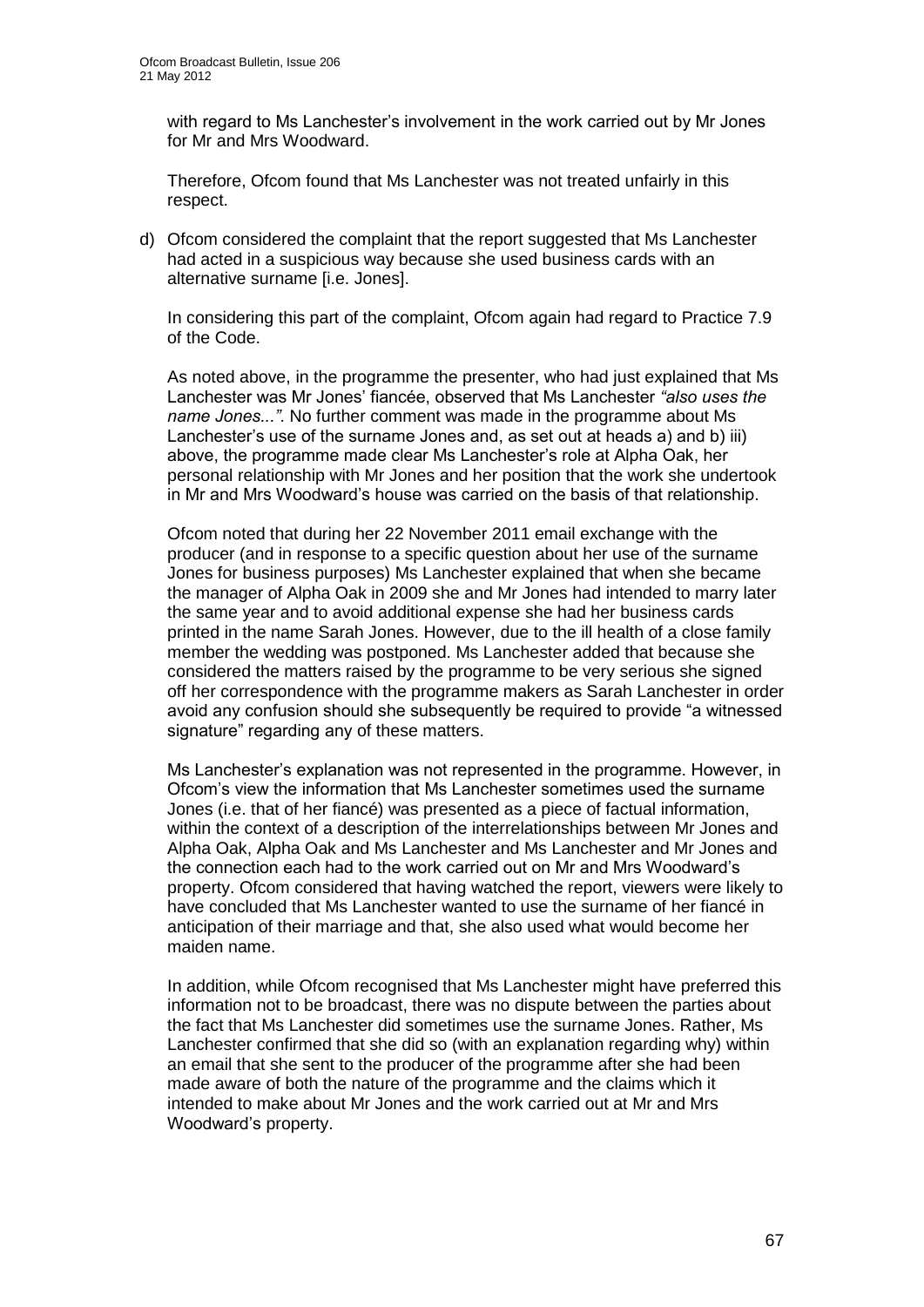In light of these observations, Ofcom concluded that the programme makers took reasonable care with material facts in disclosing this information in the programme as broadcast.

Therefore, Ofcom found that Ms Lanchester was not treated unfairly in this respect.

**Accordingly, Ofcom has not upheld Ms Lanchester's complaint of unfair treatment on her own behalf and on behalf of Alpha Oak and Mr Jones.**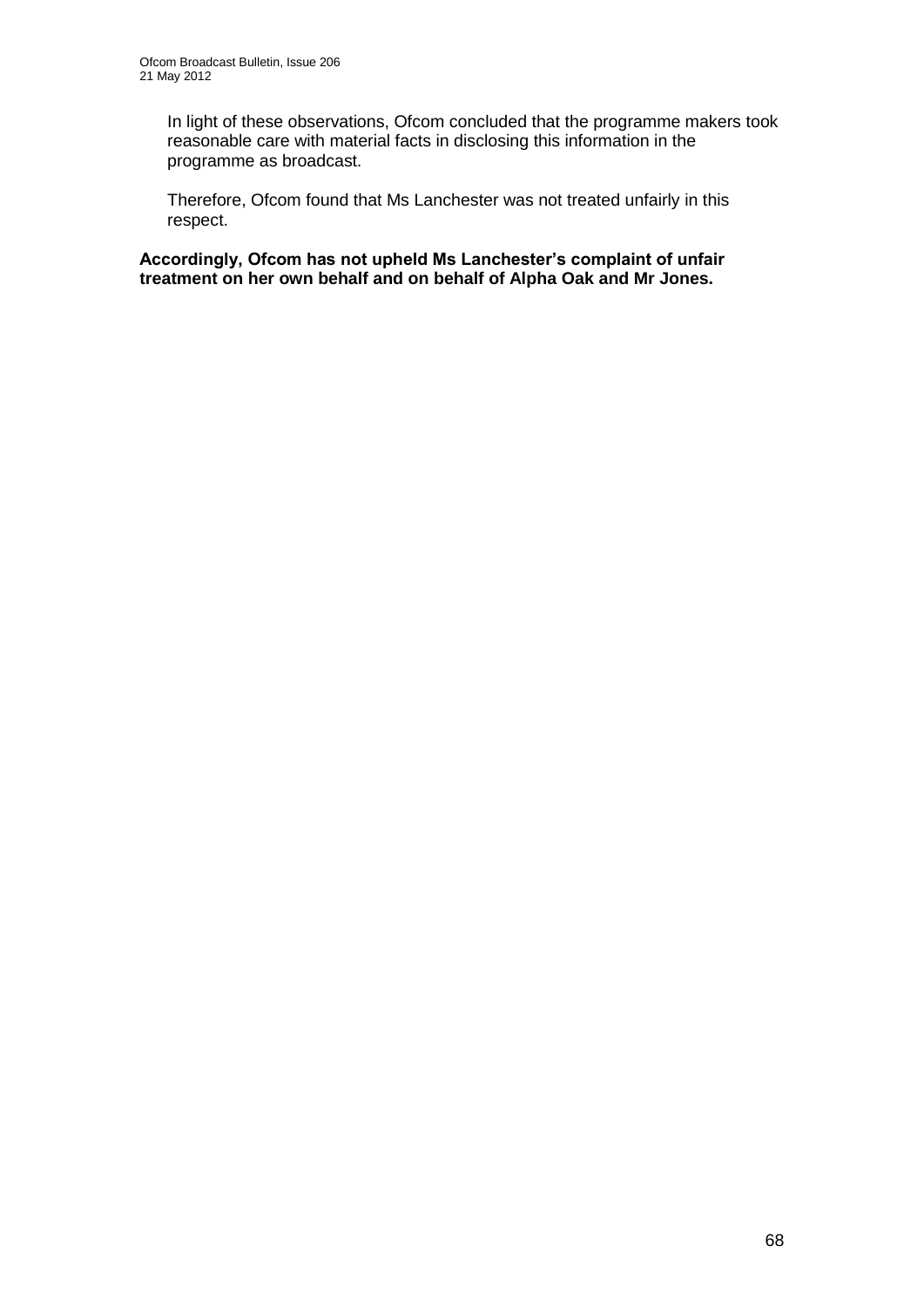# **Not Upheld**

### **Complaint by Mr Julian Gaze**

*Selkirk News, BBC Radio Scotland, 26 January 2012*

**Summary**: Ofcom has not upheld this complaint of unwarranted infringement of privacy in the programmes as broadcast made by Mr Julian Gaze.

BBC Radio Scotland broadcast three editions of *Selkirk News*, which reported on the conviction and sentencing of Mr Julian Gaze for cultivating cannabis plants. The reports stated that Mr Gaze *"suffered from both Hepatitis C and Asymptomatic Myeloma, a form of bone marrow and liver cancer"* and that he smoked cannabis to ease the pain.

Ofcom found that Mr Gaze did not have a legitimate expectation of privacy in relation to the disclosure of his medical condition in the broadcasts, which had been disclosed in open court by his legal representative by way of mitigation and was taken into account by the court when passing sentence. Ofcom therefore found that there was no unwarranted infringement of Mr Gaze"s privacy.

#### **Introduction**

On 26 January 2012, BBC Radio Scotland broadcast three editions of *Selkirk News*, a local news bulletin service for the Scottish Borders region. The programmes each included a report (broadcast at 07:50, 12:54 and 16:54 hours) on the conviction and sentencing of Mr Julian Gaze for cultivating cannabis plants. The reports stated that Mr Gaze had admitted to Peebles Sheriff Court the previous day (i.e. 25 January 2012) that he had grown £3,000 worth of cannabis in a secret room of the joinery workshop he rented. It was also reported that the court had been told that Mr Gaze *"suffered from both Hepatitis C and Asymptomatic Myeloma, a form of bone marrow and liver cancer"*, and that he smoked cannabis to ease the pain. The reports concluded by stating that Mr Gaze was fined £450.

Mr Gaze complained to Ofcom that his privacy was unwarrantably infringed in the programmes as broadcast**.**

#### **Summary of the complaint and broadcaster's response**

In summary, Mr Gaze complained that his privacy was unwarrantably infringed in the programmes as broadcast in that sensitive medical details were broadcast, including the fact that he was suffering from an "incurable terminal illness". Mr Gaze said that, while reporting his prosecution for growing cannabis was fair enough, there was absolutely no justification for the reports to mention his specific medical conditions.

By way of background, Mr Gaze said that he had not told his children about his medical conditions prior to the broadcast of the report and that they had been "devastated" to hear about it in this manner. He added that his family felt violated by the reports and that he found it difficult to believe that a journalist or editor could think that it be "acceptable, ethical, necessary or desirable" to have broadcast this information.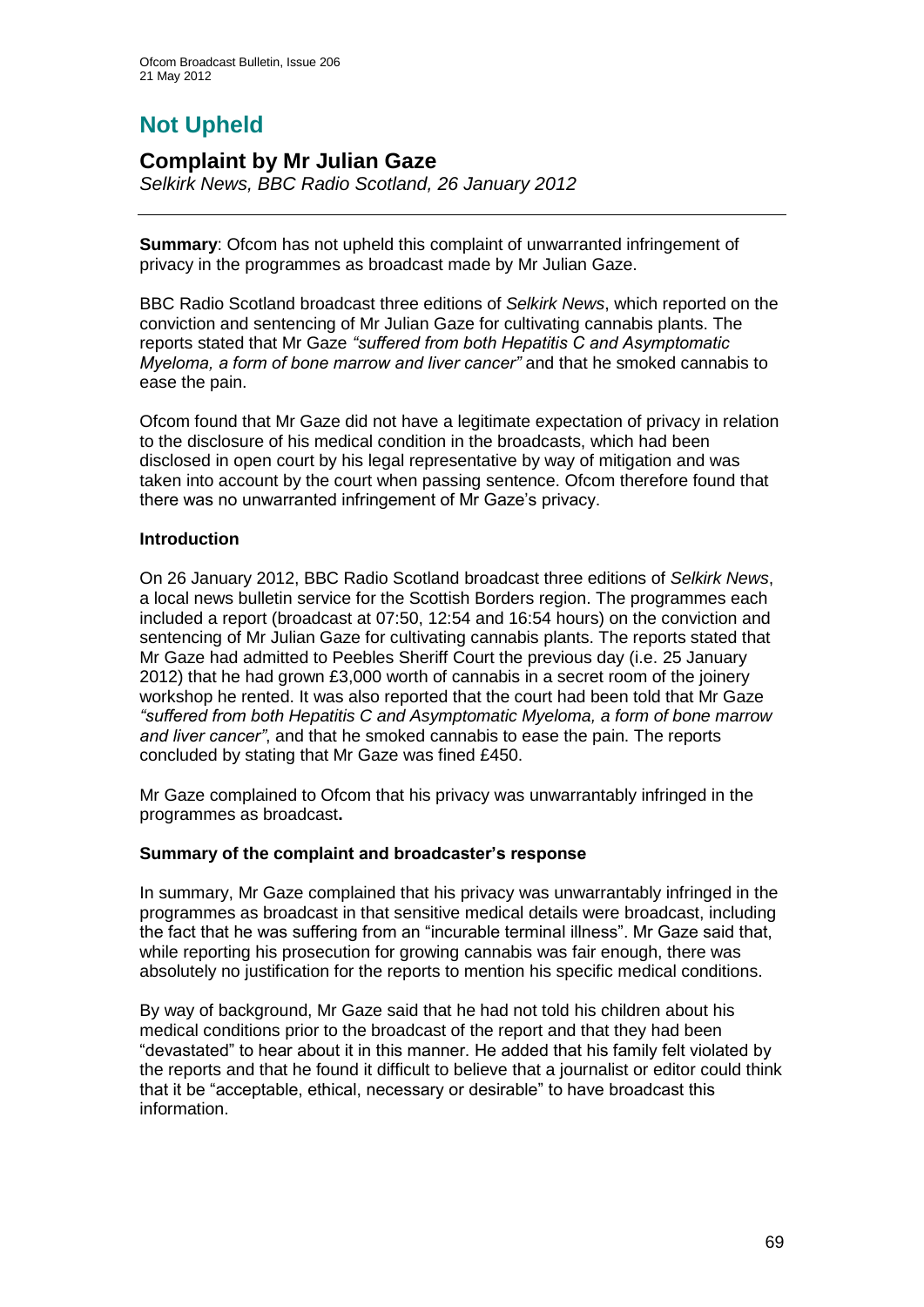In response the BBC said that neither version of the report (as set out in detail in the "Decision" section below) said that the condition Mr Gaze suffered from was "incurable" or "terminal".

The BBC said that, while Mr Gaze"s circumstances commanded every sympathy, it did not see how a reasonable expectation of privacy could attach to the information in question. The BBC said that it was volunteered in open court by Mr Gaze"s lawyer, by way of mitigation, and was taken into account by the Sheriff in passing sentence.

The BBC said that, as the part played by the information in the court proceedings placed it squarely in the public domain, it did not believe that any infringement of privacy could arise from reporting it, or that a public interest justification was needed for doing so. The BBC said, however, that the public interest in accurate contemporaneous reporting of court proceedings was enshrined in law, to the extent that such reporting is covered by qualified privilege. The BBC said that in this instance there was no dispute as to the accuracy of the BBC"s reporting. It said that a report which omitted the information in question, or referred to it in general terms such as "medical problems", might have been impugned for failing to reflect the strength of the mitigation offered on Mr Gaze"s behalf.

#### **Decision**

Ofcom"s statutory duties include the application, in the case of all television and radio services, of standards which provide adequate protection to members of the public and all other persons from unjust or unfair treatment and unwarranted infringement of privacy in programmes, or in connection with the obtaining of material included in programmes, in such services.

In carrying out its duties, Ofcom has regard to the need to secure that the application of these standards is in the manner that best guarantees an appropriate level of freedom of expression. Ofcom is also obliged to have regard, in all cases, to the principles under which regulatory activities should be transparent, accountable, proportionate and consistent and targeted only at cases in which action is needed.

In reaching its decision, Ofcom carefully considered all the relevant material provided by both parties. This included a recording of the reports as broadcast and transcript, and both parties' written submissions.

In Ofcom's view, the individual's right to privacy has to be balanced against the competing rights of the broadcaster to freedom of expression. Neither right as such has precedence over the other and where there is a conflict between the two, it is necessary to intensely focus on the comparative importance of the specific rights. Any justification for interfering with or restricting each right must be taken into account and any interference or restriction must be proportionate.

This is reflected in how Ofcom applies Rule 8.1 of the Ofcom Broadcasting Code (the "Code") which states that any infringement of privacy in programmes, or in connection with obtaining material included in programmes, must be warranted.

Ofcom considered Mr Gaze"s complaint that his privacy was unwarrantably infringed in that sensitive medical details were broadcast, including the fact that he was suffering from an "incurable terminal illness".

In considering this complaint, Ofcom had regard to Practice 8.6 of the Code which states that if the broadcast of a programme would infringe the privacy of a person or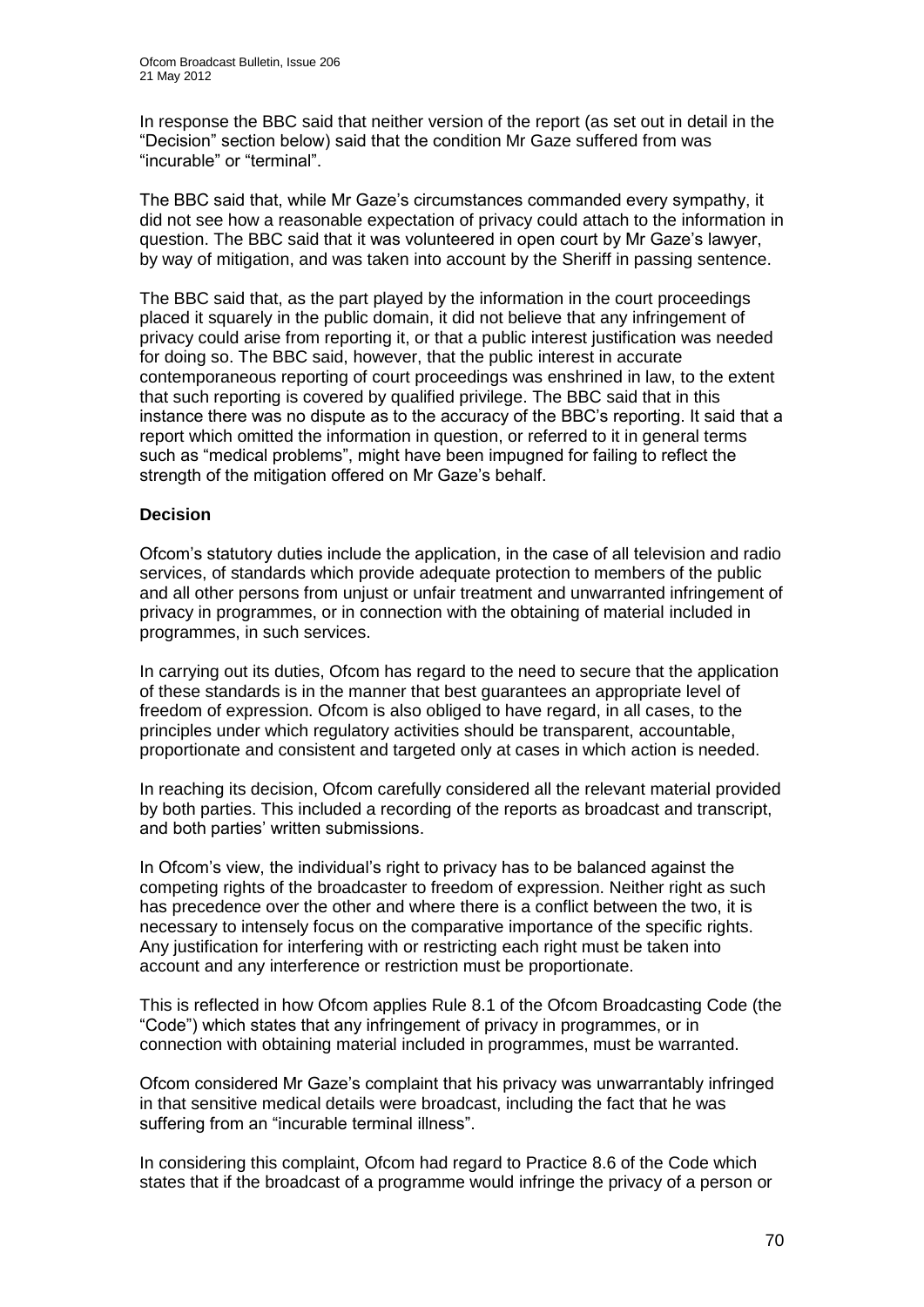organisation, consent should be obtained before the relevant material is broadcast, unless the infringement is warranted.

In assessing whether or not Mr Gaze"s privacy was unwarrantably infringed in the programme as broadcast, Ofcom first considered the extent to which he could have a legitimate expectation of privacy in respect of the particular information about his medical condition that was disclosed in the reports.

Ofcom noted the relevant script for all three reports that were broadcast. The report broadcast at 07:50 hours stated:

*"A father of two from Traquair has admitted to growing £3,000 worth of cannabis in a secret room. Joiner Julian Gaze of Avenue Head admitted to producing the drug at The Sawmill, on or between February 1st and July 29th last year. Peebles Sheriff Court heard the married father of two had built a false wall at the workshop he rented where he cultivated ten cannabis plants. The court was also told that Gaze suffered from both Hepatitis C and asymptomatic myeloma, a form of bone marrow and liver cancer, and that smoking the drug eased his pain. Gaze was fined a total of £450 by Sheriff Kevin Drummond".*

The following two reports broadcast at 12:54 and 16:54 hours, which were broadcast in a slightly shorter form than the first report, stated:

*"A Traquair joiner has admitted growing £3,000 worth of cannabis in a secret room. Peebles Sheriff Court heard Julian Gaze built a false wall at a workshop he rented, behind which he cultivated ten cannabis plants. The court was also told the father of two suffered from both Hepatitis C and asymptomatic myeloma, a form of bone marrow and liver cancer, and that smoking the drug eased his pain. Gaze was fined a total of £450".*

While generally information about medical conditions is private information, Ofcom noted the context in which Mr Gaze"s medical condition was disclosed. In Ofcom"s view, information disclosed in open court during the course of criminal proceedings, including conviction and sentence, did not have a legitimate expectation of privacy. Court proceedings are a matter of public record and the public nature of the operation of the courts is an integral element of the principle of open justice (unless formal reporting restrictions are in place). For this reason, Ofcom concluded that Mr Gaze did not have a legitimate expectation of privacy in relation to the disclosure in the broadcasts of his medical condition, which had been disclosed in open court by his legal representative by way of mitigation and was taken into account by the court when passing sentence. Ofcom also took the view that Mr Gaze"s prior consent for the information to be broadcast in the reports was not required, as the information given in open court no longer held a legitimate expectation of privacy. Ofcom acknowledged Mr Gaze"s concern that his children had learned of his medical condition through the broadcast of the reports. Having found that Mr Gaze did not have a legitimate expectation of privacy in relation to the disclosure of information relating to his medical condition in the circumstances, it was not necessary however for Ofcom to consider whether any intrusion into Mr Gaze"s privacy was warranted.

#### **Accordingly, Ofcom has not upheld Mr Gaze's complaint of unwarranted infringement of privacy in the broadcast of the programmes as broadcast.**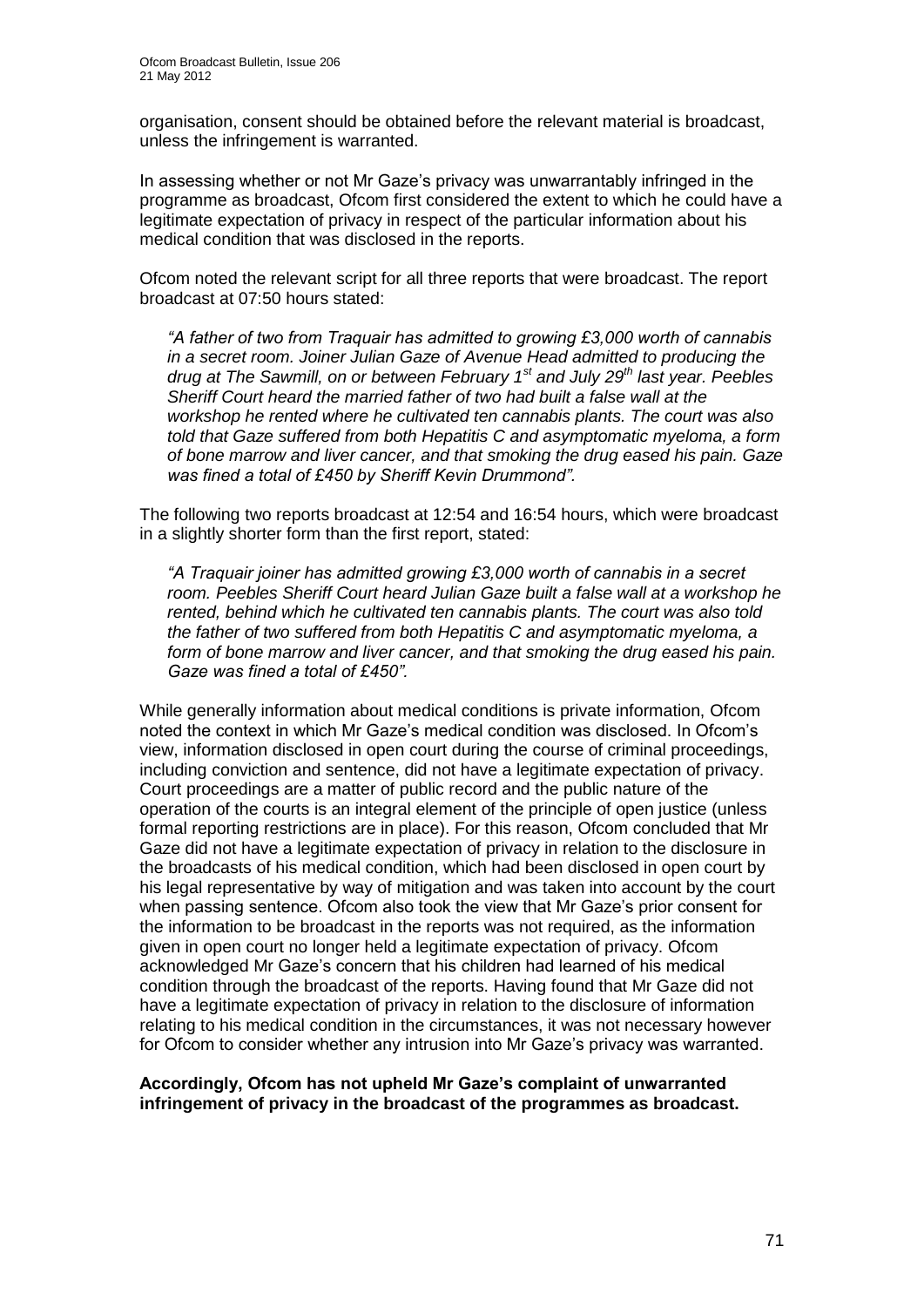# **Other Programmes Not in Breach**

## **Up to 30 April 2012**

| Programme                 | <b>Broadcaster</b> | <b>Transmission</b><br>Date | <b>Categories</b>                |
|---------------------------|--------------------|-----------------------------|----------------------------------|
| <b>Babestation</b>        | <b>Lucky Star</b>  | 30/03/2012                  | Participation TV - Offence       |
| Coppers                   | Channel 4          | 23/01/2012                  | Scheduling                       |
| Advertising<br>scheduling | Movies4Men         | n/a                         | Advertising scheduling           |
| Emmerdale                 | ITV1               | 22/03/2012                  | Violence and dangerous behaviour |
| Home and Away             | Channel 5          | 13/03/2012                  | Violence and dangerous behaviour |
| <b>Red Light Central</b>  | Red Light 4        | 23/03/2012                  | Participation TV - Offence       |
| <b>Will Writing Show</b>  | Sunrise TV         | 04/02/2012                  | Promotion of products/services   |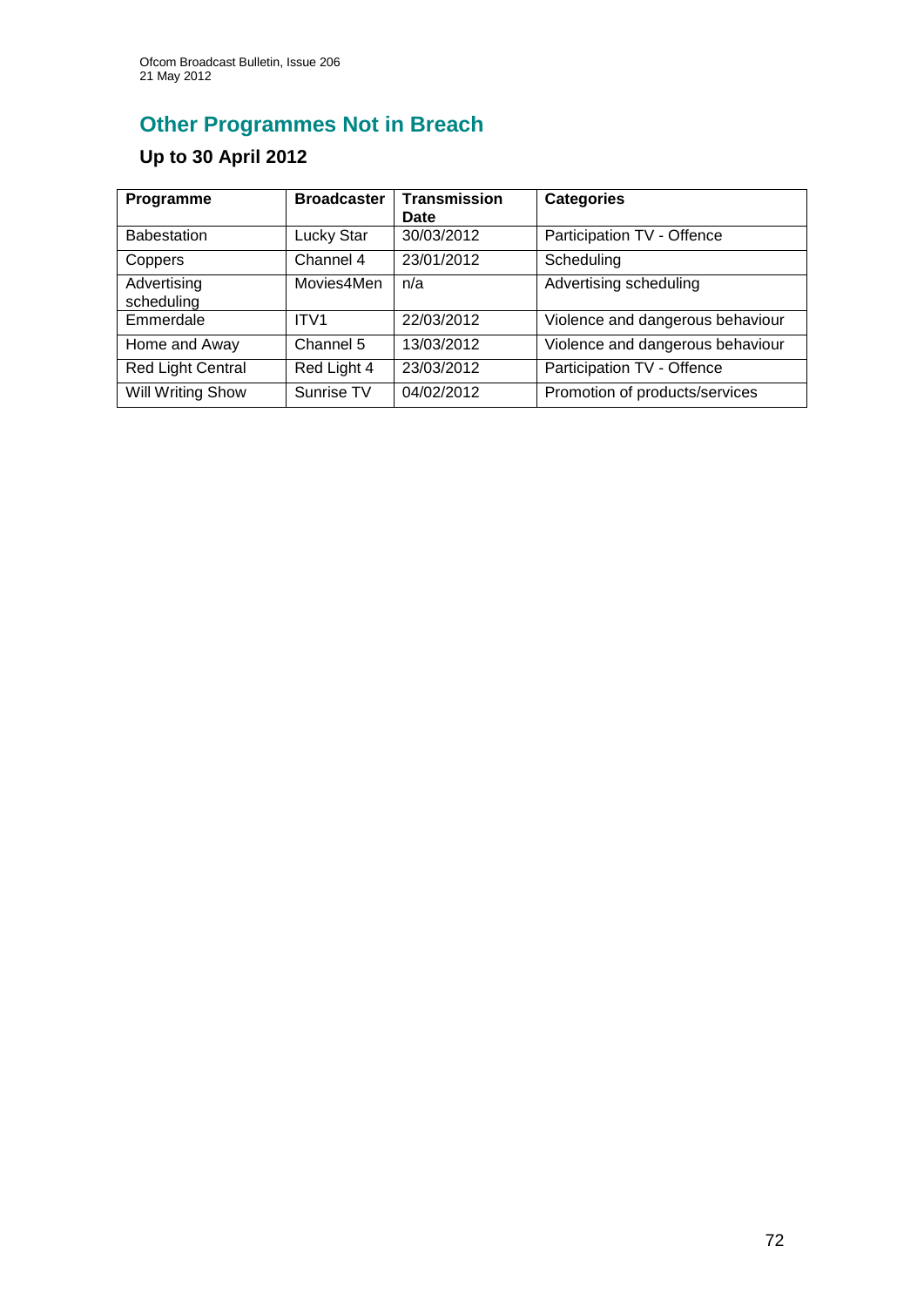## **Complaints Assessed, not Investigated**

## **Between 17 and 30 April 2012**

This is a list of complaints that, after careful assessment, Ofcom has decided not to pursue because they did not raise issues warranting investigation.

| Programme                                                   | <b>Broadcaster</b>          | <b>Transmission</b><br>Date | <b>Categories</b>                           | <b>Number of</b><br>complaints |
|-------------------------------------------------------------|-----------------------------|-----------------------------|---------------------------------------------|--------------------------------|
| 4thought.tv                                                 | Channel 4                   | 23/04/2012                  | Materially misleading                       |                                |
| 60 Minute Makeover                                          | ITV1                        | 16/04/2012                  | Materially misleading                       | 1                              |
| 9/11: The Lost Tapes<br>(trailer)                           | Channel 4                   | 18/04/2012                  | Generally accepted<br>standards             | $\overline{2}$                 |
| A League of Their Own                                       | Sky1                        | 20/04/2012                  | Violence and dangerous<br>behaviour         | 1                              |
| Advertisements                                              | Cell Cast                   | 16/04/2012                  | Advertising content                         | $\mathbf{1}$                   |
| Advertisements                                              | <b>Discovery</b><br>Channel | 15/04/2012                  | Advertising minutage                        | 1                              |
| An Officer and a<br>Gentleman                               | Film4                       | 14/04/2012                  | Offensive language                          | 1                              |
| <b>BBC London Weather</b>                                   | BBC <sub>1</sub>            | n/a                         | Advertising/editorial                       | 1                              |
| Forecasts                                                   |                             |                             | distinction                                 |                                |
| <b>BBC News</b>                                             | <b>BBC News</b><br>Channel  | 19/04/2012                  | <b>Disability</b><br>discrimination/offence | $\mathbf{1}$                   |
| <b>BBC News at Six</b>                                      | BBC <sub>1</sub>            | 25/04/2012                  | Outside of remit / other                    | $\mathbf{1}$                   |
|                                                             | Channel 5                   | 21/04/2012                  |                                             |                                |
| Beetlejuice                                                 |                             |                             | Offensive language                          | 1                              |
| <b>Britain's Got More Talent</b>                            | ITV2                        | 15/04/2012                  | Generally accepted<br>standards             | 1                              |
| Britain's Got Talent (trailer)                              | ITV1                        | n/a                         | Materially misleading                       | 1                              |
| <b>Capital Breakfast</b>                                    | Capital FM                  | 17/04/2012                  | Sexual material                             | 1                              |
| <b>Celebrity Juice</b>                                      | ITV <sub>2</sub>            | 05/04/2012                  | Race<br>discrimination/offence              | $\overline{2}$                 |
| Celebrity Juice                                             | ITV <sub>2</sub>            | 26/04/2012                  | Generally accepted<br>standards             | 1                              |
| Channel 4 News                                              | Channel 4                   | 23/04/2012                  | Due impartiality/bias                       | $\mathbf{1}$                   |
| Cheekybingo.com's<br>sponsorship of The Jeremy<br>Kyle Show | ITV1                        | 05/04/2012                  | Generally accepted<br>standards             | 1                              |
| Cheekybingo.com's<br>sponsorship of The Jeremy<br>Kyle Show | ITV2                        | 04/04/2012                  | Generally accepted<br>standards             | 1                              |
| Cheekybingo.com's<br>sponsorship of The Jeremy<br>Kyle Show | ITV <sub>2</sub>            | 18/04/2012                  | Generally accepted<br>standards             | 1                              |
| Come Dine with Me                                           | Channel 4                   | 23/04/2012                  | Animal welfare                              | 13                             |
| Come Dine with Me                                           | Channel 4                   | 24/04/2012                  | Sexual material                             | $\overline{c}$                 |
| Competitions                                                | <b>ITV</b> channels         | n/a                         | Competitions                                | 1                              |
| <b>Coronation Street</b>                                    | ITV1                        | 20/02/2012                  | Harm                                        | $\mathbf{1}$                   |
| <b>Coronation Street</b>                                    | ITV1                        | 02/04/2012                  | <b>Disability</b><br>discrimination/offence | $\overline{2}$                 |
| <b>Cowboy Traders</b>                                       | Channel 5                   | 16/04/2012                  | Harm                                        | $\overline{1}$                 |
| Cowboy Traders                                              | Channel 5                   | 18/04/2012                  | Materially misleading                       | 1                              |
| Deal or No Deal                                             | Channel 4                   | 25/04/2012                  | Race<br>discrimination/offence              | 3                              |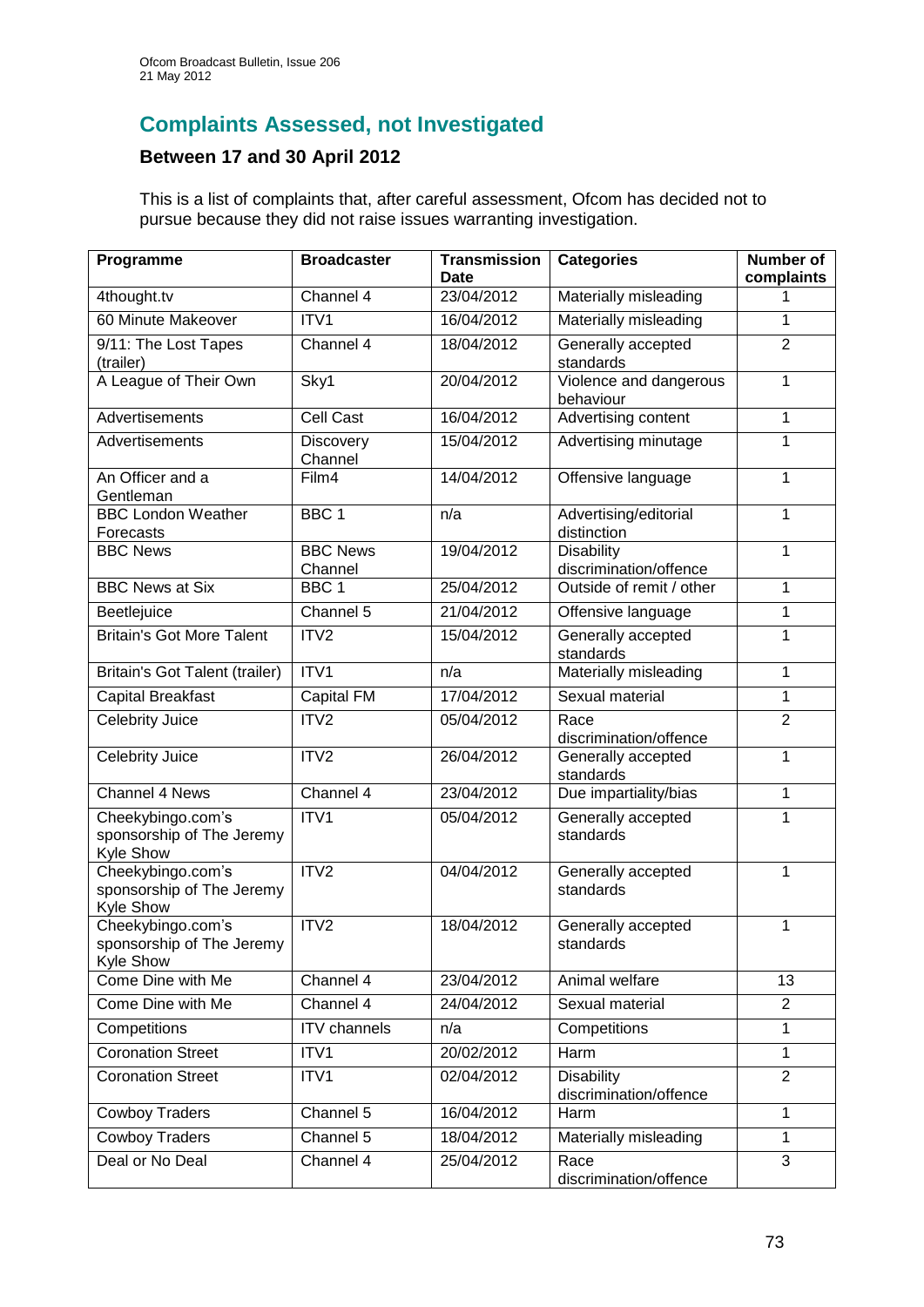| Digital on-screen graphics                         | Various                                    | n/a        | Cross/self promotions                                         | 1              |
|----------------------------------------------------|--------------------------------------------|------------|---------------------------------------------------------------|----------------|
| Digital television reception                       | n/a                                        | n/a        | Outside of remit / other                                      | 1              |
| <b>Drivetime</b>                                   | <b>Talksport</b>                           | 16/04/2012 | Materially misleading                                         | 1              |
| <b>Drivetime</b>                                   | Talksport                                  | 18/04/2012 | Violence and dangerous<br>behaviour                           | 1              |
| <b>Drivetime</b>                                   | Talksport                                  | 20/04/2012 | Generally accepted<br>standards                               | 1              |
| Evenings with Emma<br>Fitzpatrick                  | Citybeat 96.7FM                            | 27/03/2012 | Premium rate services                                         | 1              |
| FA Cup Semi-Final                                  | ITV1                                       | 15/04/2012 | Race<br>discrimination/offence                                |                |
| FA Cup Semi-Final                                  | ITV1                                       | 15/04/2012 | 1<br>Offensive language                                       |                |
| FA Cup Semi-Final<br><b>Highlights</b>             | ITV1                                       | 14/04/2012 | Outside of remit / other                                      |                |
| <b>Family Guy</b>                                  | BBC <sub>3</sub>                           | 24/04/2012 | <b>Disability</b><br>discrimination/offence                   |                |
| Films                                              | Various                                    | n/a        | Outside of remit / other                                      | 1              |
| <b>Filthy Cities</b>                               | BBC <sub>2</sub>                           | 05/04/2011 | Outside of remit / other                                      | 1              |
| Formula One coverage                               | Sky                                        | n/a        | Outside of remit / other                                      | 1              |
| <b>Great British Menu</b>                          | BBC <sub>2</sub>                           | 18/04/2012 | Race<br>discrimination/offence                                | 1              |
| Greg James                                         | <b>BBC Radio 1</b>                         | 18/04/2012 | Scheduling                                                    | $\overline{2}$ |
| Halfords' sponsorship of<br>Happy Motoring on Dave | Dave                                       | 14/04/2012 | Generally accepted<br>standards                               | 1              |
| <b>Hardliners</b>                                  | Dave                                       | 07/04/2012 | Religious/Beliefs<br>discrimination/offence                   | 1              |
| Have I Got News for You                            | BBC <sub>1</sub>                           | 20/04/2012 | Generally accepted<br>standards                               |                |
| <b>Heart Breakfast with Matt</b><br>and Caroline   | <b>Heart FM Devon</b>                      | 18/04/2012 | Animal welfare                                                | 1              |
| <b>Heart Breakfast with Matt</b><br>and Michelle   | <b>Heart Oxfordshire</b>                   | 29/03/2012 | Race<br>discrimination/offence                                | 1              |
| Hirsty's Daily Dose (trailer)                      | <b>Capital Yorkshire</b>                   | 06/04/2012 | Religious/Beliefs<br>1<br>discrimination/offence              |                |
| Hot or Not: Top 10                                 | Viva                                       | 16/04/2012 | Offensive language                                            | 1              |
| Hustle                                             | Sony<br>Entertainment<br><b>Television</b> | 17/04/2012 | Offensive language                                            |                |
| I Woke Up Gay                                      | BBC <sub>3</sub>                           | 17/04/2012 | Generally accepted<br>standards                               | 1              |
| iCarly                                             | Nickelodeon                                | 14/04/2012 | Violence and dangerous<br>1<br>behaviour                      |                |
| Incredible Edibles                                 | BBC 1                                      | 20/04/2012 | Generally accepted<br>1<br>standards                          |                |
| Indian Ocean with Simon<br>Reeve                   | BBC <sub>2</sub>                           | 22/04/2012 | Animal welfare, and<br>drugs, smoking,<br>solvents or alcohol | 1              |
| Inside the Medieval Mind                           | BBC <sub>4</sub>                           | 23/04/2012 | Scheduling                                                    | 1              |
| <b>ITV</b> documentaries trailer                   | <b>STV</b>                                 | 22/04/2012 | Generally accepted<br>standards                               | 1              |
| <b>ITV News and Weather</b>                        | ITV1                                       | 17/04/2012 | Materially misleading                                         | 1              |
| <b>ITV News and Weather</b>                        | ITV1                                       | 24/04/2012 | Generally accepted<br>1<br>standards                          |                |
| ITV News at Ten and<br>Weather                     | ITV1                                       | 26/04/2012 | Generally accepted<br>standards                               | 1              |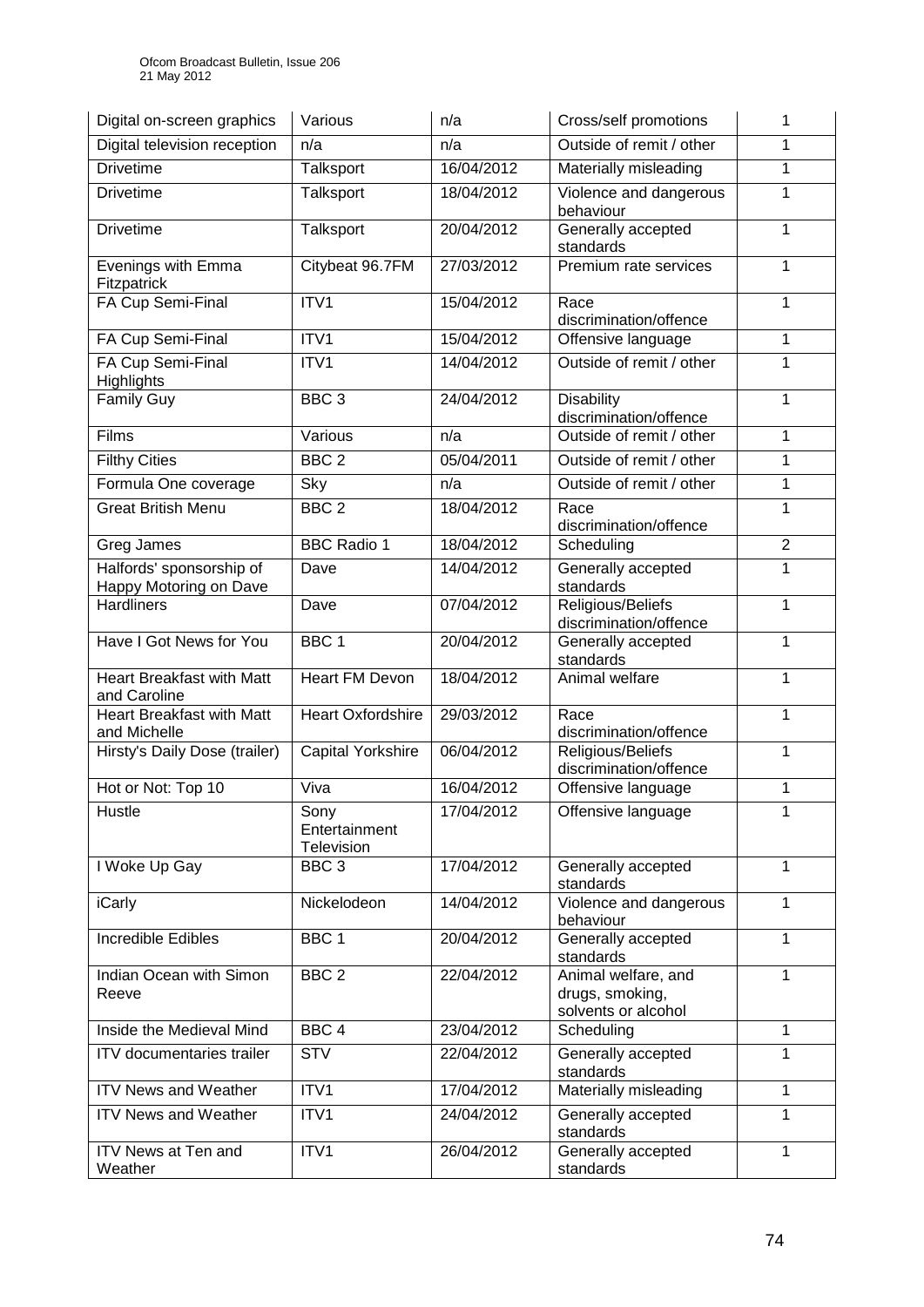| Jeremy Vine                                                         | <b>BBC Radio 2</b>      | 17/04/2012 | Age<br>discrimination/offence                     | 1              |
|---------------------------------------------------------------------|-------------------------|------------|---------------------------------------------------|----------------|
| Jeremy Vine                                                         | <b>BBC Radio 2</b>      | 17/04/2012 | Generally accepted<br>standards                   | $\overline{2}$ |
| Julia Hartley-Brewer                                                | <b>LBC 97.3FM</b>       | 22/03/2012 | Crime                                             | 1              |
| Kase and Sagar's Gaming<br>Rock                                     | Preston FM              | 09/04/2012 | Religious/Beliefs<br>discrimination/offence       | 1              |
| Keith Lemon's LemonAid                                              | ITV1                    | 14/04/2012 | Scheduling                                        | 1              |
| Lee Nelson's Well Good<br>Show                                      | BBC <sub>3</sub>        | 26/04/2012 | Harm                                              | 1              |
| <b>London Mayoral Election</b><br>2012                              | <b>LBC 97.3FM</b>       | 11/04/2012 | Elections/Referendums                             | 1              |
| Made in Chelsea (trailer)                                           | E <sub>4</sub>          | 16/04/2012 | Scheduling                                        | $\overline{2}$ |
| Mike and Chelsea in the<br>Morning                                  | <b>Key 103</b>          | 17/04/2012 | Violence and dangerous<br>behaviour               | 1              |
| Morgan Spurlock's New<br><b>Britannia</b>                           | <b>Sky Atlantic</b>     | 02/04/2012 | <b>Disability</b><br>discrimination/offence       |                |
| Morgan Spurlock's New<br><b>Britannia</b>                           | <b>Sky Atlantic</b>     | 05/04/2012 | Race<br>discrimination/offence                    | $\mathbf{1}$   |
| <b>Mystery Voice Competition</b>                                    | <b>Heart FM Devon</b>   | n/a        | Competitions                                      | 1              |
| News programming                                                    | Various                 | n/a        | Due accuracy                                      | 1              |
| <b>News Update</b>                                                  | BBC <sub>1</sub>        | 13/04/2012 | Scheduling                                        | 1              |
| Newsbeat                                                            | <b>BBC Radio 1</b>      | 20/04/2012 | Generally accepted<br>standards                   | 1              |
| Newsbeat                                                            | <b>BBC</b> Radio 1      | 21/04/2012 | Outside of remit / other                          | $\mathbf{1}$   |
| Nick Ferrari                                                        | <b>LBC 97.3FM</b>       | 12/04/2012 | Elections/Referendums                             | 1              |
| Panorama                                                            | BBC <sub>1</sub>        | 23/04/2012 | Privacy                                           | 1              |
| <b>Party Election Broadcast</b><br>by the British National<br>Party | BBC <sub>1</sub>        | 24/04/2012 | Religious/Beliefs<br>discrimination/offence       | 1              |
| <b>Party Election Broadcast</b><br>by the Liberal Democrats         | BBC <sub>1</sub>        | 19/04/2012 | Outside of remit / other                          | 1              |
| Peter Andre: My Life                                                | ITV2                    | 11/04/2012 | Generally accepted<br>standards                   | 1              |
| Playboy TV Chat                                                     | Playboy TV Chat         | 07/04/2012 | Participation TV -<br>Protection of under 18s     | 1              |
| Poms in Paradise                                                    | ITV1                    | 06/04/2012 | Competitions                                      | 1              |
| Programming                                                         | <b>Ummah Channel</b>    | 18/04/2012 | Generally accepted<br>standards                   | 1              |
| Programming                                                         | Various                 | n/a        | Sexual orientation<br>1<br>discrimination/offence |                |
| Programming                                                         | Various                 | n/a        | Outside of remit / other<br>$\mathbf{1}$          |                |
| Programming                                                         | Various                 | n/a        | 3<br>Scheduling                                   |                |
| Radio St Austell Bay                                                | Radio St Austell<br>Bay | 08/04/2012 | Offensive language                                | 1              |
| <b>Richard Bacon</b>                                                | <b>BBC Radio 5 Live</b> | 26/04/2012 | Due impartiality/bias                             | $\mathbf{1}$   |
| <b>River City</b>                                                   | <b>BBC 1 Scotland</b>   | 24/04/2012 | Sexual material<br>3                              |                |
| <b>River Cottage</b>                                                | More4                   | 01/04/2012 | Offensive language                                | $\mathbf{1}$   |
| <b>Rosemary and Thyme</b>                                           | ITV1                    | 23/04/2012 | Offensive language                                | $\overline{2}$ |
| Rosemary and Thyme                                                  | ITV1                    | 24/04/2012 | Offensive language                                | 1              |
| <b>Russell Howard's Good</b><br><b>News</b>                         | BBC <sub>3</sub>        | 19/04/2012 | Under 18s in<br>programmes                        | 1              |
| Sabras Radio                                                        | Sabras Radio            | n/a        | Outside of remit / other                          | 1              |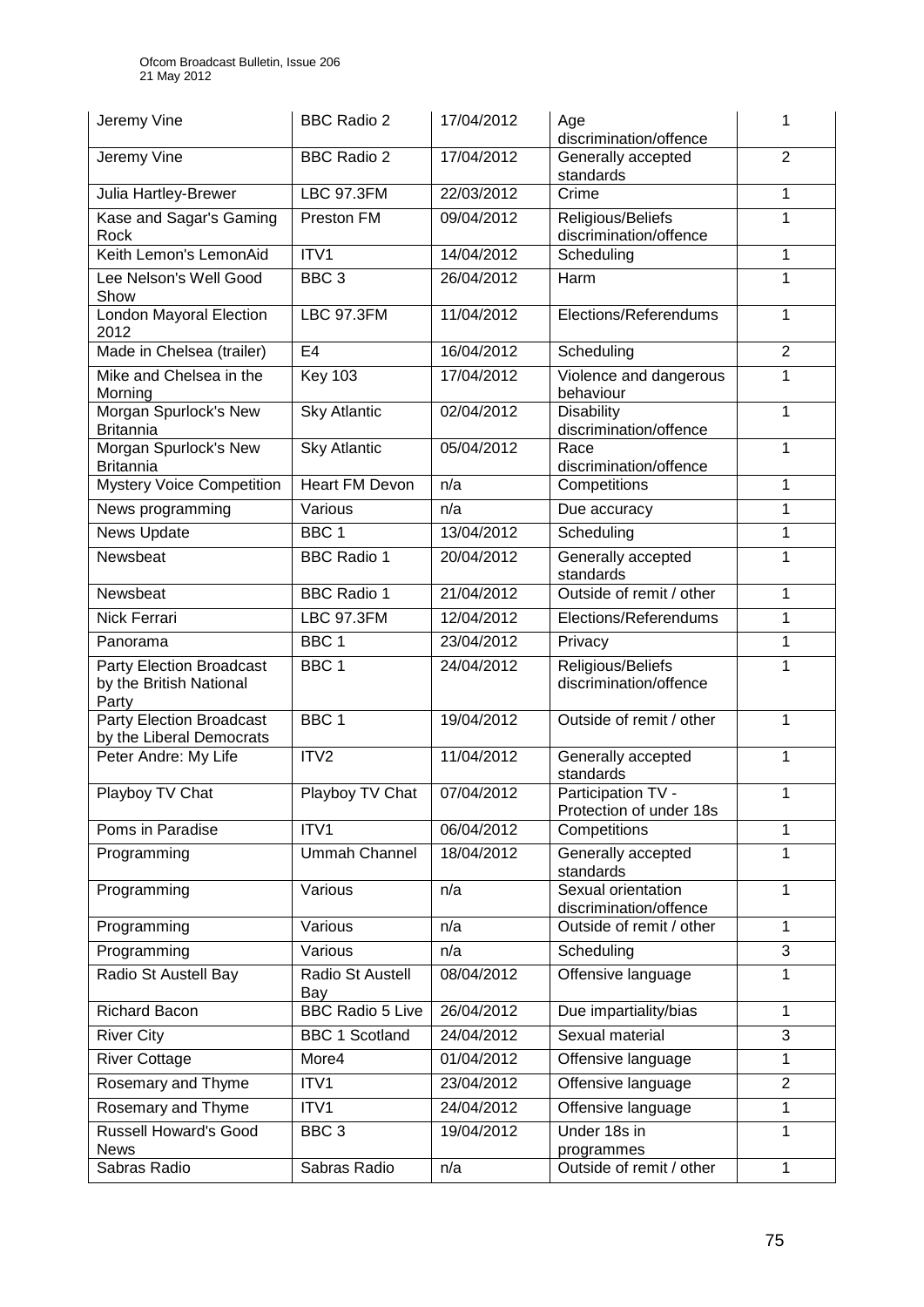| Scott and Bailey                         | ITV1                               | 23/04/2012 | Generally accepted<br>standards                   | 1            |
|------------------------------------------|------------------------------------|------------|---------------------------------------------------|--------------|
| Self-promotions / cross-<br>promotions   | Sky channels                       | n/a        | Cross/self promotions                             | 1            |
| <b>Shakespeare Unlocked</b><br>(trailer) | BBC <sub>1</sub>                   | 15/04/2012 | Generally accepted<br>standards                   | 1            |
| <b>Shooting Stars</b>                    | Dave                               | 15/04/2012 | Offensive language                                | 1            |
| <b>Silent Witness</b>                    | BBC <sub>1</sub>                   | 16/04/2012 | Generally accepted<br>standards                   | 1            |
| <b>Silent Witness</b>                    | BBC <sub>1</sub>                   | 22/04/2012 | Generally accepted<br>1<br>standards              |              |
| <b>Silent Witness</b>                    | BBC <sub>1</sub>                   | 22/04/2012 | Violence and dangerous<br>86<br>behaviour         |              |
| SpongeBob SquarePants                    | Nickelodeon                        | 07/04/2012 | Violence and dangerous<br>1<br>behaviour          |              |
| Station ident                            | <b>BBC Radio</b><br>London 94.9 FM | n/a        | Hypnotic and other<br>techniques                  | $\mathbf{1}$ |
| <b>Sunday Politics</b>                   | BBC <sub>1</sub>                   | 15/04/2012 | Outside of remit / other                          | 1            |
| Sunrise                                  | <b>Sky News</b>                    | 14/04/2012 | Generally accepted<br>standards                   | $\mathbf{1}$ |
| <b>Super Scoreboard</b>                  | Clyde 1                            | 16/04/2012 | Generally accepted<br>standards                   | 1            |
| <b>Super Tiny Animals</b>                | ITV2                               | 21/04/2012 | Animal welfare                                    | 1            |
| <b>Talkback</b>                          | <b>BBC Radio Ulster</b>            | 17/04/2012 | Race<br>discrimination/offence                    | 1            |
| <b>Tall Girls</b>                        | n/a                                | n/a        | Outside of remit / other                          | $\mathbf{1}$ |
| The Apprentice                           | BBC <sub>1</sub>                   | 25/04/2012 | Race<br>discrimination/offence                    | 1            |
| The Boat Race                            | BBC <sub>1</sub>                   | 07/04/2012 | Offensive language                                | 1            |
| The Chase                                | ITV1                               | 17/04/2012 | Competitions                                      | $\mathbf{1}$ |
| The Chase                                | ITV1                               | 19/04/2012 | Generally accepted<br>1<br>standards              |              |
| The Chase                                | ITV1                               | 25/04/2012 | Competitions<br>1                                 |              |
| The Great British Taste<br>Tour          | ITV1                               | 18/04/2012 | Animal welfare                                    | 1            |
| The Human Centipede                      | Syfy                               | 16/04/2012 | Generally accepted<br>standards                   | 1            |
| The Human Centipede                      | Syfy                               | 21/04/2012 | 1<br>Generally accepted<br>standards              |              |
| The Million Pound Drop<br>Live           | Channel $4$                        | 20/04/2012 | Age<br>discrimination/offence                     | $\mathbf{1}$ |
| The Mummy                                | ITV1                               | 08/04/2012 | Scheduling                                        | 1            |
| The One Show                             | BBC <sub>1</sub>                   | 13/04/2012 | $\overline{2}$<br>Generally accepted<br>standards |              |
| The One Show                             | BBC 1                              | 20/04/2012 | Generally accepted<br>standards                   | 1            |
| The Preston Passion                      | BBC <sub>1</sub>                   | 06/04/2012 | Scheduling<br>$\mathbf{1}$                        |              |
| The Undateables                          | Channel 4                          | 17/04/2012 | <b>Disability</b><br>4<br>discrimination/offence  |              |
| The Undateables                          | Channel 4                          | 17/04/2012 | Generally accepted<br>standards                   | $\mathbf{1}$ |
| The Undateables (trailer)                | Channel 4                          | n/a        | <b>Disability</b><br>1<br>discrimination/offence  |              |
| The Voice - Results Show                 | BBC <sub>1</sub>                   | 29/04/2012 | Materially misleading                             | 3            |
| The Weakest Link                         | BBC <sub>2</sub>                   | 28/03/2012 | Race<br>discrimination/offence                    | 1            |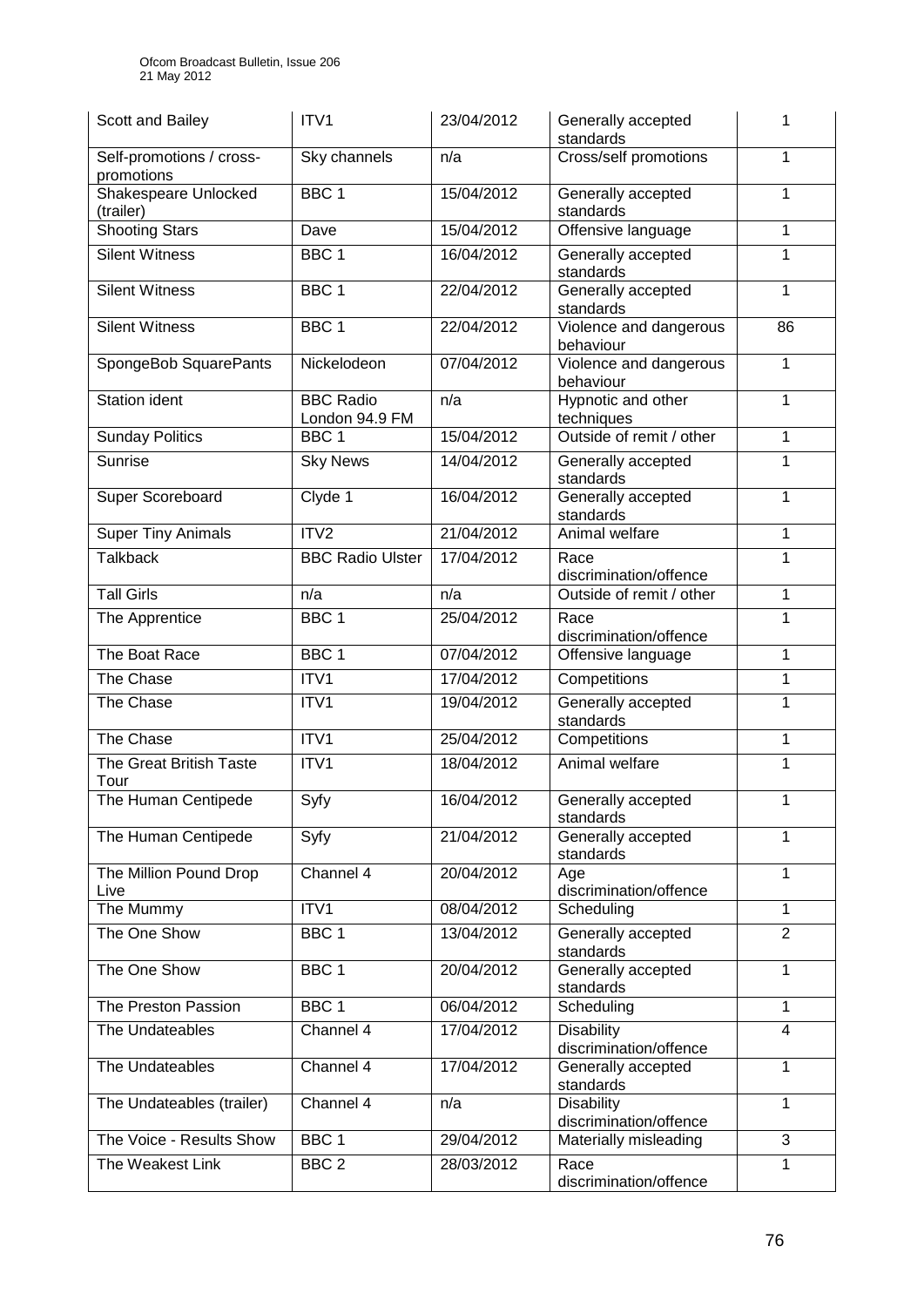| The Wright Stuff                                      | Channel 5                            | 27/04/2012 | Religious/Beliefs<br>discrimination/offence | 1              |
|-------------------------------------------------------|--------------------------------------|------------|---------------------------------------------|----------------|
| This Morning                                          | ITV1                                 | 20/04/2012 | Due impartiality/bias                       | 1              |
| Those Who Kill (trailer)                              | ITV3                                 | n/a        | Outside of remit / other                    | $\mathbf{1}$   |
| <b>TMCR Jukebox</b>                                   | <b>TMCR</b>                          | 21/04/2012 | Offensive language                          | $\mathbf{1}$   |
| Tonight                                               | ITV1                                 | 24/04/2012 | National/regional/local<br>issues           | $\mathbf{1}$   |
| Tonight - Are Your Kids<br>Contagious?                | ITV1                                 | 12/04/2012 | Due impartiality/bias                       | $\overline{3}$ |
| Tonight: Why Isn't Britain<br>Working?                | ITV1                                 | 19/04/2012 | Race<br>discrimination/offence              | 1              |
| <b>Traffic Cops</b>                                   | Dave                                 | 02/04/2012 | Offensive language                          | $\overline{1}$ |
| <b>Tuff Puppy</b>                                     | Nickelodeon                          | 10/04/2012 | Generally accepted<br>standards             | 1              |
| Turtle Boy: A Bodyshock<br>Special                    | $\overline{\text{Channel 4}}$        | 25/04/2012 | Generally accepted<br>standards             | 1              |
| Turtle Boy: A Bodyshock<br>Special                    | Channel 4                            | 25/04/2012 | Outside of remit / other                    | 1              |
| Turtle Boy: A Bodyshock<br>Special (trailer)          | Channel 4                            | 24/04/2012 | Generally accepted<br>standards             | 1              |
| <b>UEFA Champions League</b>                          | ITV <sub>1</sub>                     | 18/04/2012 | Competitions                                | 1              |
| <b>UEFA Champions League</b>                          | ITV1                                 | 18/04/2012 | Competitions                                | 1              |
| UK Top 40                                             | <b>Heart FM</b>                      | 15/04/2012 | Drugs, smoking,<br>solvents or alcohol      | 1              |
| <b>Universal Somali TV</b>                            | <b>Universal Somali</b><br><b>TV</b> | n/a        | Outside of remit / other                    | 1              |
| <b>Unreported World: Terror</b><br>in Sudan (trailer) | Channel 4                            | 11/04/2012 | Generally accepted<br>standards             | 1              |
| Vera                                                  | ITV <sub>1</sub>                     | 22/04/2012 | Religious/Beliefs<br>discrimination/offence | 1              |
| <b>Waterloo Road</b>                                  | BBC <sub>1</sub>                     | 04/04/2012 | Scheduling                                  | $\overline{2}$ |
| Weatherseal's sponsorship<br>credit                   | STV                                  | n/a        | Materially misleading                       | $\mathbf{1}$   |
| <b>Weekend Anthems</b>                                | Massive R&B                          | 15/04/2012 | Outside of remit / other                    | 1              |
| <b>White Heat</b>                                     | BBC <sub>2</sub>                     | 22/03/2012 | Materially misleading                       | $\mathbf{1}$   |
| Wonga.com's sponsorship<br>of Channel 5 drama         | Channel 5                            | n/a        | Sponsorship credits                         | $\mathbf{1}$   |
| You've Been Framed!                                   | ITV1                                 | 07/04/2012 | Crime                                       | 1              |